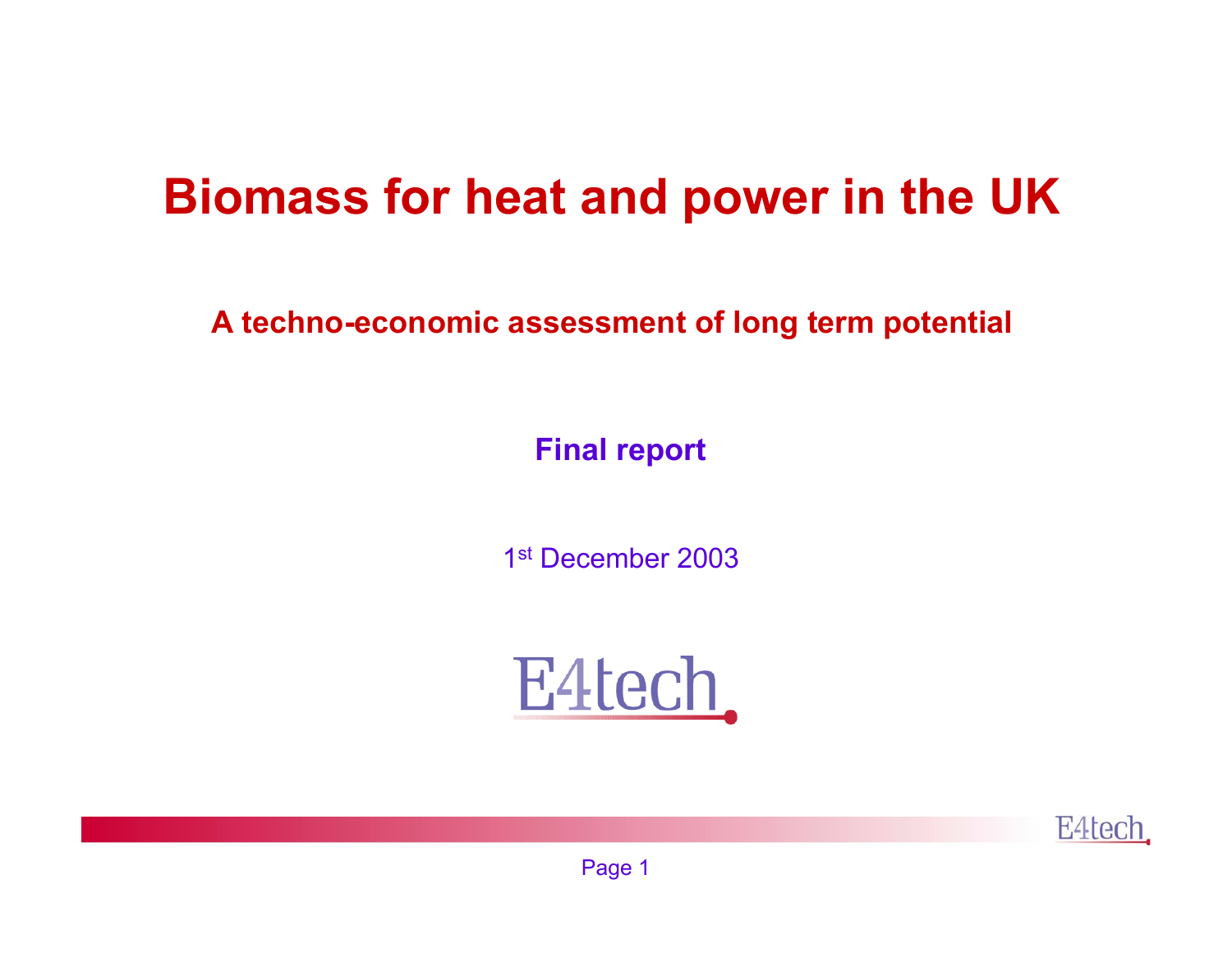**E4tech (UK) Ltd was commissioned within the Renewables Innovation Review to undertake a techno-economic assessment of the potential for biomass energy in the UK to 2020. The assessment explains the potential for stationary heat and power from biomass, should fuel chains develop favourably . The assessment intentionally does not attempt to predict the likelihood of this development, nor does it address all of the practical steps required to bring this about.** 

This report was developed by for the purposes of the DTI Renewables Innovation Review. The report and its supporting model were developed over the period September-November 2003, based upon best available information. E4tech (UK) Ltd is not responsible for use of the report or the accompanying model for purposes other than those specifically of the Renewables Innovation Review.

E4tech (UK) Ltd would like to acknowledge the input of the many organisations that contributed to this report.

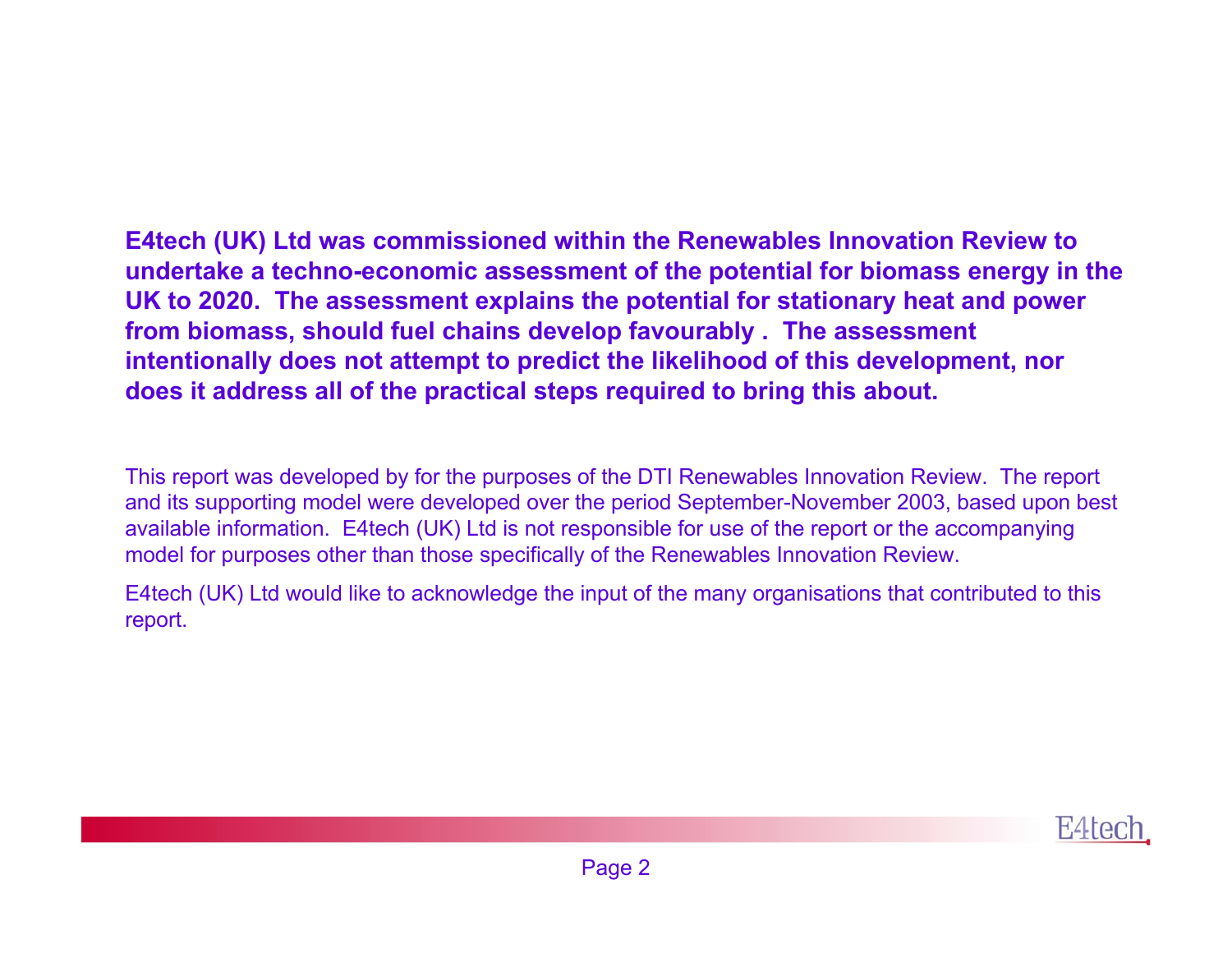### Contents

### **Summary**

**Introduction**

**Primary fuel chains**

**Other important considerations**

**Barriers to biomass energy**

**Overcoming barriers**

**Appendices**

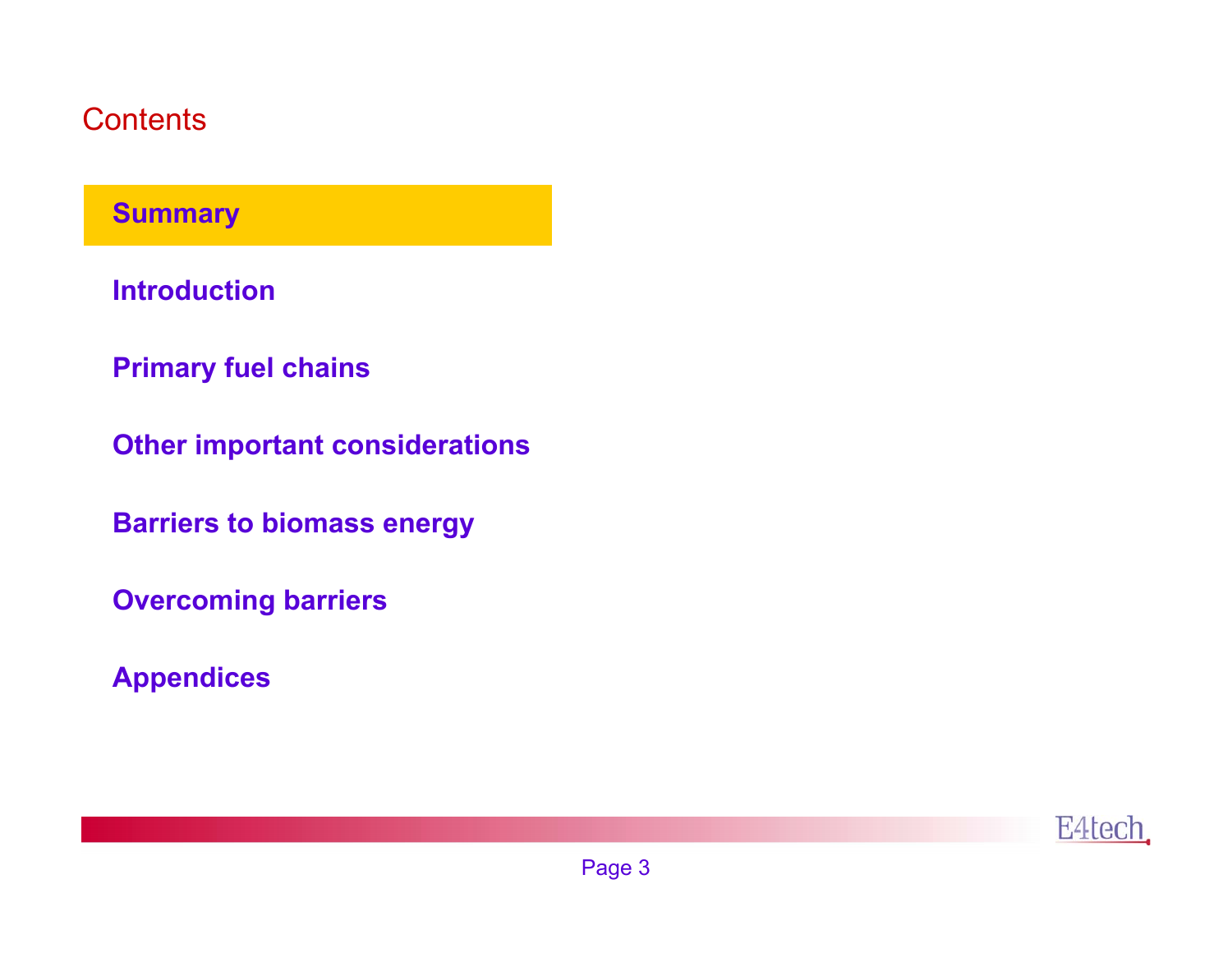### Biomass energy could deliver substantial benefits to the UK

- • Biomass fuel chains have the theoretical potential to provide up to 21% of UK electricity demands in 2020 at a viable cost. In practice this would be constrained by the rate at which plants could be built, though the total could still reach 13%, saving 19 million tonnes of  $CO<sub>2</sub>$  in the year 2020.
- • This can achieved through four primary chains, each of which can be based on more than one conversion technology, including smaller scale CHP technologies. These are:
	- $\bullet$ Short rotation coppice willow, through both combustion and gasification
	- •Miscanthus and straw, through both combustion and, by 2020, gasification at large scales
	- • The organic fraction of municipal solid waste, through gasification, anaerobic digestion and combustion
	- $\bullet$ Sewage sludge, through gasification, anaerobic digestion and combustion
- • The UK could build internationally competitive industries in several areas of biomass energy such as in energy crop breeding, in established combustion and process engineering sectors, in novel gasification and small-scale generation technologies and in large scale biomass project engineering. These industries would support the UK fuel chains above and contribute to exports.
- •• Factors such as non-CO<sub>2</sub> emissions and other technology benefits do not create strong distinctions between energy crop chains, but can be more significant in the case of waste chains, where an appropriate solution for each waste management situation is needed.

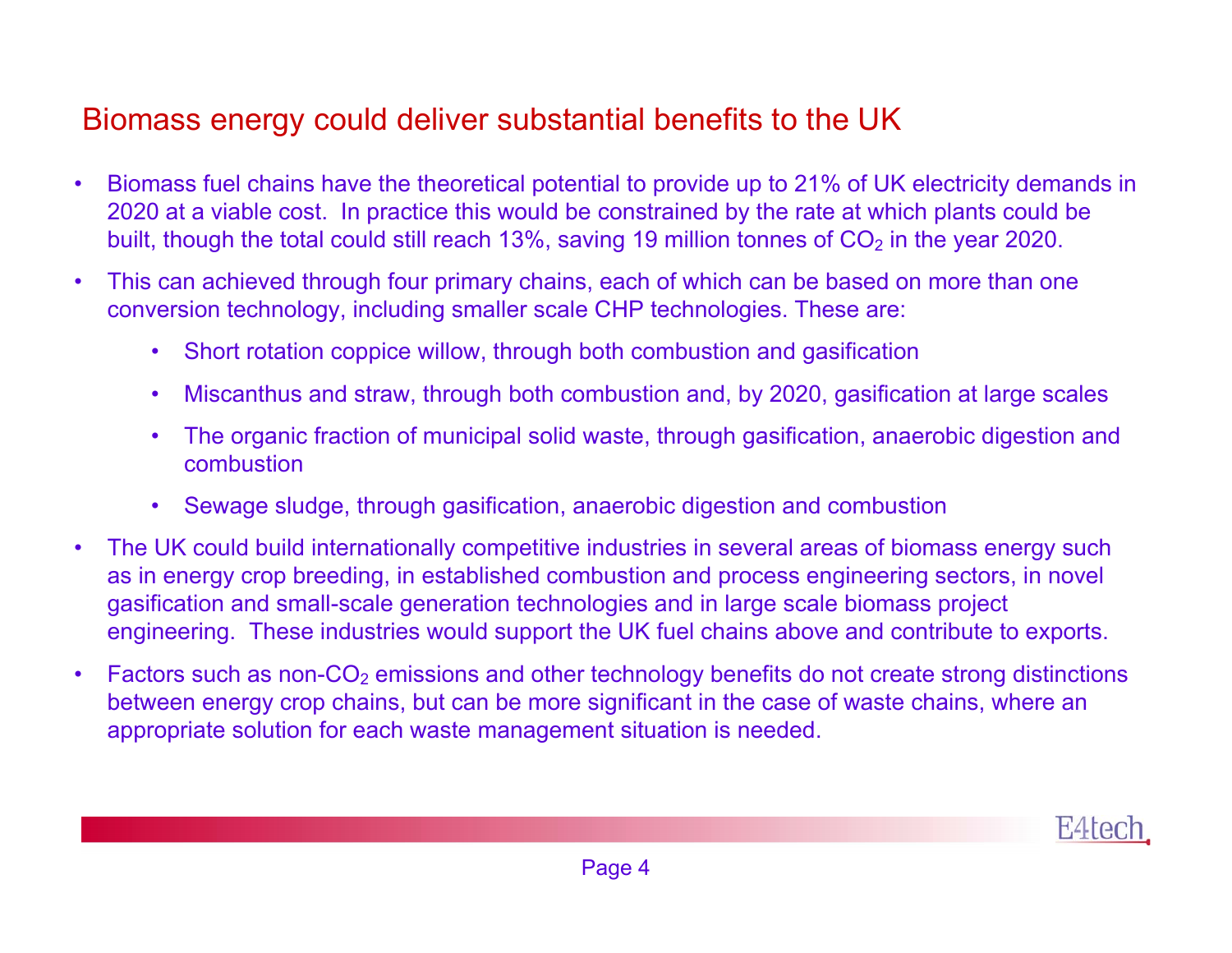### Numerous barriers must be overcome to unlock this potential

- • In energy crop chains, there is limited UK experience with feedstock growing and supply. This is mainly a result of little demand for feedstocks, since conversion technologies suffer from high costs and high technology risk for advanced technologies, particularly at small scales.
	- $\bullet$  Other fuel chains can support development of these chains by helping to establish markets for biomass feedstocks, by contributing to fuel security, and by providing experience with conversion technology, helping to build investor confidence.
	- • However, supporting chains alone are not sufficient to remove barriers entirely, and so to achieve significant biomass potential. This will require a coordinated package of supply and demand side measures, which simultaneously promote innovation and provide economic incentives for fuel chain development. A series of regionally-focused programmes involving feedstock market development, deployment of proven technologies and demonstration of novel technologies should be used to support energy crop based fuel chains.
- • Energy generation from waste and sewage sludge must be considered as part of an integrated waste management policy to find the best disposal and energy generation solution for each situation. The main barriers to this are a lack of demonstrated advanced technology in the UK, coupled with a lack of understanding of, and priority for, energy recovery by key stakeholders.
- • Central to development of all the chains is coordinated provision of policy support and information to actors in the fuel chains.

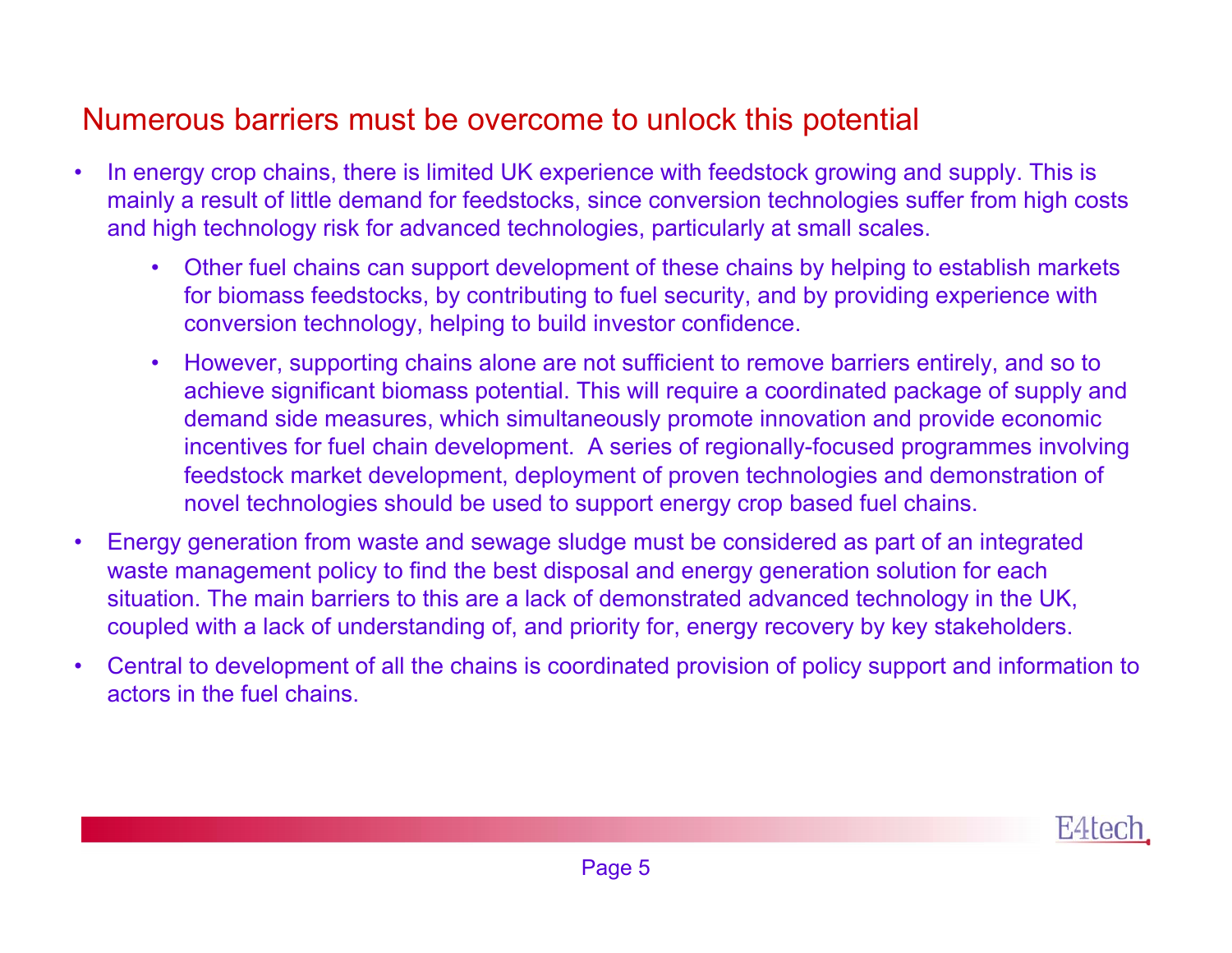### Contents

### **Summary**

**Introduction**

**Primary fuel chains**

**Other important considerations**

**Barriers to biomass energy**

**Overcoming barriers**

**Appendices**

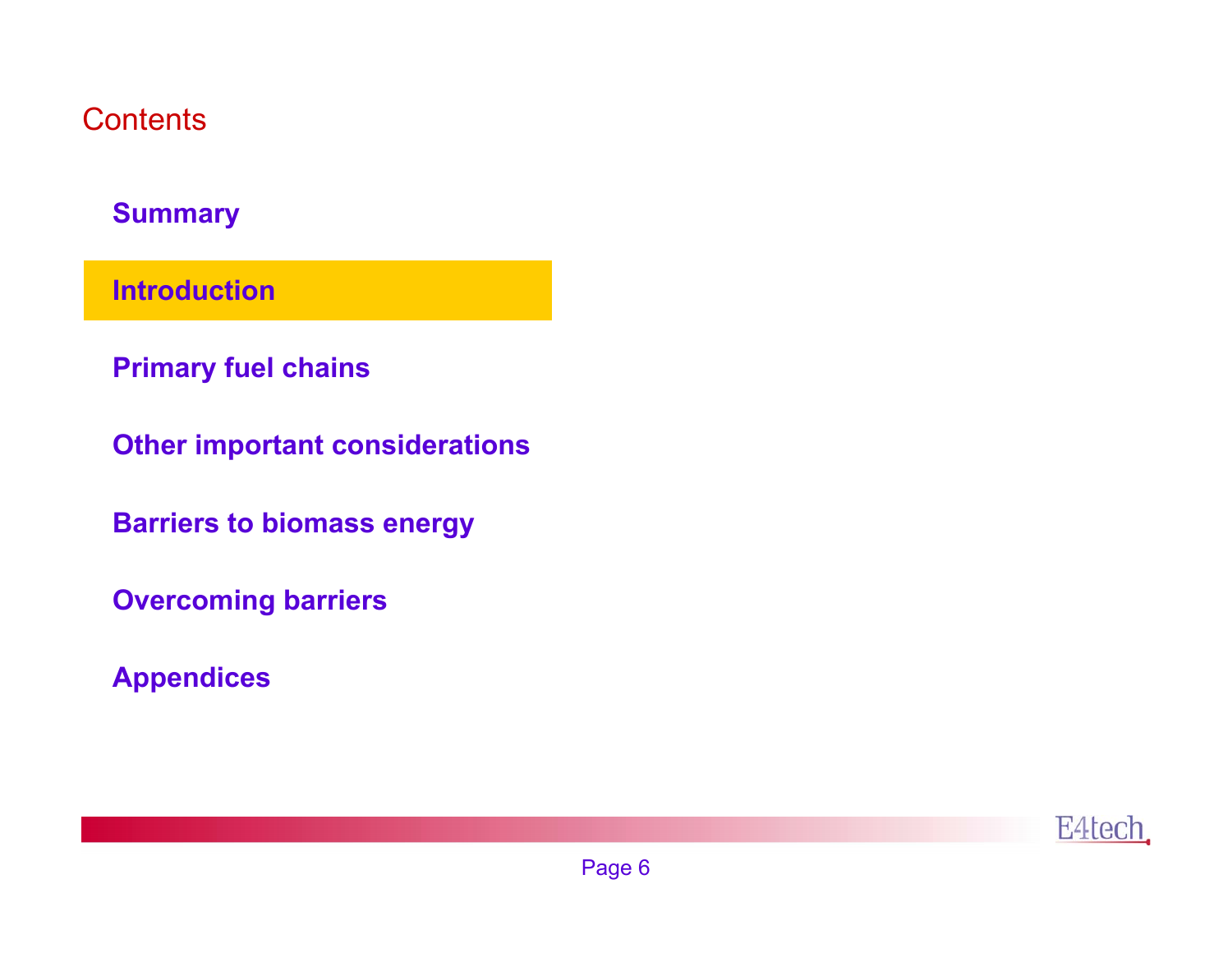The overall aim is to assess how to bring about biomass fuel chains which have the potential to viably reduce CO $_2$  and offer competitive advantage

#### **Main questions**

- 1.Could any biomass fuel chains make a material impact upon renewable energy generation and  $CO<sub>2</sub>$  reductions at costs which are competitive with limited support?
- 2.Are there any other important considerations which might favour certain fuel chains?

3.What barriers might fuel chains face and how could they be overcome?

#### **Supporting questions**

- Which individual fuel chains could provide >0.2% of UK electricity in 2020?
- Could these chains generate heat and/or power at costs which compete under existing support frameworks?
- How much  $\mathsf{CO}_2$  would these fuel chains avoid?
- Could a sustainably competitive UK biomass sector be based on any of the chains?
- Might any of the chains cause other unwanted consequences?
- Which other fuel chains could support the primary chains?
- What is the best mix of mechanisms to overcome barriers?

NB This assessment is intended to provide a view of what could happen under favourable biomass sector development conditions. Where data is available in ranges, the optimistic (but realistic) end of the ranges is used.

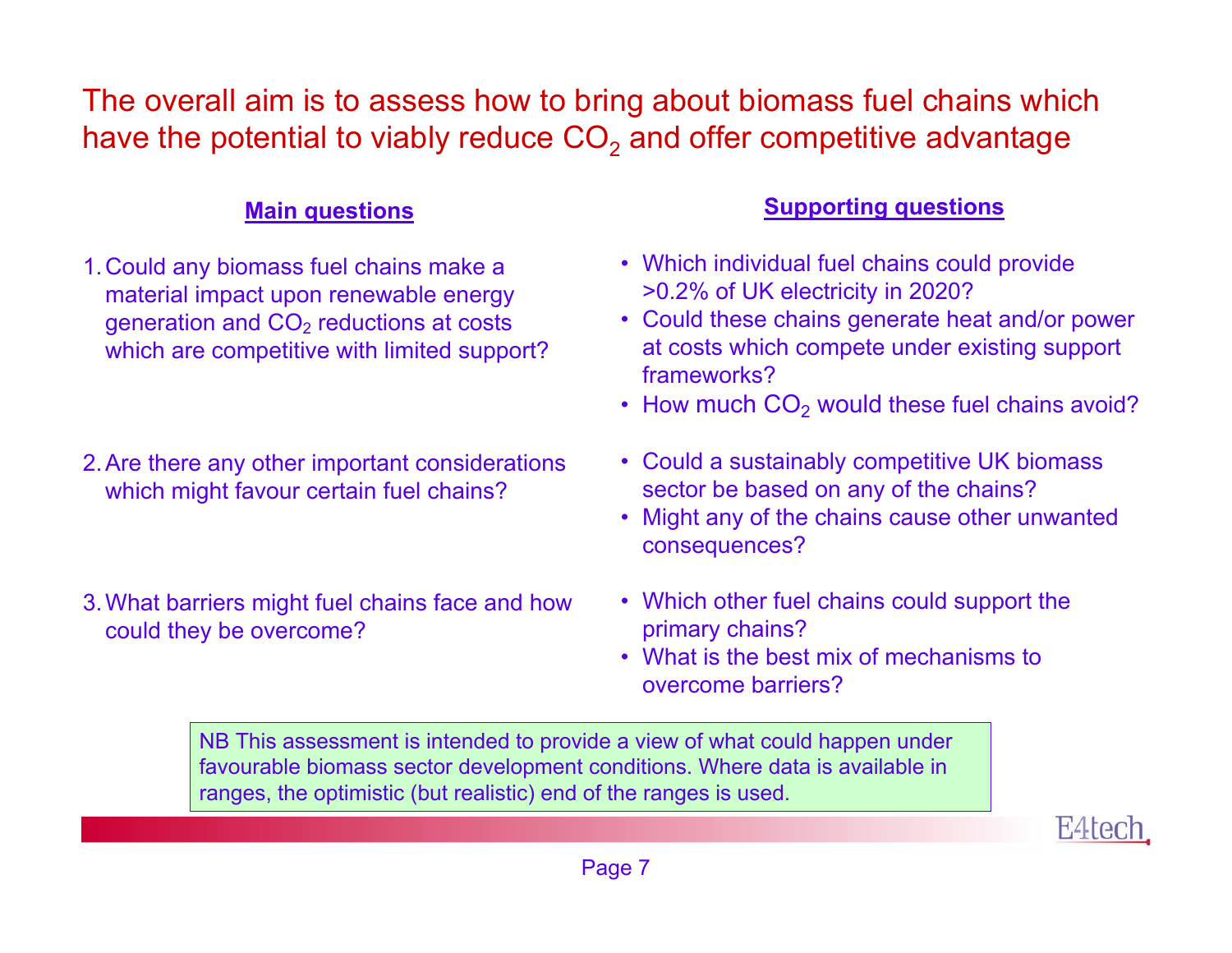# Approach to the modelling of potential penetration and costs (question 1)

- 1.Devise fuel chains in terms of resources, conversion technologies and end uses
- 2.Eliminate those chains where resources are very unlikely to be available or material
- 3. Apply resource and efficiency data to each stage of the fuel chains to determine the energy that each could supply in 2010 and 2020.
	- Compare with UK energy forecasts for 2010 and 2020 and calculate potential biomass penetration by fuel chain
	- Calculate penetration potential with and without constraint on the build rate of plants
- 4.Apply emissions factors to each chain to determine how much  $CO<sub>2</sub>$  would be emitted and compare this with electricity generated by CCGT (lowest emission fossil fuel option).
- 5. Apply cost and efficiency data to each stage of the fuel chains to calculate the generated energy cost for each fuel chain in 2010 and 2020
	- Compare with current cost of nearest competing fossil option, taking renewable energy incentives into account
	- For leading options, calculate cost reduction potential to 2050 based on learning curves
- 6. Those chains which can deliver >0.2% of UK energy in 2020 and compete with fossil energy are deemed to be the 'primary fuel chains'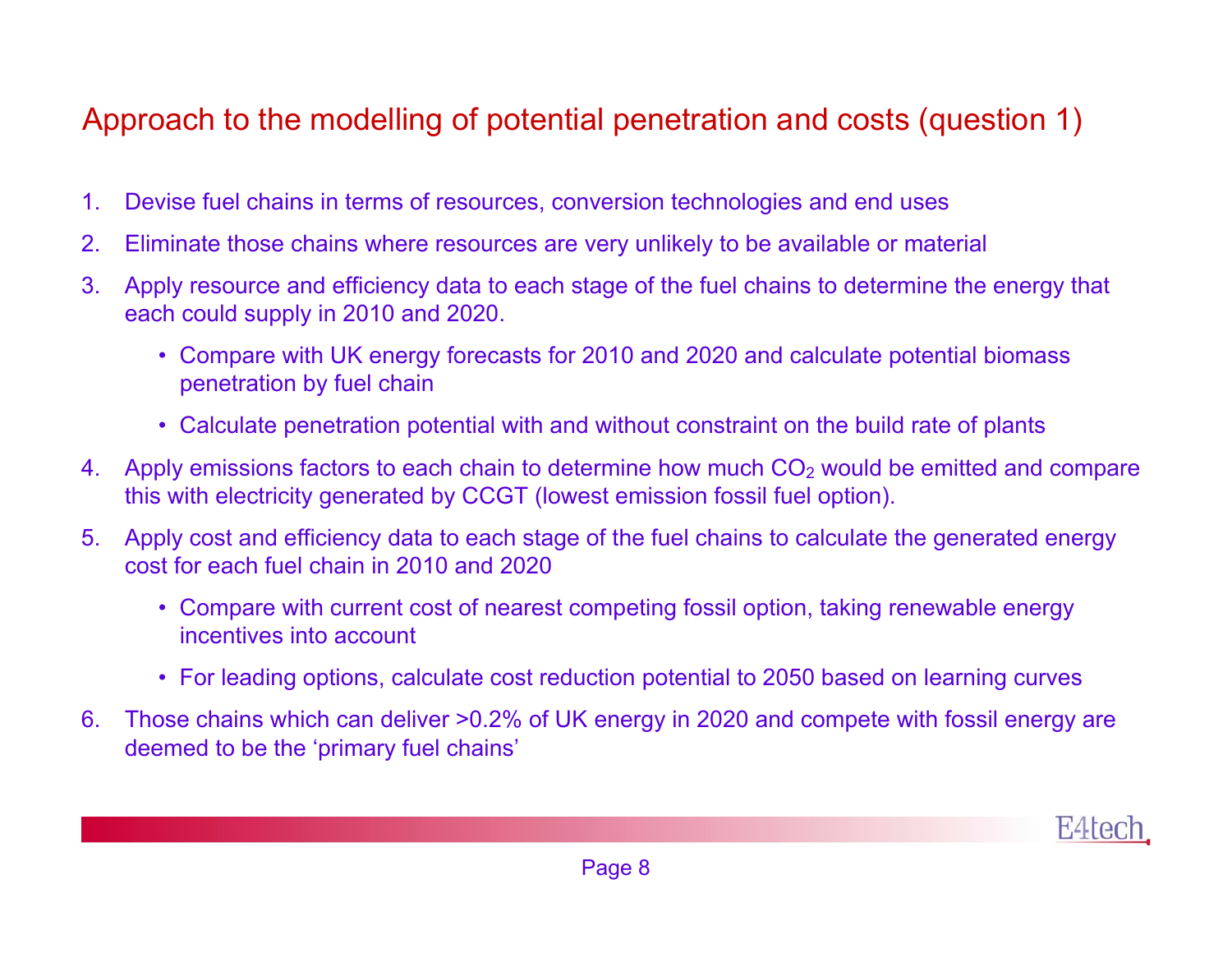Contents

### **Summary**

**Introduction**

**Primary fuel chains**

**Other important considerations**

**Barriers to biomass energy**

**Overcoming barriers**

**Appendices**

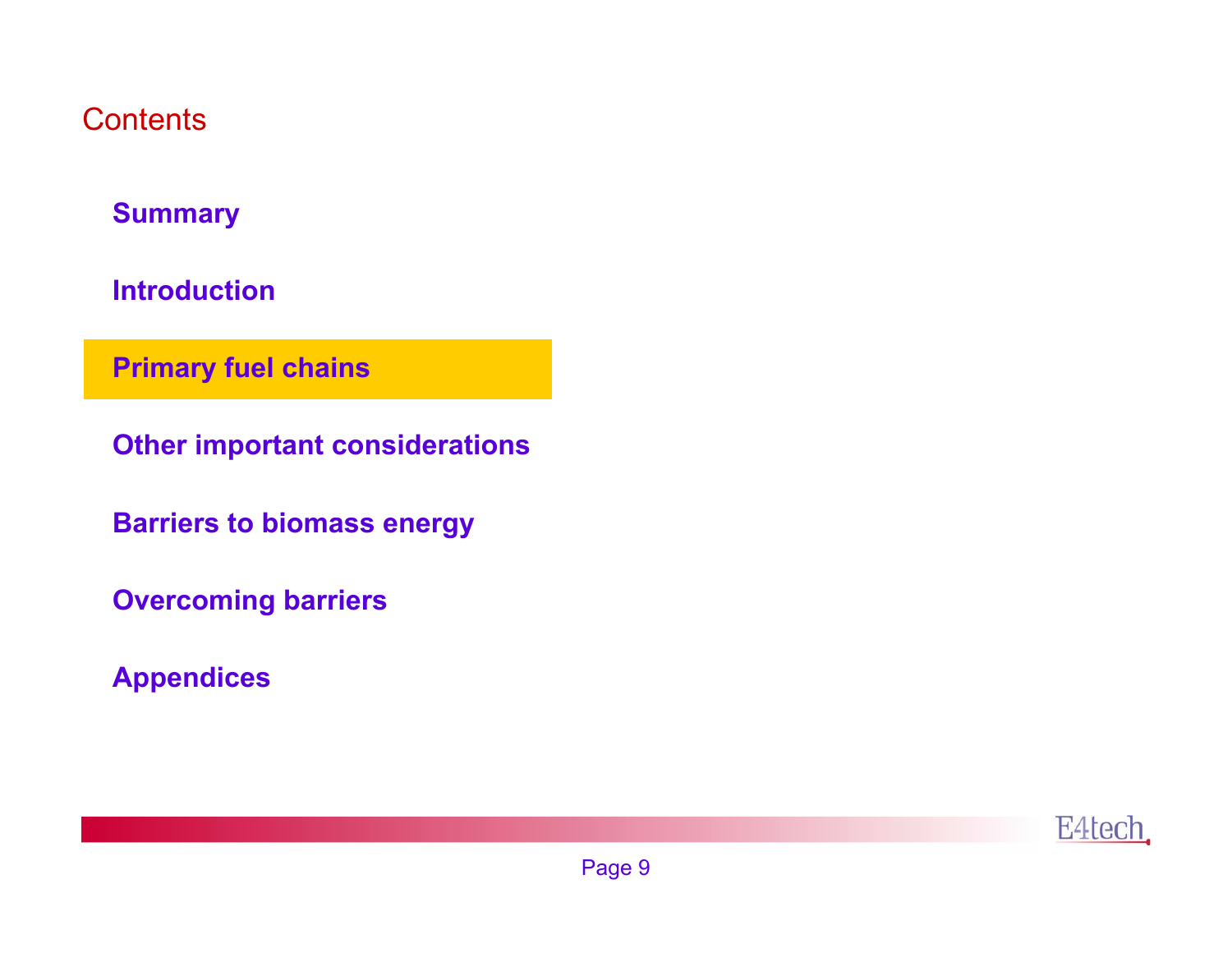# There are four primary fuel chain groups which could make a material contribution to UK energy demand in 2020

#### **Primary fuel chains for electricity and heat in 2020**



- • Other potential feedstocks include: forestry residues, woodland management, wood processing wastes, food wastes, farm wastes. These could each contribute less than 0.2% of UK energy demand in 2020.
- Note that plants based on the same conversion processes may differ significantly in design based on the feedstock, and may not be able to accept a mixture of feedstocks - e.g. willow and miscanthus are not gasified together
- •For definition of technology scales, applications and products, see appendix 1

E4tec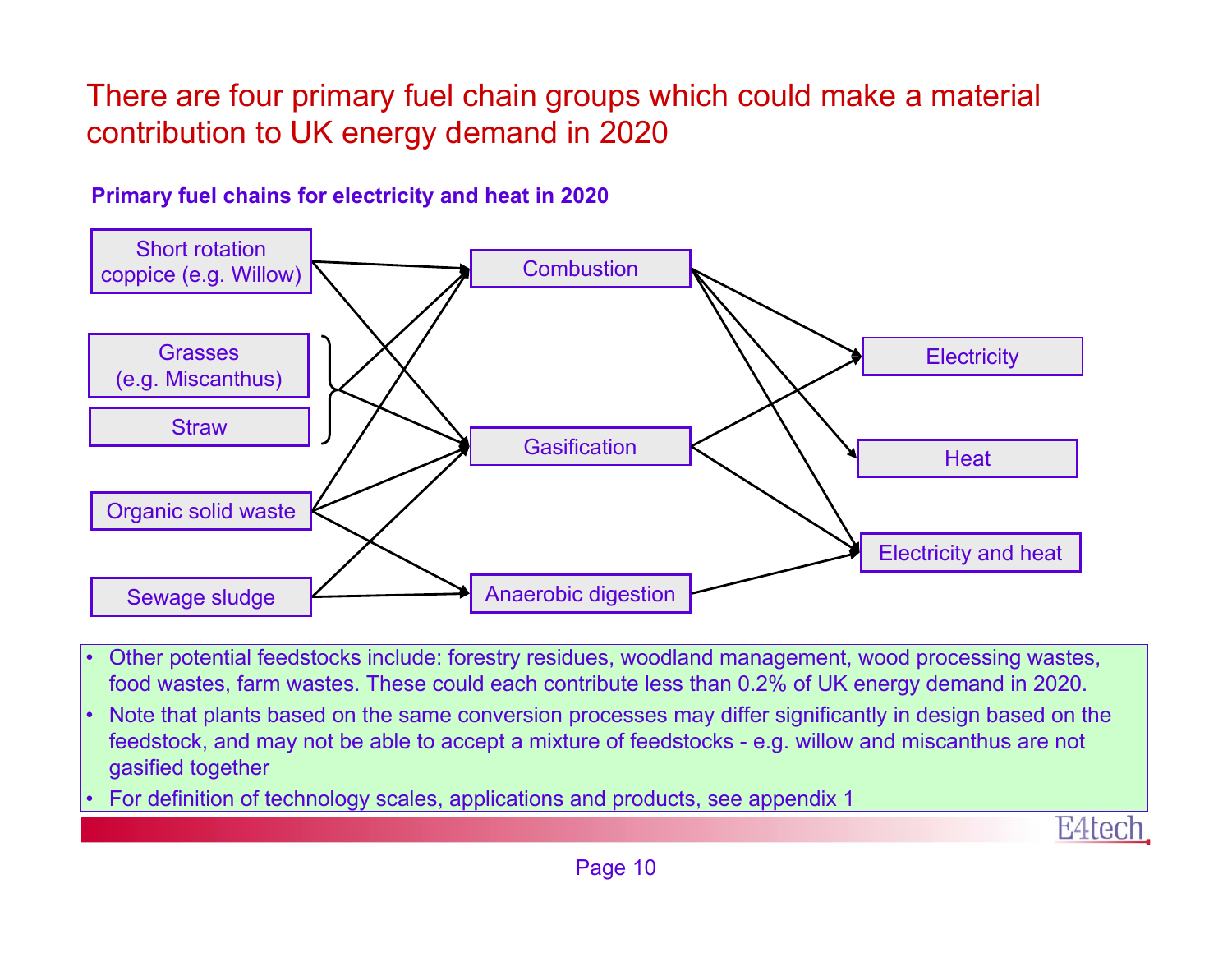## Willow could provide significant penetration of UK electricity at viable costs if used in large scale power plants

#### **Utility scale power**

- • At the large scale, willow-based fuel chains could provide a significant proportion of the UK's electricity, with a positive forecast of potential reaching as much as 8.8% of the 2020 total. In practice, the rate at which plants could be built is likely to constrain this to the range 0.6-1.2% by 2020, depending upon the choice of technology (gasification or combustion).
- • Penetration projections are highly dependant upon being able to plant coppice at large scale. This projection assumes that by 2020, 1 million hectares of land are planted with willow. For reference there is currently a total of about 18 million hectares of agricultural land, including 5 million hectares of arable land of which 0.5 million hectares are under set-aside, making this optimistic but feasible under the right conditions. To 2010, it is assumed that 125,000 hectares are planted. 6.0
- • Combustion and gasification are both technically suited for this scale. Both are competitive under the RO/CCL, with generation costs as low as 3.0p/kWh in 2020. However, generation costs are not competitive for gasification or for the majority of combustion plants in 2010.
- • In the very long term (2050) energy costs using willow are similar for combustion and gasification, but gasification has higher efficiency. 0.0

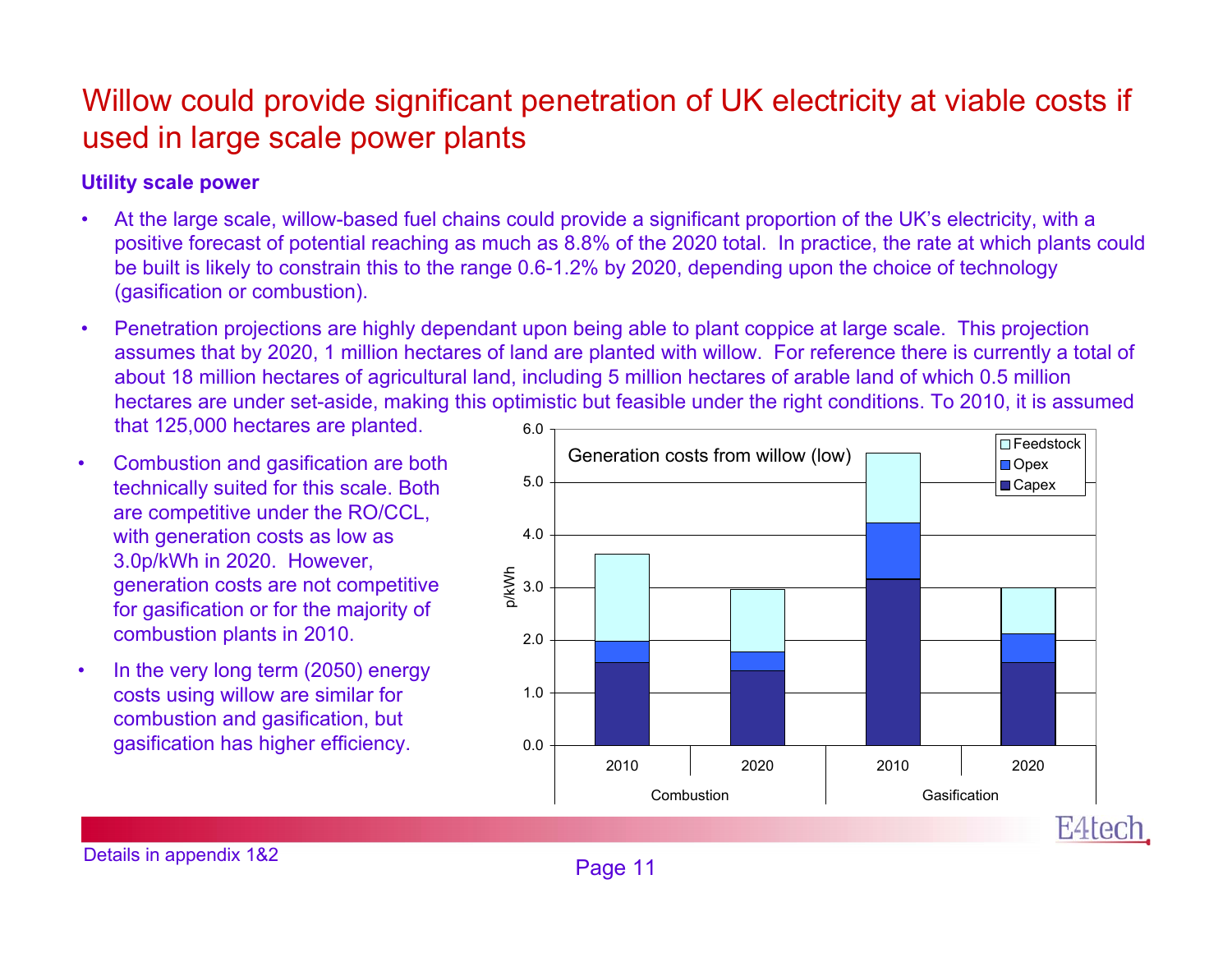# Willow also has potential for high levels of penetration at low cost using several smaller scale technologies

#### **Smaller scale electricity and heat**

- •Willow-based fuel chains could contribute significantly to UK energy, with unconstrained potential up to 5.5% depending upon application. Build constraints limit this to 1.0-2.0% by 2020.
- • Smaller scale technologies also compete well with fossil electricity under the RO/CCL with lowest costs forecast in the range 1.9-2.5 p/kWh by 2020. Generation costs in 2010 are also competitive for the majority of plants. Note, however, that small scale gasifiers are at an early stage of commercialisation worldwide.
- • Willow chips and pellets are suitable fuels for heating systems at a range of scales, and there is the potential to produce heat at a cost of  $0.8$ -2.5p/kWh<sub>th</sub> in 2020. The low end of this range represents using wood chips in industrial scale applications, where the price point is estimated to be around  $0.5p/kWh_{th}$ . The high end represents use of pellets in domestic scale systems, where the price point is 2.5 p/kWh<sub>th</sub>. Heat generation is therefore only competitive in 2020 for small systems, but could be viable for some larger systems where alternative heat costs are greater. Heat costs in 2010 are not yet competitive, at 1.0-3.1p/kWh<sub>th</sub>.
- • Pyrolysis fails to give a material contribution based on penetration levels by 2020, which is a function of the low overall fuel chain efficiency and low build rates as the technology is at an earlier stage of development than the other considered. However, some pyrolysis development may occur based on the demand for biologically-derived specialty chemicals.

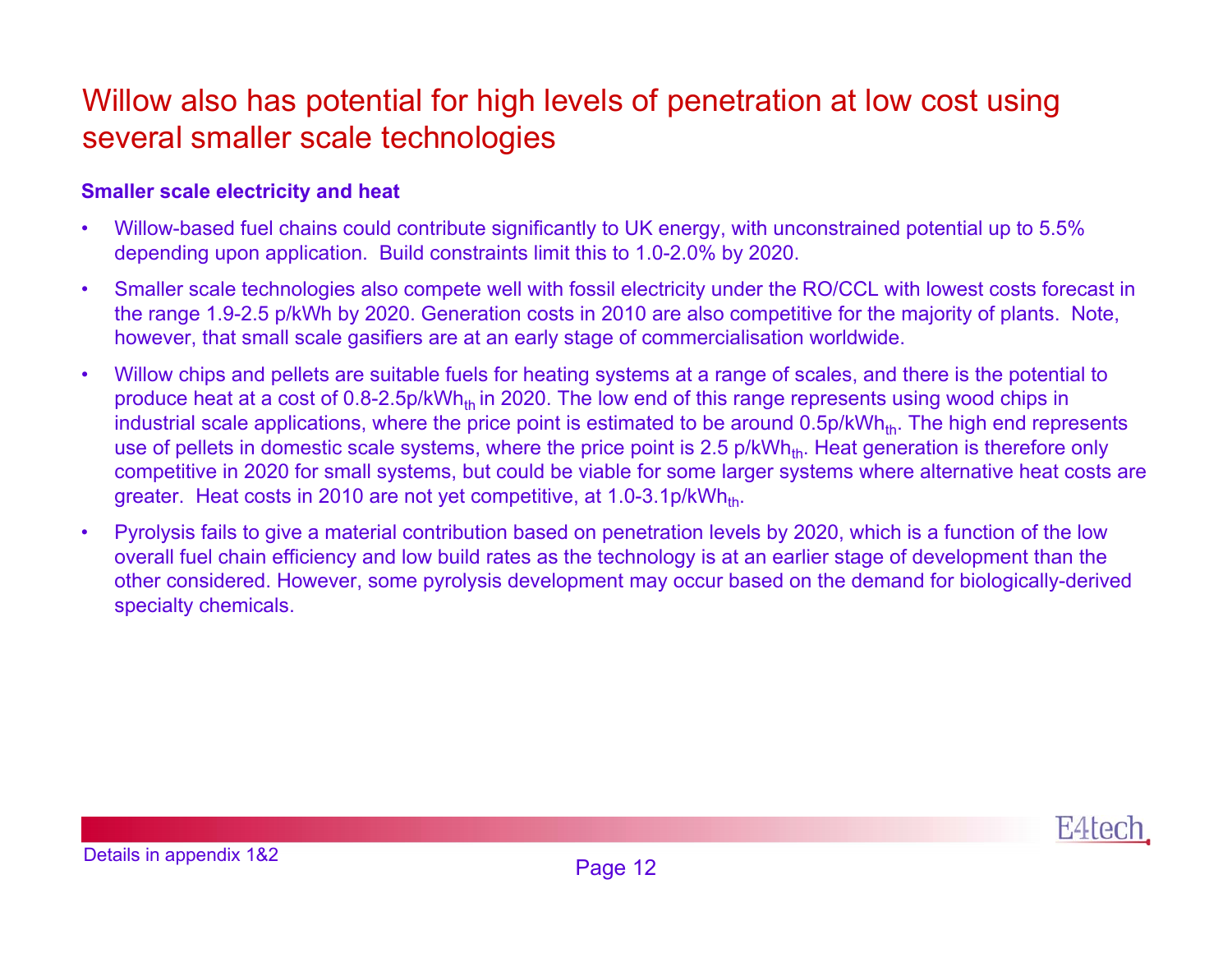## Together, miscanthus and straw have very high ultimate potential, though their economics are less attractive than willow

#### **Utility scale power**

- • Miscanthus is a high-yielding crop and, if planted at scale and converted efficiently in large scale gasifiers, it could provide up to 11.8% of UK electricity in 2020. In practice, technology development needs and plant build constraints reduce this figure to only 0.6% (gasification) or 1.3% (combustion). Straw has a lower ultimate potential (around 3.2%) due to the smaller resource potentially available for energy uses.
- • Miscanthus penetration projections are highly dependant upon being able to plant at large scale. This projection assumes that by 2020, 1 million of the current 5 million hectares of arable land are planted with miscanthus. The use of mixed straw and miscanthus plants would help to build technology experience whilst miscanthus availability is developed. To 2010, it is assumed that 125,000 hectares are planted.
- • Gasification offers lower electricity costs than combustion, particularly with a potentially higher cost miscanthus fuel. By 2020 optimistic costs (in the order strawmiscanthus) are forecast in the range 3.3- 3.6p/kWh for gasification and 4.6-5.0p/kWh for combustion. In 2010, all low-end costs are above the 5 p/kWh price point.
- • In the very long term (2050), gasification is over 1p/kWh cheaper than combustion, and has a higher efficiency.

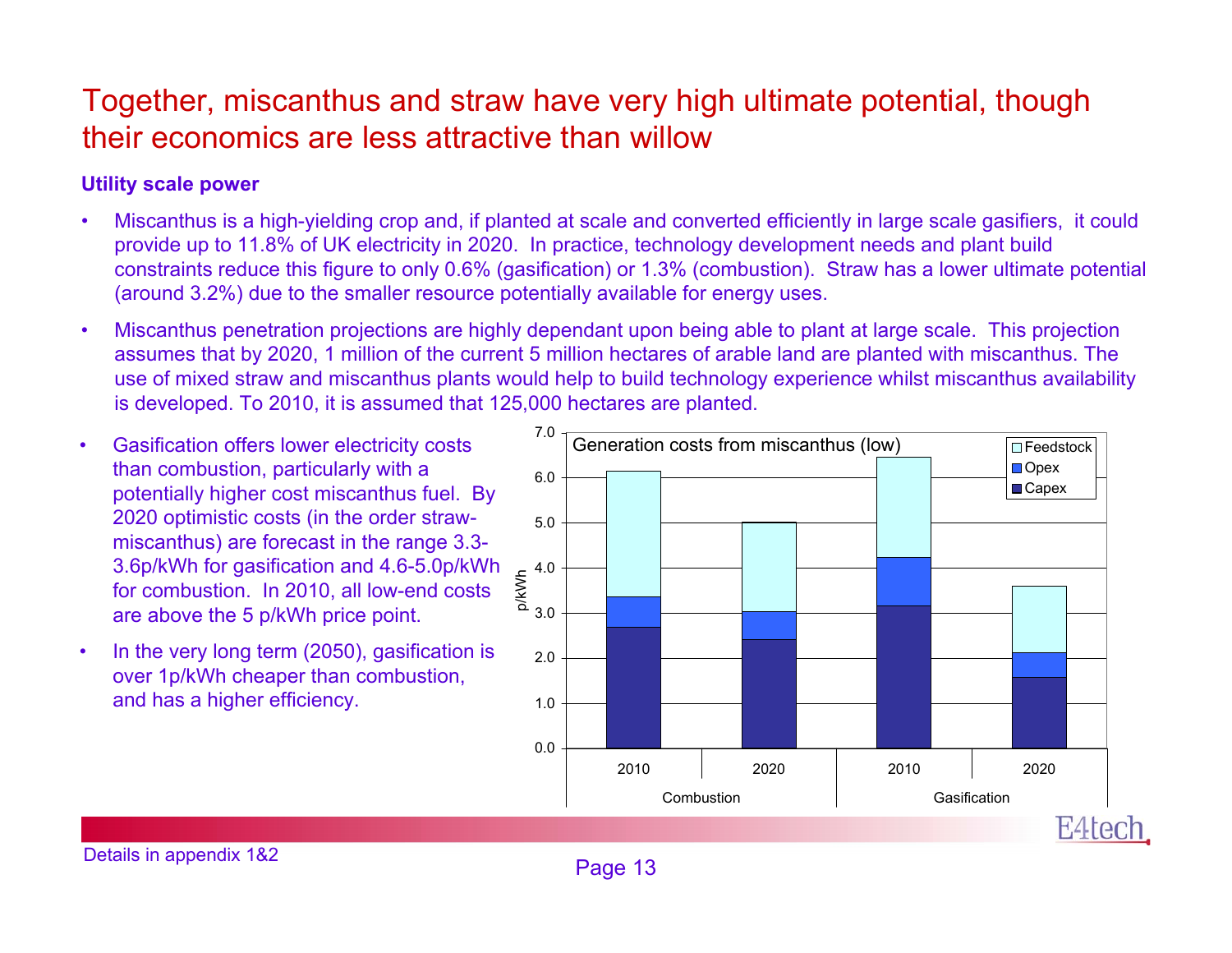# Miscanthus and straw are attractive as fuels for smaller scale CHP, but less so for heat

#### **Smaller scale electricity and heat**

- • Straw and miscanthus are feasible at medium scale for combustion CHP, with a potential of 2.0% by 2020, based on build rate constraints. The lower end costs of electricity generated are 4.6-5.1p/kWh - below the 6.4p/kWh price point. However in 2010, only plants using straw are competitive (5.0-5.8 p/kWh), with miscanthus costs at 6.6-9.7 p/kWh.
- • Small scale gasification and pyrolysis of both fuels are unlikely to be able to make a material impact on UK electricity demand by 2020, particularly in view of the relatively low level of technology development with these fuels. Breakthroughs in development of these technologies could allow for increased build rates, increasing this potential, and possibly lead to lower costs.
- • Both miscanthus and straw have potential to contribute as heat fuels, though their use will be limited as a result of low energy density of the baled feedstock, and therefore difficulty in transport, and inconvenience of storage and feeding compared with wood chips . Penetration of this market is expected to be able to reach only 0.2-0.6% by 2020. However, 2020 generation costs are competitive for smaller users, with straw costs at 1.0-1.4 p/kWh<sub>th</sub>, and miscanthus at 1.2-2.2  $p/kWh_{th}$ .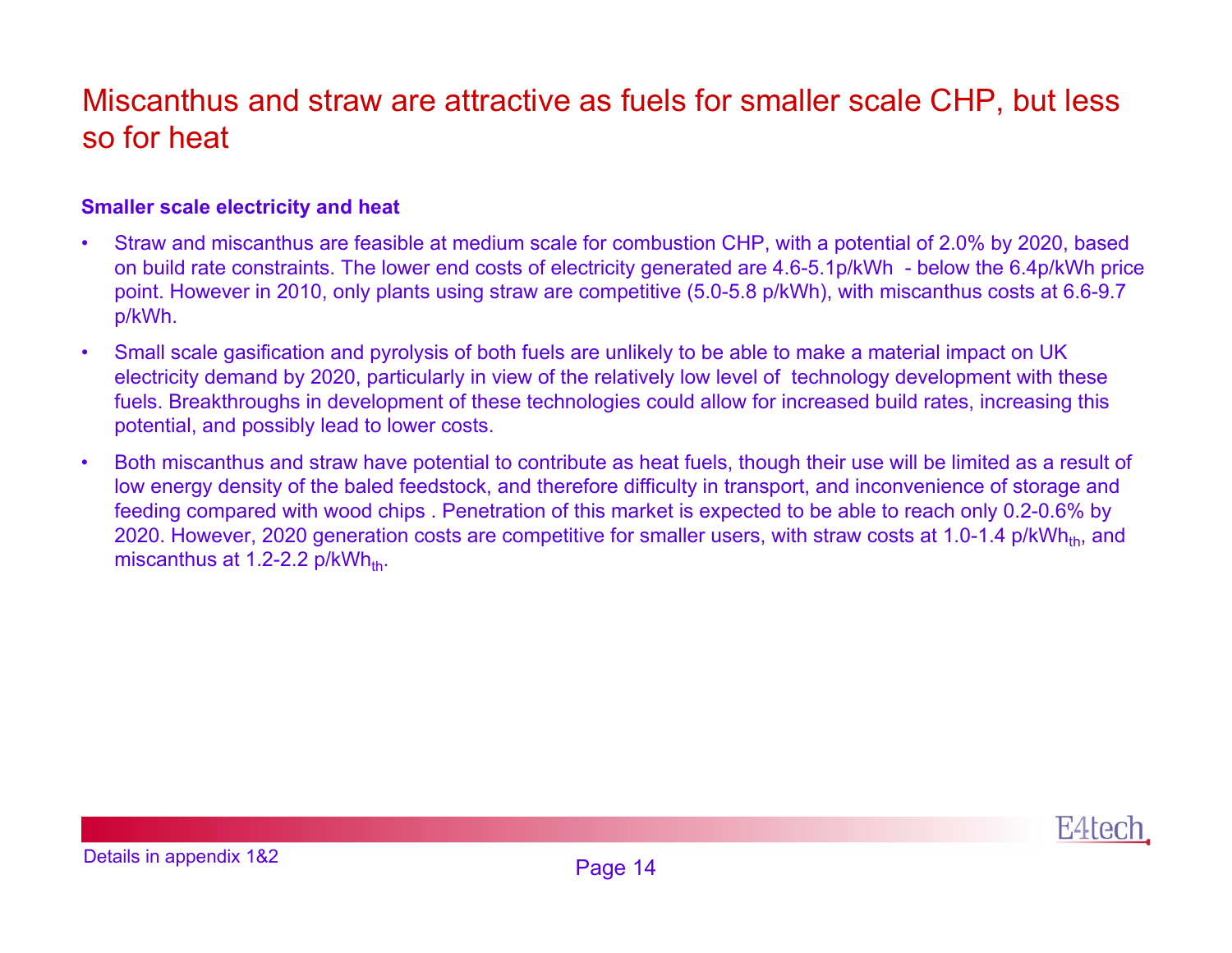# Organic solid waste (OSW) has a significant electricity potential via several technology options at very low cost

- • The organic fraction of municipal solid waste (OSW) could provide around 2.2% of the UK's electricity by 2020. A significant contribution could also be made in the shorter term, with up to 0.6% able to be generated by 2010. This is as a result of the wide resource availability, and the ability to use existing technologies, at a variety of scales, even when build rates are constrained. The potential in 2020 with no build rate constraints is 4%.
- • Use of OSW relies on effective waste separation – either through source separation or in centralised facilities. The gate fee has been reduced by £8/t in the model to allow for source separation costs. Other centralised options are assumed to be available at a lower cost once fully proven.
- • Gasification, anaerobic digestion, and combustion are all viable options for energy from OSW. The choice of technology will vary depending on local conditions and desired inputs and outputs.
	- Gasification is likely to be most efficient for electricity generation, and is available at a range of scales, but is the least proven technology. Small scale OSW gasification plants are unlikely to generate at a viable cost in the short term.
	- Anaerobic digestion is an established technology, that produces a biofertiliser. AD is viable at small scales, and therefore is the lowest cost option for energy from waste at small scales in the short term. Some AD processes can also accept wetter, mixed wastes.
	- Combustion is currently available, and feasible at large scale, but may have higher pollutant emissions, low public acceptability and long planning times.
- • The lower end electricity 'costs' for large scale gasification, combustion and AD are all negative in 2020 (as a result of the gate fees received for waste treatment, which are high as a result of the increasing landfill tax), with all high end costs below 5p/kWh. In 2010, low end costs are also negative, but high end costs are only competitive for combustion and AD. Small scale gasification is not competitive in 2010, and only competitive at the low end of the cost range in 2020 (1.7-7.8p/kWh).

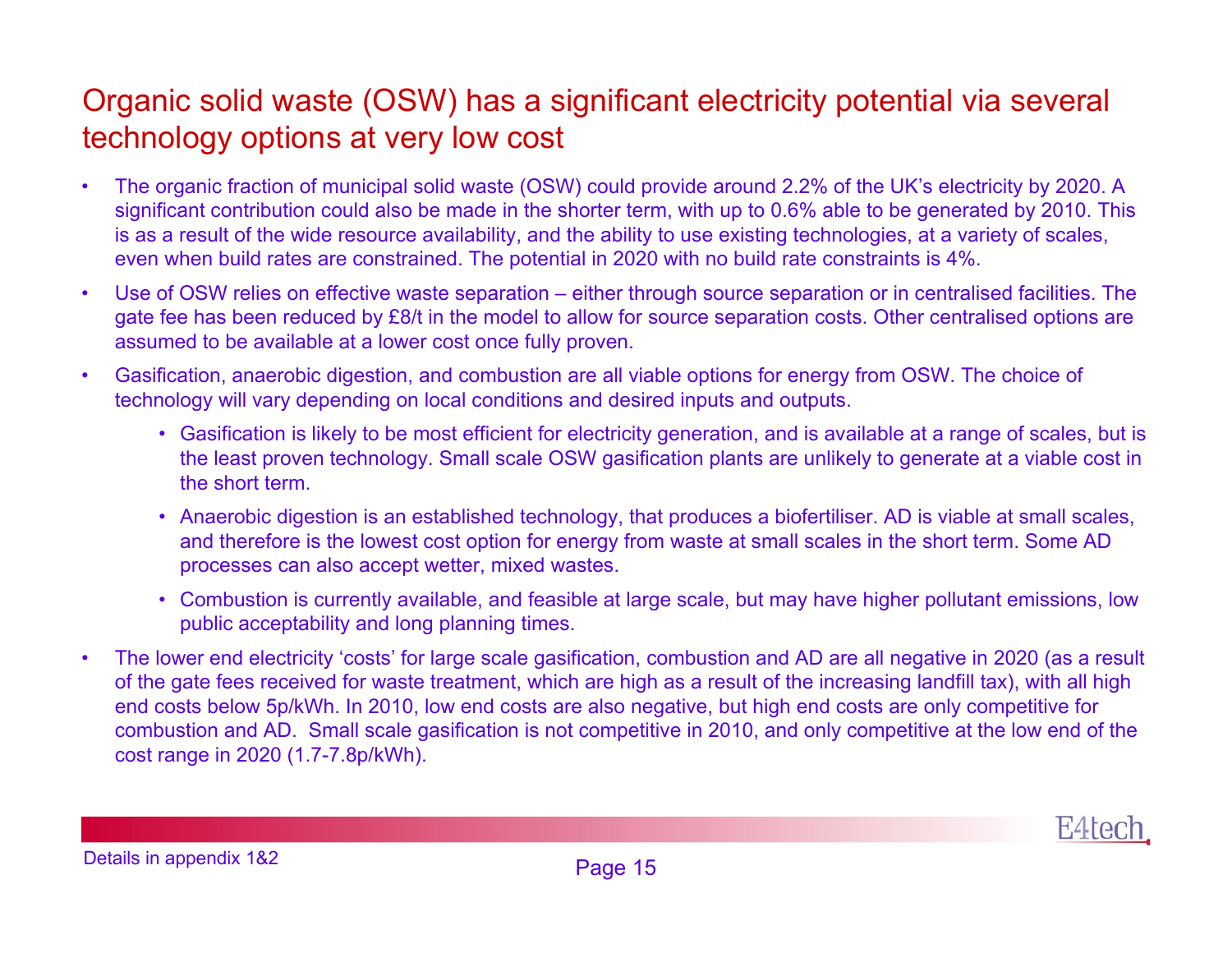# Sewage sludge has a lower electricity potential, but energy generation could give low cost electricity, and a low cost sludge disposal route

- • Electricity from sewage sludge could provide up to 0.5% of the UK's electricity requirement in 2020. This assumes that there are no build rate constraints from 2010 to 2020, and that energy is produced at the wastewater treatment works.
- • The primary conversion technology in the short term is anaerobic digestion – a proven technology, already widely used for sewage sludge in the UK. This could provide 0.4% of electricity in 2010. Gasification technologies are at the demonstration stage for sewage sludge.
- • In the longer term, gasification is likely to be the most efficient option for electricity generation, and give lower costs than other options, including sludge incineration. Before the avoided costs of alternative sludge disposal are considered, electricity costs from gasification in 2020 are around 9p/kWh. As the costs of alternative methods in 2020 are likely to be high (at least 50% more than the cost of gasification) this implies that electricity could be sold at a competitive price. In 2010, the costs are around 14 p/kWh.
- • Achieving these build rates and costs will depend on adoption of new technologies, including anaerobic digestion with more efficient energy generation, by the wastewater industry. At present the industry is not focused on energy production from sludge treatment and disposal processes.
- • The greenhouse gas reduction potential from avoided energy use in sludge treatment, and reduced methane emissions from existing AD plant could be greater than the reduction potential through fossil energy displacement

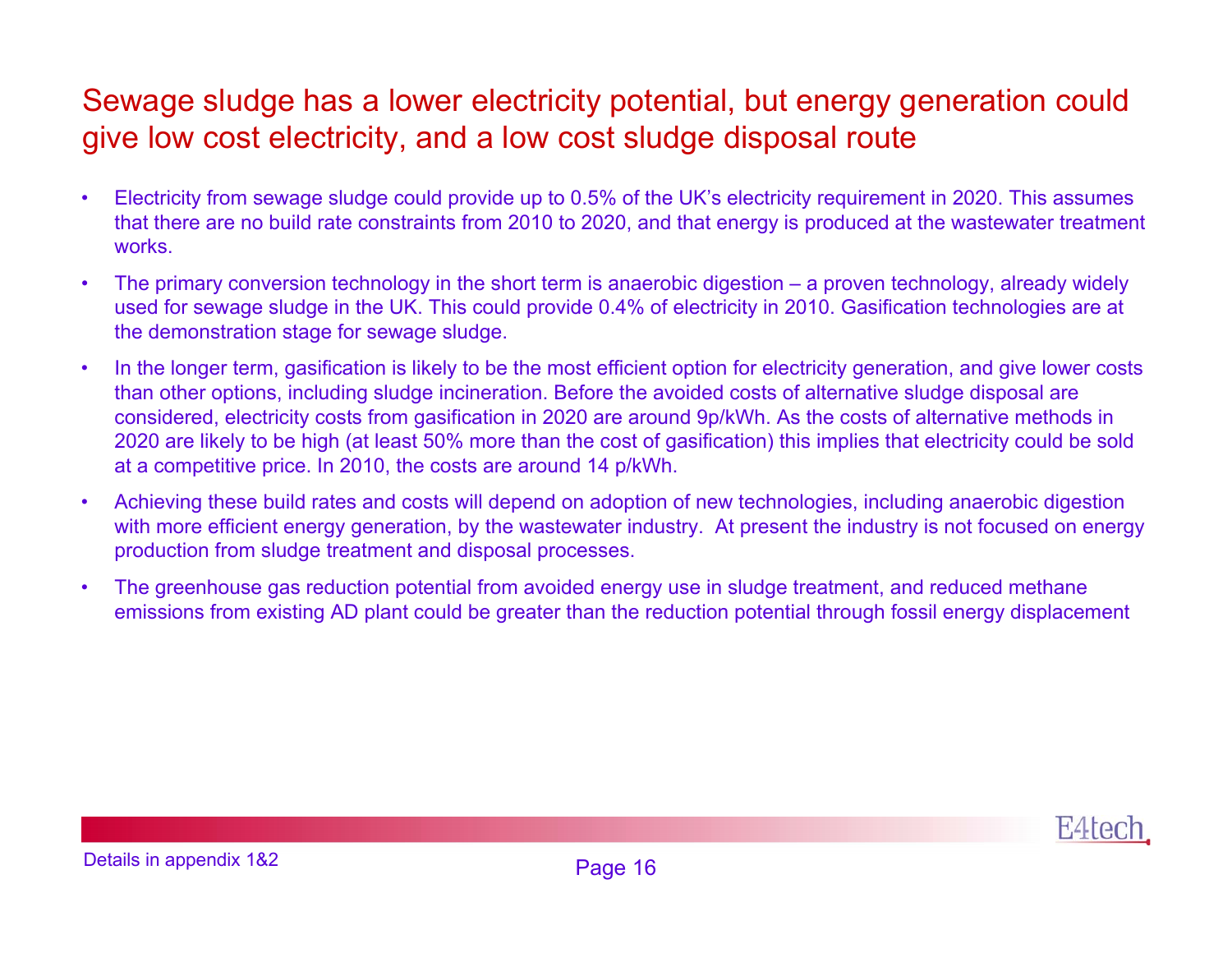# When the maximum biomass potential is constrained by build rates, the remaining potential of 12.9% by 2020 is still material

- • The total constrained electricity potential from these primary chains cannot simply be calculated by adding the constrained potentials from each chain, as there is overlap in terms of plants built and land used. Instead, chains have been added so as to achieve the largest possible potential.
- • Miscanthus and straw are assumed to use the same plants. As straw does not compete for land use with willow, it is assumed to be used first. The total build rate constrained potential (3.8%) is therefore supplied mostly by straw (2.4%) and by some miscanthus (1.4%).

Page 17



- •For willow the total build rate constrained potential is 4.8%.
- • The OSW potential is 3.7% - all gasification plus a proportion of combustion plants
- • The sewage sludge potential is unconstrained in 2020 – 0.5%
- • This gives a total potential of 12.9% from the primary chains.
- • This is increased to 13.2% if supporting feedstocks are used

**This represents a significant source of nonintermittent, dispatchable renewable electricity**

**HAFe**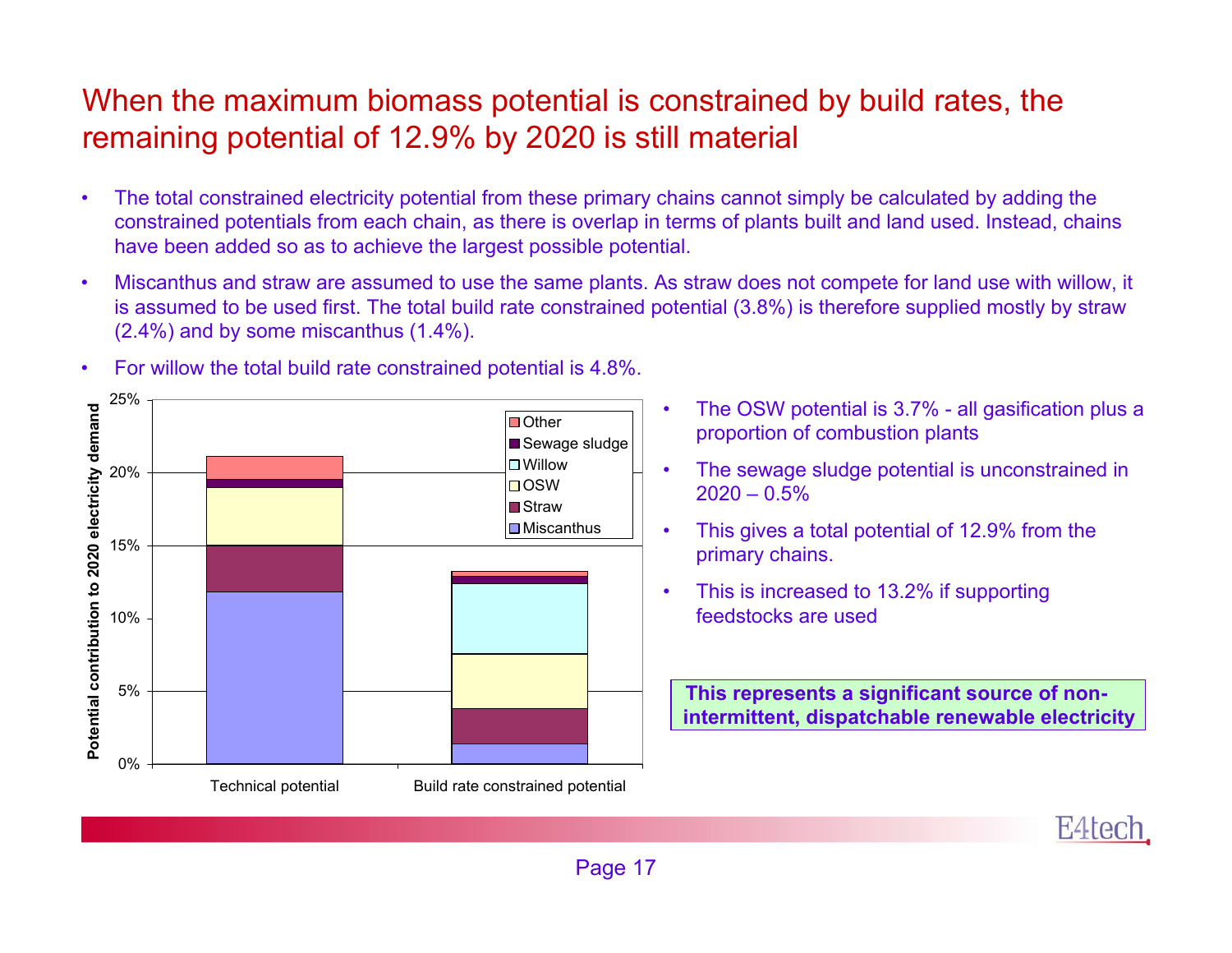# The annual  $CO<sub>2</sub>e$  savings from the constrained potential of all biomass fuel chains could be up to 19 million tonnes in 2020, when compared with CCGT

Low end CO<sub>2</sub> emissions from primary electricity-producing fuel chains in 2020



Page 18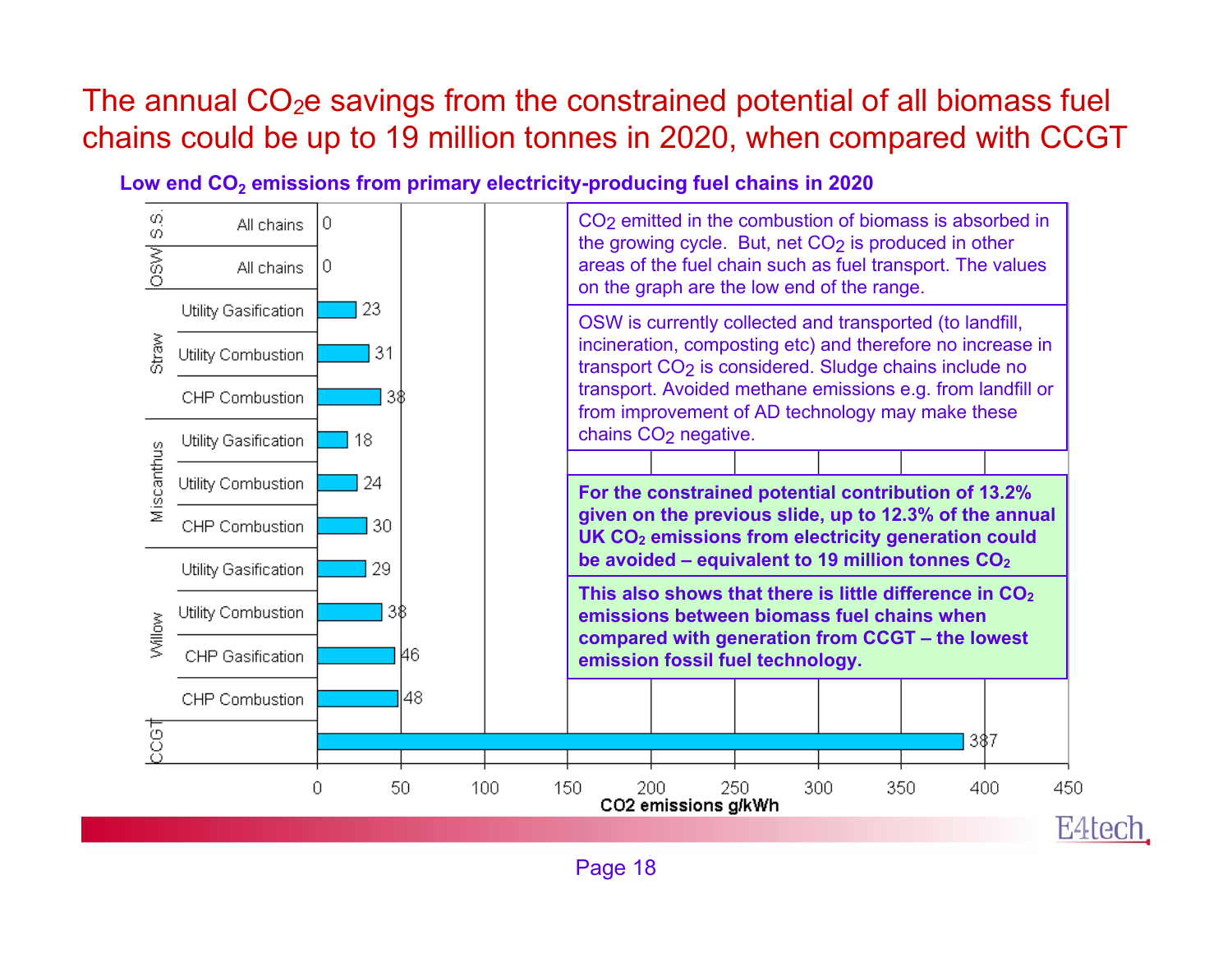# Using imported fuel more than doubles biomass fuel chain emissions, but still gives significantly lower emissions than CCGT

- •Chains involving imported feedstocks will have higher  $CO<sub>2</sub>$  emissions as a result of transport.
- • For wood chip import from Baltic countries, the energy use in transport is estimated up to 10% of the feedstock energy content. (Utrecht University)
- •If this energy use is assumed to be from heavy fuel oil, with a carbon intensity of 0.26 kg CO<sub>2</sub> /kWh (LCIP), the CO<sub>2</sub> emissions are increased by 26 g CO<sub>2</sub> /kWh biomass input.
- •When plant efficiencies are included, this increases the fuel chain emissions by up to 90g/kWh electricity, giving up to 138g/kWh in total (for willow combustion CHP). This assumes emissions from road transport once the feedstock is in the UK are the same as for domestic feedstock-based chains.
- • This is a significant increase compared with use of domestic resources, but is still just over a third of the emissions from CCGT (387 g/kWh).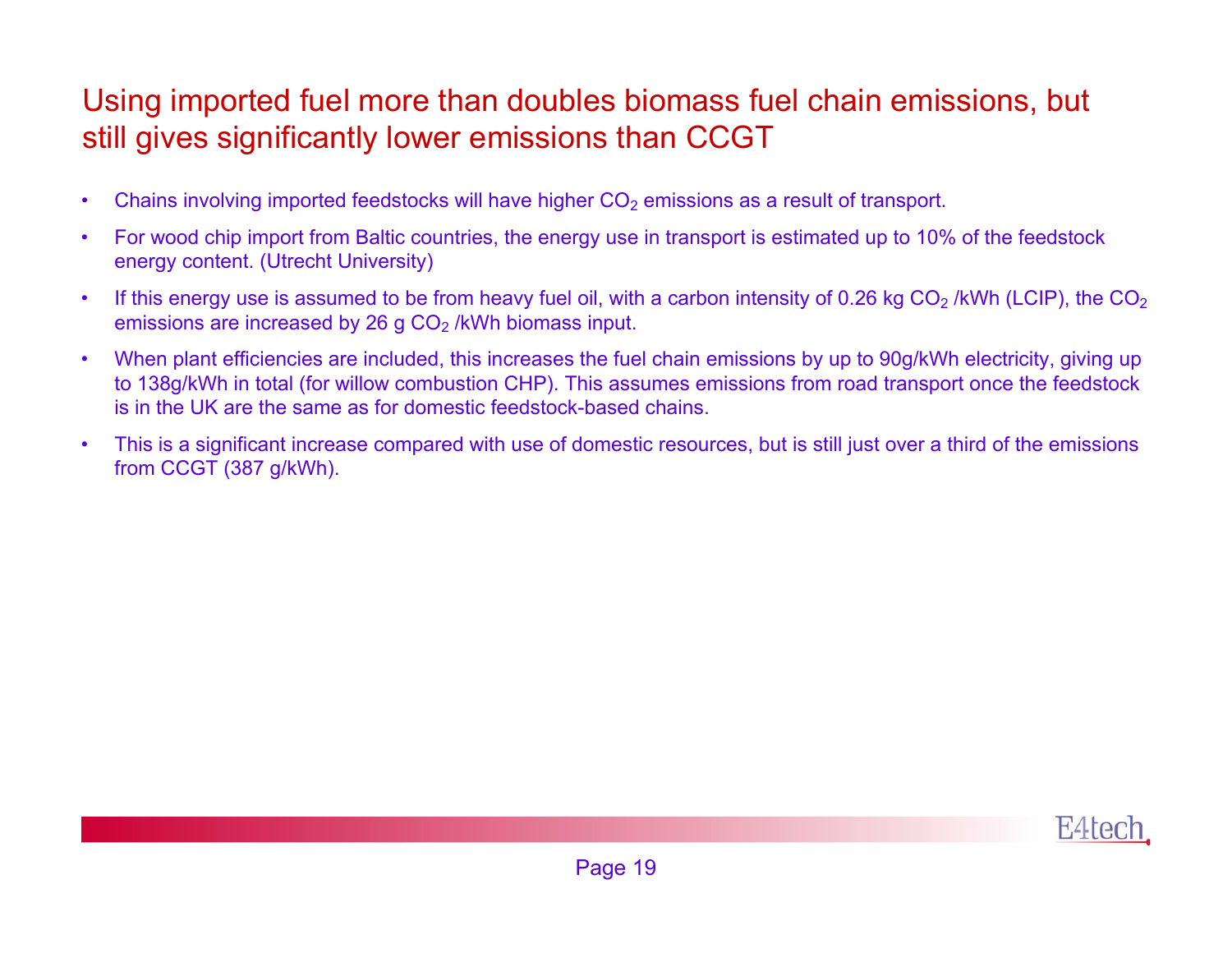Contents

### **Summary**

**Introduction**

**Primary fuel chains**

**Other important considerations**

**Barriers to biomass energy**

**Overcoming barriers**

**Appendices**

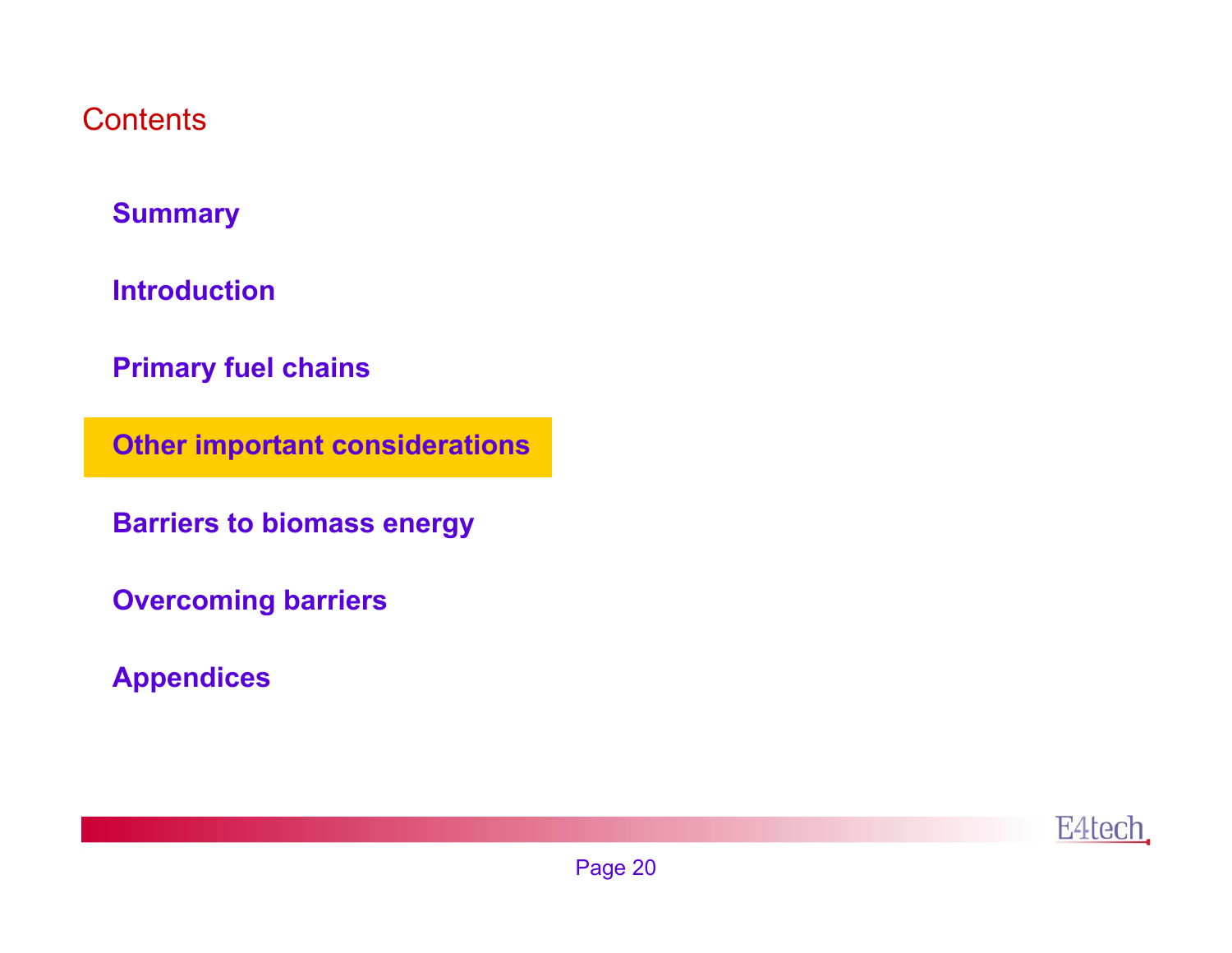# There are a number of areas in which the UK has the potential to build competitive advantage

#### **Plant breeding**

• Energy crop plant breeding, growing and harvesting practice are areas that require improvement and where the UK has strong capabilities.

#### **Small scale generation equipment**

- The development of small scale generating equipment associated with combustion systems is an area where the UK has activity and that is of interest to improve viability of small scale systems.
- Utility scale combustion technologies need to be optimised for use with biomass feedstocks, particularly energy crops, and the UK has a solid base of equipment manufacturers. There appears to be little opportunity to build advantage in waste combustion.

#### **Small gasification technologies for wood and wastes**

• The UK has a handful of innovative small wood gasifier companies in a sector where no dominant design has emerged and there is a large potential market. Gasification requires further development, some of which plays to the strengths of the UK's research and development base. The UK also has strong technology in waste and sewage sludge gasification, particularly at the smaller scale. The UK has a strong potential market for these technologies, and there is a large worldwide market. However, the gasification technology area also has strong international competitors, particularly at larger scale.

#### **Systems integration**

• UK companies are adept at integrating diverse technologies for energy systems. The UK also has a number of global scale companies involved in power engineering and equipment service.

E4fecl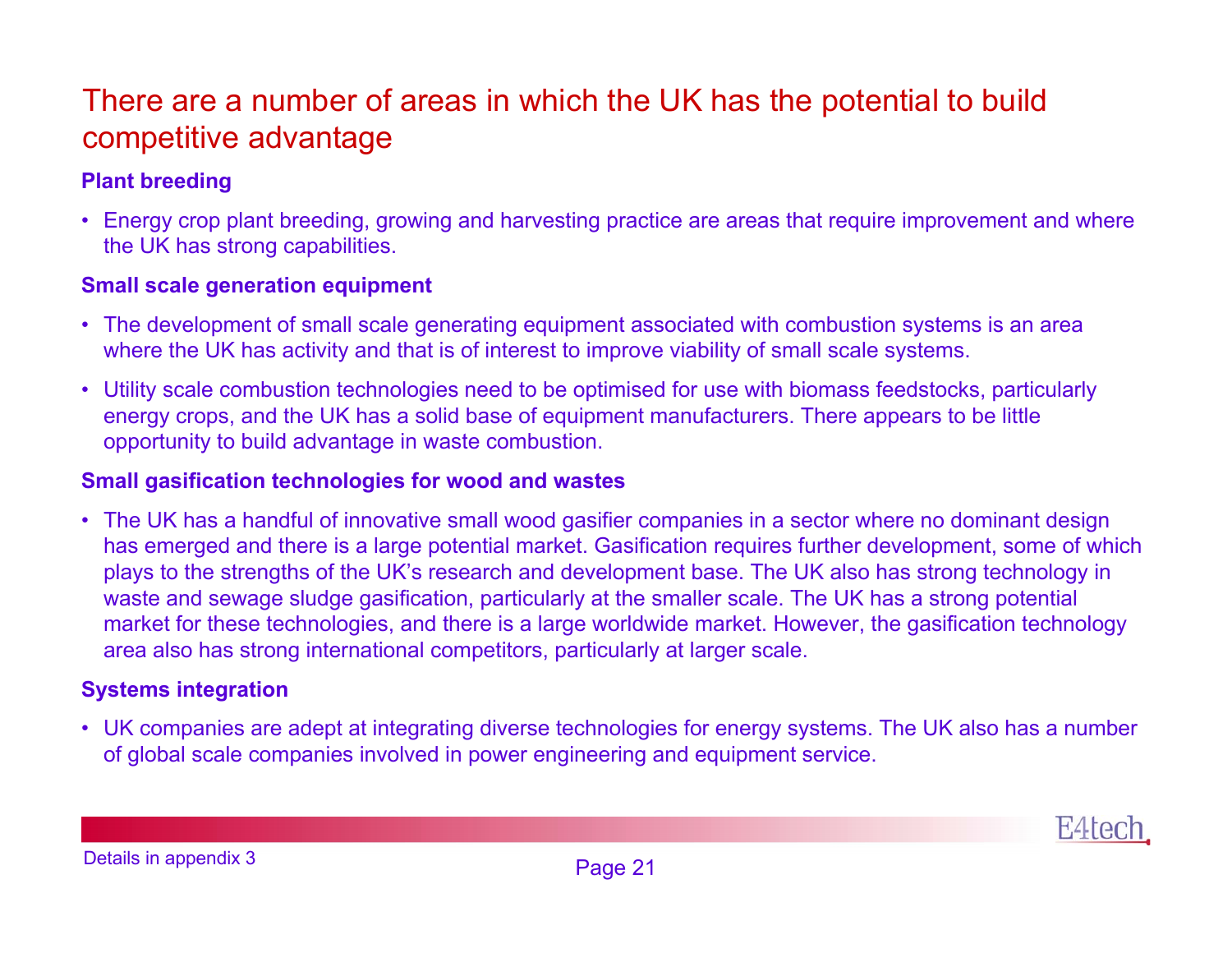# Other factors do not create strong distinctions between energy crop chains, but can be more significant in the case of waste chains

#### **Emissions of regulated pollutants**

• Emissions of regulated pollutants are not significant from biomass fuel chains using modern technologies and are also not a distinguishing feature between chains.

#### **Crop choice**

• Willow, miscanthus and other crops could contribute to UK biomass energy. Different types of land and climatic conditions will be suitable for each, for example, willow's high water consumption is not suitable for dry areas, but could be beneficial in wet areas. Miscanthus' annual crop cycle may also be more suitable in some cases.

#### **Other technology benefits**

- • Comparison between waste conversion technologies needs to take account of the balance of priorities between waste disposal and energy and the different by-product stream values. An integrated waste management approach would use the best appropriate technology for the waste input, location, and product priorities.
- Similarly, for sewage sludge, technology choice will also consider factors such as plant scale, heat demands, and product use/disposal

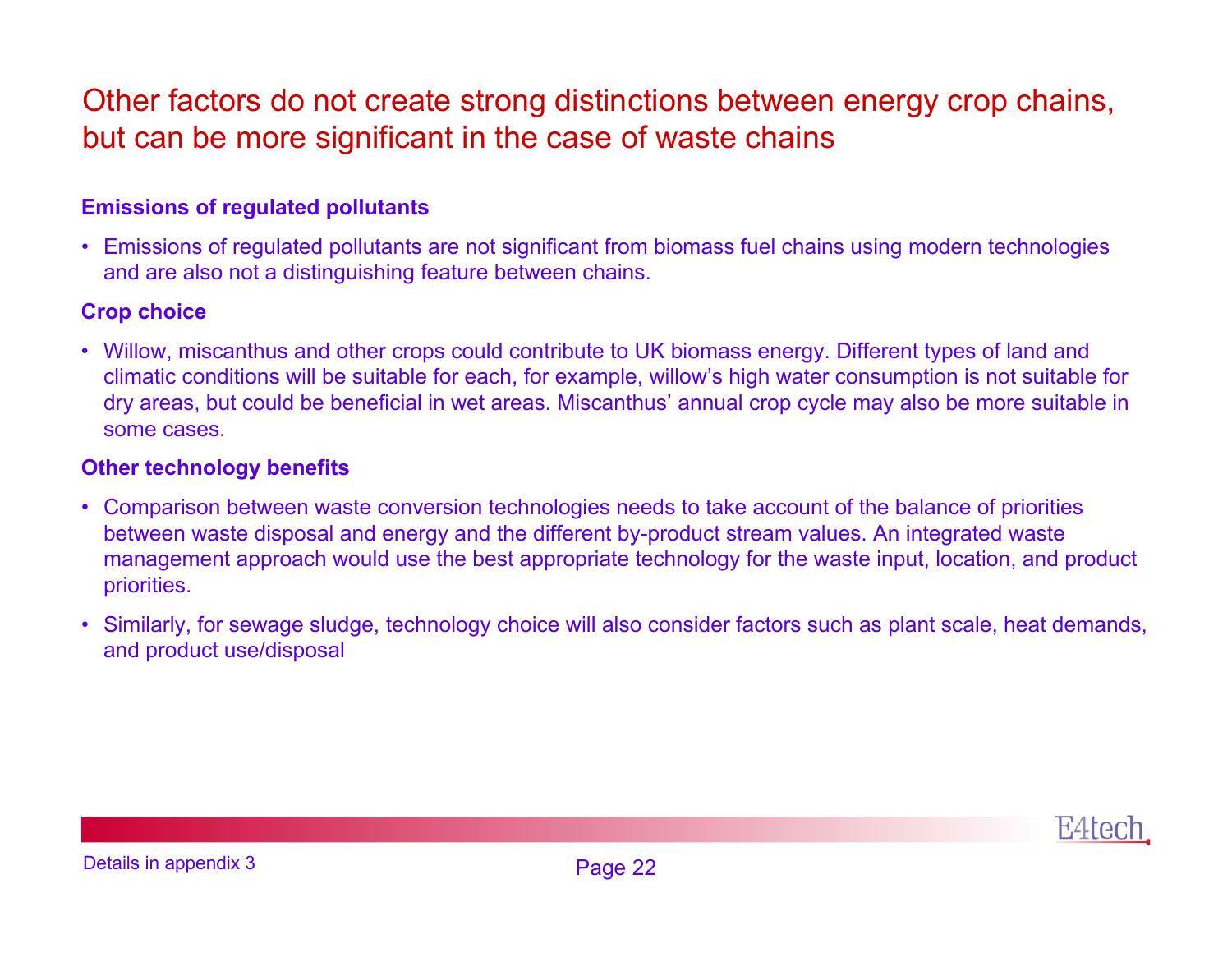# All of these resources could also be used to produce transport fuels, and so potential interactions should be predicted and built into policy directions

- There may be competition for resource or land use with resources for transport fuel production. There is no reason that fuel chains for electricity, heat and transport could not co-exist, but the interactions between the chains, in terms of regional resource availability, stability of feedstock markets and feedstock prices must be considered in policymaking.
- Current UK biodiesel production is low, and predominantly uses esterification of waste vegetable oils, giving little interaction with electricity or heat chains.
	- Rapeseed and sunflower are the principal potential source of biodiesel using this fuel chain in the near term, which could lead to some competition in land use with electricity/heat chains. This process is used commercially in several European countries.
	- Diesel could be produced from lignocellulosic biomass, including SRC, wood wastes, energy grasses, straw and OSW via gasification and conversion in a Fischer-Tropsch (FT) process. This technology is at the pilot plant stage. **This could provide significant competition for resources**, however FT reactors also produce lighter gaseous hydrocarbons, which can be used to generate heat and electricity.
- There is currently no bioethanol production in the UK.
	- Production of bioethanol from sugar beet and wheat grain is a well developed process, and would be possible using UK resources.
	- In the future, technology development could allow production of bioethanol from lignocellulosic biomass. This technology is currently at the pilot plant stage worldwide, with the first commercial plant not expected in the UK until 2012-13. The first plants are expected to use straw, which could provide significant resource competition, with **competition for all resources in the longer term**.
- **Any of these feedstocks could also be used to produce hydrogen** for example through gasification, anaerobic digestion with biogas reforming, or fermentation. Large-scale demand for hydrogen is expected to develop after 2020.

**HAFEC**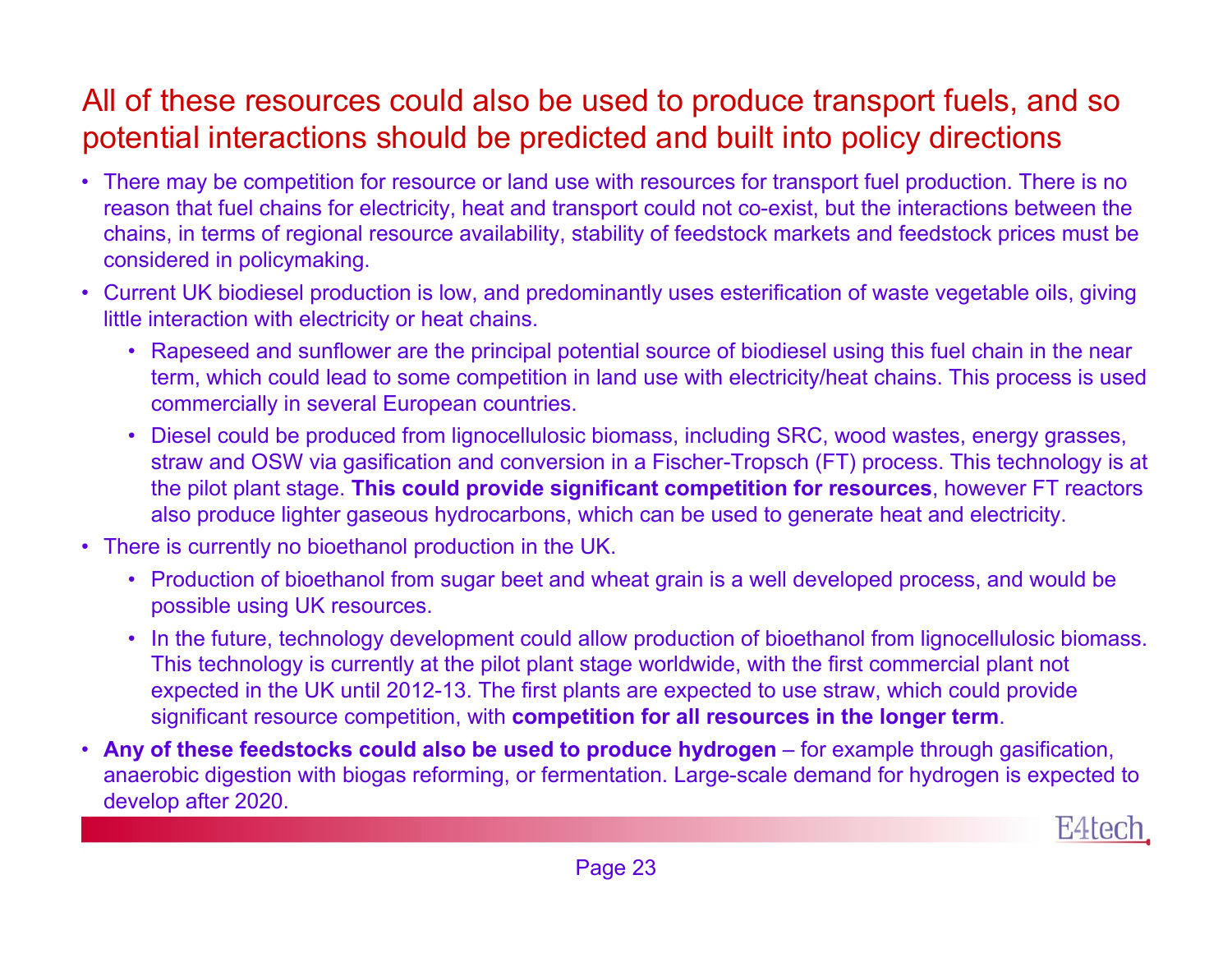### Contents

### **Summary**

**Introduction**

**Primary fuel chains**

**Other important considerations**

**Barriers to biomass energy**

**Overcoming barriers**

**Appendices**

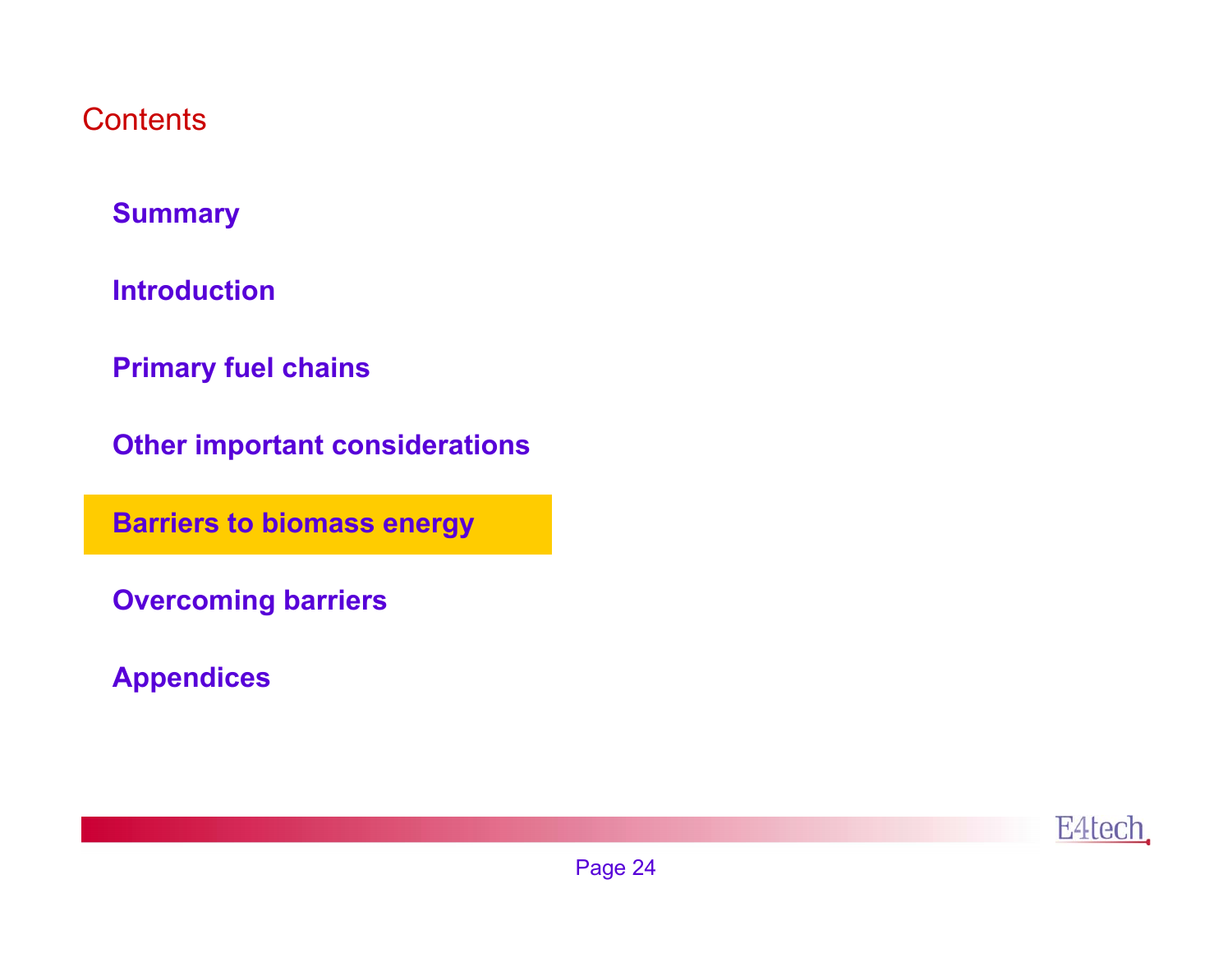# Biomass development faces barriers at all stages of the fuel chains, which must be addressed holistically

- • All fuel chains involve multiple actors, and feedstock, energy and financial flows, in a complex system. As a result, the actors are highly interdependent, and barriers to one actor will impact strongly on the others, causing systems level barriers
- •This leads to fundamental problems with simultaneous lack of supply and demand (the 'chicken and egg' problem)
- •In many cases, there is also a lack of a functioning marketplace, to transmit supply and demand through the chain
- • The following slides show how the barriers and risks are distributed through the chains for five systems, which may overlap, but which have distinct characteristics
	- •Energy crop chains for electricity or CHP
	- •Straw for electricity or CHP
	- •Energy crops and straw for heat
	- •**OSW**
	- •Sewage
- • Note that the barriers are discussed in (approximately) the order in which they may be encountered. This is not necessarily the order of significance.
- •In the following section mechanisms to address these barriers are discussed

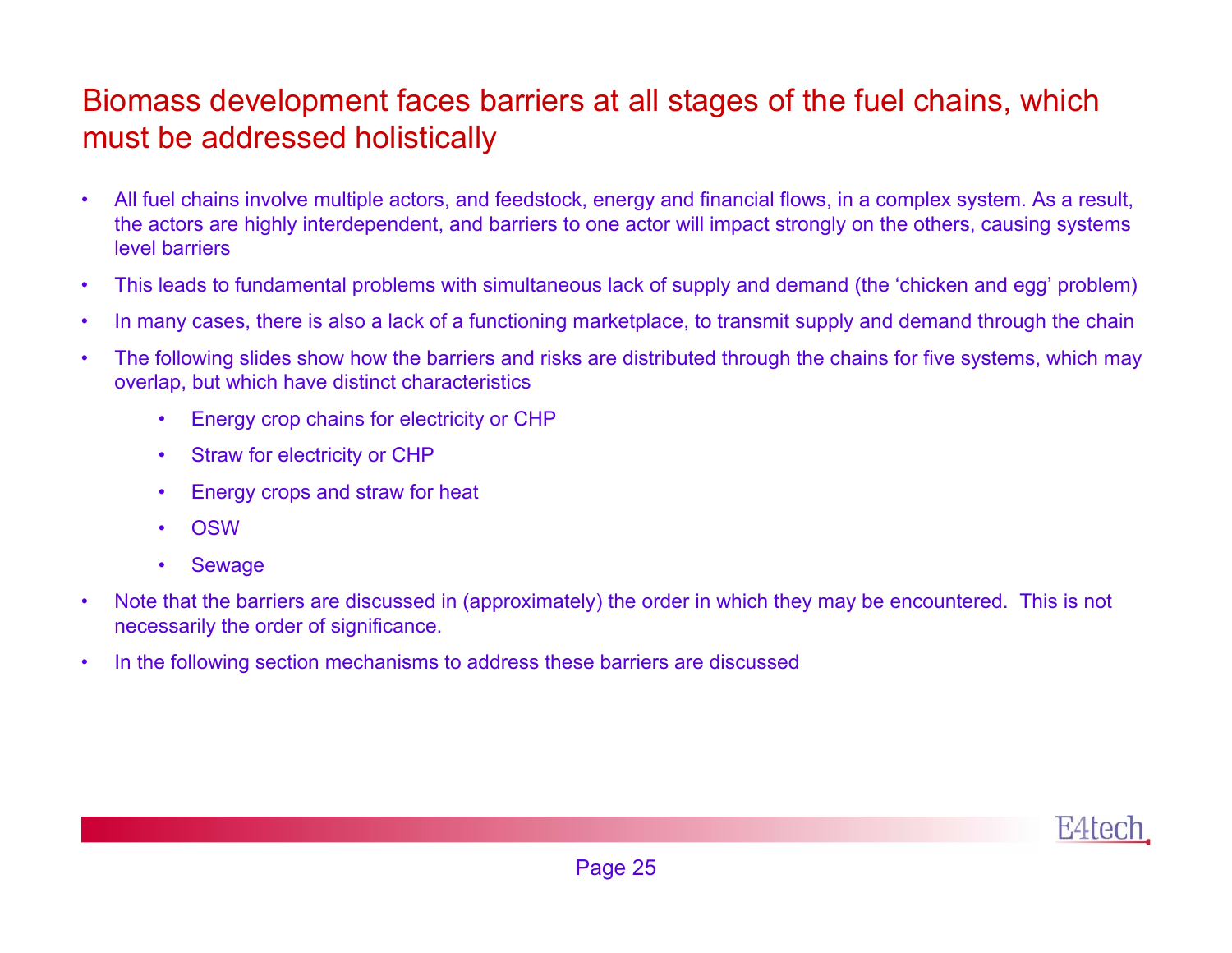## Energy crop chains barriers and risks

#### **Risks and barriers by fuel chain stage, with direction of influence shown where applicable**

| <b>Grower</b>                                                                                                                | <b>Intermediary</b>                 | <b>Project developer /</b><br>operator                                | <b>Energy buyer</b>                                               |
|------------------------------------------------------------------------------------------------------------------------------|-------------------------------------|-----------------------------------------------------------------------|-------------------------------------------------------------------|
| Crop yield variation or failure<br><b>Agricultural support policy</b><br>Changing relative economics of competing land uses* |                                     | Fuel supply uncertainty                                               | (Presumably protected by<br>send or pay contract)                 |
| <b>Output price uncertainty</b><br>Fluctuation of market for output                                                          |                                     | <b>Energy price uncertainty</b>                                       | <b>Energy market price</b><br>fluctuation<br><b>Energy policy</b> |
| Disappearance of market for output                                                                                           |                                     | Project development risk<br>Technology performance risk               | <b>Energy supply uncertainty</b>                                  |
| Unfamiliar agricultural<br>practices                                                                                         | Little incentive to enter<br>market | Generation may not be<br>competitive in near term                     | Low awareness/demand<br>for small systems                         |
| Limited choice of<br>supported crops                                                                                         |                                     | Hard to establish interim<br>supply before crops for                  |                                                                   |
| No existing demand for<br>energy crops                                                                                       |                                     | large plants<br>High plant capex and                                  |                                                                   |
| High capital costs and<br>delayed revenue                                                                                    |                                     | connection charges<br>Siting and approval<br>process can be difficult |                                                                   |
| Contractual & technical<br>lock-in so difficult to exit                                                                      |                                     | Limited availability of<br>project finance                            |                                                                   |

\*Not necessarily <sup>a</sup> risk for growers, but contributes to risk of others

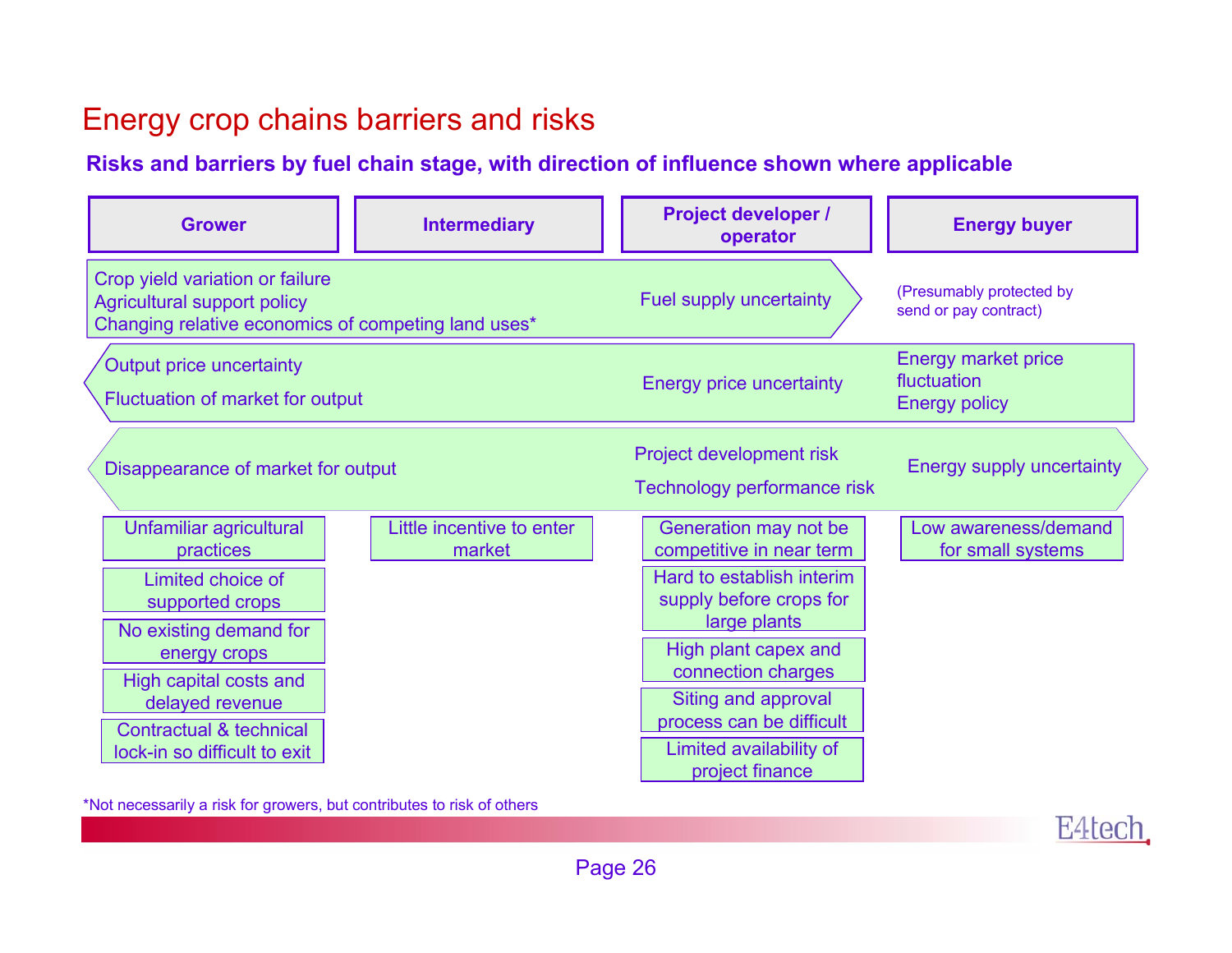# Energy crop chains – growers

- • Farmers are generally unfamiliar with growing these types of crop, and therefore most have little experience of energy crop growing and management, and are uncertain as to how difficult this will be. To date there is a limited amount of wider UK experience with energy crops that farmers can draw upon
- •Income may not be competitive with growing other crops
- •There is currently limited demand for energy crops
- •Capital costs of crop, planting and harvesting equipment are higher than for established crops
- •Income is delayed for several years for non-annual crops
- • The energy crops scheme limits crop choice to willow or miscanthus – other crops could be suitable for specific land types or conversion technologies
- • Uncertainty over future policy support for the conversion technology and renewable energy in general leads to lack of confidence in maintaining demand, and the certainty of contracts. Failure of ARBRE has contributed to this.
- • The financial returns on the crop are uncertain, as a result of
	- • Difficulty in estimating costs of growing and managing the crop as a result of inexperience in estimating crop yields, input requirements and time needed for management
	- • Uncertainty of the quantities of crop that can be sold each year – as there may not be flexible local markets for excess yields or crop not taken by plants
	- • Uncertainty of the price that will be received for the crop, unless fixed price contracts are in place. This is exacerbated by lack of experience in energy crop markets, unlike grain markets, for example.
	- •Uncertain policy-based annual income e.g. set-aside subsidies over the crop or supply contract lifetime
- • Exiting the energy crop market could be difficult as a result of the need to sign long term contracts, and possible high costs of crop removal
- • Growers will find it particularly difficult to deal with the risk of their market disappearing or significantly decreasing, and with changes to the financial viability of their crop in the course of the contract term e.g. from subsidy changes

E4tech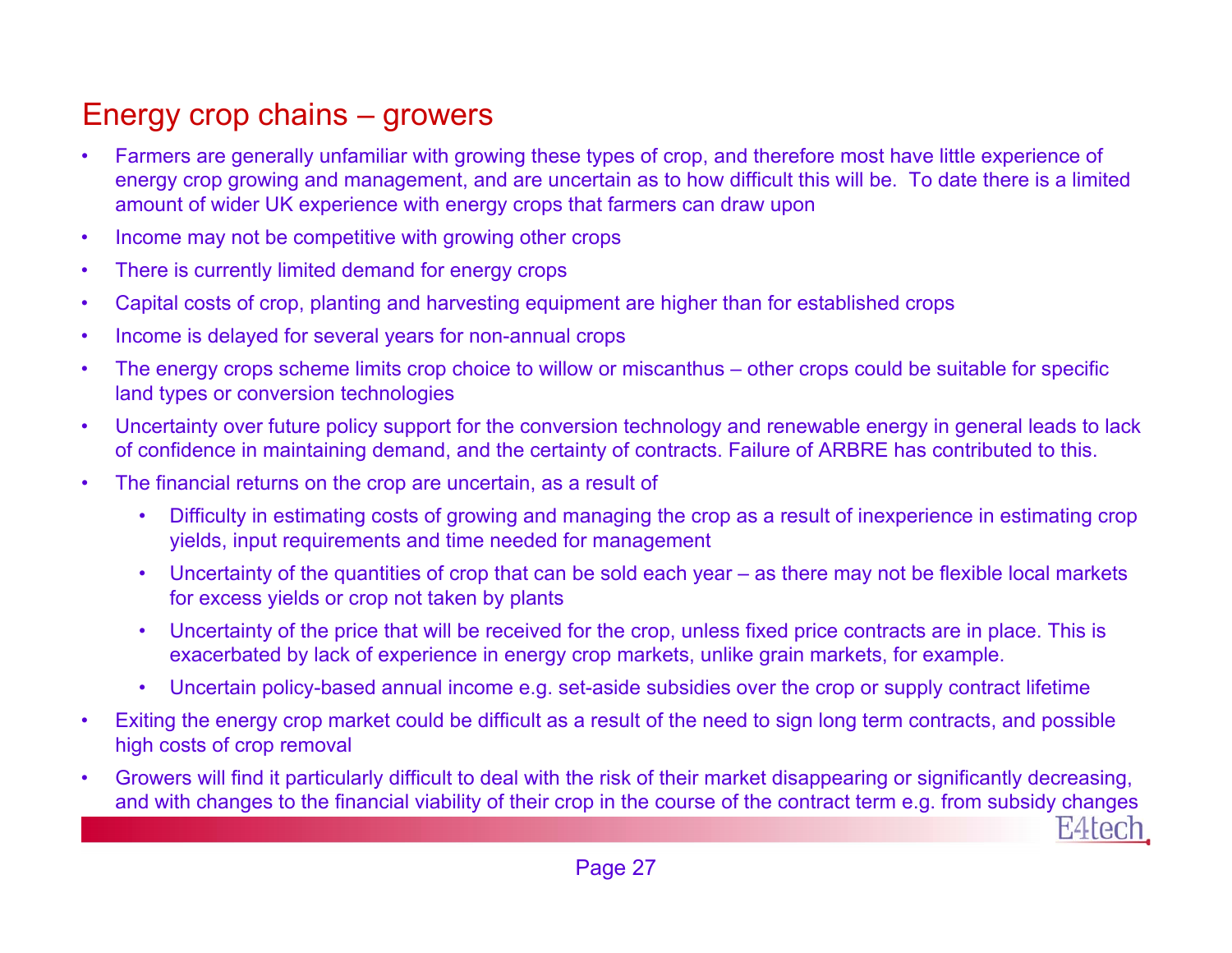## Energy crop chains - intermediaries

- • Intermediaries may be present in energy crop fuel chains, and would lead to a greater market liquidity and supply chain security, both to grower and technology developer, if present.
- • There is currently no strong incentive to enter the market as an intermediary for energy feedstocks, and there is limited supply or demand. However, existing intermediaries for other products e.g. straw, wood wastes, could enter this market when needed.
- • Large plants: Risk that plant will go under and break the contract – due to high technology risk in some cases, uncertain policy support to electricity revenue long term. Uncertainty over feedstock selling price to plant – affected by energy markets and renewable energy support
- • Small plants: Lower risk of market disappearing as there are a larger number of smaller plants. However, all likely to be affected by energy markets and support, giving similar uncertainty over feedstock selling prices
- • Growers: With a limited number of growers and limited import potential, poor yields could lead to a shortfall in feedstock. Changing policy support in agriculture could cause farmers to switch away from energy crops. Competing uses for land or the feedstock itself could also lead to breaking supply contracts
- • Intermediaries are in the market in order to mitigate risk - but the level may be too high for them to mitigate at present, as they are exposed to a high degree of policy risk from both growers and plant developers, and as there are a limited number of players.

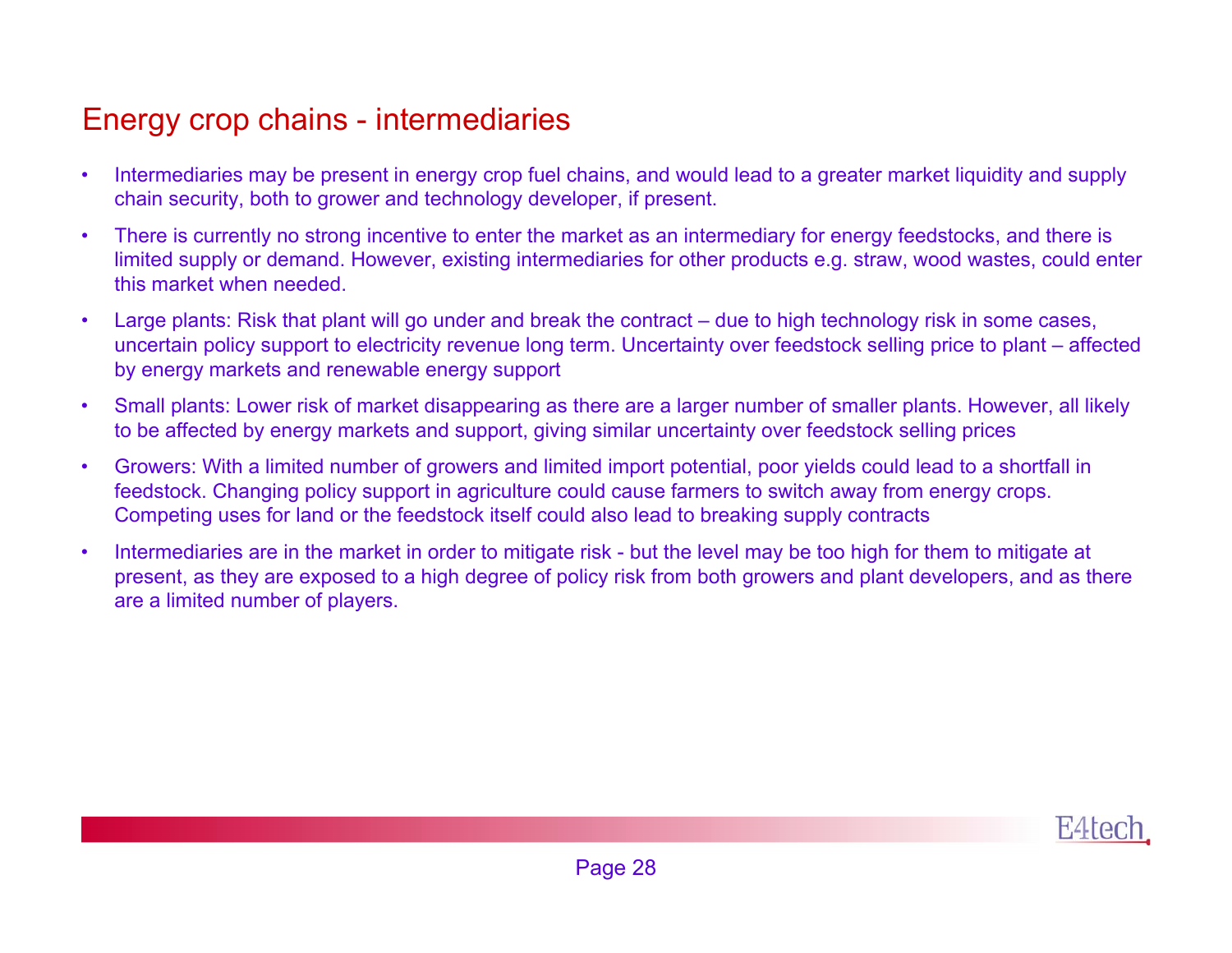# Energy crop chains – utility scale plant developer (1)

- • There is currently very little production of energy crops in the UK. As a result, a developer would have to establish a supply base, either through an intermediary, or direct with growers. There is at least a year of time lag in this process. In the interim, other feedstocks could be used; this is relatively easy for straw, but may be more difficult with woody residues. These may be more dispersed, further from the plant, and are not currently collected and traded in such large volumes – setting up a system only to provide significant supply as an interim step may, therefore, be difficult
- • Gasification technology for biomass feedstocks is at an early stage of commercialisation, and so has little proven long term operating experience. There is, therefore, a risk of lower efficiency and lower reliability than expected.
- • There is also little experience in building biomass plant in the UK, which leads to uncertainty over the length and cost of construction.
- • For some willow combustion plants, low cost feedstocks and low capital costs could lead to generation at a viable cost in the near term (2010). However, for all other fuel chains the costs of electricity generated is high. Therefore generation would not be economically viable, even with ROCs.
- •Capital costs of plant are high per unit of installed capacity for all plants
- •Interconnection costs and charges are currently high for all distributed energy technologies
- • There is risk associated with receiving a reliable supply of energy crop feedstock. If the plant contracts directly with farmers, there is a risk of fluctuation in supply due to crop yields. There is also the (general counterparty) risk that individual growers may break their contracts for a variety of reasons. Supply risk is reduced by dealing with intermediaries, but is still high while there are few intermediaries and little liquidity in the market

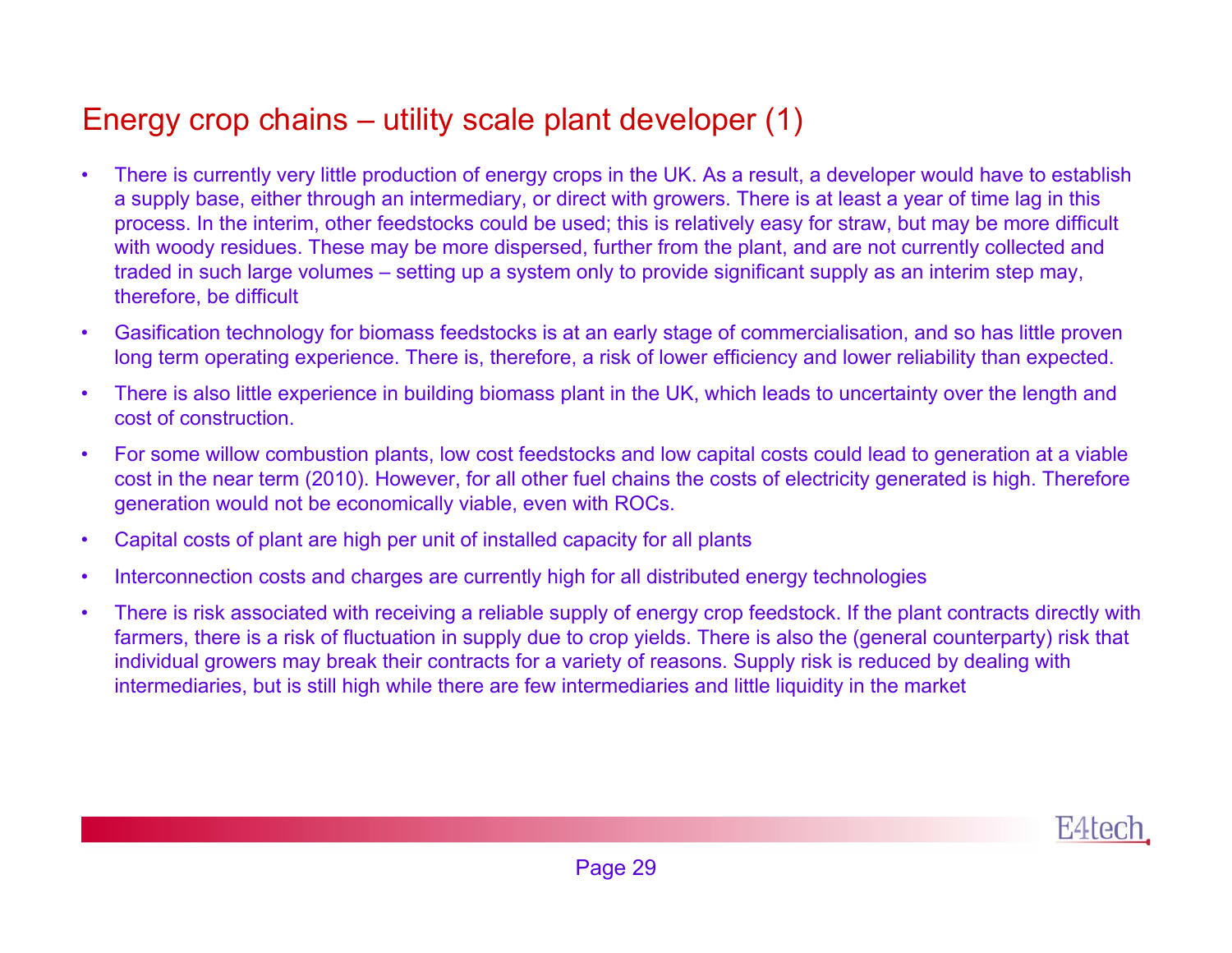# Energy crop chains – utility scale plant developer (2)

- • The electricity income from the plant will vary depending on electricity markets, and on policy support for renewable generation, which is unlikely to be guaranteed over the plant lifetime
- • Developers have difficulty in accessing project finance, as there are a limited number of project financiers with biomass experience, which is likely to be necessary in assessing the risks of the project
- • Plant siting is a difficult process, involving determining the local resource potential (which in some cases must be able to provide more than 2.5 times the plant requirements in order to get project finance), assessing the willingness of farmers to become growers, and the acceptance of the local community
- • Planning for biomass plant can be drawn out as a result of insufficient understanding of the planning requirements in each area by developers, varying planning requirements between areas, association with waste incineration, lack of public recognition of the wider benefits of biomass, and concerns about traffic flows
- • Plant developers are able to support some degree of risk – though they are unlikely to be able to support both the supply and technology risks for gasification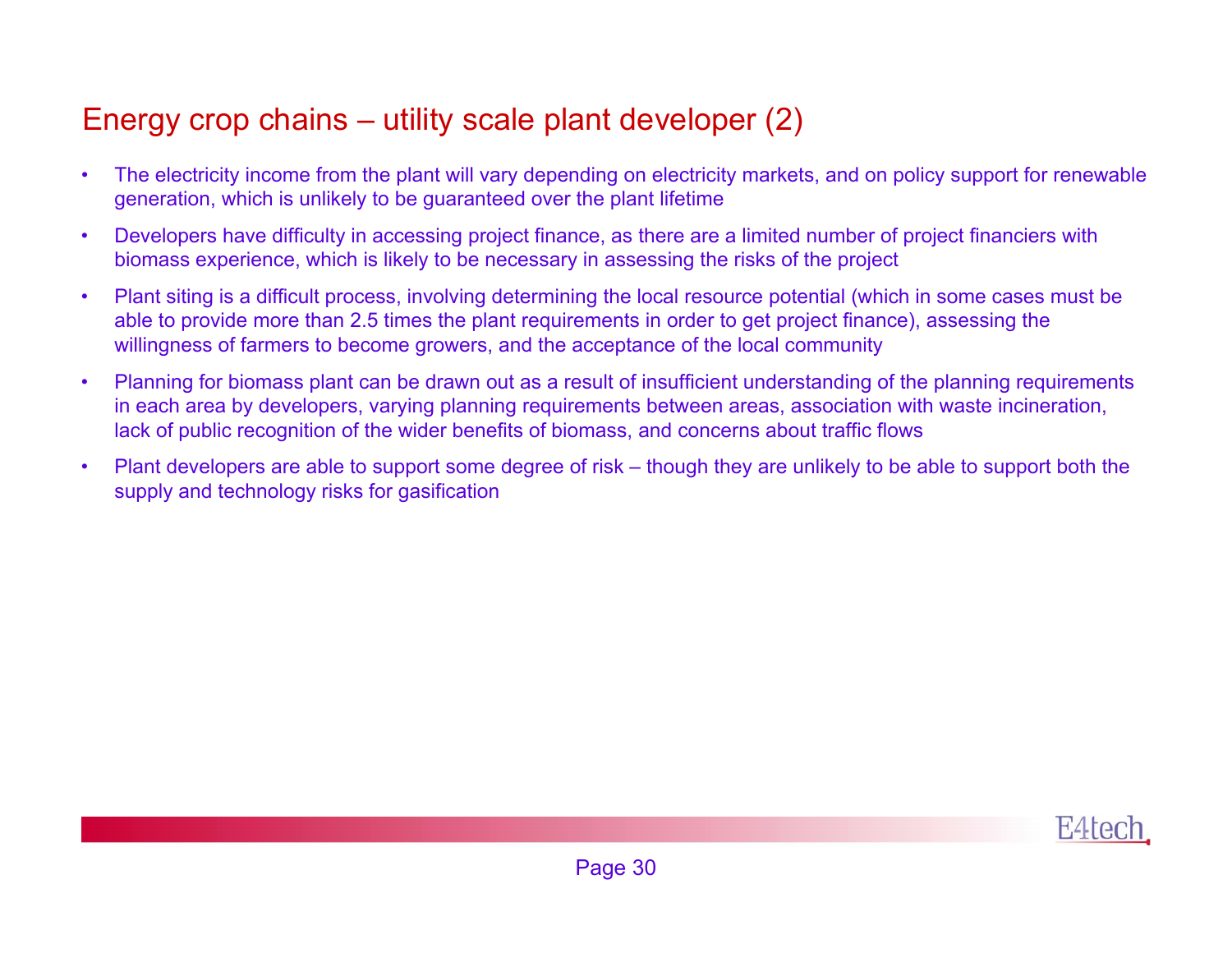### Energy crop chains – small scale plant developer/operator and user

- • The barriers to developers of small plants (1-10MW combustion CHP, 250kW-1MW gasification CHP) are similar to those for large plants, however with several changes of emphasis:
	- • Technologies are less proven for combustion at under 5 MW than at larger scales, and again, gasification has little long term operating record
	- • For willow based plants, low cost feedstocks and low capital costs could lead to generation at a viable cost in the near term (2010). However, for miscanthus combustion the cost of electricity in 2010 generated is above the price point, and therefore generation will not be economically viable even with industrial electricity prices+ROC+CCL
	- • The plant is likely to be grid connected for increased reliability – this leads to high costs and charges for interconnection, which will have a larger effect on the economics of small plants. The price of electricity bought back from the grid is also likely to be high compared with that exported.
	- • The income to the developer/operator from the plant will be less subject to variation if the heat and power are sold direct to the end user under contract (not to the grid) - however generation is not eligible for ROCs in this case
- • There are also barriers to end user adoption of small scale CHP
	- • Capital costs of plant are high per unit of installed capacity for all plants – this is a significant barrier as the end users are more likely to directly finance the installation for onsite CHP
	- • There is little demand for small biomass CHP, as a result of both low awareness of biomass energy and low demand for CHP in general
	- •The technology is perceived as higher risk than other CHP options, especially for gasification
	- •End users will expect the plant developer/operator to accept all risk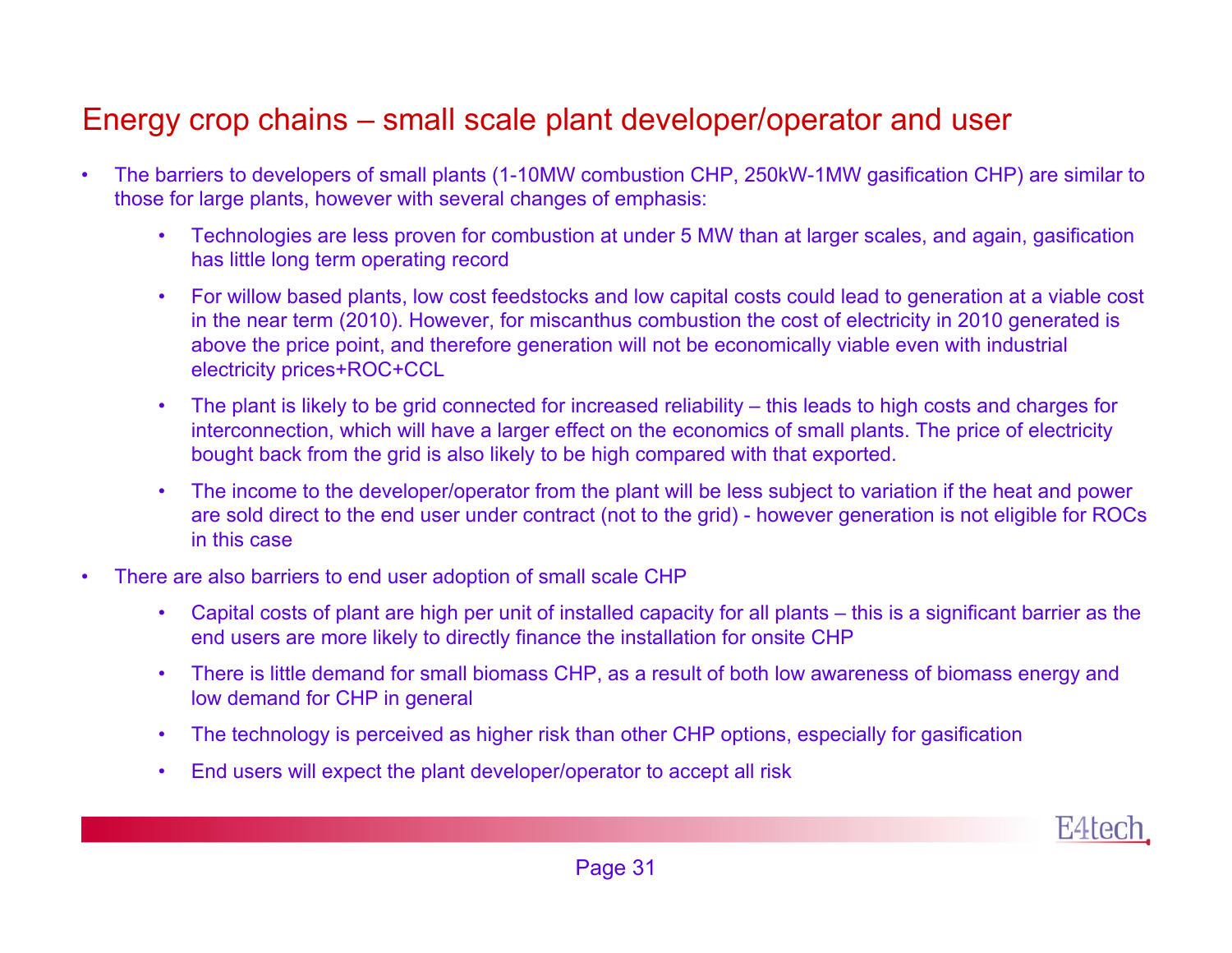### Straw chains barriers and risks

#### **Risks and barriers by fuel chain stage, with direction of influence shown where applicable**

| <b>Farmer</b> | <b>Intermediary</b>                   | <b>Project developer /</b><br>operator                                                          | <b>Energy buyer</b>                                        |
|---------------|---------------------------------------|-------------------------------------------------------------------------------------------------|------------------------------------------------------------|
|               | Changing value of other straw markets | Fuel supply uncertainty                                                                         | (Presumably protected by<br>send or pay contract)          |
|               |                                       | <b>Energy price uncertainty</b>                                                                 | Energy market price<br>fluctuation<br><b>Energy policy</b> |
|               |                                       | Project development risk<br>Technology performance risk                                         | <b>Energy supply uncertainty</b>                           |
|               |                                       | Generation may not be<br>competitive in near term<br>High plant capex and<br>connection charges | Low awareness/demand<br>for small systems                  |
|               |                                       | Siting and approval<br>process can be difficult<br>Limited availability of<br>project finance   |                                                            |

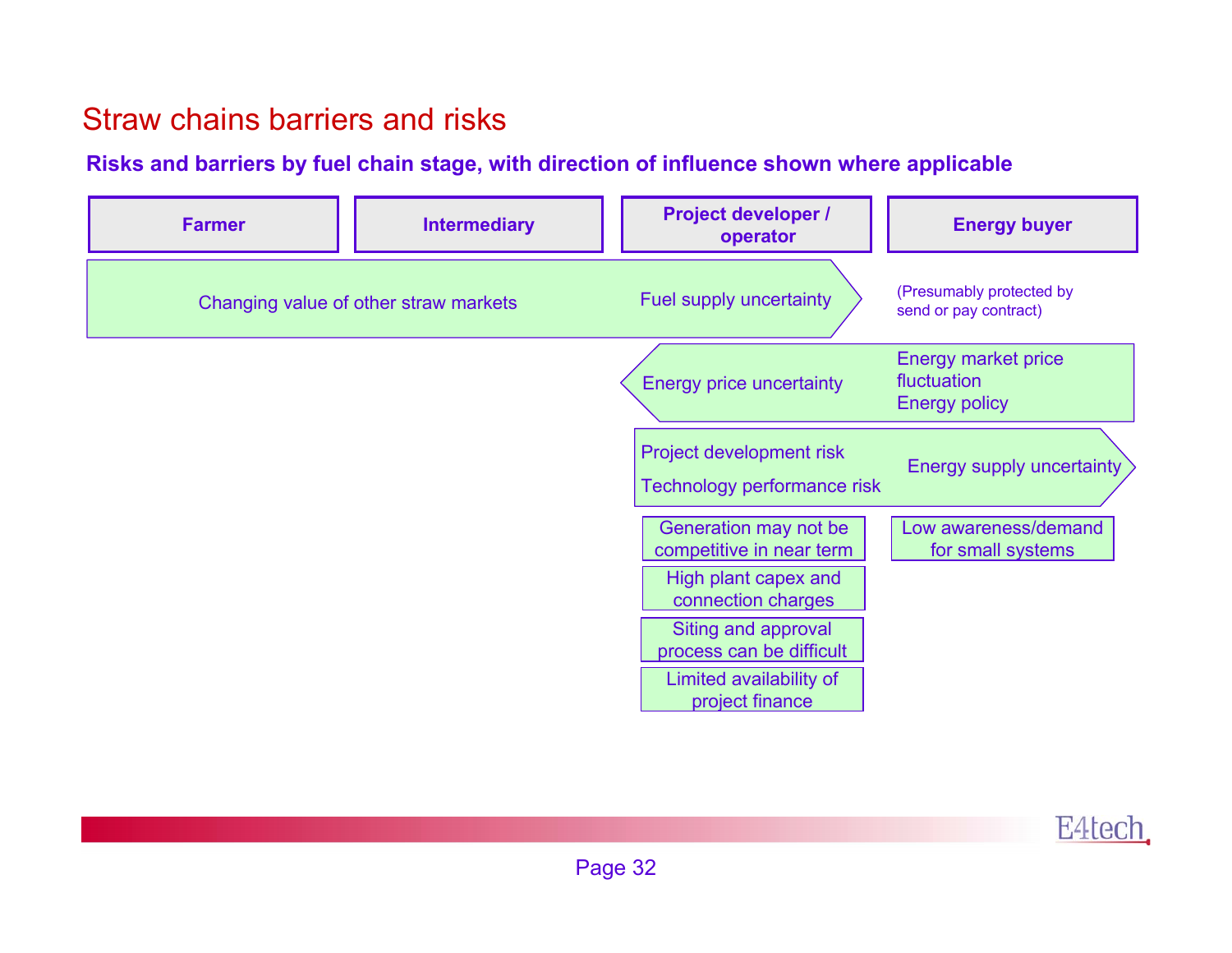## Straw chains – farmers and intermediaries

- • Farmers are used to selling straw to straw companies and other users, have the relevant equipment and have alternative markets for the straw – not really barriers to energy chains
- • Intermediaries are already present in the straw market, and give greater market liquidity and supply chain security, both to grower and technology developer, if present.
- • Competing uses for the straw could lead to large price fluctuations and farmers or intermediaries breaking supply contracts
- • There are still risks of plants breaking their contracts, however, this presents much lower risk to the intermediary as there are alternative markets for the straw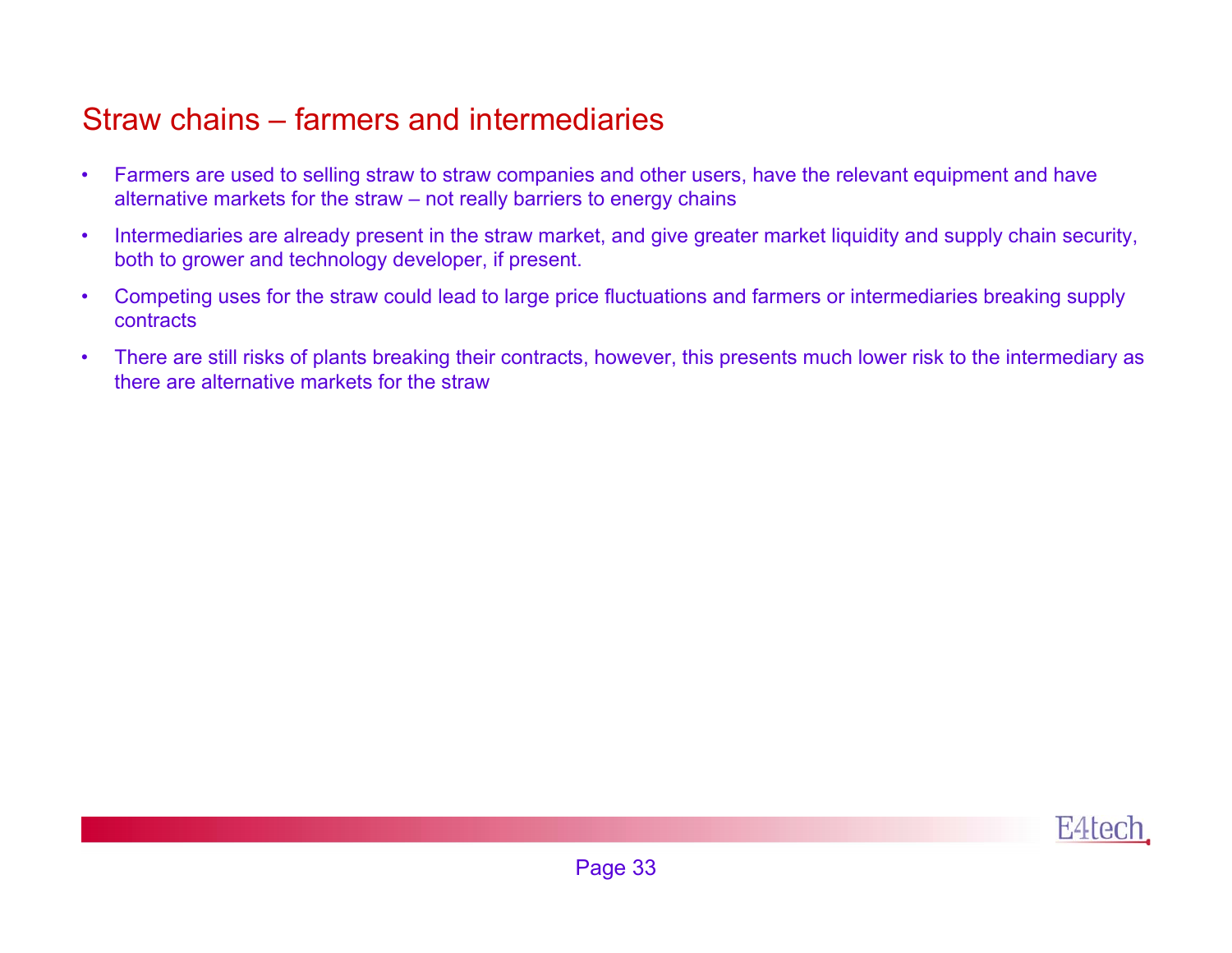## Straw chains – utility scale plant developer

- • There is already a straw market, but as before, there may be competition from other uses in some regions and at certain times
- • Gasification technology for straw is at a very early stage, and therefore has little operating experience. There is a risk of lower efficiency and lower reliability than expected.
- • There is also little experience in building biomass plant, which leads to uncertainty over the length and cost of construction.
- •Electricity generation costs are above the price point for 2010, and therefore will not be economically viable
- •Capital costs of plant are high per unit of installed capacity for all plants
- •Interconnection costs and charges are currently high
- • The electricity income from the plant will vary depending on electricity markets, and on policy support for renewable generation, which is unlikely to be guaranteed over the plant lifetime
- • Plant siting is a difficult process, involving determining the local resource potential (which in some cases must be able to provide more than 2.5 times the plant requirements in order to get project finance) and the acceptance of the local community
- • Planning for biomass plant can be drawn out as a result of insufficient understanding of the planning requirements in each area by developers, varying planning requirements between areas, association with waste incineration, lack of public recognition of the wider benefits of biomass, and concerns about traffic flows
- • Plant developers are able to support some degree of risk – though they are unlikely to be able to support both the supply and technology risks for gasification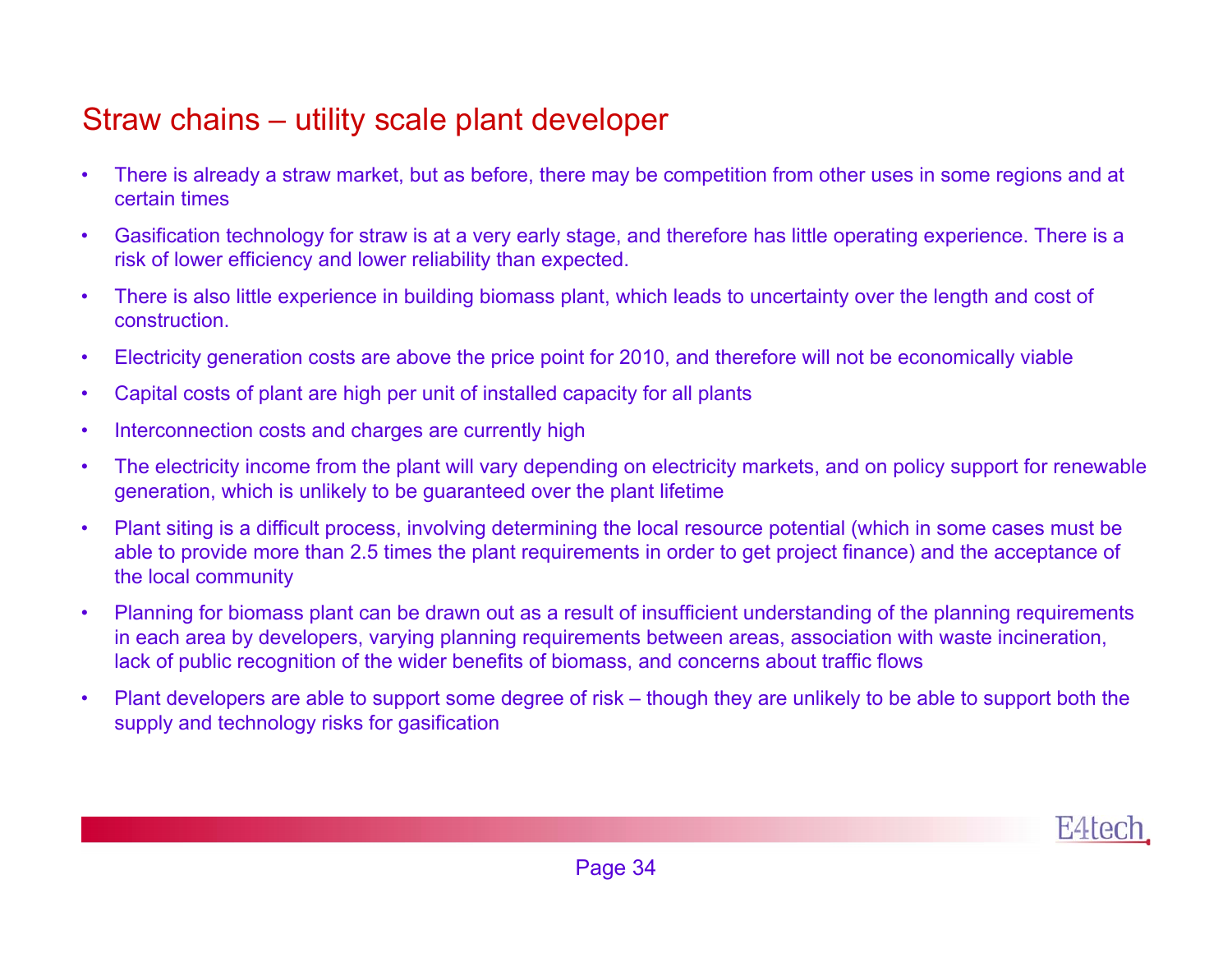### Straw chains – small scale plant developer/operator and user

- • The barriers to developers of small plants (1-10MW combustion CHP) are similar to those for large plants, however with several changes of emphasis:
	- •Technology is less proven for combustion at under 5 MW than at larger scales
	- •The generation cost of electricity is below the price point in 2010 – this is not a barrier
	- • The plant is likely to be grid connected for increased reliability – this leads to high costs and charges for interconnection, which will have a larger effect on the economics of small plants. The price of electricity bought back from the grid is also likely to be high compared with that exported.
	- • The income to the developer/operator from the plant will be less subject to variation if the heat and power are sold direct to the end user under contract - however generation may not be eligible for ROC in this case
- • There are also barriers to end user adoption in this case
	- • Capital costs of plant are high per unit of installed capacity for all plants – this is a significant barrier as the end users are more likely to directly finance the installation for onsite CHP
	- • There is little demand for small biomass CHP, as a result of both low awareness of biomass energy and low demand for CHP in general
	- •The technology is perceived as higher risk than other CHP options
	- •End users will expect the plant developer/operator to accept all risk

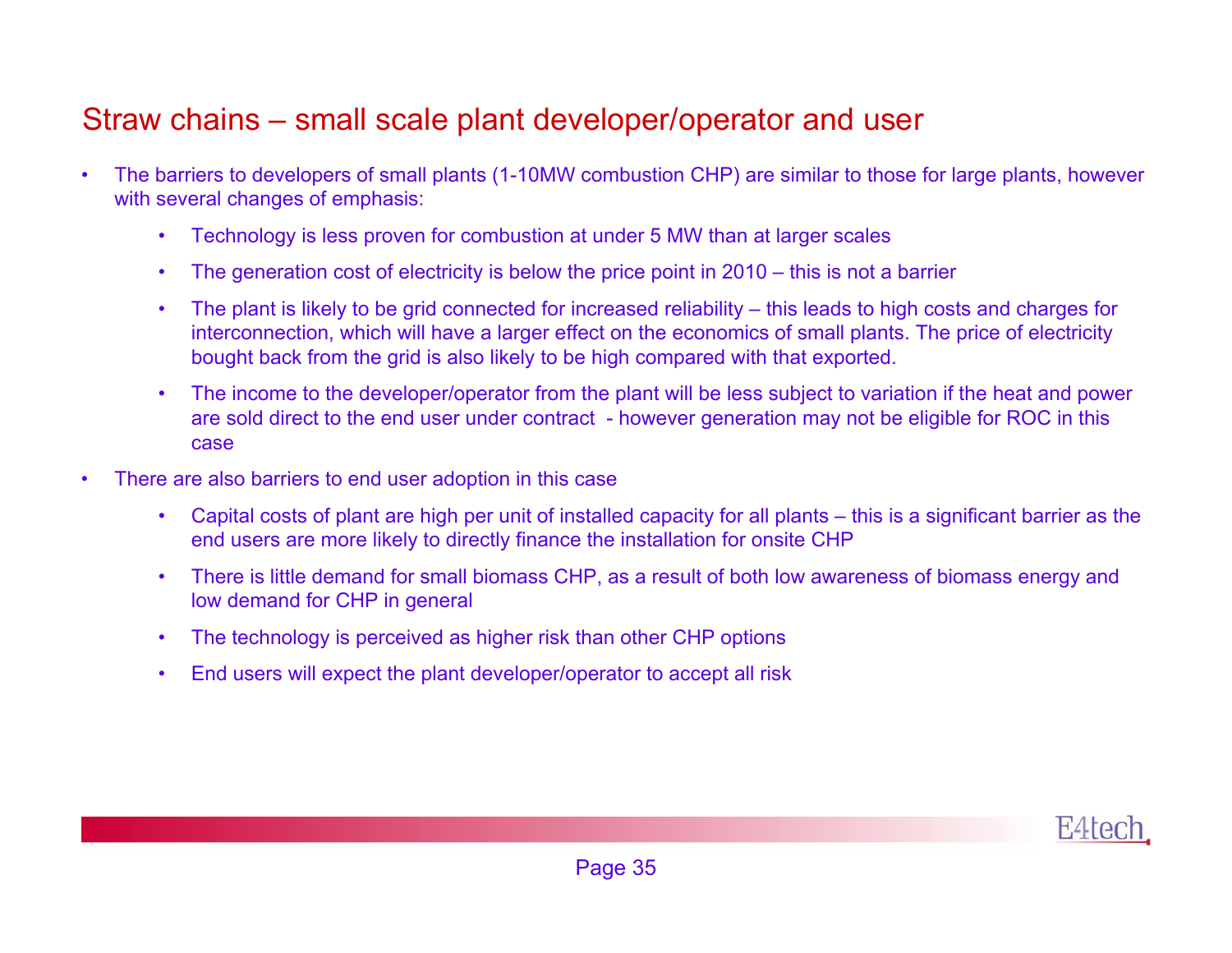### Heat chains barriers and risks

#### **Risks and barriers by fuel chain stage, with direction of influence shown where applicable**

| <b>Farmers</b>                                                                                                               | <b>Intermediary</b>                                  | Technology developer /<br><b>installer</b> | <b>End user</b>                                     |
|------------------------------------------------------------------------------------------------------------------------------|------------------------------------------------------|--------------------------------------------|-----------------------------------------------------|
|                                                                                                                              | Little incentive to enter<br>market, few pelletisers | Low demand for<br>systems                  | Low awareness/demand,<br>low pellet availability    |
| Crop yield variation or failure<br><b>Agricultural support policy</b><br>Changing relative economics of competing land uses* | Pellet/fuel price uncertainty                        |                                            | Fuel supply and cost<br>uncertainty                 |
| Output price uncertainty<br>Fluctuation of market for output                                                                 | Pellet/fuel price<br>competitiveness                 | Low demand for<br>systems                  | Heat fuel price fluctuation<br><b>Energy policy</b> |
| Unfamiliar agricultural<br>practices                                                                                         |                                                      |                                            | High new build plant<br>capex                       |
| Limited choice of<br>supported crops                                                                                         |                                                      |                                            | Heat costs not viable for<br>most industrial sites. |
| No existing demand for<br>energy crops                                                                                       |                                                      |                                            | Costs are not viable for<br>2010 at smaller scales  |
| High capital costs and<br>delayed revenue                                                                                    |                                                      |                                            | unless using straw                                  |
| Contractual & technical<br>lock-in so difficult to exit                                                                      |                                                      |                                            |                                                     |

\*Not necessarily <sup>a</sup> risk for growers, but contributes to risk of others

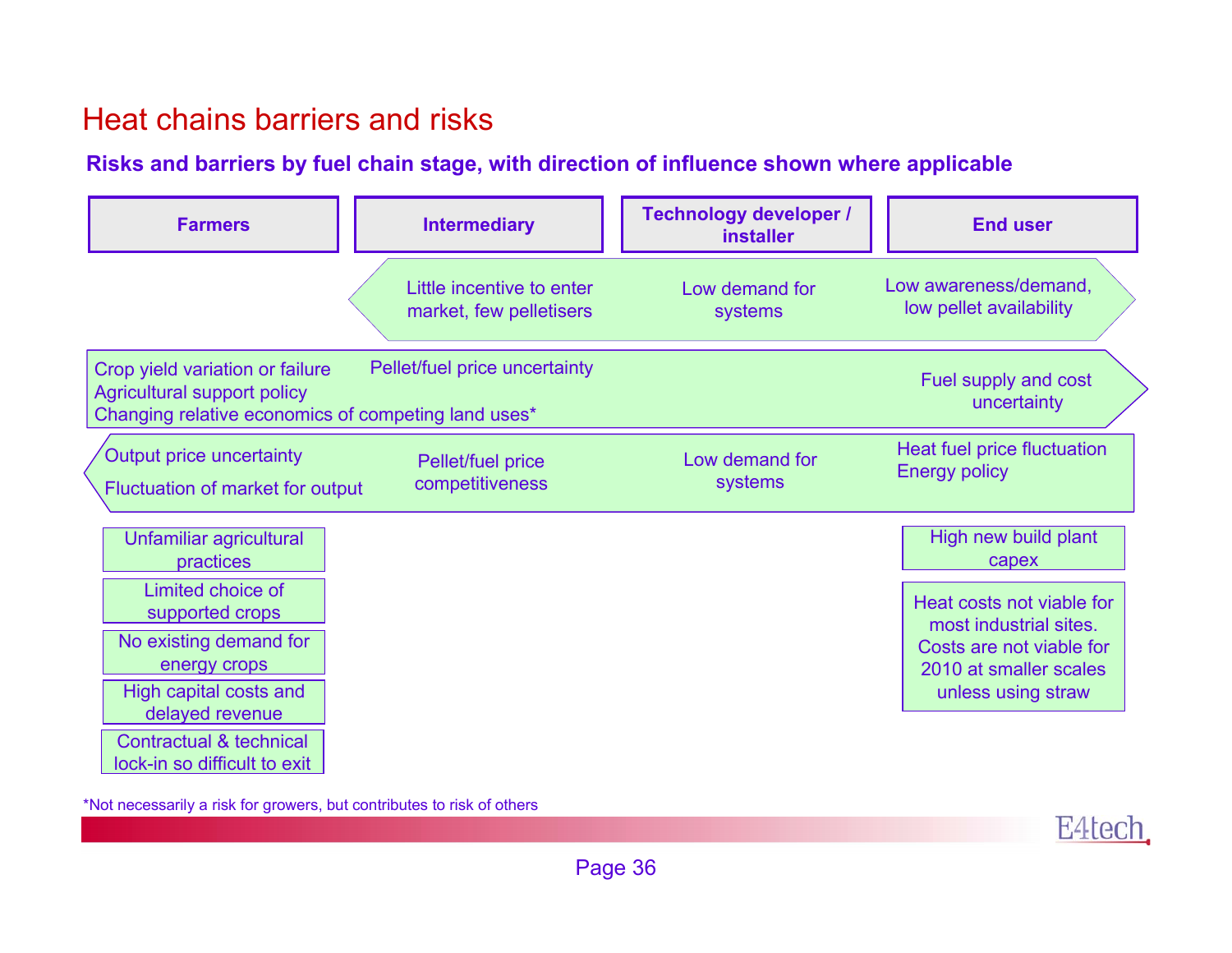### Heat chains – farmers, intermediaries and technology developers/installers

- •Barriers to farmers are the same as those for electricity/heat chains
- • Intermediaries will face several extra barriers related to the fuel type needed, and to the increased number of smaller plants to be supplied
	- • SRC, straw and miscanthus could all be pelletised for easier transport and for smaller plants. There are currently few pelletisation plants, and therefore little UK operational experience. Similarly, there is no wellestablished pellet market to facilitate increased demand or supply
	- • For a large number of small plants, for example at domestic scale, feedstock will not be sold through long term contracts, but through merchants, in the same way as for coal. This could lead to more variation in demand
- • For technology developers and installers
	- •There is little demand from end users, as a result of the barriers on the following slide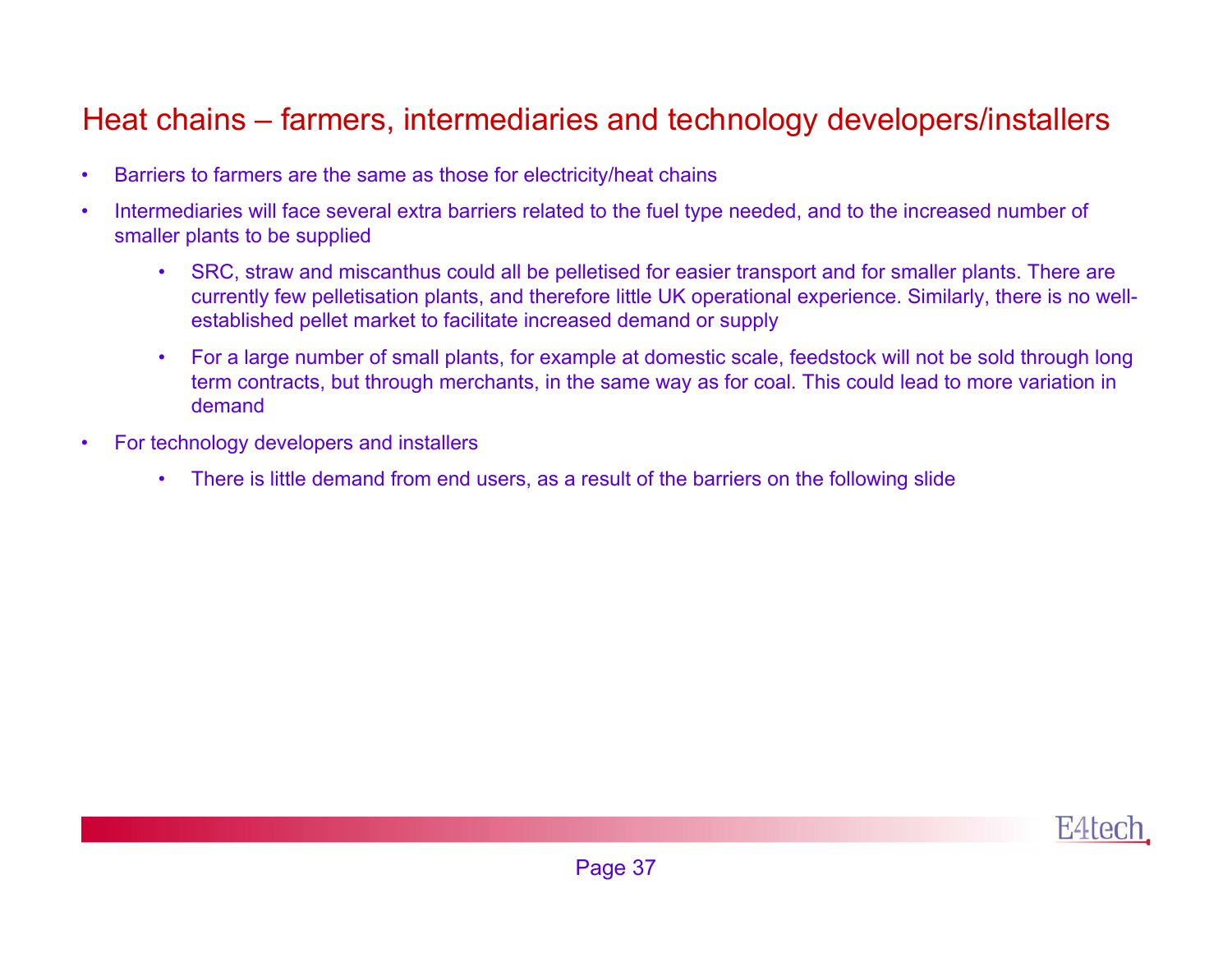### Heat chains – end users

- •End-users generally own and operate the heating plant
- • There is limited knowledge in the general installer community and public about the use of biomass-based heating and fuel sources – what systems are available, their benefits and economics
- • Technology risk is low, with several commercial suppliers of boilers operating on wood chips, pellets or straw fuel (bales or shredded straw) – this is not a barrier, but may be perceived as one. In some cases back-up systems are installed which further increases the capital cost.
- • Heat from straw could be competitive with fossil fuel counterparts for smaller scale applications, but for willow and miscanthus the economics are marginal. Pellet prices are high (~2.2p/kWh) in comparison with unprocessed fuels (~1.2p/kWh for woodchips). At the high end of the size range (3MWth) the generation cost using all feedstocks is higher than the price for industrial heat – with heat not being adequately valued, and no premium for renewable heat.
- • Capital costs are higher than oil, LPG and gas fired systems (e.g. a 23kWth oil-fired boiler costs ~£3,500, pelletfired  $\sim$ £6,000 [ $\sim$ £4,500 after capital grant])
- •The small number of fuel suppliers currently limits demand to areas that they can supply
- • Users without fuel supply contracts are at risk of variation in fuel price, which may be affected by supply and demand in markets for larger scale biomass plants and other non-energy uses of biomass.
- • All users, particularly those without supply contracts, are at risk of fuel supply disruption or disappearance as a result of the same range of factors as in electricity chains – varying yields, farmers exiting the market, competing uses of the feedstock, though this may be mitigated in part by the intermediaries

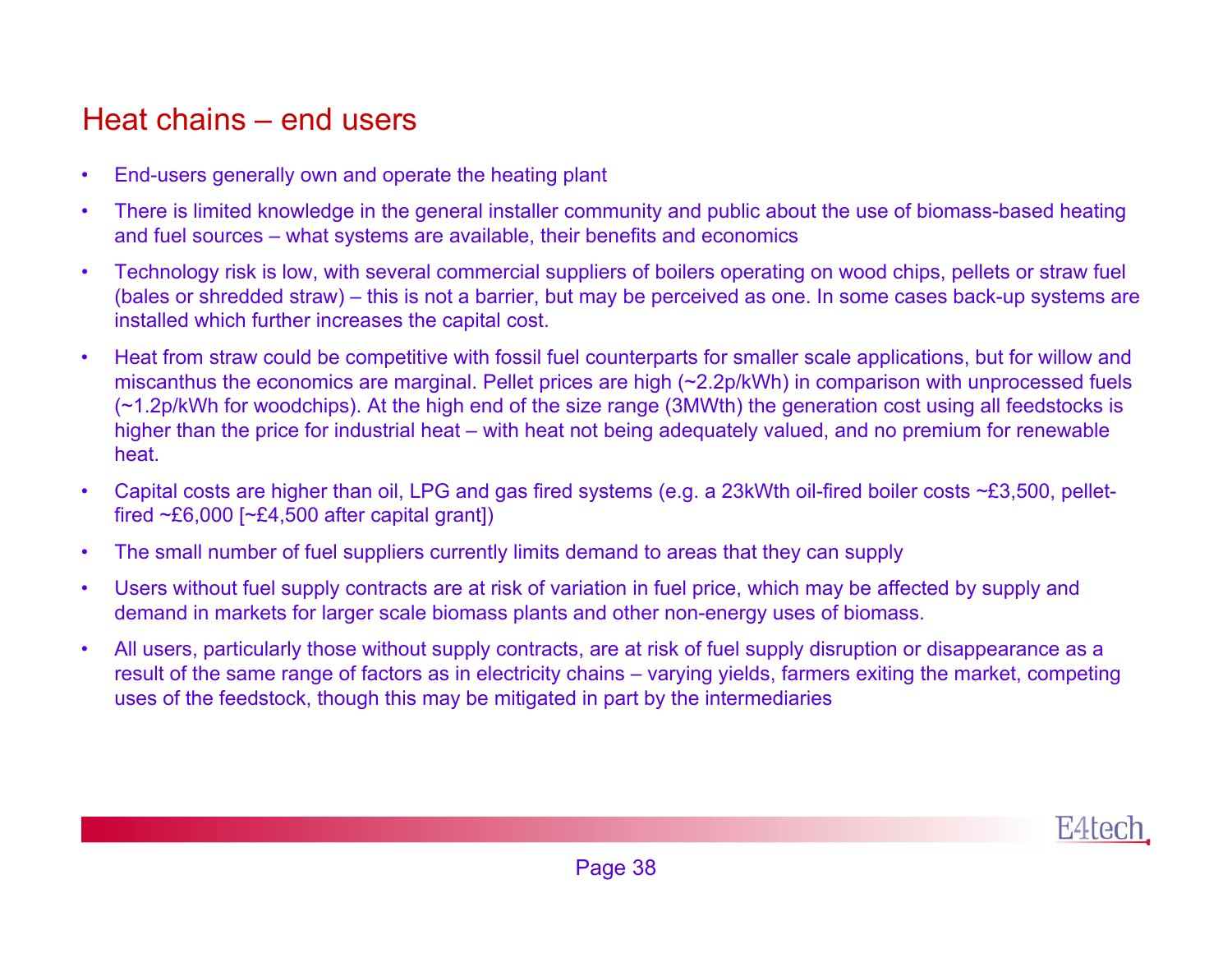# OSW chains barriers and risks

### **Risks and barriers by fuel chain stage, with direction of influence shown where applicable**

| <b>Local waste authorities</b>                                                 | <b>Waste management</b><br>companies                                                 | <b>Plant developers and</b><br>operators                   | <b>Energy buyer</b>                                               |
|--------------------------------------------------------------------------------|--------------------------------------------------------------------------------------|------------------------------------------------------------|-------------------------------------------------------------------|
| Unclear waste to energy policy<br>Incomplete information on<br>technologies    | Incomplete information on<br>technologies                                            | Low demand for plants                                      |                                                                   |
| Waste to energy is currently<br>a high cost option<br>compared to alternatives | Uncompetitive compared with<br>current alternatives<br>Increased costs of separation | High costs in the<br>near term                             | <b>Energy market price</b><br>fluctuation<br><b>Energy policy</b> |
| <b>Risk of not meeting</b><br>waste targets                                    | Risk of lack of disposal route                                                       | <b>Technology performance</b><br>risk                      |                                                                   |
| Low (but increasing)<br>demand for separation                                  | Little separation, lack of<br>experience, no OSW<br>market                           | <b>Feedstock supply</b><br>risk and quality<br>variability |                                                                   |
| Planning for multiple local<br>plants                                          | High capex for separation<br>logistics/plant                                         | High plant capex and<br>connection charges                 |                                                                   |
| Risk of public disapproval                                                     | Long term risk of reduced<br>costs of alternatives                                   | Siting and planning<br>process is difficult                |                                                                   |
|                                                                                | Long term risk of reduced<br>waste volumes                                           | Limited availability of<br>project finance                 |                                                                   |
|                                                                                |                                                                                      | Lack of by-product<br>markets                              |                                                                   |
|                                                                                |                                                                                      |                                                            | E4tech                                                            |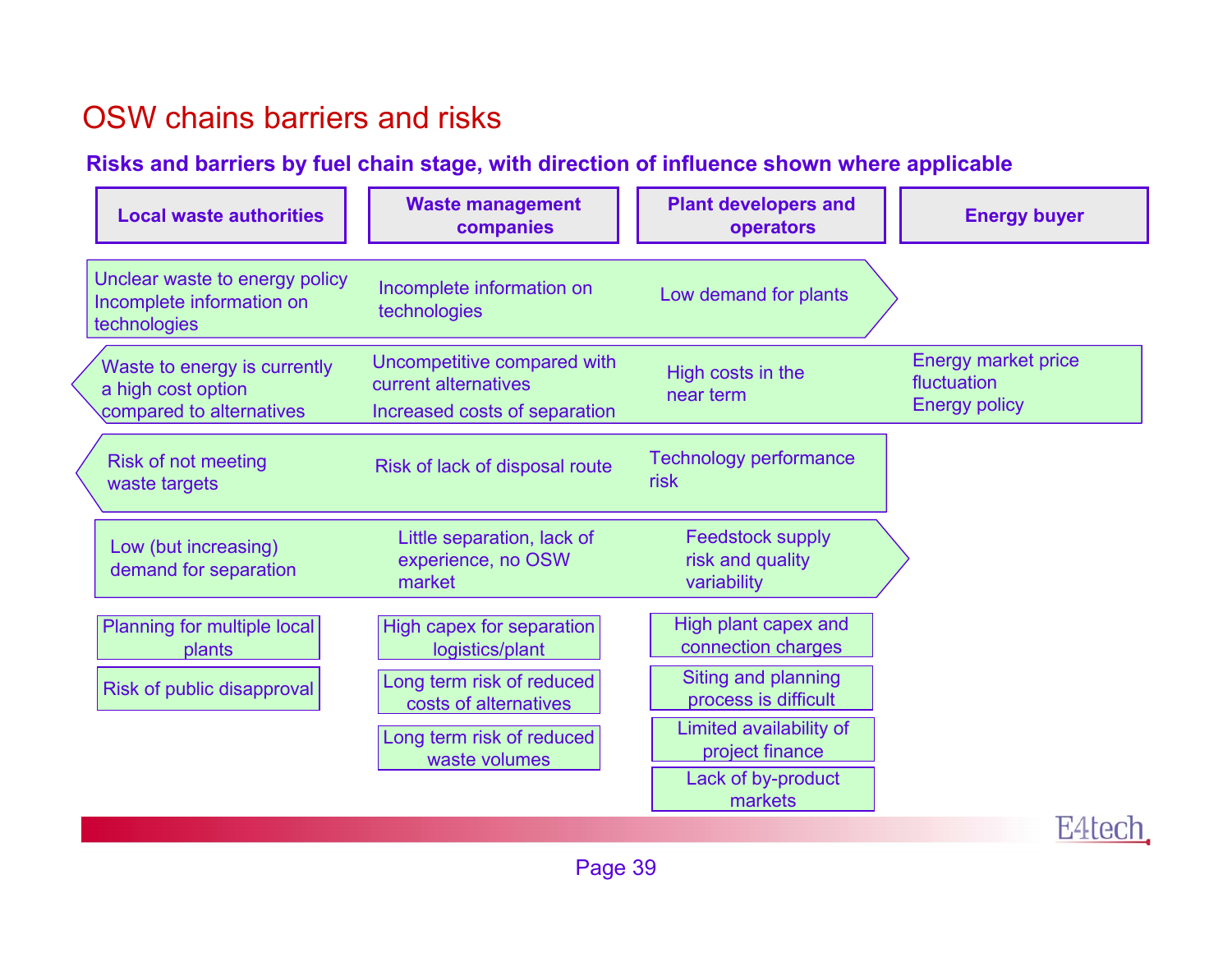### OSW chains – local waste authorities

- • Despite strong policy trends towards diversion of organic fraction of MSW from landfill, it is unclear how waste to energy stands in EU and UK policy priorities – it may be considered a less favourable option than other methods such as composting, which is included in recycling targets, and there may be little distinction between waste to energy options, despite different benefits. Overall, the diversity of energy, waste and environment policies creates barriers.
- • Waste management companies are currently unlikely to require waste to energy in their contracts with waste management companies as:
	- OSW separation and waste to energy technology are currently more expensive than existing routes in most cases, requiring higher fees to be charged.
	- • Local waste authorities may have incomplete information as to the range of technology options available, and their relative benefits, costs and environmental performance when setting contract targets
- • The long term nature of waste management contacts (up to 25 years) means that many authorities are 'locked-in' and cannot modify their contract targets when new technologies are available
- • Obtaining planning consents is also a barrier to the local authorities' plans for waste to energy; it can be difficult to identify suitable sites for larger plants, but multiple smaller plants may be less economically viable, and impact on a larger number of local residents
- • Local authorities risk public backlash if waste to energy facilities are perceived to have wasted money, imposed on residents, or caused problems such as visual disamenity or increased traffic, which are disproportionate to the perceived benefits of improved waste management and renewable energy generation

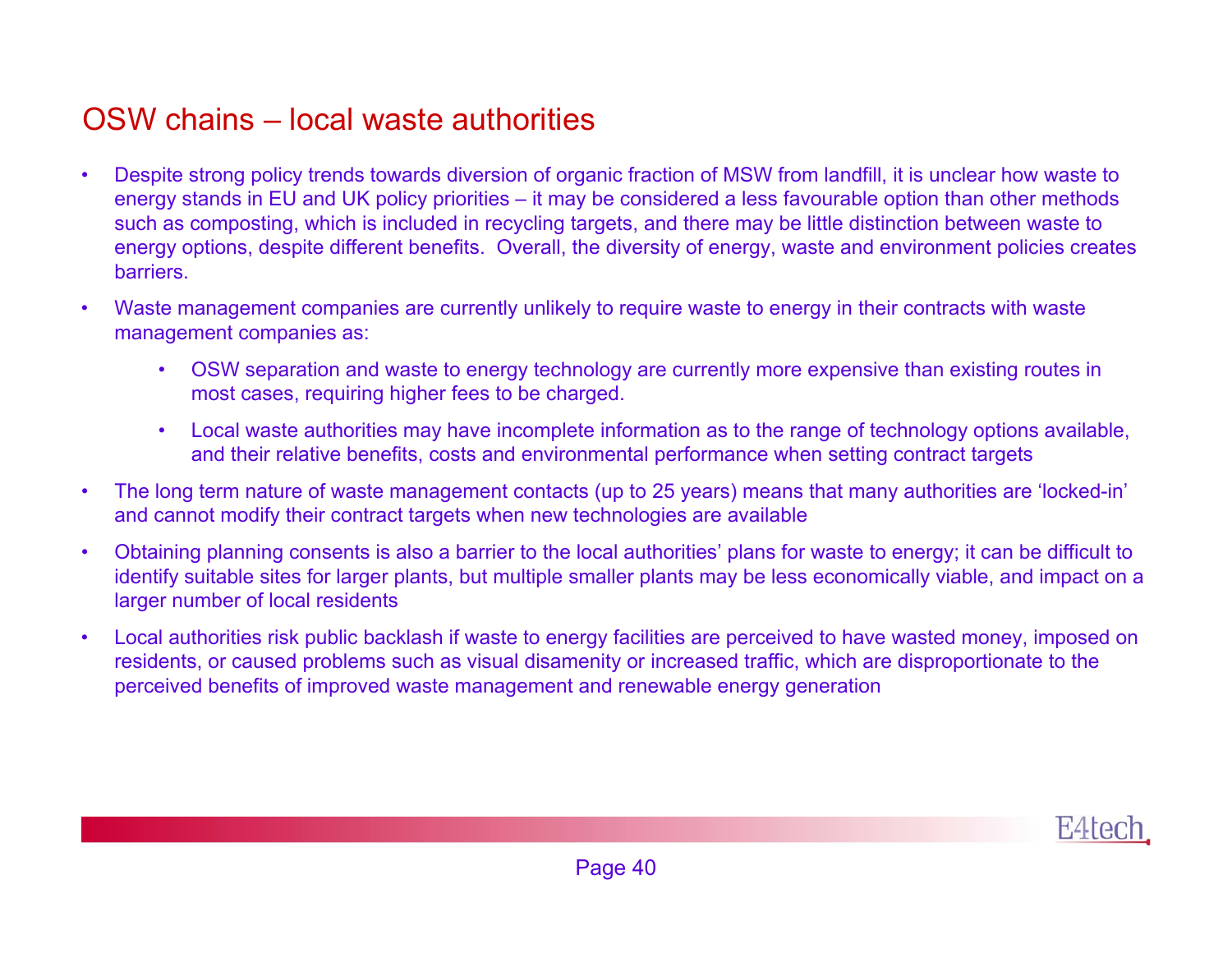### OSW chains – waste management companies

- • Little OSW is separated in the UK, either through source separation or through post-collection separation. As a result there is little experience in efficient collection of source separated wastes, or in separation of OSW via technologies such as Mechanical Recovery Facilities and Mechanical Biological Treatment and their combination with waste to energy. This leads to risks of lower standards of separation (e.g. 98% biomass for RO requirements), lower throughputs, and higher costs.
- •There is low demand for separation of OSW, despite policy moving towards this
- • There is low demand for waste to energy projects from local waste authorities, and it is unclear to waste management companies what will be required in the future. Policy changes with respect to incineration have caused concern as to the security of future policy on other technologies.
- • In the absence of strong market signals, waste management companies adopt a relatively conservative attitude with regard to waste to energy and novel approaches
- •Capital costs of separation equipment/plant are a barrier (compared with using existing disposal routes)
- • Gasification and AD technologies are at an early stage of commercialisation for MSW, with little UK experience. Technology risk, and other risks affecting the plant developer, lead to the risk of the plant failing, leaving the waste management company with no route, or only costly alternative routes available. They are likely to want to protect themselves from this risk, through contractual arrangement with the plant developer. They are also likely to fix gate fees to be paid to the plant developer through contractual arrangements
- • Whilst the waste management company will be able to plan for some variation in waste volume and composition, larger discrepancies between expected and actual volumes will be difficult to deal with, once the option to landfill excess OSW is no longer available, until there are a sufficient number of OSW-using plants in the same area to allow trading.
- • The need for long term contracts with plants is a barrier, as waste management companies may see falling costs of alternative disposal methods, or trends in waste volume, which may arise as a result of waste policy changes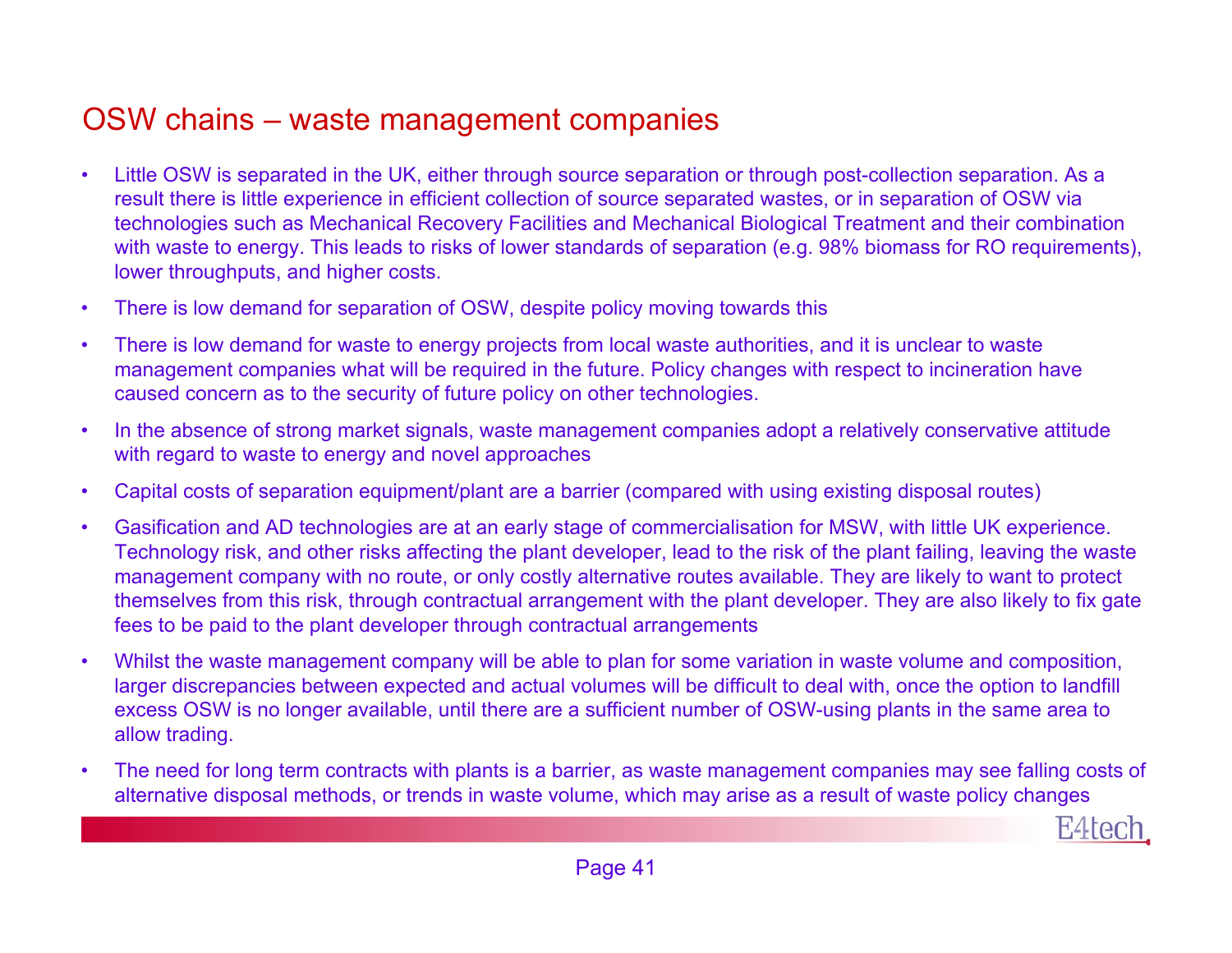## OSW chains – plant developers and operators (1)

- • Gasification and anaerobic digestion technologies are at the early commercial stage for MSW, and therefore there is little experience with their construction, leading to project risk, and with their use, leading to uncertain efficiencies, emissions, costs and product quality (for AD).
- • Inexperience of waste management companies in separation to high OSW content plus inherent waste composition variation may lead to inconsistency in OSW input quality, and technical problems
- • The economics of electricity generation for small gasification plants, and for large gasification and combustion plants where gate fees for alternative disposal routes are low, are not viable in 2010. Current gate fees for alternative routes are lower than expected for 2010, making the economics even less attractive.
- • The availability of project finance is poor. Despite increased confidence as a result of new legislation, there is still confusion as to the significance of technology, supply and policy risk in waste technologies. Unsurprisingly, it is very difficult to obtain finance for technologies with no experience of reliable performance.
- •Capital costs of plant are high per unit of installed capacity for all plants
- •Interconnection costs and charges are currently high for distributed energy technologies, especially for small plants
- •There is also little experience in building plants, leading to uncertainty on the length and cost of construction.
- • Quality standards for OSW input and for outputs such as biofertiliser are not as well developed in the UK as in some other EU countries, which hinders the possibility of trading in feedstocks, and in the development of a viable fertiliser product market
- • It would be difficult for plants to avoid loss of income due to lower waste volumes than expected, as a result of the initial low availability of alternative feedstocks of similar quality, near enough to the plant, and which would command a sufficiently high gate fee.

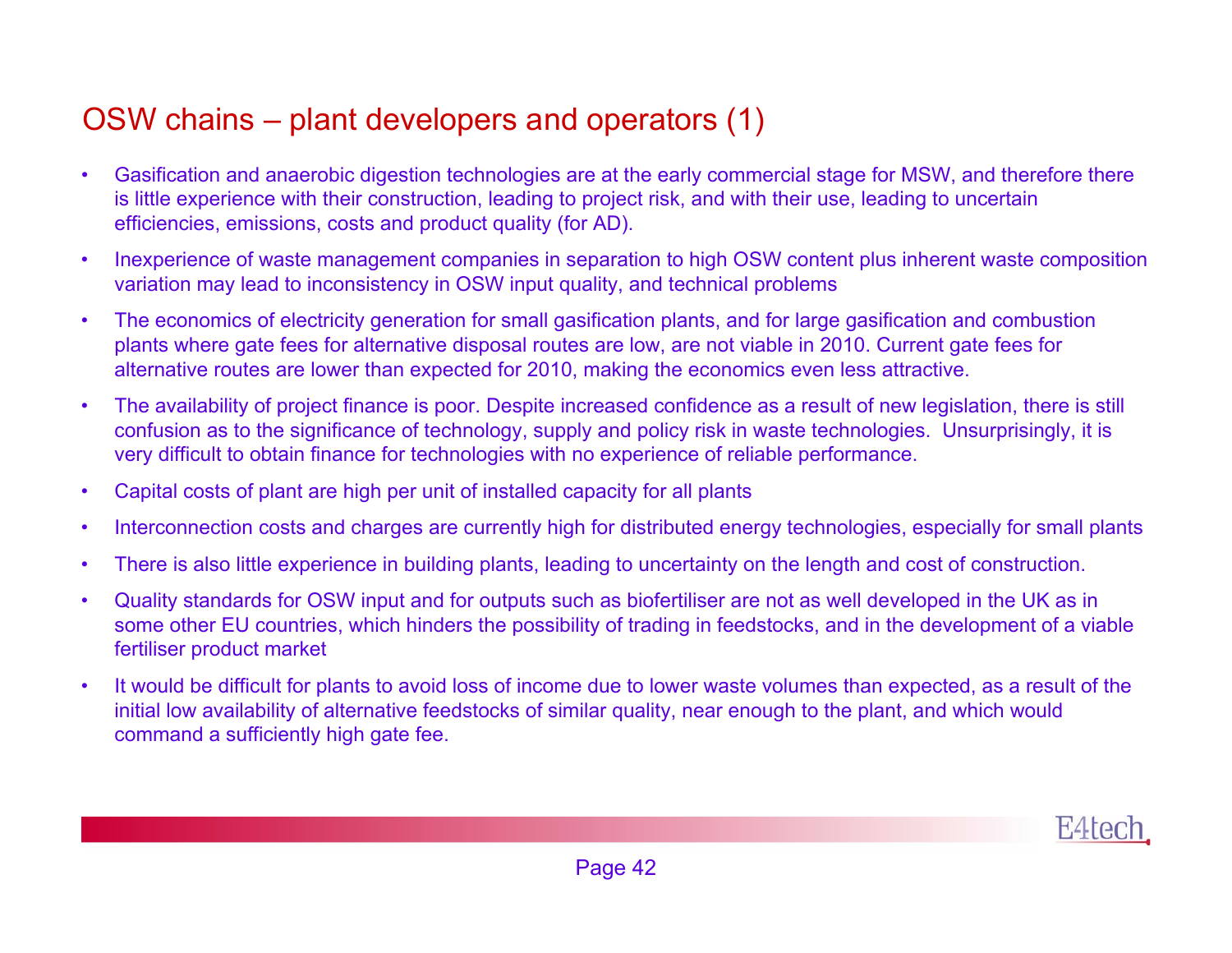# OSW chains – plant developers and operators (2)

- • The electricity income from the plant will vary depending on energy markets, and on policy support for renewable generation, which is unlikely to be guaranteed over the plant lifetime
- •For AD, heat and biofertiliser produced do not currently have market value
- • Planning for waste to energy plants can be difficult. Combustion plants in particular have lengthy planning processes with high failure rates due to local opposition as a result of perception of health concerns. Other waste to energy plants, in particular gasification, may suffer from association with combustion, together with concerns on traffic, appearance, emissions etc and lack of recognition of the difficulty of waste disposal
- • Planning for small plants is easier, as these are perceived to be more environmentally sound, but this can involve higher specific capital and operating costs. As planning requirements many vary by area, permission for subsequent small plants may not be facilitated by the first application

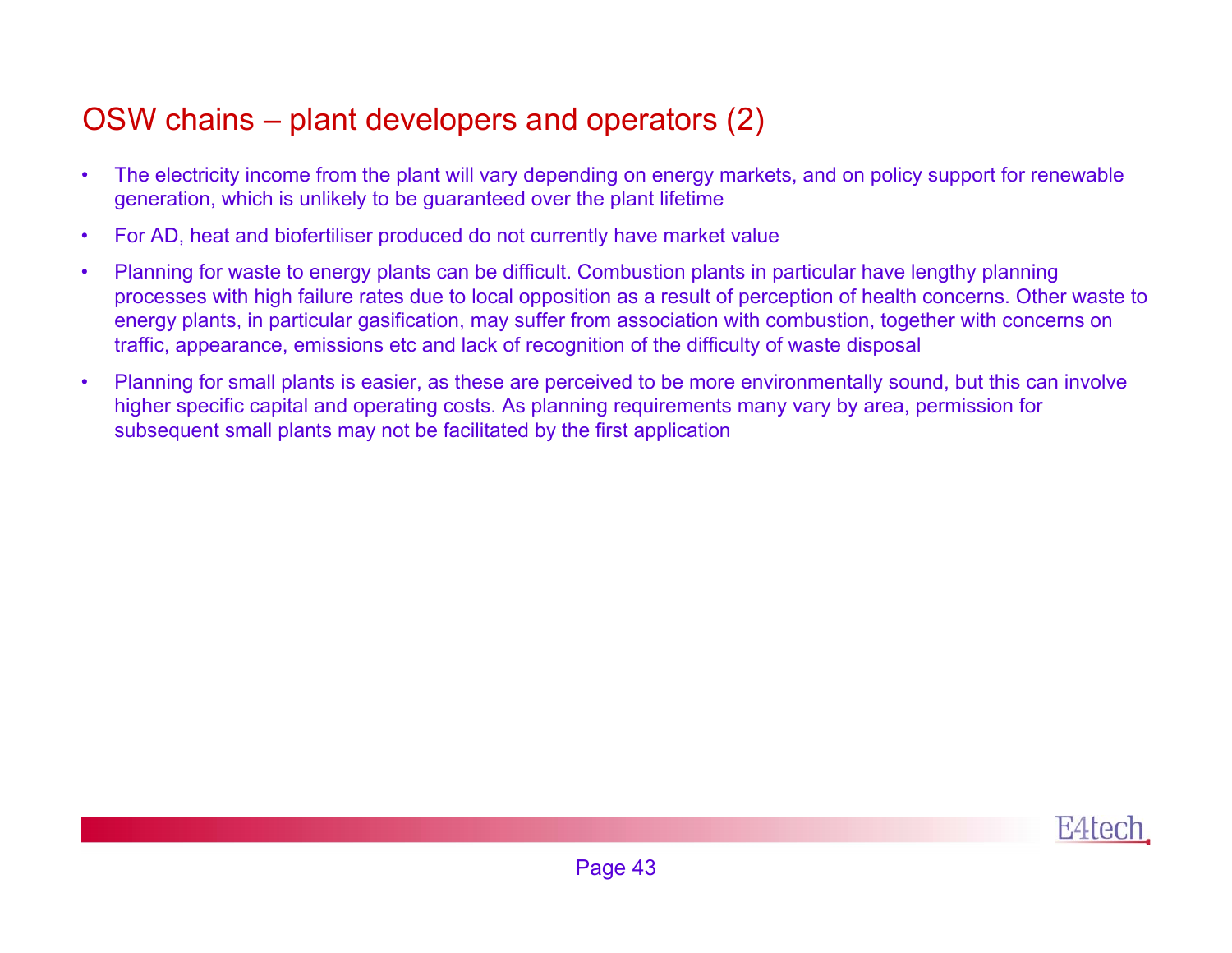### Sewage chains barriers and risks

### **Risks and barriers by fuel chain stage, with direction of influence shown where applicable**

| <b>Wastewater companies</b>                                                                         | <b>Plant developers and</b><br>operators                     |
|-----------------------------------------------------------------------------------------------------|--------------------------------------------------------------|
| Not energy focused<br>Incomplete information on technologies<br>No energy/environment policy driver | Low demand for plants                                        |
| Risk of lack of disposal route                                                                      | <b>Technology performance</b><br>risk                        |
| Unwillingness to invest in<br>unproven technology                                                   | High capex<br><b>Limited operating</b><br>experience         |
|                                                                                                     | <b>High connection charges</b>                               |
|                                                                                                     | Limited availability of project<br>finance                   |
|                                                                                                     | Siting and planning process<br>is difficult for incineration |

E4tech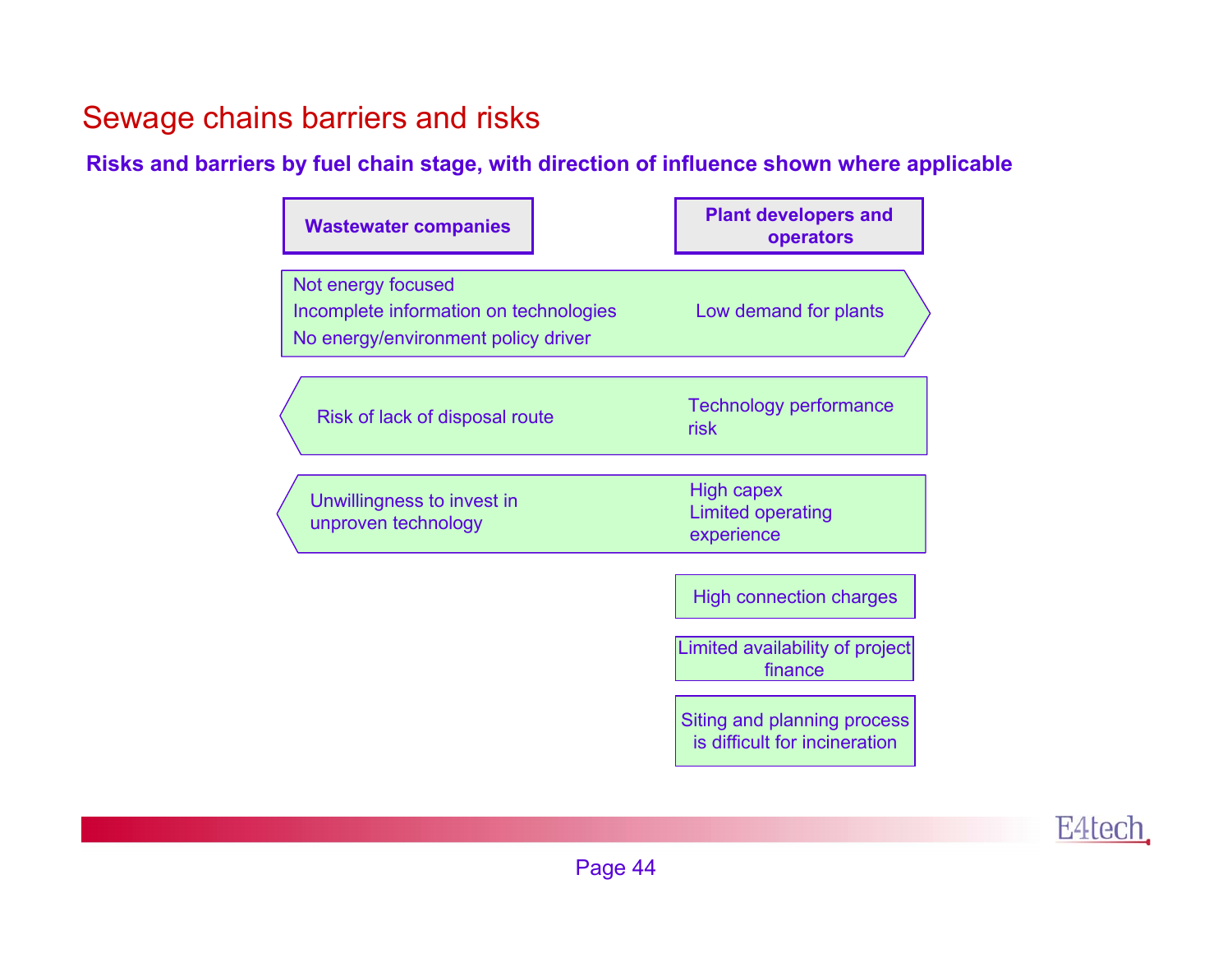### Sewage sludge chains – wastewater companies

- • Wastewater companies are primarily concerned with low cost and safe disposal of sewage sludge, and do not consider themselves as energy companies – sludge is considered a problem, not a resource
- •Companies have low access to information on new technologies and their real costs and performance
- • There is no environmental driver within the industry for sludge treatment technologies that use less energy or emit less methane than current AD technology – increasing requirements for sludge safety are increasing energy use
- • There have been several recent changes to policy on sludge quality which have required the wastewater industry to make significant investment, making them more reluctant to adopt new technologies in the near term
- • Gasification and pyrolysis technologies are at an early stage of development for sewage sludge, and UK demonstrations have not performed as well as expected. Companies are unwilling to accept this level of technology risk, and have few capabilities in these technologies, so would be likely to contract plant operation to the plant developer, or potentially enter into joint ventures. They are also likely to contract out incineration.
- • As wastewater companies are experienced with anaerobic digestion, they will operate the plants themselves, thereby accepting risk that the digestion and generation technology may not perform as well as expected.
- • Costs of sludge treatment by these technologies are likely to be lower than for other routes, once electricity and heat income is included - this is not a barrier
- • However capital costs of improved AD technology or new incineration plants are high, and capital costs of gasification and pyrolysis are both high and uncertain, as few have been built. This is a direct barrier where the company would own the plant, and would lead to high fees where e.g. the technology developer would own and operate the plant. As there are incumbent technologies, this is a considerable barrier to any new plant.
- • Changing regulation on disposal of the output of the treatment technology (e.g. digested sludge) could lead to the need for further investment, changing the economics of the process. If this is thought likely, companies may defer investment in new technologies

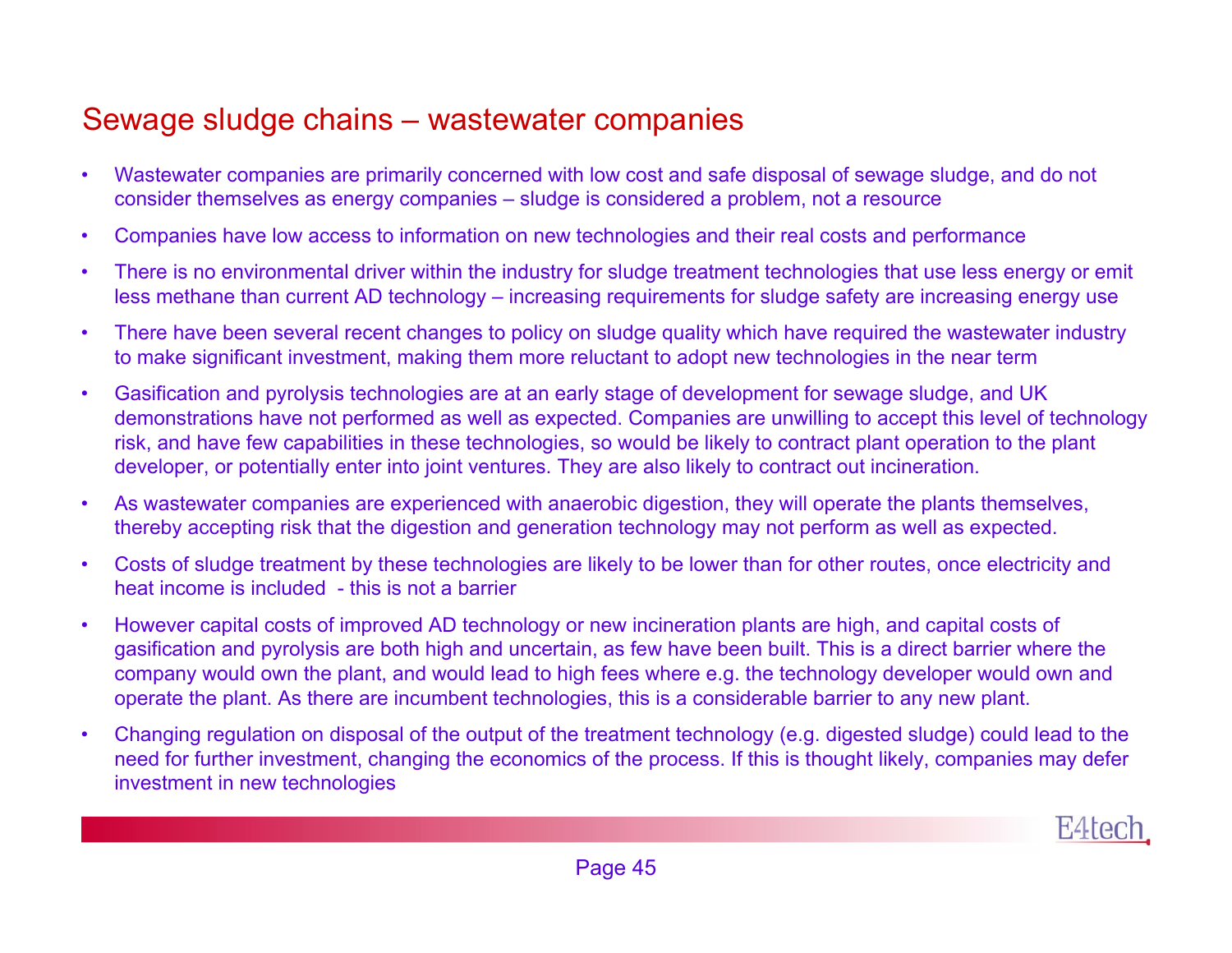### Sewage sludge chains – plant developers and operators

- • For gasification, pyrolysis and incineration, the wastewater company is likely to contract out operation of the plant e.g. to the plant developer, however for AD, they are likely to operate the plant themselves, as they are experienced in the technology
- • Gasification and pyrolysis technologies are at an early stage of development for sewage sludge, and UK demonstrations have not performed as well as expected. Incineration and AD are proven, but have not been focused on energy generation. There is therefore a risk of the technology performance being lower, or costs being higher than expected.
- • There is currently little demand for sludge to energy technologies from wastewater companies, and an unwillingness for companies to become involved in demonstration projects – on the grounds that they can wait and see how other demonstrations perform
- •Capital costs of plant are high per unit of installed capacity for all plants
- •Interconnection costs and charges are currently high for distributed energy technologies, especially for small plants
- • There may be difficulties for plant developers in obtaining finance beyond what the water companies may be able to provide for technologies, for example through joint ventures
- • There is still strong opposition to siting of incineration plant, which could also influence the planning process for other thermal technologies

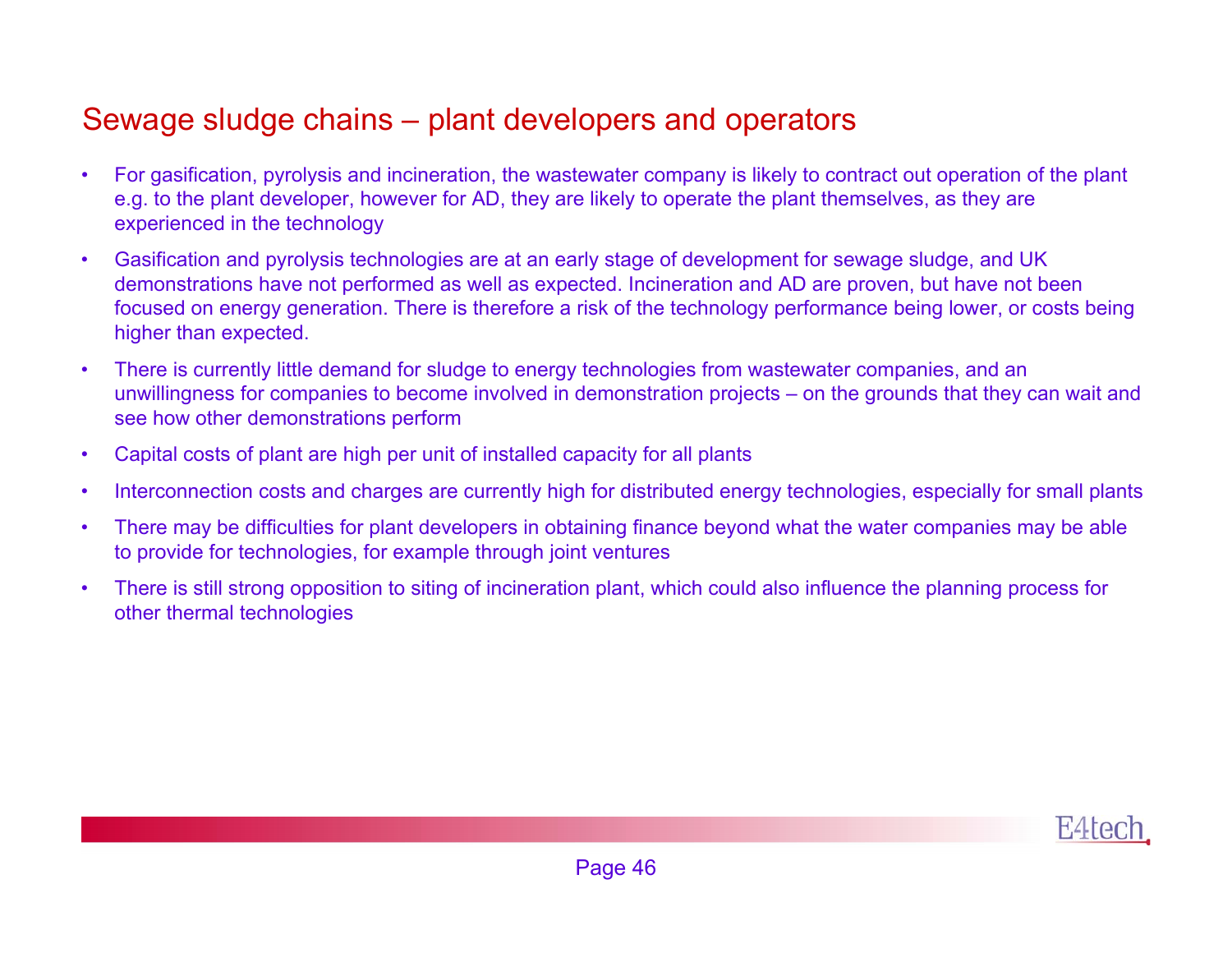### Contents

### **Summary**

**Introduction**

**Primary fuel chains**

**Other important considerations**

**Barriers to biomass energy**

**Overcoming barriers**

**Appendices**

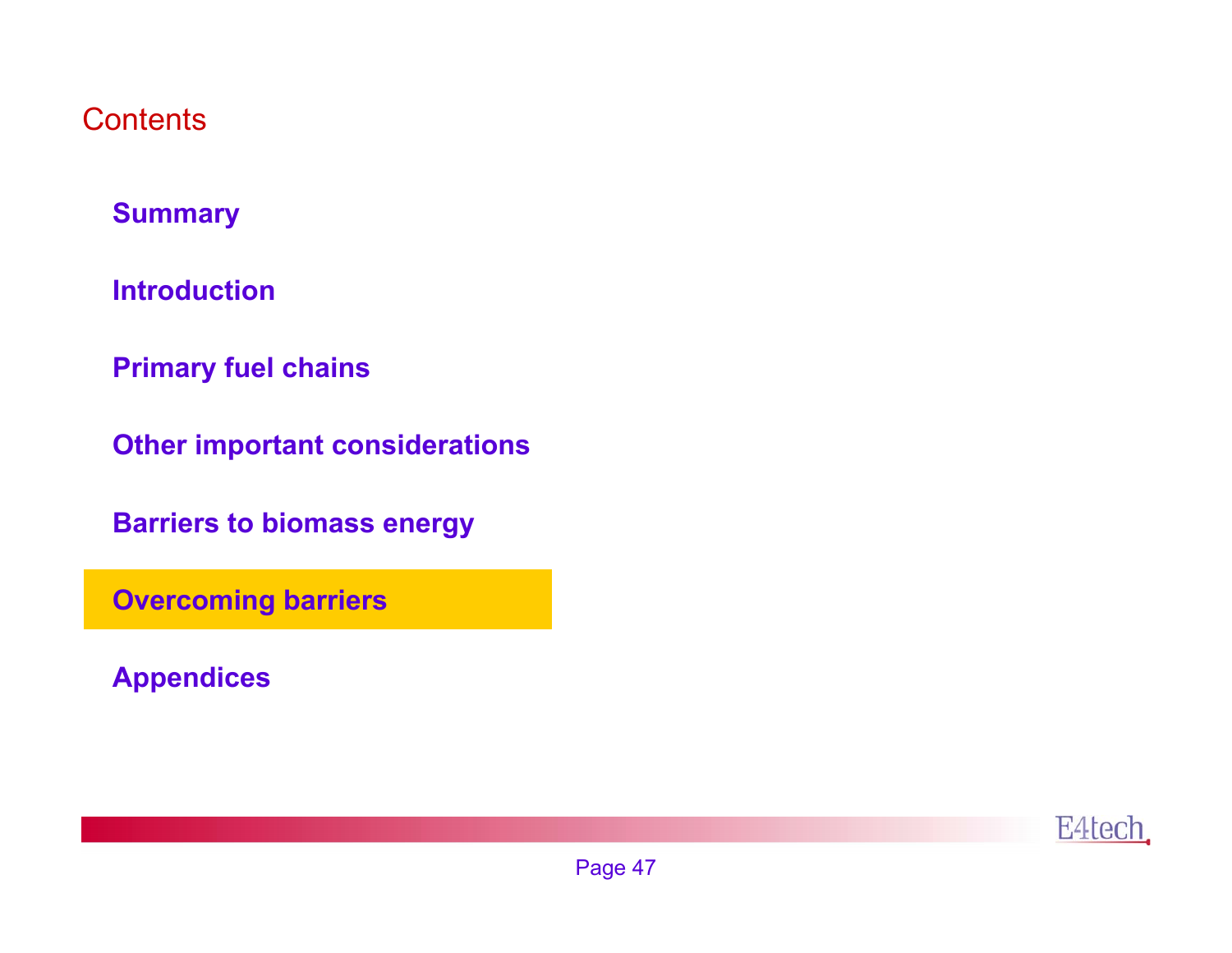# There are several broad mechanisms that could support many biomass energy fuel chains

| <b>Suggested mechanism</b>                                                           | <b>Current status</b>                                                                          | <b>Barriers that would be addressed</b>                                                                                                                                                                                                              |
|--------------------------------------------------------------------------------------|------------------------------------------------------------------------------------------------|------------------------------------------------------------------------------------------------------------------------------------------------------------------------------------------------------------------------------------------------------|
| <b>Review Renewables</b><br><b>Obligation for biomass</b>                            | RO in place, review due in<br>2005/6                                                           | Could provides consistent long term framework with support also for<br>off-grid and small scale technologies, and diverse waste technologies                                                                                                         |
| Simplified interconnection<br>rules and reduced charges                              | Review in progress for all<br>distributed energy                                               | Lower project costs for grid-connected technologies. Particularly<br>valuable for smaller scale projects which currently suffer more                                                                                                                 |
| <b>Consistent framework for</b><br>plant planning<br><b>authorisation</b>            | <b>PPS22 consultation on</b><br>renewable energy<br>planning open until end<br><b>Jan 2004</b> | Consultation includes provisions to assist biomass and waste, but<br>excludes waste incineration; encourages examination of benefits and<br>impacts throughout the fuel chain; planning to be in support of national/<br>regional renewables targets |
| Increased R&D support in<br>areas where UK has<br>potential competitive<br>advantage | UK has strong skills in<br>some areas, but the<br>export potential is not yet<br>a main focus  | Development could be accelerated in the UK whilst building<br>international competitiveness (See appendix 3&4 for more details)                                                                                                                      |
| Increase resources of<br>trade association                                           | <b>British Biogen already</b><br>active, based on<br>membership fees                           | Increased activity in providing information to potential players in fuel<br>chains; assistance in setting up demonstrations, identifying partners,<br>understanding research needs, public outreach                                                  |
| Simplify access to<br>government information -<br>'one stop shop'                    | <b>Numerous different</b><br>initiatives at present                                            | Assists new entrants to get consistent, impartial information and<br>provides access to support available. Could also be valuable for end<br>users and the general public. May be administratively simpler than<br>current situation.                |
| Increased cross-policy<br>impact assessment                                          | Several initiatives to<br>improve this at present                                              | Consistency of policymaking across energy, agricultural, environment,<br>waste and transport policy                                                                                                                                                  |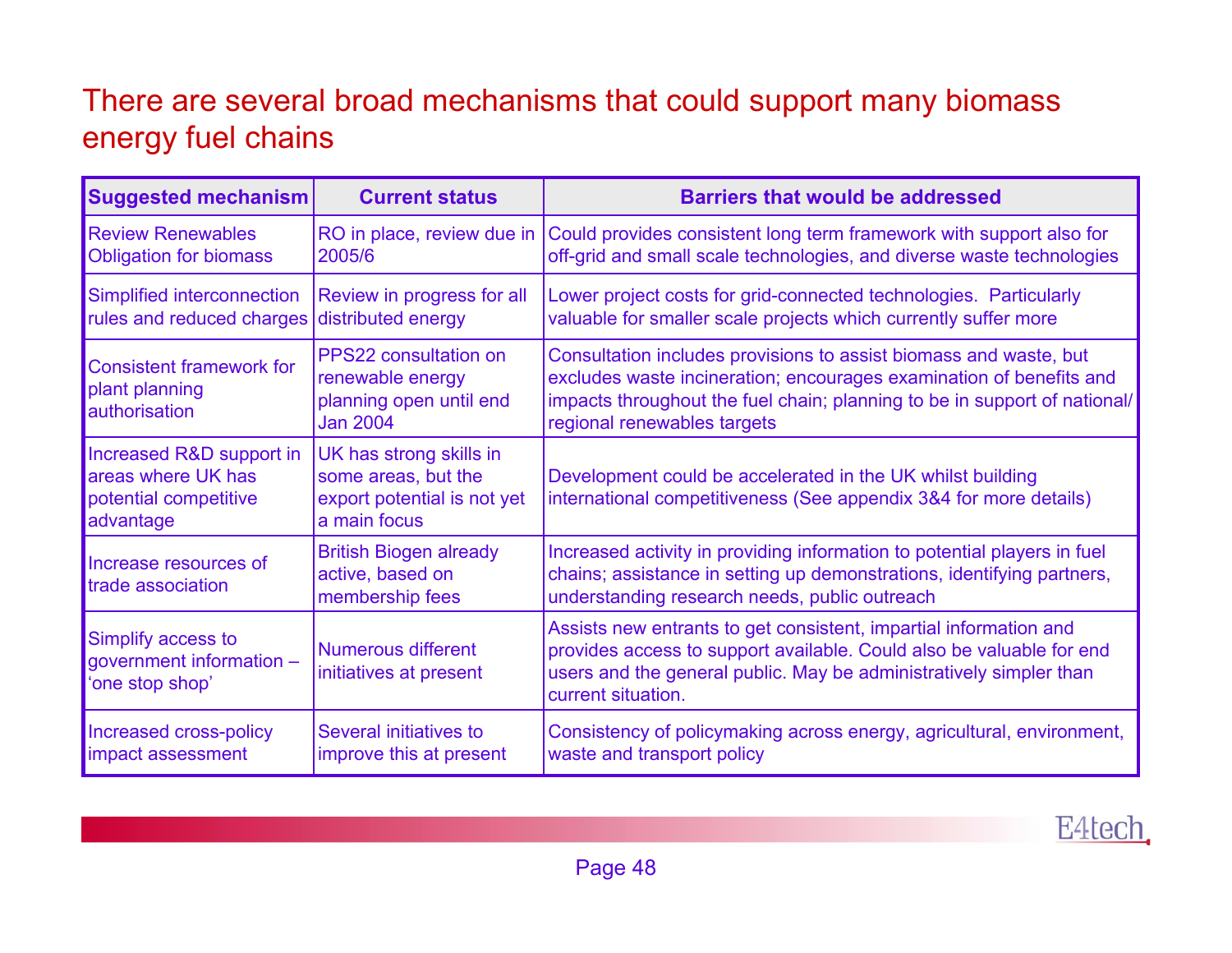# Energy crops and straw for electricity and heat should be supported by focused regional programmes

- **Establish coordinated regional programmes:** These would include all technology types (combustion and gasification, at a range of scales, and for heat only) with fuel provided by one or more intermediaries. This would help to provide technology demonstration, deployment of more mature technologies, build flexible local fuel markets, and provide supply security. Features of the programmes would include:
- • Based on areas with potential high feedstock availability and flexibility – i.e. areas where supporting feedstocks could provide a substantial proportion of demand if energy crop supply varied
	- • Beginning with targeted end users for smaller scale plants. These are likely to be local authority buildings with high heat loads such as leisure centres, new housing developments, specific industrial users or organisations with multiple sites such as out of town shopping developments. Industry groups or RDAs could assist in identifying these users, who would then be provided with more information to encourage participation
	- • Multiple demonstrations of smaller plant using the same technology. This gives a greater depth of experience in the technology than a scheme built from too wide a technology variation
- **Capital support for advanced technologies to be demonstrated:** To overcome perceived technology risk and high capital costs, capital grants or soft loans are needed to assist advanced technologies using energy crops e.g. small and large gasification. Support should be linked to minimum efficiency standards, proof of flexible fuel supply availability and environmental criteria. Support should be proportionately higher for small scale power technologies due to their earlier stage of technology development and potential contribution to a more liquid market.

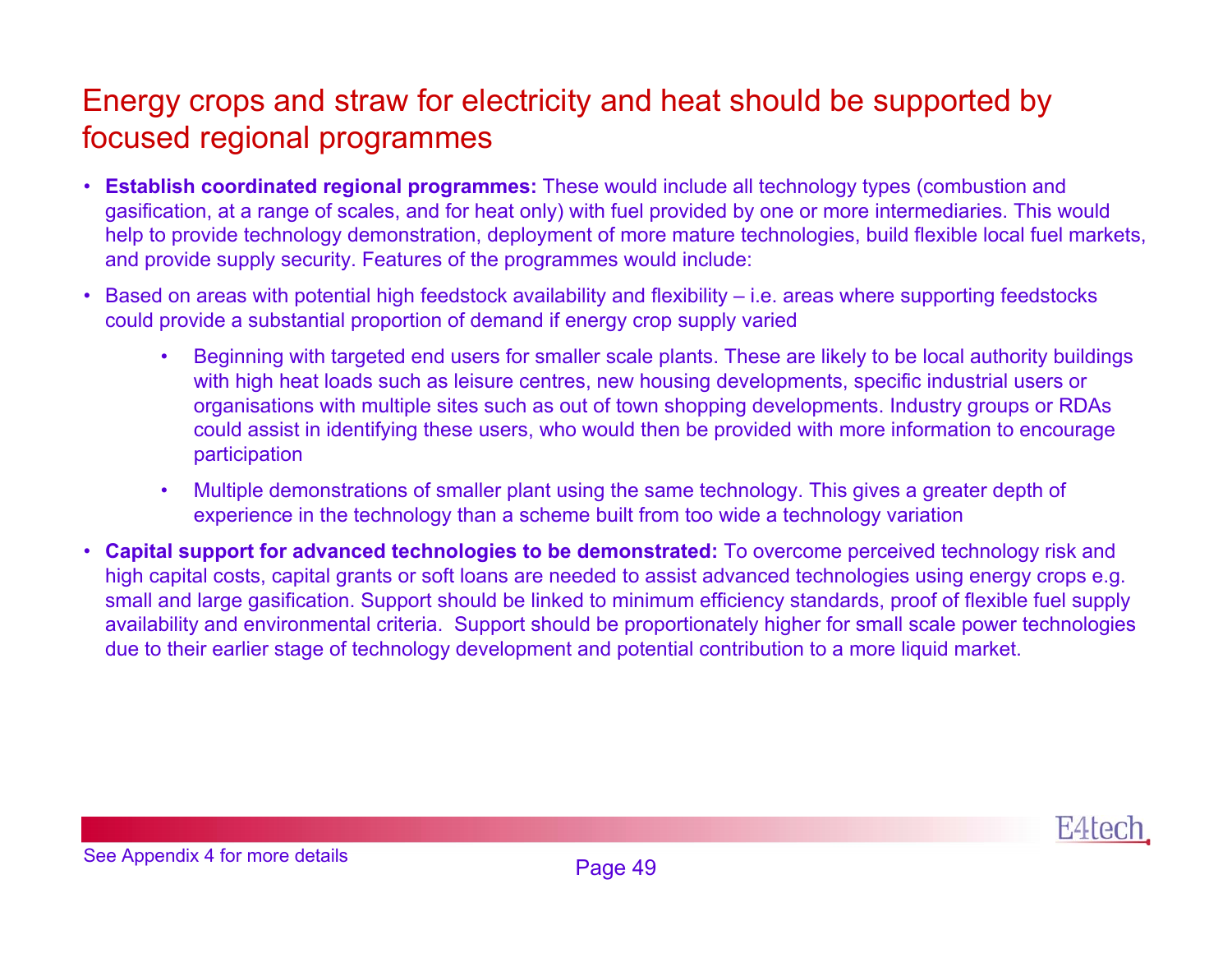### Regional programmes should be underpinned by the development of the biomass fuel market

- • **Change establishment support for farmers**: Provide equal levels of support for willow and miscanthus, as the development of both can be complementary, and miscanthus is at an earlier stage of development. Also allow other environmentally beneficial energy crops to be included, if there is a suitable local market.
- • **Decrease farmers' exit cost risk**: for example through insurance schemes set up by government, or through obliging intermediaries or plants to include clauses in their contracts to pay for removal if the demand disappears or plant fails
- • **Encourage the establishment of intermediaries:** Encourage new players or existing traders to enter the energy crops market through business development support and capital grants for transport and processing equipment. Link these benefits to the inclusion of a variety of feedstock sources in their business plan, showing how they can access an oversupply of feedstocks to mitigate supply risk. Farmers could also be encouraged to vertically integrate: becoming involved in cooperatives, with processing capabilities, to capture more of the value chain, and to reduce the grower/intermediary risk – for example through capital grants for transport and processing equipment.
- • **Price support for energy crops products via intermediaries:** Supporting the price of willow and miscanthus at the point of delivery to the plant would provide more support to growers and intermediaries than support for renewable electricity. Similarly, it would provide a greater possibility for support to flow to the project developer than if crops were subsidised directly. The measure would target energy crops in preference to other feedstocks.
- • **Continue to award ROCs for co-firing:** Co-firing of willow will assist the development of the fuel supply chain, since it creates volume demand through proven technology without siting issues. However, the fuel price support described above is not required as it is already economically viable under the RO.

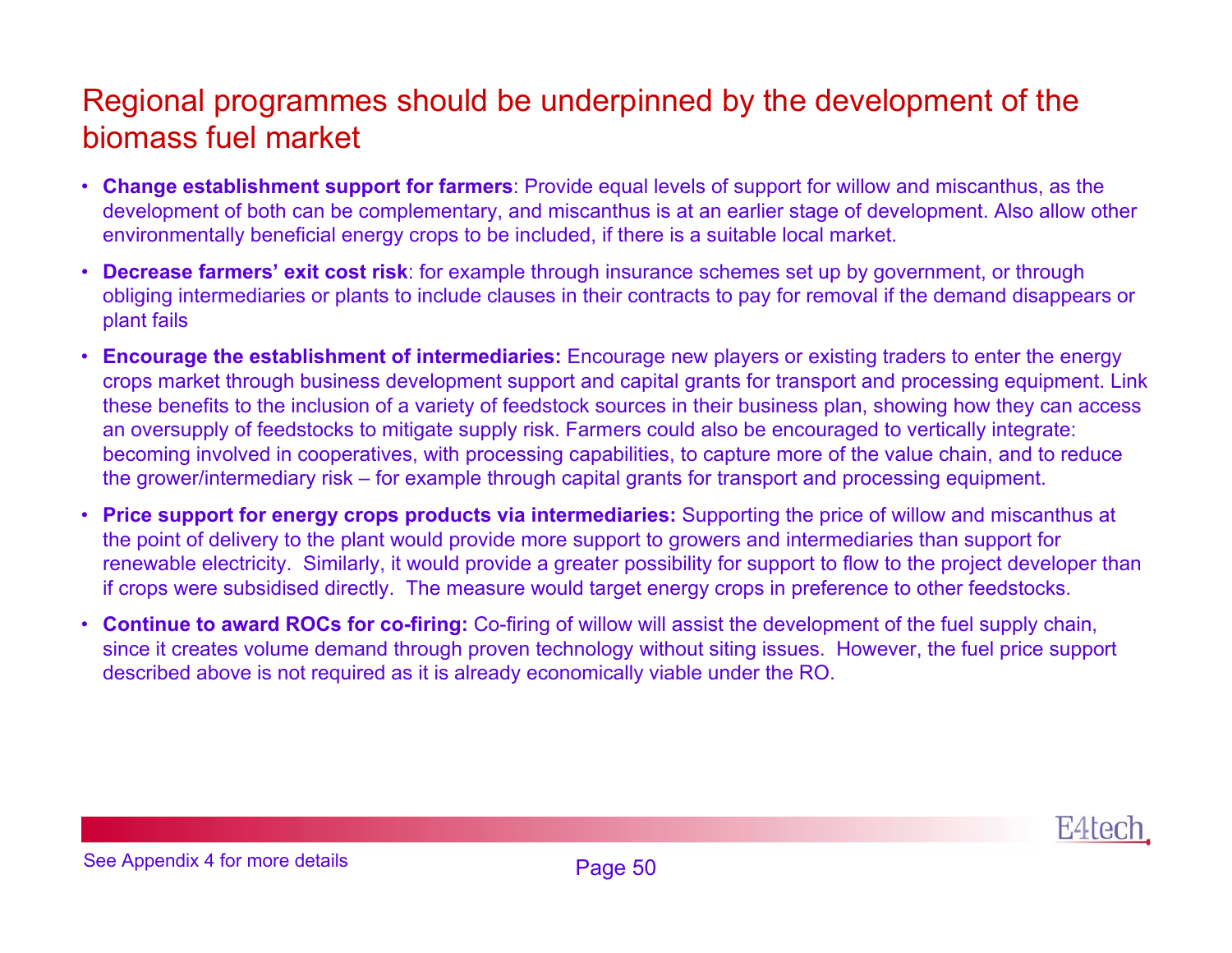## A special focus is required to encourage the use of biomass for heat

- • **Include heat applications in regional programmes:** The deployment schemes, together with further information dissemination (as is currently carried out by British Biogen etc) would promote awareness of the benefits of biomass heating systems, and build up local supply. They could be in same areas as electricity demonstrations if there is a heat market, to develop and rely on the same supply chains. They will need to be directed at targeted users, possibly smaller scale applications where the near term economics are better.
- • **Encouraging intermediaries' involvement in pelletisation and wood chips for the heat market:** Through grants for pelletisation equipment, help in market sizing etc, and multiple demonstrations in the same area. Initial price support to pellets would enhance the competitiveness of wood pellet-based heating systems and stimulate the development of a wood pellet market.
- • **Increased incentives for renewable heat:** Investigate ways to value heat generated in small plants through existing mechanisms e.g. providing some extra ROCs for heat generation

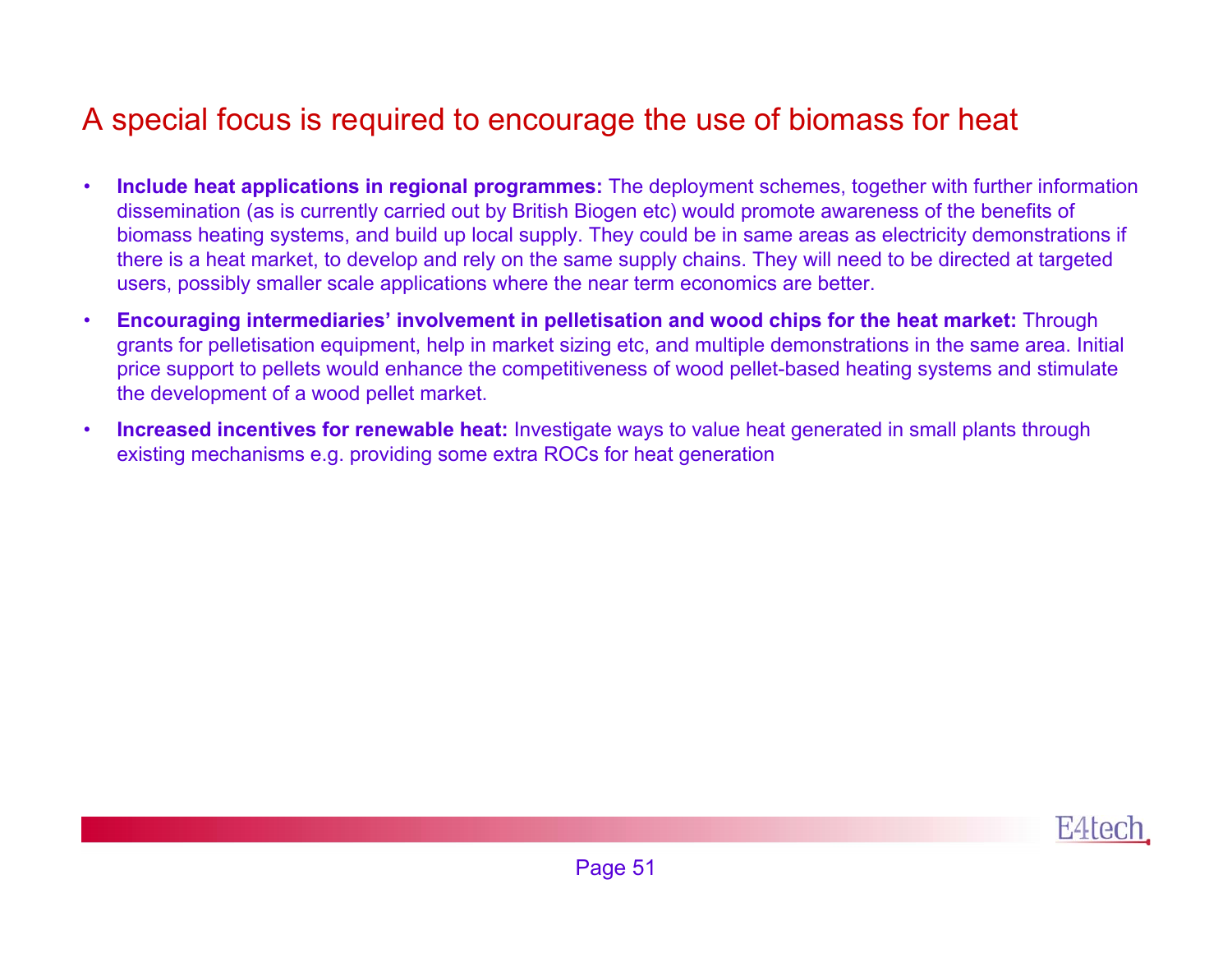# Energy recovery from OSW requires a range of support measures which should be set within a long term waste to energy policy framework

- • **Clarification of policy on waste to energy:** Requires long term integrated waste and energy policy based on environmental benefits of the energy chains, to provide certainty about policy framework. It should encourage local waste authorities to consider waste to energy where possible in their waste management strategy, which could set waste to energy targets and include them with recycling and composting targets where possible – e.g. where there are volumes of OSW above a certain level, which are not already dealt with by composting
- • **Increased information provision to local authorities and waste management companies:** Through central, standardised information provision on different technologies and technology developers, and though promotion of increased information sharing between local waste authorities
- • **Funding to local authorities testing new separation schemes or plants:** To enable local authorities to prepare for proposed EU biowaste directive and its implementation in the UK. Support could be linked with technology support below
- • **Capital grants or soft loans for demonstration plant:** To support development and early adoption of gasification and AD technology, possibly beginning with low risk feedstock supply areas, such as in the food waste industry. Then progressing to areas where separation schemes have been tested, potentially relaxing the 98% biomass constraint in the RO in the early stage of plant operation to allow for unexpected variation in input while technologies are developed. Capital support must be high enough to allow for insufficiently high landfill tax, and therefore insufficiently low gate fees available in the short term
- • **Promote establishment of standards and market for waste treatment by-products and residues:** For example, for biofertiliser products from AD and residual ash from thermal treatment routes

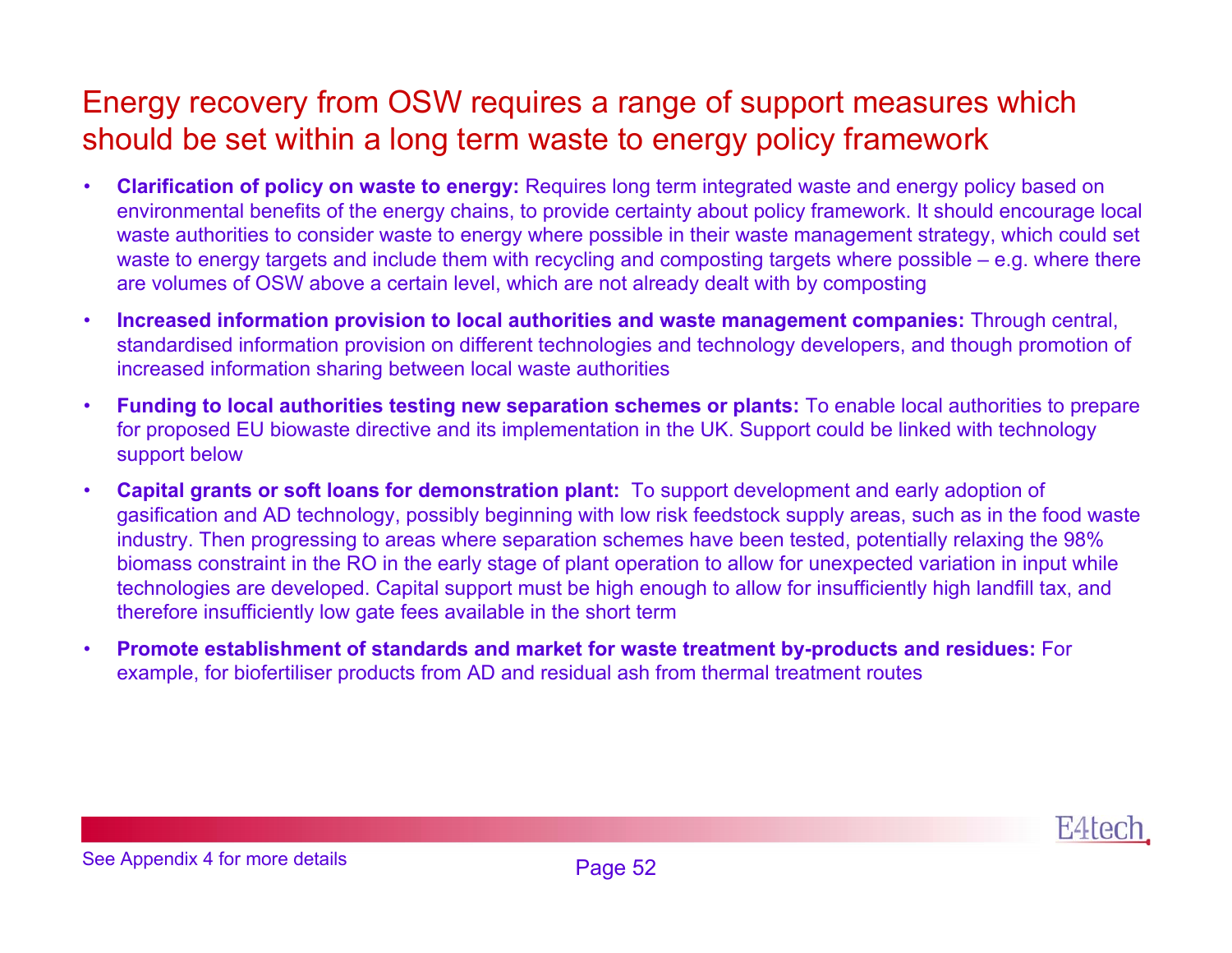# The success of energy recovery from sewage sludge requires regulators and water companies to be convinced of the long term potential

- • **Industry regulation:** Encourage industry regulators to include energy consumption and greenhouse gas emission in standards for sludge treatment, and set clear long term standards for sludge treatment, energy generation and output quality. Industry regulators could also require water companies to undertake energy and greenhouse gas audits of their processes, and then provide information on possible technologies to reduce these. Regulation could also allow for water companies to monetise the reductions in greenhouse gas emissions through emissions trading
- • **Promotion of industry fora and information provision:** More efficient energy recovery from sewage requires cooperation between technology developers, water companies and the regulator, through industry fora, and centralised initial information provision on the technologies, to enable the water companies to then get further information on the most suitable systems for them
- • **New technology demonstration programmes:** Each water company should be encouraged to allow demonstration of new technologies on their sites, with funding provided by the water companies, and through government support. This could be in the form of a set of demonstrations, for which consortia of water companies and technology developers bid to demonstrate a particular technology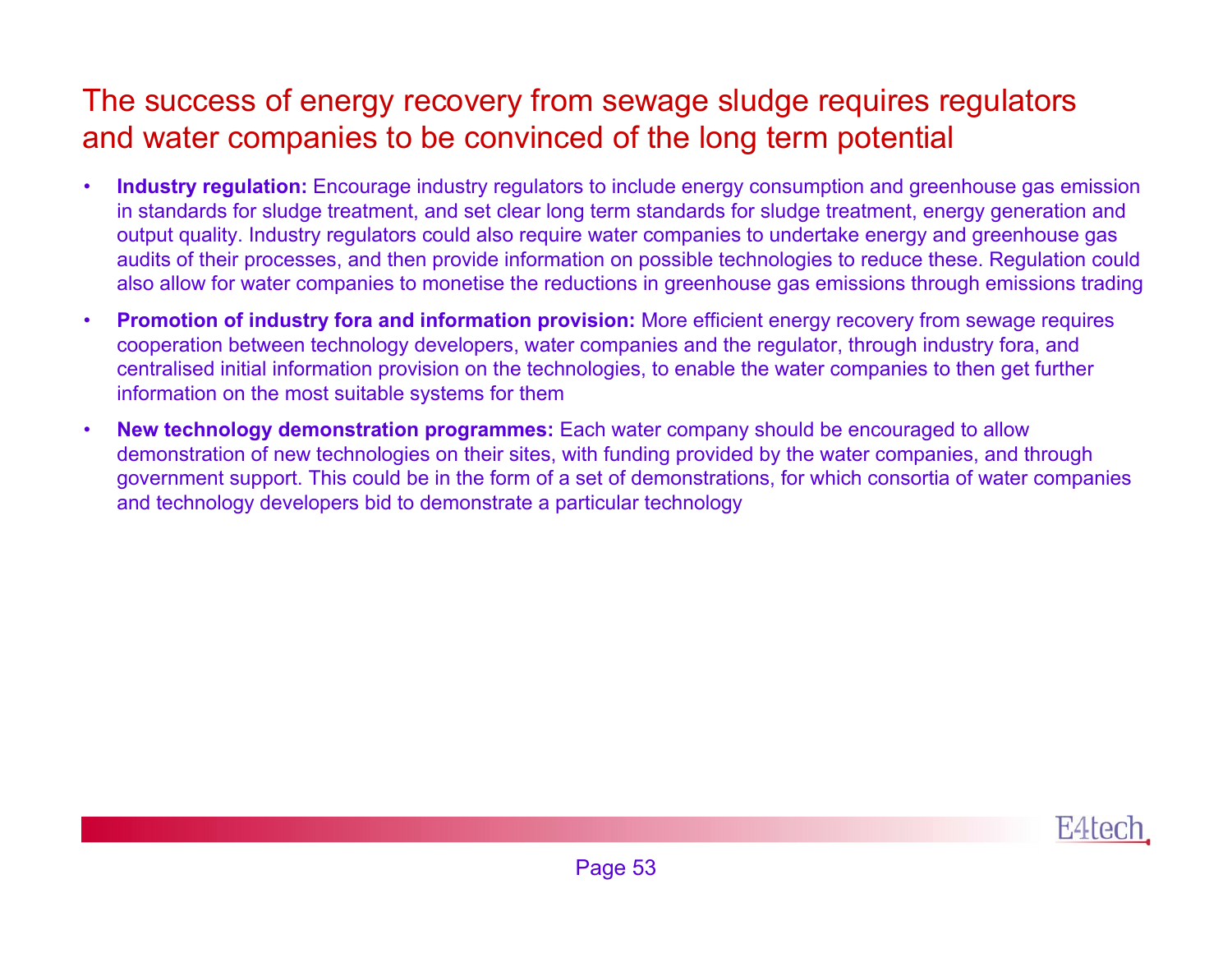# Appendices

- **1. Scale definitions and price points**
- **2.Primary and supporting chains**
- **3.Other considerations**
- **4.Mechanisms to overcome barriers**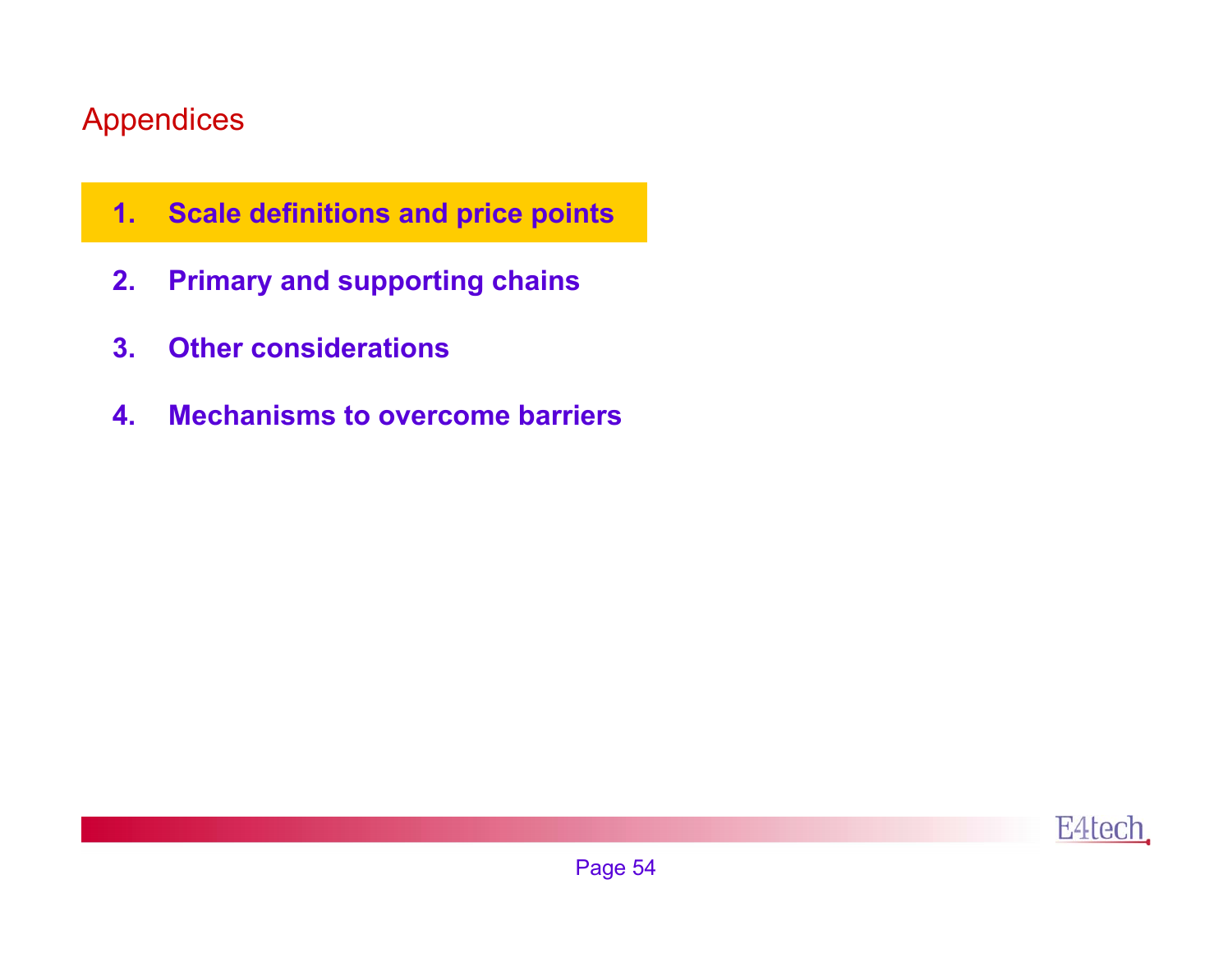### Plant scales used in fuel chains

| <b>Legend</b>                                                   | <b>Description</b>                                                                                                                      |
|-----------------------------------------------------------------|-----------------------------------------------------------------------------------------------------------------------------------------|
| <b>Combustion - Utility</b>                                     | 10-50 MWe utility scale electricity generation                                                                                          |
| <b>Gasification - Utility</b>                                   | 10-50 MWe utility scale electricity generation                                                                                          |
| <b>Pyrolysis</b>                                                | Pyrolysis oil production in 20MWoil out plant and pyrolysis oil use in CHP (oil<br>engine) for buildings in capacity range 250 kWe-1MWe |
| Combustion - CHP                                                | Industrial and community CHP in the capacity range 1-10 MWe                                                                             |
| <b>Gasification - Small CHP</b>                                 | Buildings and community CHP in the capacity range 250 kWe - 1MWe                                                                        |
| Combustion - Heat                                               | Buildings and industrial heat production in the capacity range 10 kWth-3 MWth                                                           |
| Large scale gasification (OSW)                                  | 1-10 MWe utility scale electricity generation                                                                                           |
| Small scale gasification (OSW)                                  | 250 kWe-1MWe electricity generation                                                                                                     |
| Large scale mixed anaerobic digestion with<br><b>wet wastes</b> | 1-3 MWe CHP                                                                                                                             |
| Small scale dry anaerobic digestion of OSW<br><b>only</b>       | < 1 MWe CHP modular                                                                                                                     |
| <b>Gasification CHP (Sewage sludge)</b>                         | 250 kWe-1MWe CHP                                                                                                                        |
| Anaerobic digestion – CHP (Sewage sludge)                       | <10 MWe CHP                                                                                                                             |

E4tech.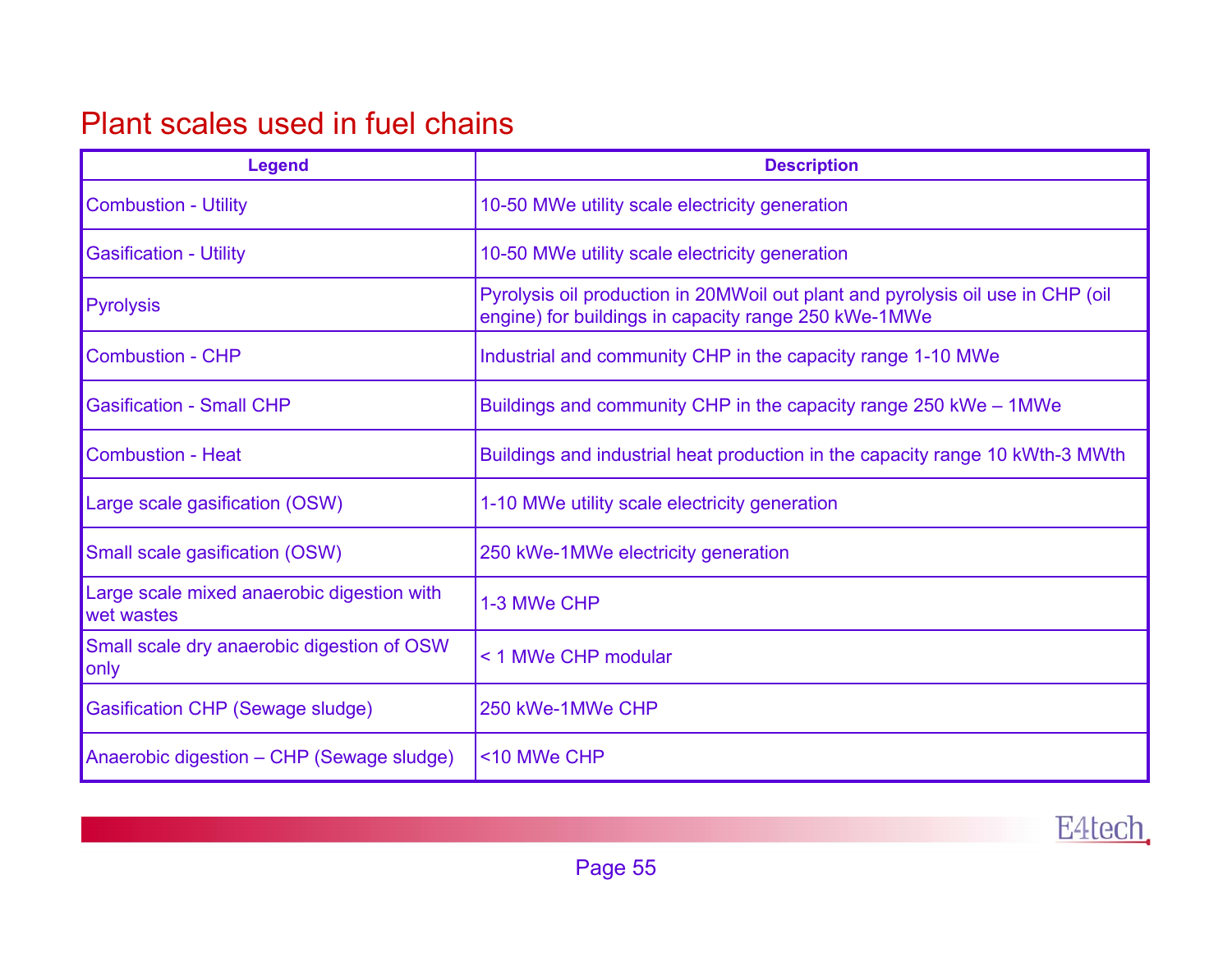## Price points used to test viability

#### Cost that must be beaten in 2020



|                                          | All units p/kWh       |                       |                  | Total | <b>Notes</b>                                                         |
|------------------------------------------|-----------------------|-----------------------|------------------|-------|----------------------------------------------------------------------|
| Co-firing - 5-10% of a 500MW+ coal       | <b>CCGT</b>           | ROC/LEC               |                  |       |                                                                      |
| plant                                    | 1.5                   | 3.5                   |                  | 5.0   |                                                                      |
| Power - utility 10-50 MWe                | <b>CCGT</b>           | ROC                   |                  |       |                                                                      |
|                                          | 1.5                   | 3.5                   |                  | 5.0   |                                                                      |
| CHP - industrial and community CHP 1-    | Industrial tariff     | <b>CCL</b>            | ROC/LEC          |       | CCL not paid by community so exclude to make benchmark lower. NB not |
| 10 MWe                                   | 2.853                 | 0.25                  | 3.5              | 6.4   | calculated on heat                                                   |
| Heat - buildings and industrial 10-50    | Residential oil price | Oil boiler efficiency | Oil boiler capex |       |                                                                      |
| kWth approx                              | 2                     | 80%                   | 3500             | 2.5   |                                                                      |
| Heat - buildings and industrial 1-3 MWth | Industrial heat price |                       |                  |       |                                                                      |
| approx                                   | 0.5                   |                       |                  | 0.5   |                                                                      |
|                                          | Industrial tariff     | <b>ROC</b>            |                  |       |                                                                      |
| CHP - Buildings 250 kWe-1MWe             | 3.493                 | 3.5                   |                  | 7.0   | NB not calculated on heat. No CCL included                           |
| Power/CHP - grid-connected DG 250        | <b>CCGT</b>           | ROC/LEC               | <b>TUOS</b>      |       |                                                                      |
| kWe-1MWe                                 | 1.5                   | 3.5                   | 0                | 5.0   | From perspective of a utlity purchasing DG electricity               |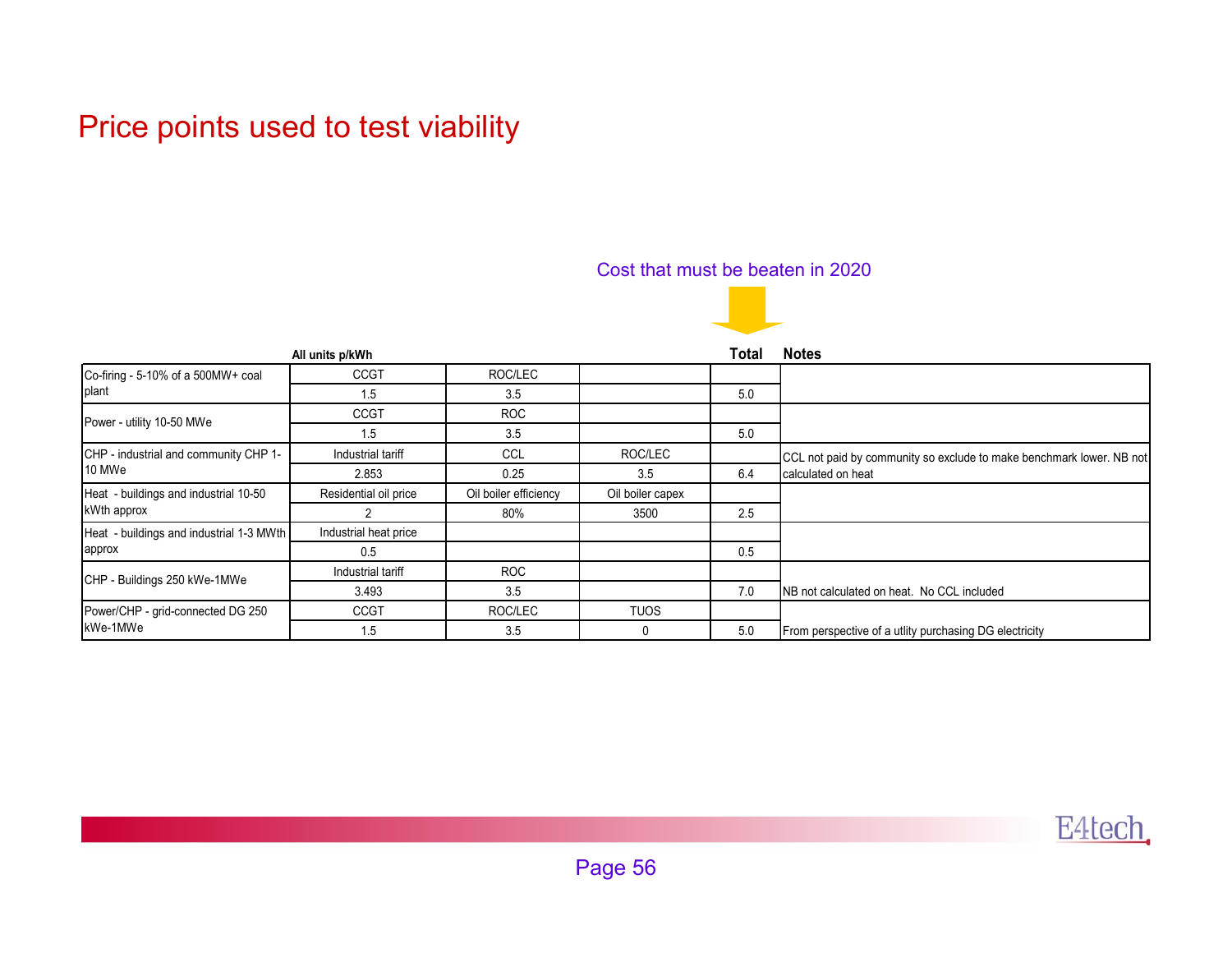# Appendices

- **1.Scale definitions and price points**
- **2.Primary and supporting chains**
- **3.Other considerations**
- **4.Mechanisms to overcome barriers**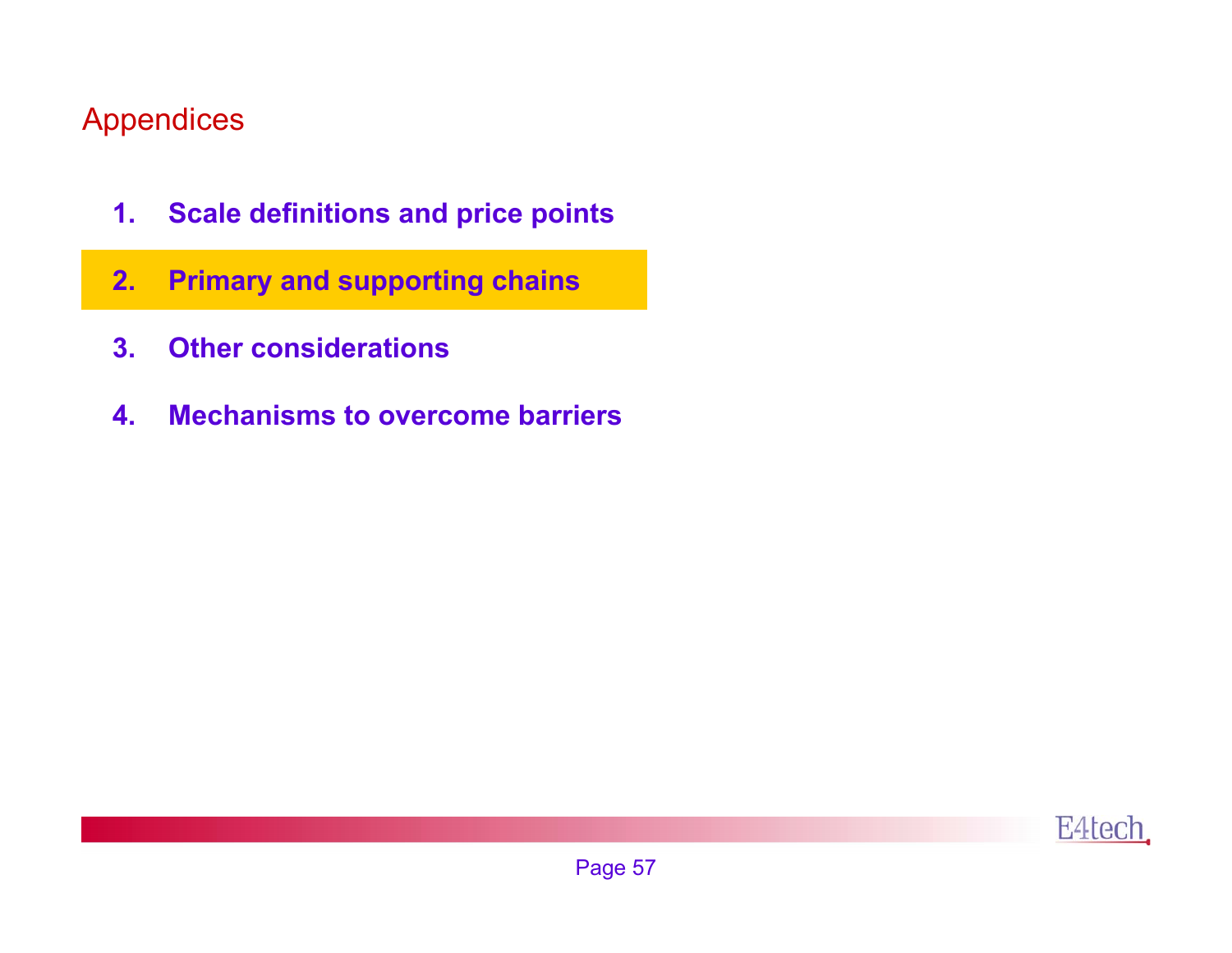# There are four primary fuel chain groups, each of which could be supported by several other chains

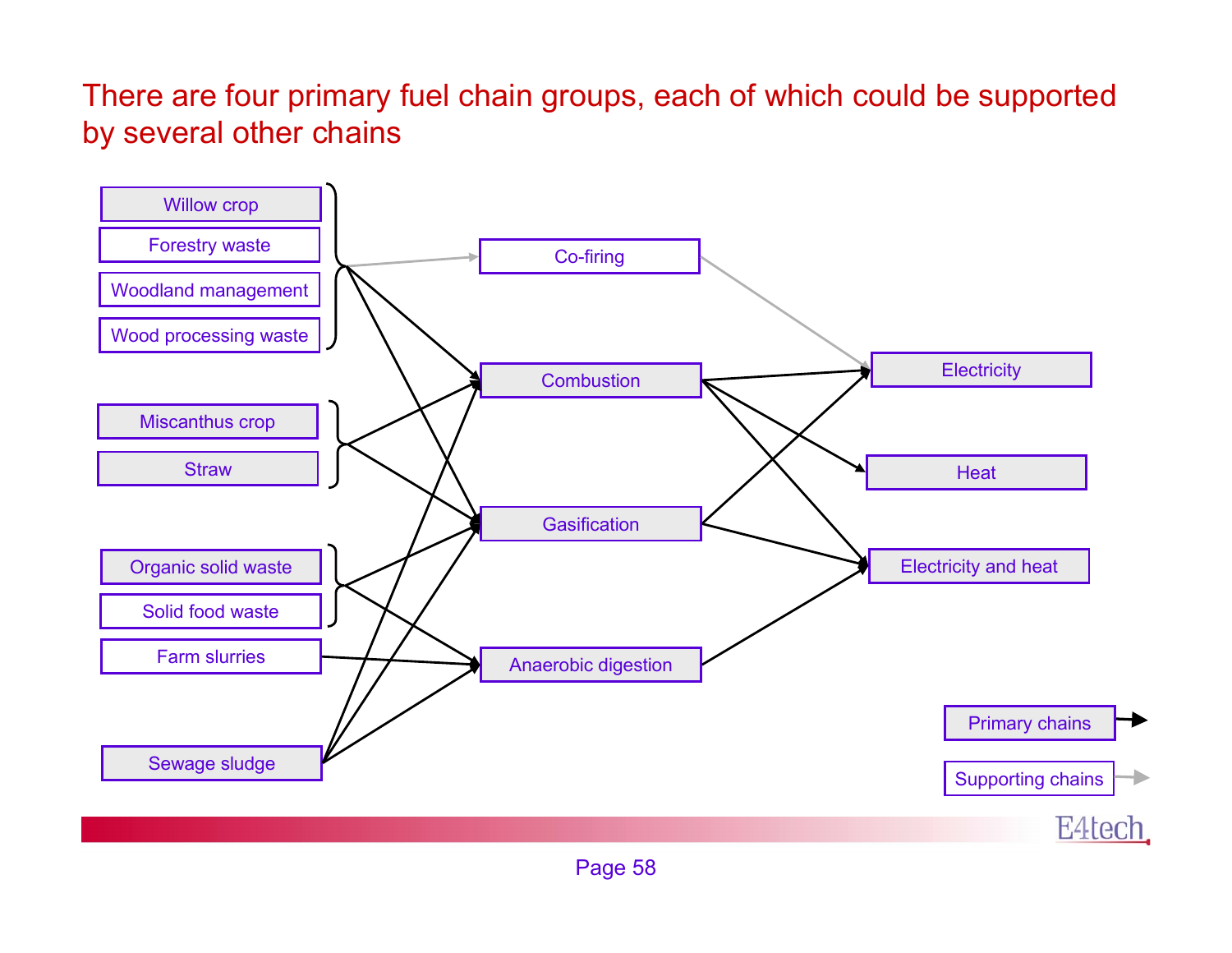# Willow coppice – primary fuel chains

|                                   | Potential generation (as % of demand) |       |            | <b>Energy cost (p/kWh)</b>                                                                                                                                        |             |             | <b>Barriers</b> |                                                                                                                                                                                                                                                                                                                    |
|-----------------------------------|---------------------------------------|-------|------------|-------------------------------------------------------------------------------------------------------------------------------------------------------------------|-------------|-------------|-----------------|--------------------------------------------------------------------------------------------------------------------------------------------------------------------------------------------------------------------------------------------------------------------------------------------------------------------|
| <b>End use</b>                    | 2010                                  | 2020  | <b>Max</b> | <b>Notes</b>                                                                                                                                                      | 2010        | 2020        | <b>PP</b>       |                                                                                                                                                                                                                                                                                                                    |
| Combustion -<br><b>Utility</b>    | 0.17%                                 | 1.26% | 6.6%       | 3 30MW plants by 2010, a further 20<br>by 2020<br>High potential to 2050, but<br>gasification likely to be lower cost                                             | $3.6 - 6.8$ | $3.0 - 5.5$ | 5.0             | .Fuel availability, security and cost stability, with<br>steep increase in fuel supply needed. No fuel<br>infrastructure<br>.Plant siting: large plants, increased traffic<br>. UK lack of experience with plants at this scale                                                                                    |
| Gasification<br><b>Utility</b>    | 0.11%                                 | 0.66% | $ 8.8\%$   | 2 30MW plants by 2010, a further 10<br>by 2020<br>Highest potential to 2050, as greater 5.6-9.1<br>efficiency and therefore lower cost<br>than utility combustion |             | $3.0 - 5.4$ | 5.0             | . Fuel availability, security and cost stability, with<br>steep increase in fuel supply needed. No fuel<br>infrastructure<br>.Plant siting: large plants, increased traffic<br>•Technology risk as little global experience<br>•High cost for 2010 may deter developers<br>. Impact of ARBRE failure on confidence |
| Combustion -<br>CHP-              | 0.13%                                 | 1.95% | 5.3%       | 14 5MW plants by 2010, a further<br>200 by 2020                                                                                                                   | $3.3 - 7.6$ | $2.6 - 6.0$ | 6.4             | . Fuel availability, lack of fuel market, standards<br>and infrastructure<br>•Low awareness of biomass CHP as an option<br>. High capital cost, especially at low capacities                                                                                                                                       |
| <b>Gasification-</b><br>small CHP | 0.07%                                 | 0.98% | 5.5%       | 70 0.5MW plants by 2010, a further<br>1000 by 2020                                                                                                                | $3.5 - 5.7$ | $2.0 - 4.1$ | 7.0             | . Fuel availability, lack of fuel market, standards<br>and infrastructure<br>•Lack of proven systems<br>.High capital cost, especially in the near term                                                                                                                                                            |
| Combustion -<br><b>Heat</b>       | 0.10%                                 | 1.46% | 6.0%       | 109 1MWth plants by 2010, a further<br>1560 by 2020                                                                                                               | $1.0 - 3.1$ |             |                 | . Fuel availability, lack of fuel market, standards<br>and infrastructure<br>. Pellets required for small scale - lack of<br>$0.8 - 2.5$ 0.5-2.5 suppliers<br>•Low awareness of modern biomass heating as<br>an option, including among heating installers<br>•High capital costs cf. oil boiler capex             |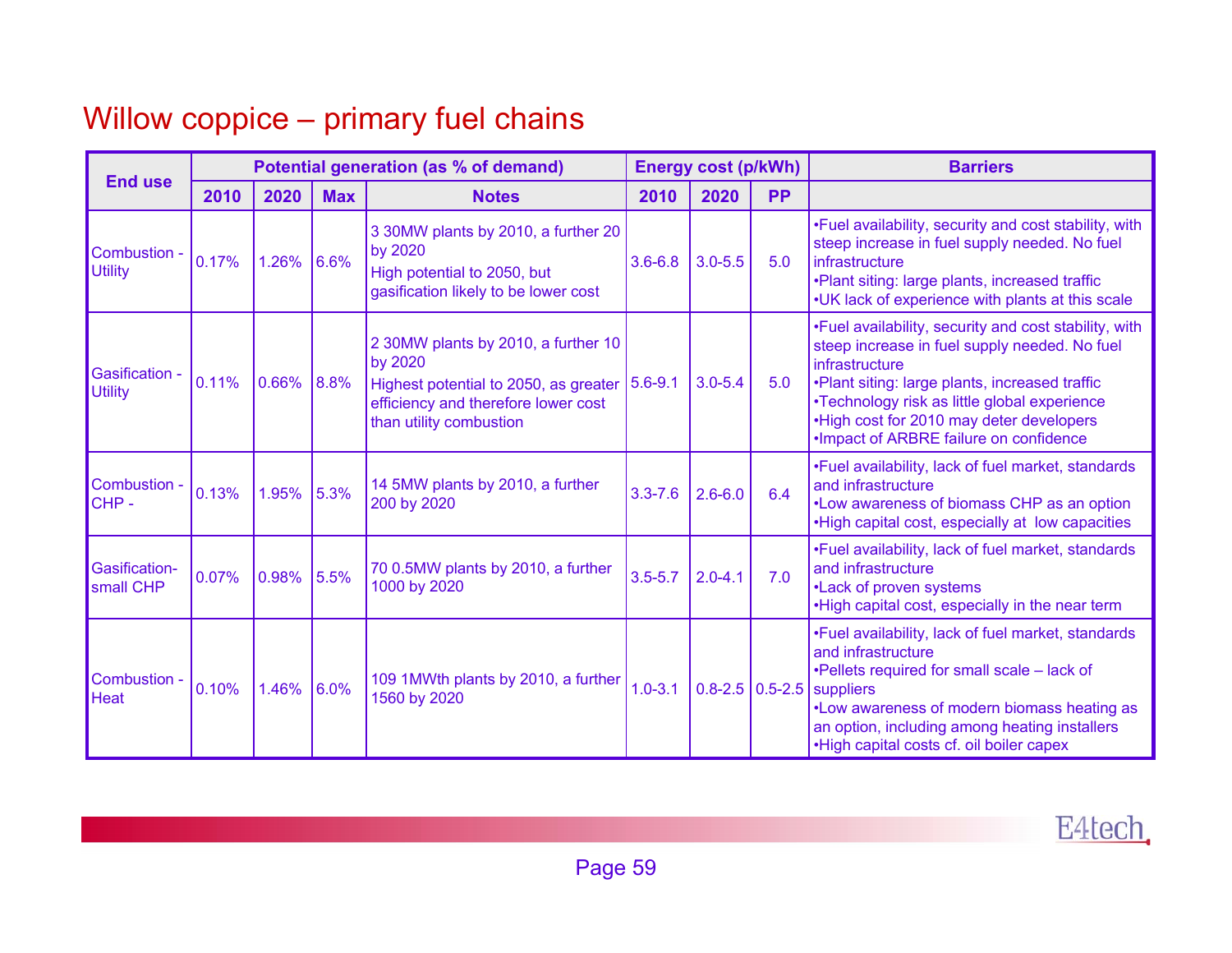# Willow coppice – supporting fuel chains

| <b>Primary</b><br>chains          | <b>Supporting chains</b>                                                                           | <b>Support given</b>                                                                                                                                                                                                                                                                                                                                                  |
|-----------------------------------|----------------------------------------------------------------------------------------------------|-----------------------------------------------------------------------------------------------------------------------------------------------------------------------------------------------------------------------------------------------------------------------------------------------------------------------------------------------------------------------|
| <b>All chains</b>                 | Co-firing willow                                                                                   | •Promotes planting of willow, increasing fuel availability, experience, logistics, cost, and market development<br>which are needed for all other chains. Develops experience of contractual feedstock supply arrangements.<br>•Uses existing plant, avoiding siting problems, could ultimately lead to establishment of dedicated biomass<br>plant at the same site. |
| Combustion -<br><b>Utility</b>    | Utility combustion of forestry<br>wastes or imported fuel                                          | •Provides alternative fuel while willow production ramps up. Adds to fuel security.<br>•Provides experience of large combustion plant construction and operation                                                                                                                                                                                                      |
| <b>Gasification -</b>             | Utility gasification of forestry<br>wastes or imported fuel                                        | •Provides alternative fuel while willow production ramps up. Adds to fuel security.<br>•Provides experience of large gasification plant construction and operation<br>•Allows demonstration of technology with little fuel supply risk, unlike ARBRE                                                                                                                  |
| <b>Utility</b>                    | Utility combustion of willow                                                                       | •More commercial (outside UK) and currently lower cost technology than gasification, though in the long term<br>likely to be higher cost. Early use would build up the biomass industry, allowing fuel supply chain<br>development with lower technology risk than for gasification.                                                                                  |
| Combustion -<br>CHP-              | <b>CHP</b> combustion of forestry<br>wastes, woodland<br>management and wood<br>processing wastes  | •Provides alternative fuel while willow production ramps up. Adds to fuel security.<br>•Develops wood fuel market and standards<br>•Provides experience of small combustion plant                                                                                                                                                                                     |
| <b>Gasification-</b><br>small CHP | Small CHP gasification of<br>forestry wastes, woodland<br>management and wood<br>processing wastes | •Provides alternative fuel while willow production ramps up. Adds to fuel security.<br>•Develops wood fuel market and standards<br>•Allows proof of systems for small gasification technologies                                                                                                                                                                       |
| Combustion -<br>Heat              | Combustion for heat of<br>forestry wastes and<br>woodland management                               | •Provides alternative fuel while willow production ramps up. Adds to fuel security.<br>•Develops wood fuel market and standards<br>•Stimulates market and support infrastructure for wood heating systems                                                                                                                                                             |

E4tech.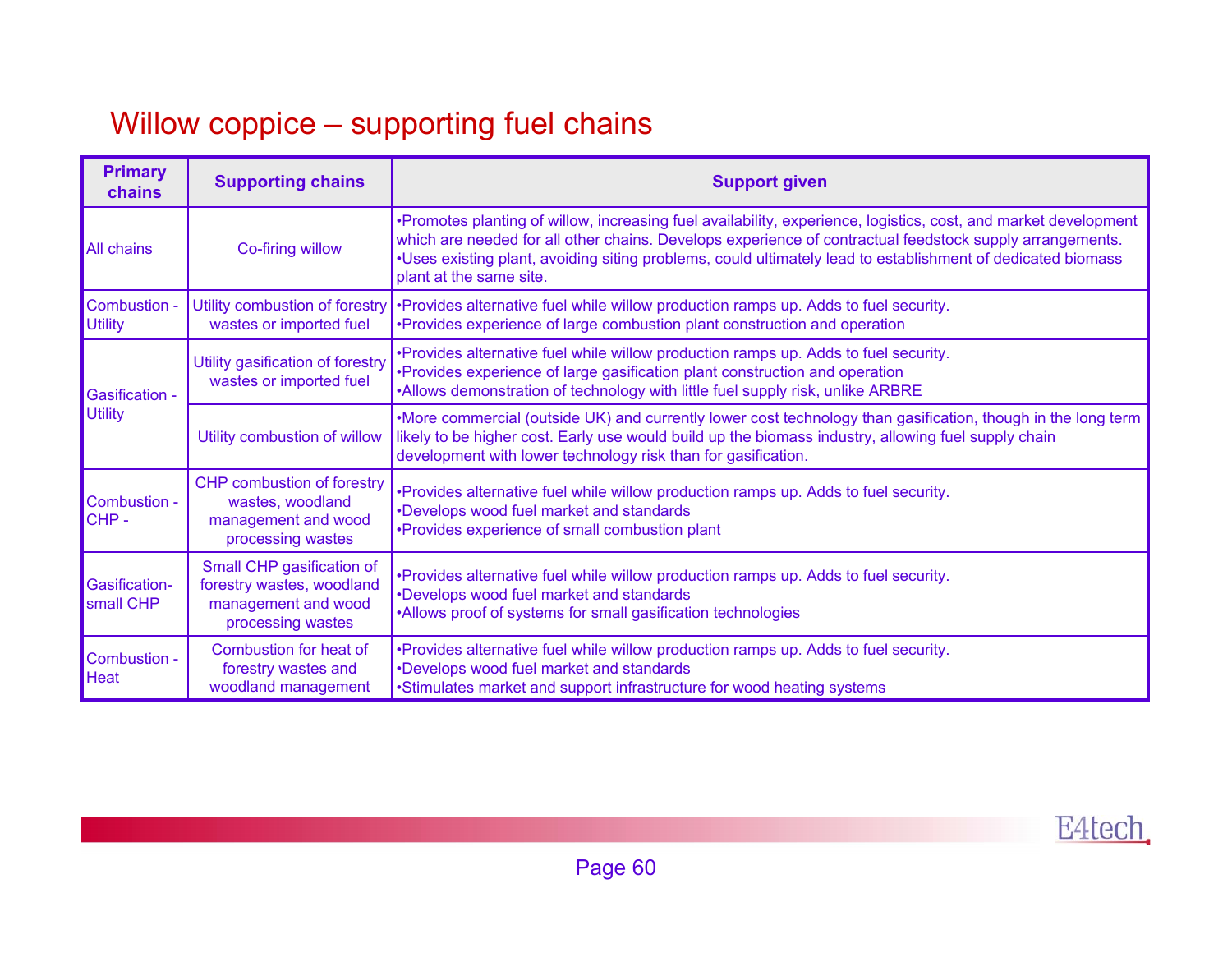# Willow - long term cost reduction potential



### **Generation cost projection for utility scale willow units**

| <b>Conclusions</b> | • Both technologies are potentially competitive with CCGT electricity under the RO (1.5+3.0p/kWh)<br>For a relatively low cost feedstock such as SRC willow, the efficiency advantage of gasification<br>has a reduced impact on overall generation costs |
|--------------------|-----------------------------------------------------------------------------------------------------------------------------------------------------------------------------------------------------------------------------------------------------------|
|--------------------|-----------------------------------------------------------------------------------------------------------------------------------------------------------------------------------------------------------------------------------------------------------|

E4tec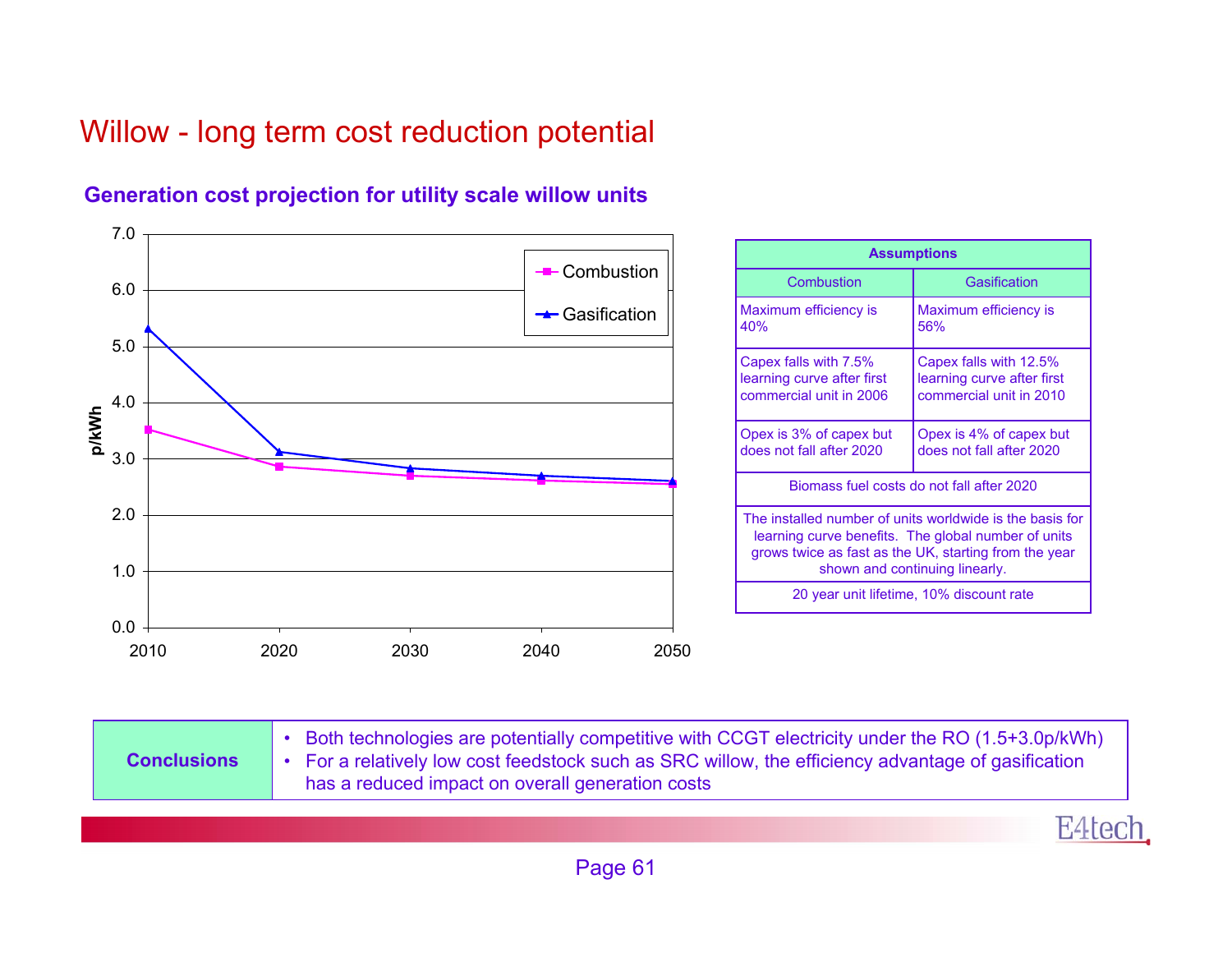### Miscanthus– primary fuel chains

| <b>End use</b>                                               |       |           | Potential generation (as % of demand) |                                                                                                                                                                                                         |              | <b>Energy cost (p/kWh)</b> |             | <b>Barriers</b>                                                                                                                                                                                            |
|--------------------------------------------------------------|-------|-----------|---------------------------------------|---------------------------------------------------------------------------------------------------------------------------------------------------------------------------------------------------------|--------------|----------------------------|-------------|------------------------------------------------------------------------------------------------------------------------------------------------------------------------------------------------------------|
|                                                              | 2010  | 2020      | <b>Max</b>                            | <b>Notes</b>                                                                                                                                                                                            | 2010         | 2020                       | <b>PP</b>   |                                                                                                                                                                                                            |
| <b>Miscanthus</b><br>Combustion -<br><b>Utility</b>          | 0.17% | 1.26%     | 8.8%                                  | 3 30MW plants by 2010, a<br>further 20 by 2020<br>High potential to 2050, though<br>gasification likely to have higher<br>efficiency, and lower cost                                                    | $6.1 - 8.9$  | $5.1 - 7.0$                | 5.0         | •Limited experience of miscanthus growing -<br>hard crop to establish so expensive in short<br>term. Undeveloped fuel chain<br>.Plant siting: large plants, increased traffic                              |
| <b>Miscanthus</b><br><b>Gasification -</b><br><b>Utility</b> | 0.06% | $ 0.60\%$ | 11.8%                                 | 1 30MW plant by 2010, a further<br>10 by 2020<br>High potential to 2050, likely to<br>be higher efficiency than utility<br>combustion                                                                   | $6.5 - 10.8$ | $3.6 - 6.6$                | 5.0         | •Technology not developed<br>•Limited experience of miscanthus growing -<br>hard crop to establish so expensive in short<br>term. Undeveloped fuel chain<br>.Plant siting: large plants, increased traffic |
| <b>Miscanthus</b><br>Combustion -<br><b>CHP</b>              | 0.13% | 1.95%     | 7.1%                                  | 14 5MW plants by 2010, a<br>further 200 by 2020                                                                                                                                                         | $6.6 - 9.7$  | $5.1 - 7.5$                | 6.4         | . Low awareness of biomass CHP as an option<br>. High capital cost, especially at low capacities<br>•Fuel market undeveloped                                                                               |
| <b>Miscanthus</b><br>Combustion -<br><b>Heat</b>             | 0.07% | 0.80%     | 0.8%                                  | Resource constrained to 10% of<br>that available as large fuel<br>storage areas needed and<br>handling is difficult<br>No build rate constraint (91)<br>1MWth plants by 2010, a further<br>883 by 2020) | $1.4 - 2.6$  | $1.2 - 2.2$                | $0.5 - 2.5$ | .High capital cost of plant relative to other<br>heating devices                                                                                                                                           |

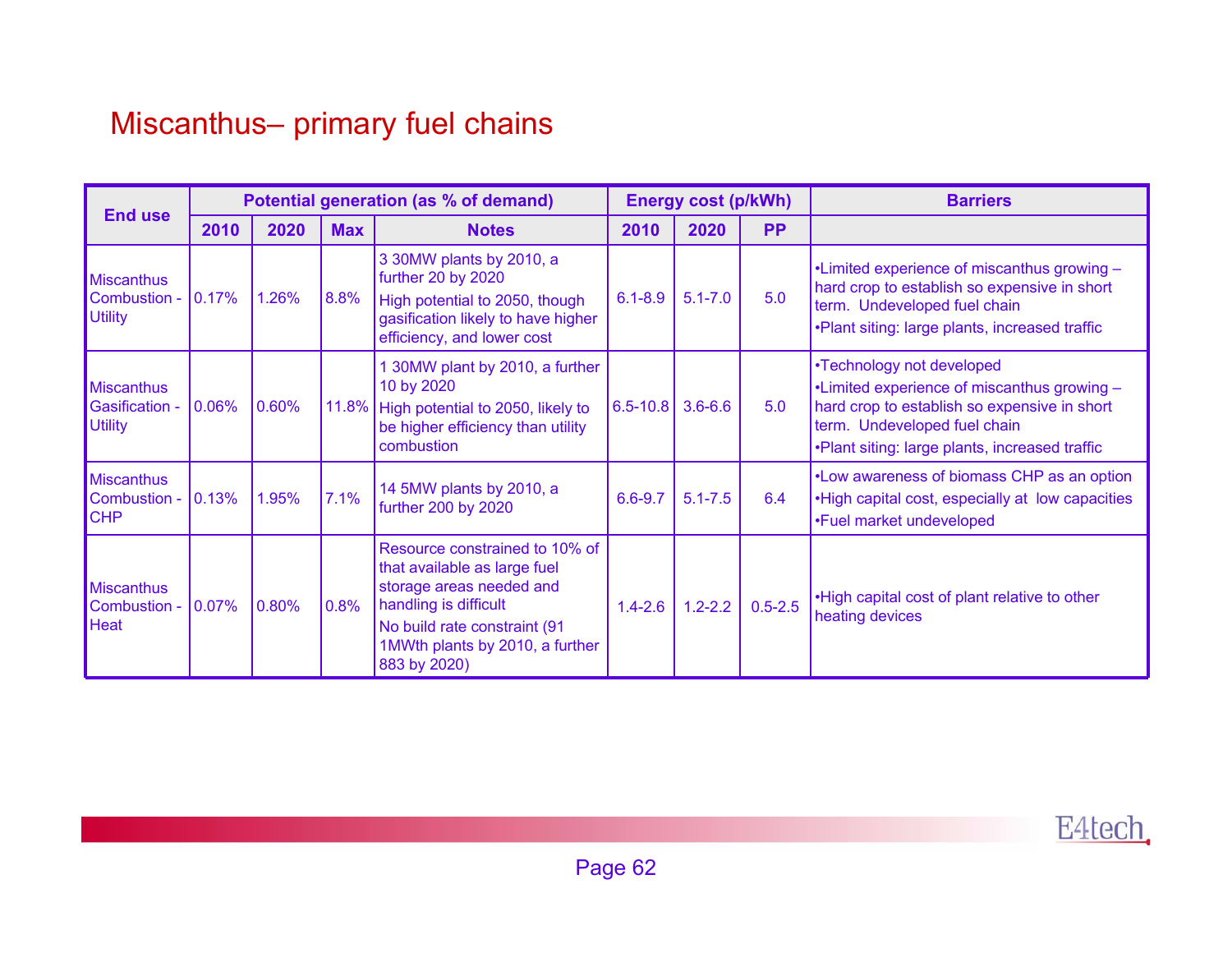# Miscanthus - long term cost reduction potential



### **Generation cost projection for utility scale miscanthus units**

| greater impact on overall generation costs | For a higher cost feedstock such as miscanthus, the efficiency advantage of gasification has a |
|--------------------------------------------|------------------------------------------------------------------------------------------------|
|                                            | E4te                                                                                           |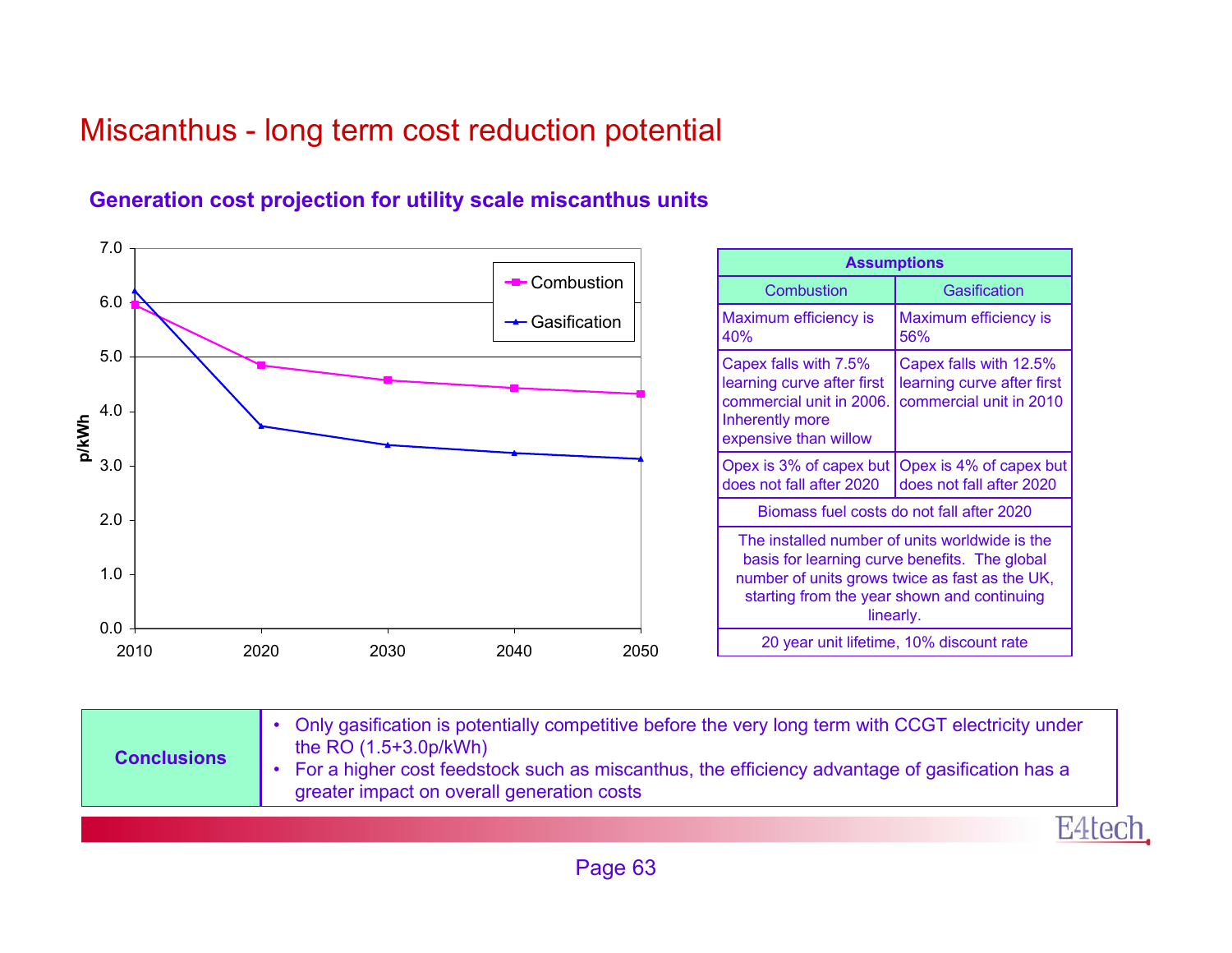### Straw – primary fuel chains

| <b>End use</b>                                          |           |       |            | Potential generation (as % of demand)                                                                                                                                                            |             | <b>Energy cost (p/kWh)</b> |                 | <b>Barriers</b>                                                                                                                  |
|---------------------------------------------------------|-----------|-------|------------|--------------------------------------------------------------------------------------------------------------------------------------------------------------------------------------------------|-------------|----------------------------|-----------------|----------------------------------------------------------------------------------------------------------------------------------|
|                                                         | 2010      | 2020  | <b>Max</b> | <b>Notes</b>                                                                                                                                                                                     | 2010        | 2020                       | <b>PP</b>       |                                                                                                                                  |
| <b>Straw</b><br>Combustion - 0.17%<br><b>Utility</b>    |           | 1.26% | 2.4%       | Three 30MW plants by 2010, a further<br>20 by 2020<br>High potential to 2050, though<br>gasification likely to have higher<br>efficiency, and lower cost                                         | $5.2 - 5.8$ | $4.6 - 5.2$                | 5.0             | •Potential competition for other straw<br>uses.<br>•Plant siting: large plants, increased<br>traffic                             |
| <b>Straw</b><br><b>Gasification -</b><br><b>Utility</b> | $10.06\%$ | 0.60% | 3.2%       | One 30MW plant by 2010, a further<br>10 by 2020<br>High potential to 2050, likely to be<br>higher efficiency than utility<br>combustion                                                          | $5.7 - 8.3$ | $3.3 - 5.2$                | 5.0             | •Technology not developed<br>•Potential competition for other straw<br>uses<br>•Plant siting: large plants, increased<br>traffic |
| <b>Straw</b><br>Combustion - $ 0.13\%$<br><b>CHP</b>    |           | 1.95% | 2.0%       | 14 5MW plants by 2010, a further 200<br>by 2020                                                                                                                                                  | $5.0 - 5.8$ | $4.6 - 5.3$                | 6.4             | . Low awareness of biomass CHP as an<br>option<br>•High capital cost, especially at low<br>capacities                            |
| <b>Straw</b><br>Combustion $-$ 0.10%<br>Heat            |           | 0.22% | 0.22%      | Resource constrained to 10% of that<br>available as large fuel storage areas<br>needed and handling is difficult<br>No build rate constraint (91 1MWth<br>plants by 2010, a further 159 by 2020) | $1.1 - 1.5$ | $1.0 - 1.4$                | $  0.5 - 2.5  $ | •Potential competition for other straw<br>uses.<br>•High capital cost of plant relative to<br>other heating devices              |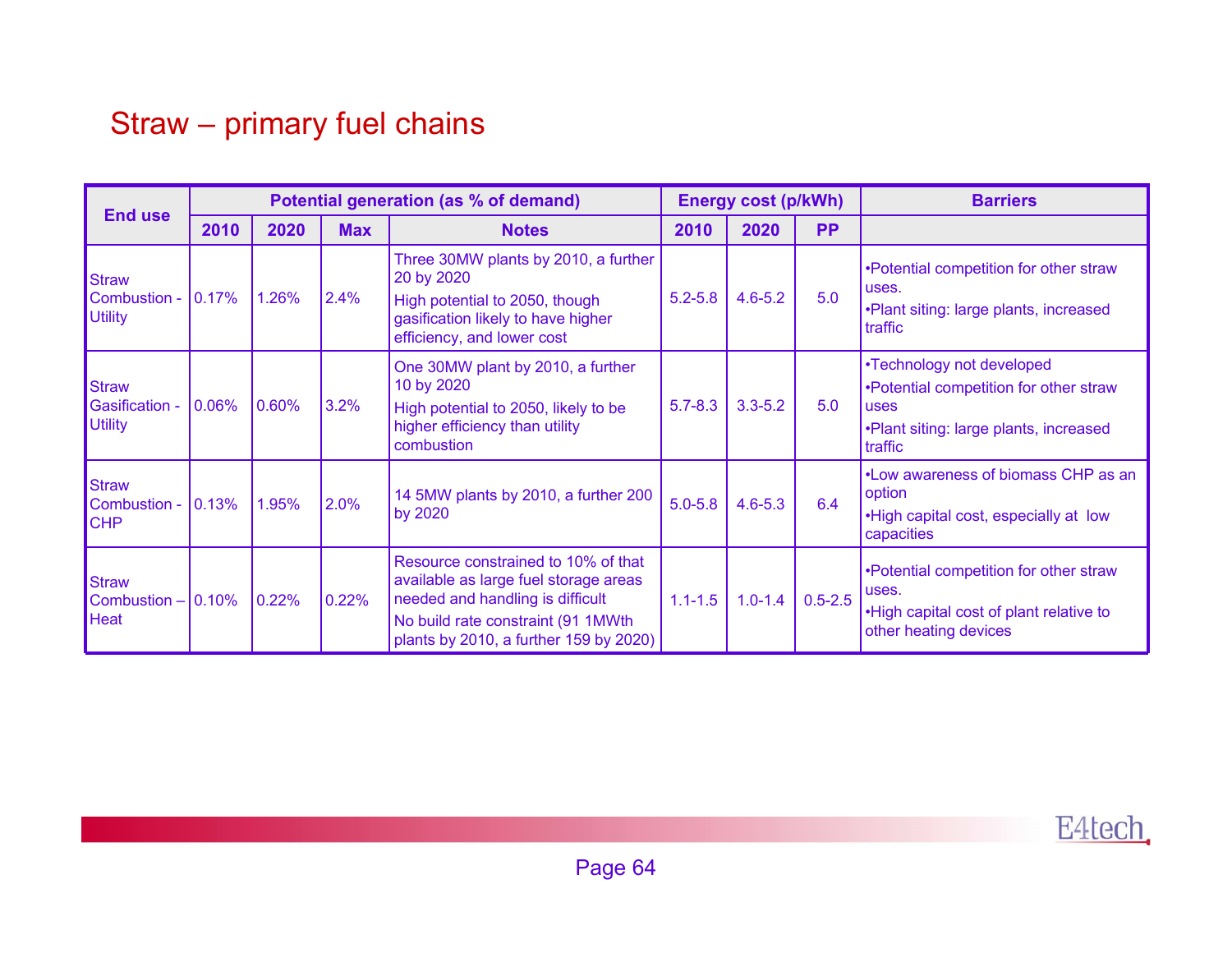# Straw - long term cost reduction potential





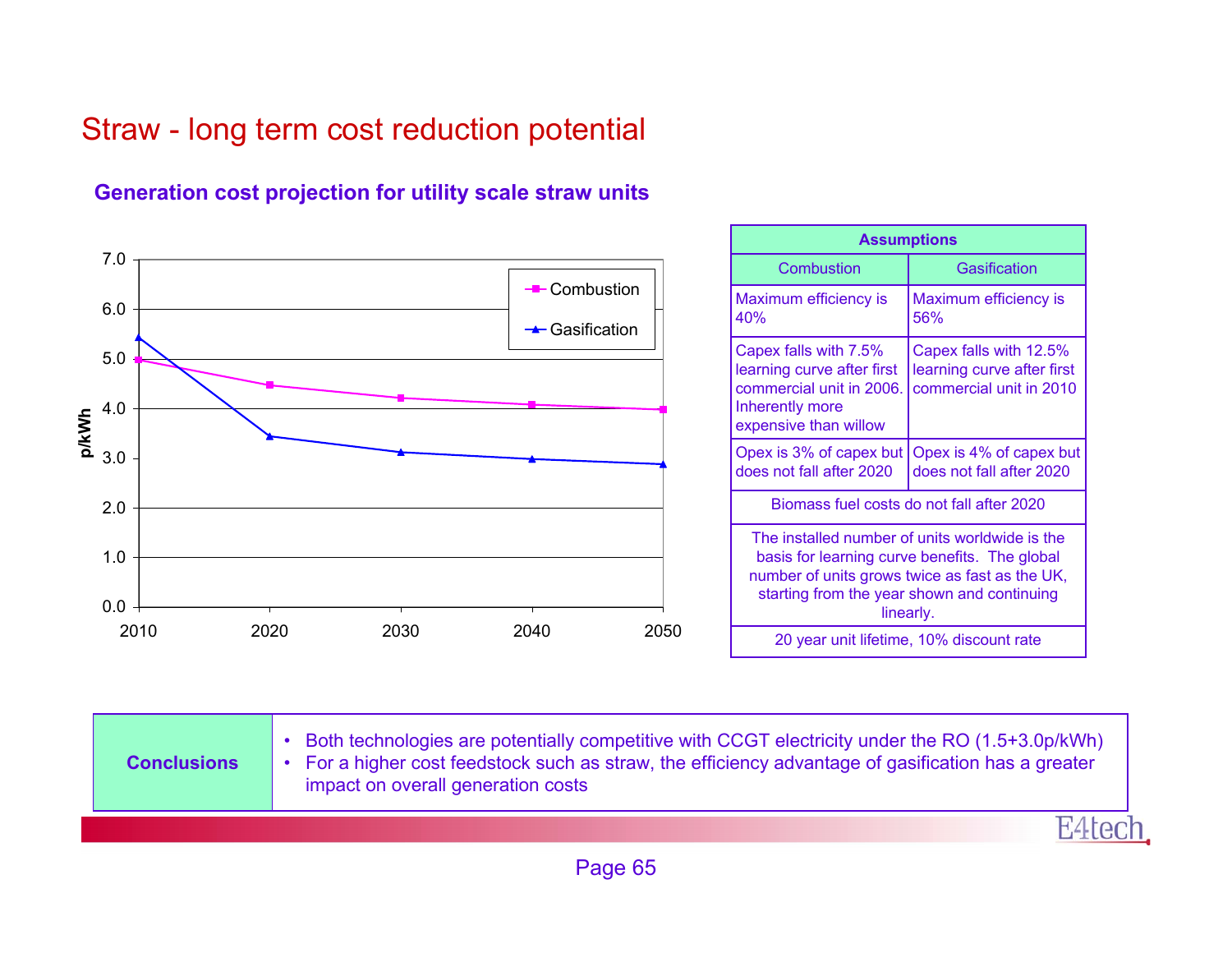# Miscanthus and straw – supporting fuel chains

| <b>Primary</b><br>chains                                 | <b>Supporting chains</b>                                        | <b>Support given</b>                                                                                                                                                                     |
|----------------------------------------------------------|-----------------------------------------------------------------|------------------------------------------------------------------------------------------------------------------------------------------------------------------------------------------|
| <b>Straw</b><br><b>Gasification -</b>                    | Wood gasification -<br>large and small scale                    | •Technology developments in wood gasification will inform developments in straw and miscanthus gasification<br>.May be potential for mixed fuel plants                                   |
| <b>Utility</b>                                           | <b>Straw Combustion -</b><br><b>Utility</b>                     | •Provides experience for reliable long term straw contracts                                                                                                                              |
| <b>Miscanthus</b><br>Combustion -<br><b>Utility</b>      | Straw combustion -<br>utility                                   | •Allows miscanthus crop to be planted and ramp up<br>•Assists similar technology to develop<br>.May be potential for mixed fuel plants                                                   |
| <b>Miscanthus</b><br><b>Gasification -</b>               | Wood gasification -<br>large and small scale                    | •Technology developments in wood gasification will inform developments in straw and miscanthus gasification<br>.May be potential for mixed fuel plants                                   |
| <b>Utility</b>                                           | <b>Miscanthus</b><br><b>Combustion - Utility</b>                | •Provides a more proven technology for use of miscanthus while fuel supply chain is developed<br>•Currently lower cost than gasification (though this is projected to change after 2010) |
| <b>Miscanthus</b><br>Combustion -<br>$CHP - and$<br>heat | Straw combustion -<br><b>CHP</b> and straw<br>combustion - heat | •Provides experience of small combustion plant for operators and support community<br>.May be potential for mixed fuel plants                                                            |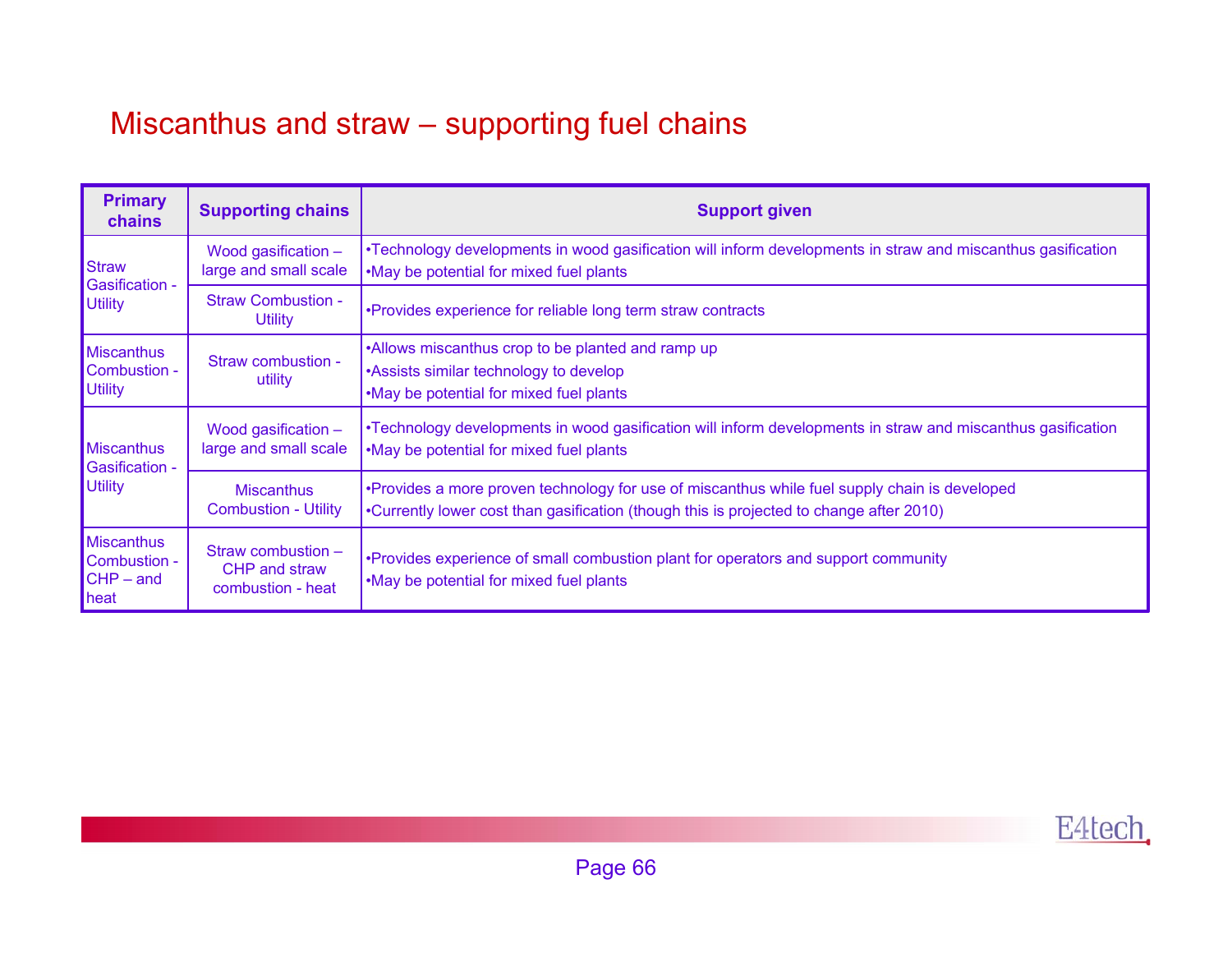# Organic solid waste – primary fuel chains

| <b>End use</b>                                                     | Potential generation (as % of demand) |                         |            |                                                                             | <b>Energy cost (p/kWh)</b> |                      |           | <b>Barriers</b>                                                                                                                                                                                                                                                                                                                     |  |
|--------------------------------------------------------------------|---------------------------------------|-------------------------|------------|-----------------------------------------------------------------------------|----------------------------|----------------------|-----------|-------------------------------------------------------------------------------------------------------------------------------------------------------------------------------------------------------------------------------------------------------------------------------------------------------------------------------------|--|
|                                                                    | 2010                                  | 2020                    | <b>Max</b> | <b>Notes</b>                                                                | 2010                       | 2020                 | <b>PP</b> |                                                                                                                                                                                                                                                                                                                                     |  |
| Large scale<br>gasification                                        | 0.13%                                 | 1.95% 4.1%              |            | 14 5MW plants by 2010,<br>a further 200 by 2020                             | $-1.7$ to<br>9.7           | $-4.8$ to<br>3.5     | 5.0       | •Lack of homogeneous source<br>•Confusion with incineration<br>.Plant siting (especially at large scale)<br>•Policy preference for composting                                                                                                                                                                                       |  |
| <b>Small scale</b><br>gasification                                 |                                       | $0.01\%$ 0.73% 3.6%     |            | 14 0.5MW plants by<br>2010, unconstrained<br>2010 - 2020 (a further<br>836) | 8.7<br>to16.6              | $1.7 - 7.8$          | 5.0       | •Lack of awareness of technology amongst waste authorities<br>•Technologies still in demonstration, none in UK<br>•High capex                                                                                                                                                                                                       |  |
| Combustion                                                         |                                       | $0.57\%$   2.19%   3.3% |            | 20 15MW plants by<br>2010, a further 60 by<br>2020                          | $-5.7$ to<br>2.7           | $-8.1$ to $-$<br>0.2 | 5.0       | •Plant siting<br>•Concerns over emissions of heavy metals, dioxins, furans<br>•Low public acceptability<br>. Long planning times and high planning refusal rate<br>•Policy preference for composting                                                                                                                                |  |
| Large scale<br>mixed<br>anaerobic<br>digestion with<br>wet wastes  | 0.27%                                 | 1.35% 3.1%              |            | 70 2MW plants by 2010,<br>a further 300 by 2020                             | $-12.4$ to<br>$-2.9$       | $-13.3$ to<br>$-5.2$ | 5.0       | •Policy reference for composting<br>•Need to dispose of residue at end of process<br>•Technologies still in demonstration<br>. Now requires high temperature step due to animal by products<br>legislation<br>.May involve feedstock transport to locations with wet<br>waste(e.g. slurries) availability (I.e. out of urban areas) |  |
| <b>Small scale</b><br>anaerobic<br>digestion of<br><b>OSW</b> only |                                       | $0.24\%$ 0.68% 3.1%     |            | 265 0.5MW plants by<br>2010, a further 500 by<br>2020                       | $-10.1$ to $\vert$<br>2.9  | $-11.5$ to<br>$-0.4$ | 5.0       | •Preference for composting<br>•Need to dispose of residue at end of process<br>•Technologies still in demonstration for OSW in UK<br>. Now requires high temperature step due to animal by products<br>legislation<br>. Plant siting – may be in urban areas                                                                        |  |
| E4tech                                                             |                                       |                         |            |                                                                             |                            |                      |           |                                                                                                                                                                                                                                                                                                                                     |  |

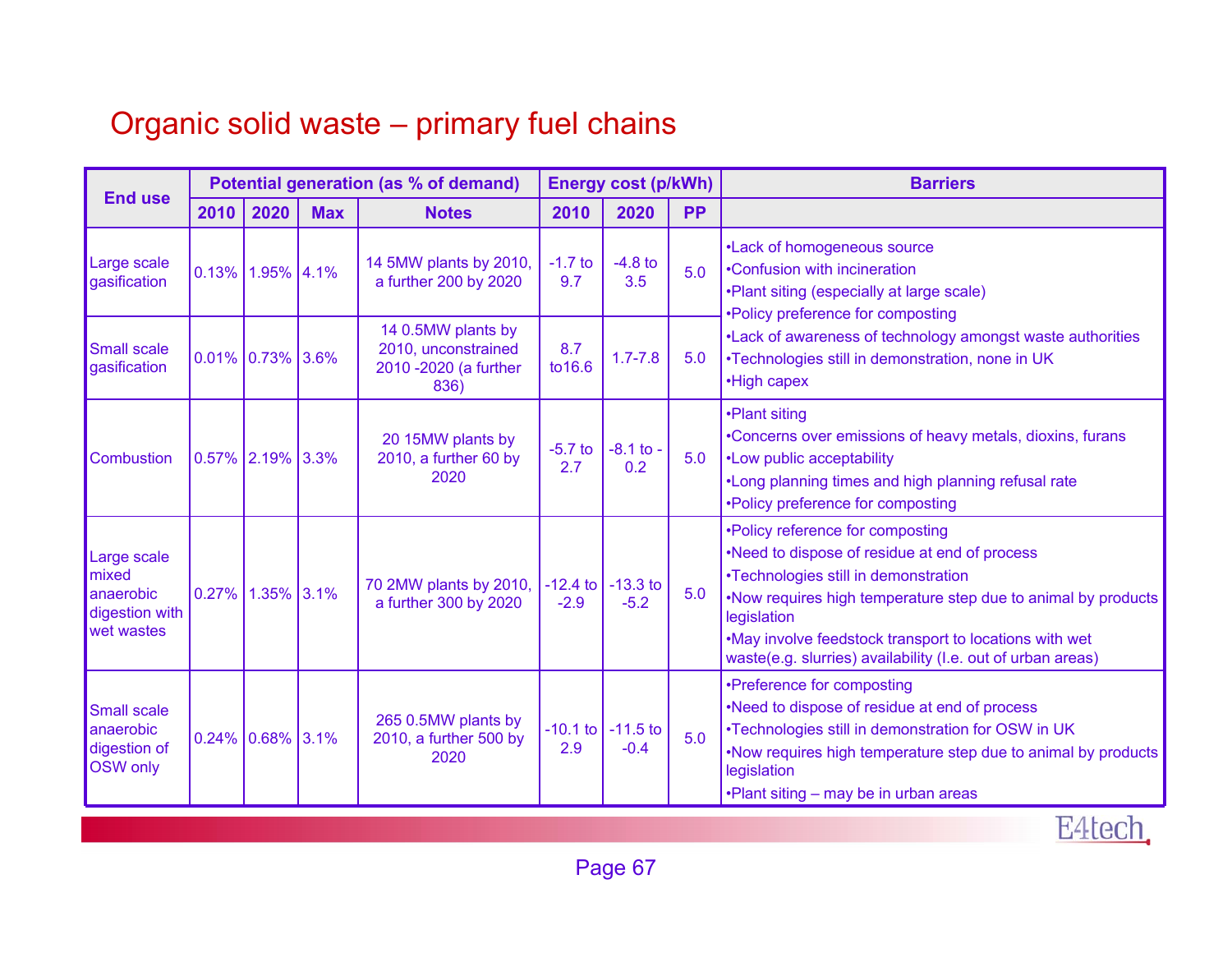# Organic solid waste – supporting fuel chains

| <b>Primary</b><br>chains                                  | <b>Supporting chains</b>                                                                                                                                 | <b>Support given</b>                                                                                                                                                                                                               |  |  |  |  |
|-----------------------------------------------------------|----------------------------------------------------------------------------------------------------------------------------------------------------------|------------------------------------------------------------------------------------------------------------------------------------------------------------------------------------------------------------------------------------|--|--|--|--|
| <b>OSW Small</b><br>scale<br>gasification                 | Solid food waste<br>gasification                                                                                                                         | •Easier resource to work with as more homogeneous and available on-site. Could help to prove similar<br>technology which may provide scale-up and cost reduction benefits to OSW gasification                                      |  |  |  |  |
| <b>OSW Small</b><br>scale<br>anaerobic<br>digestion       | Solid food waste<br>anaerobic digestion                                                                                                                  | •Easier resource to work with as more homogeneous and available on-site. Could help to prove similar<br>technology which may provide scale-up and cost reduction benefits to OSW gasification                                      |  |  |  |  |
| <b>OSW</b> large<br>scale mixed<br>anaerobic<br>digestion | <b>Sludge from waste</b><br>water anaerobic<br>digestion, farm slurries<br>anaerobic digestion,<br>liquid food industry<br>wastes anaerobic<br>digestion | •This is inherently a mixed input process, accepting wet wastes, and therefore policies (including industrial<br>effluent policy, agricultural waste policy) to support AD of these wastes will aid development of this technology |  |  |  |  |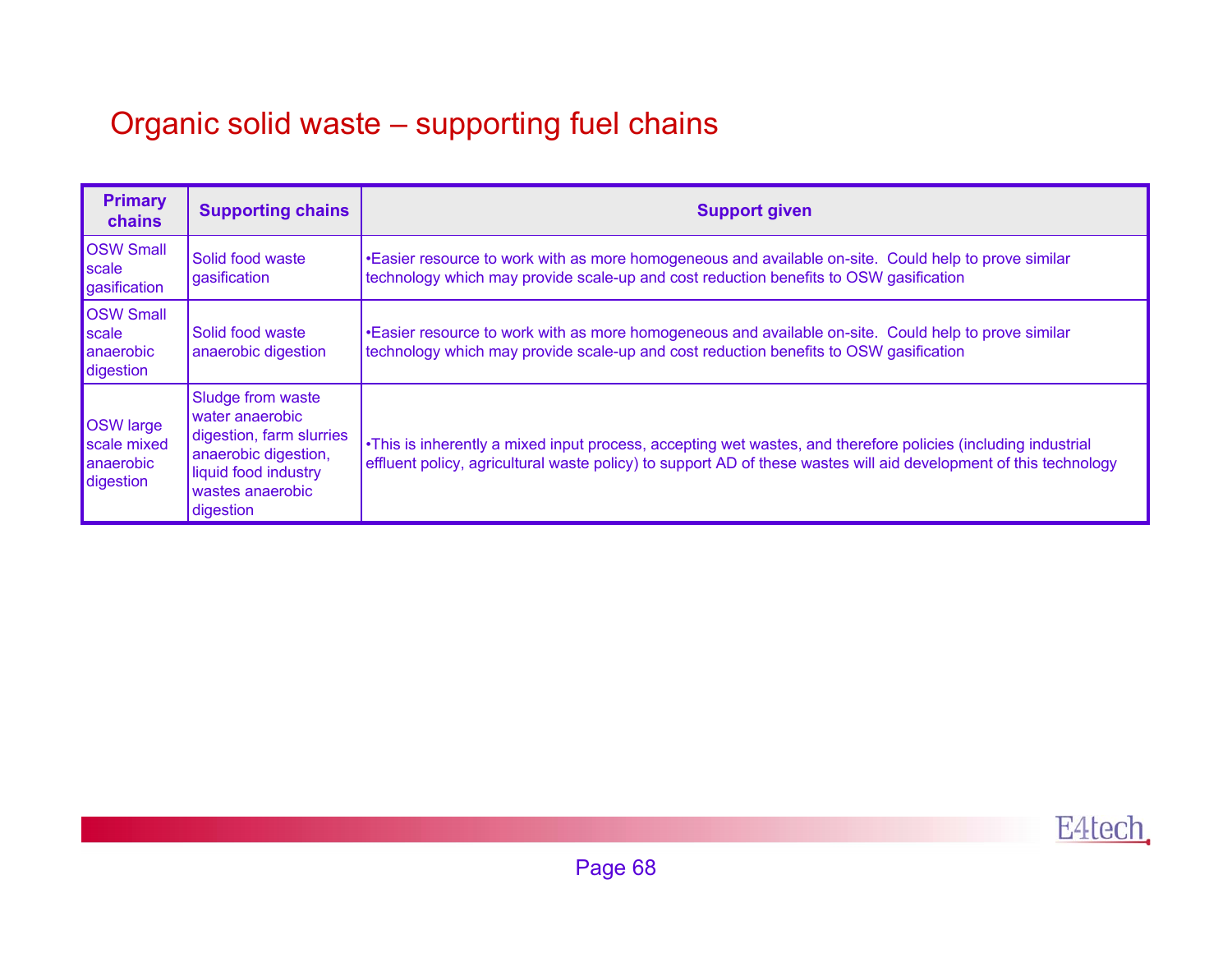### Sewage sludge – primary fuel chains

| <b>End use</b>                         | Potential generation (as % of demand) |           |            |                                                                                                                        | <b>Energy cost (p/kWh)</b> |                  |           | <b>Barriers</b>                                                                                                                                             |
|----------------------------------------|---------------------------------------|-----------|------------|------------------------------------------------------------------------------------------------------------------------|----------------------------|------------------|-----------|-------------------------------------------------------------------------------------------------------------------------------------------------------------|
|                                        | 2010                                  | 2020      | <b>Max</b> | <b>Notes</b>                                                                                                           | 2010                       | 2020             | <b>PP</b> |                                                                                                                                                             |
| Gasification<br><b>CHP</b>             | 0.00%                                 | $ 0.53\%$ | 0.53%      | 2 1MW plants by 2010, a<br>further 306 by 2020-<br>exploits the whole<br>available resource                            | 13.7                       | 9.1              | 5.5       | •Technology not proven<br>•Uncertain costs, high capex expected<br>•Lack of interest on part of water industry in a<br>novel energy solution to waste issue |
| Anaerobic<br>digestion -<br><b>CHP</b> | 0.37%                                 | 0.35%     | $ 0.5\% $  | 411 0.5MW plants built by<br>2010 to exploit the whole<br>resource. No more<br>needed as resource does<br>not increase | $32.6 -$<br>36.7           | $19.7 -$<br>22.1 | 5.5       | •Although process is well known it is not currently<br>optimised for energy recovery<br>•Requires change of mindset on part of waste<br>water industry      |
| <b>Combustion</b><br><b>ICHP</b>       |                                       |           |            | Commonly used process,<br>however energy balance<br>not clear or constant -<br>varying levels of natural<br>gas input  | 2                          | 2                | 5.5       | •Planning concerns relating to incineration<br>•High minimum scale for energy recovery<br>•Process requires constant moisture content of<br>feedstock       |

• Note: electricity costs assume zero feedstock costs. Therefore before the avoided costs of alternative sludge disposal are considered, electricity costs from gasification in 2020 are around 9 p/kWh. As the costs of alternative methods in 2020 are likely to be high (at least 50% more than the cost of gasification) the overall electricity 'cost' is likely to be negative.

E4tec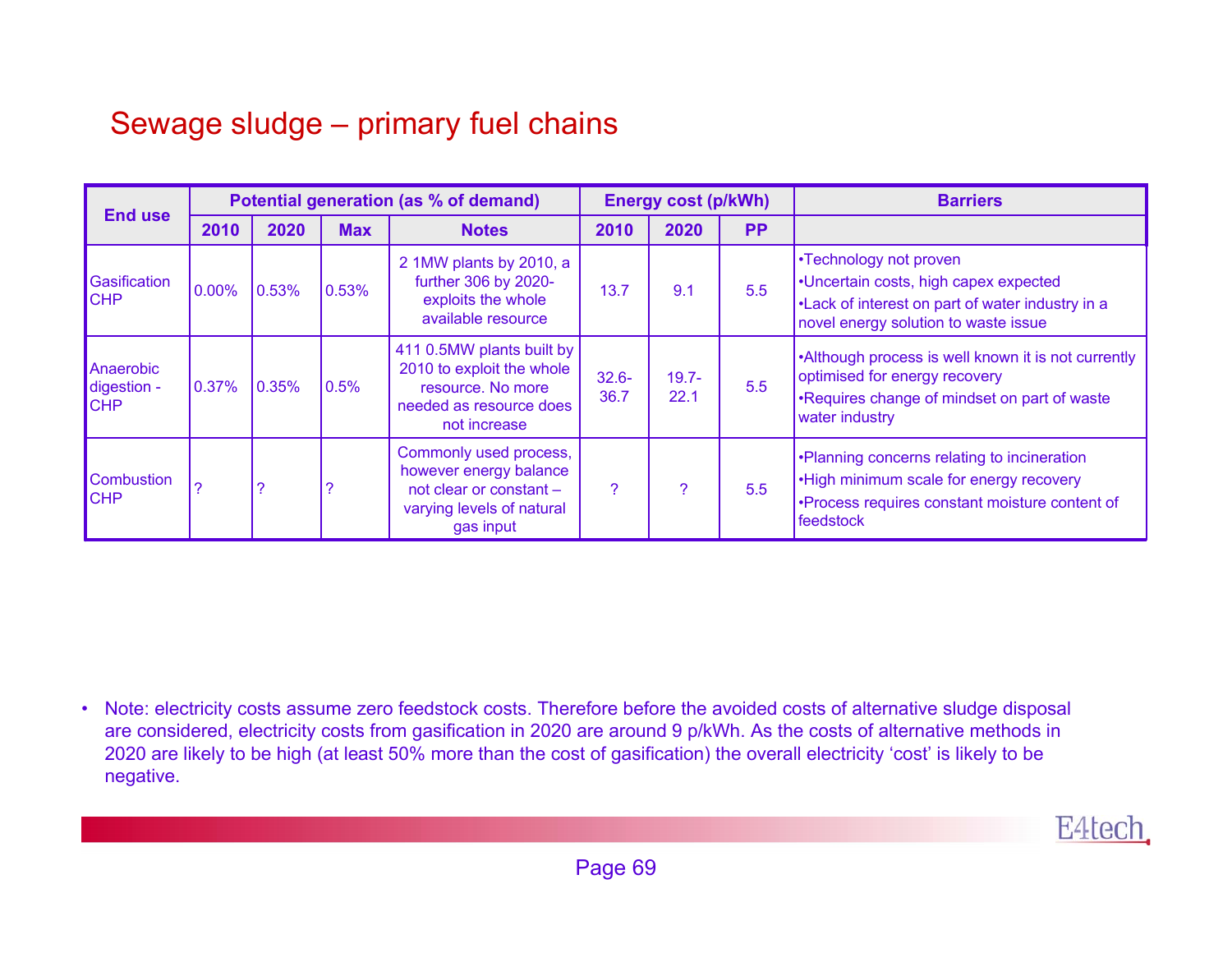# Sewage sludge – supporting fuel chains

| <b>Primary</b><br>chains   | <b>Supporting chains</b>                             | <b>Support given</b>                                                                                                                |
|----------------------------|------------------------------------------------------|-------------------------------------------------------------------------------------------------------------------------------------|
| Gasification<br><b>CHP</b> | $\vert$ food waste gasification $\vert$ gasification | OSW gasification, solid  Small scale waste gasifier development may provide experience and cost reduction benefits to sewage sludge |

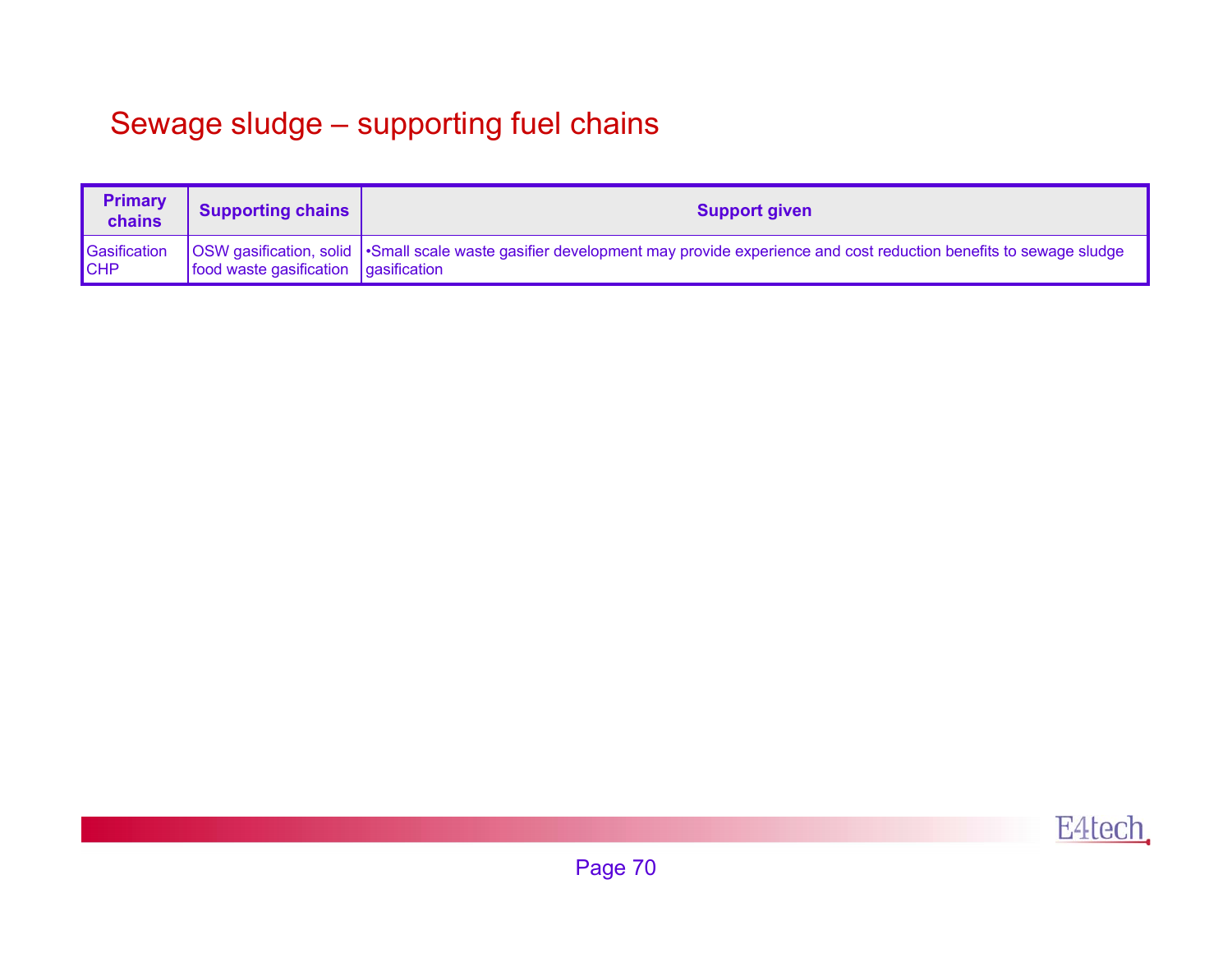## Appendices

- **1.Scale definitions and price points**
- **2.Primary and supporting chains**
- **3.Other considerations**
- **4.Mechanisms to overcome barriers**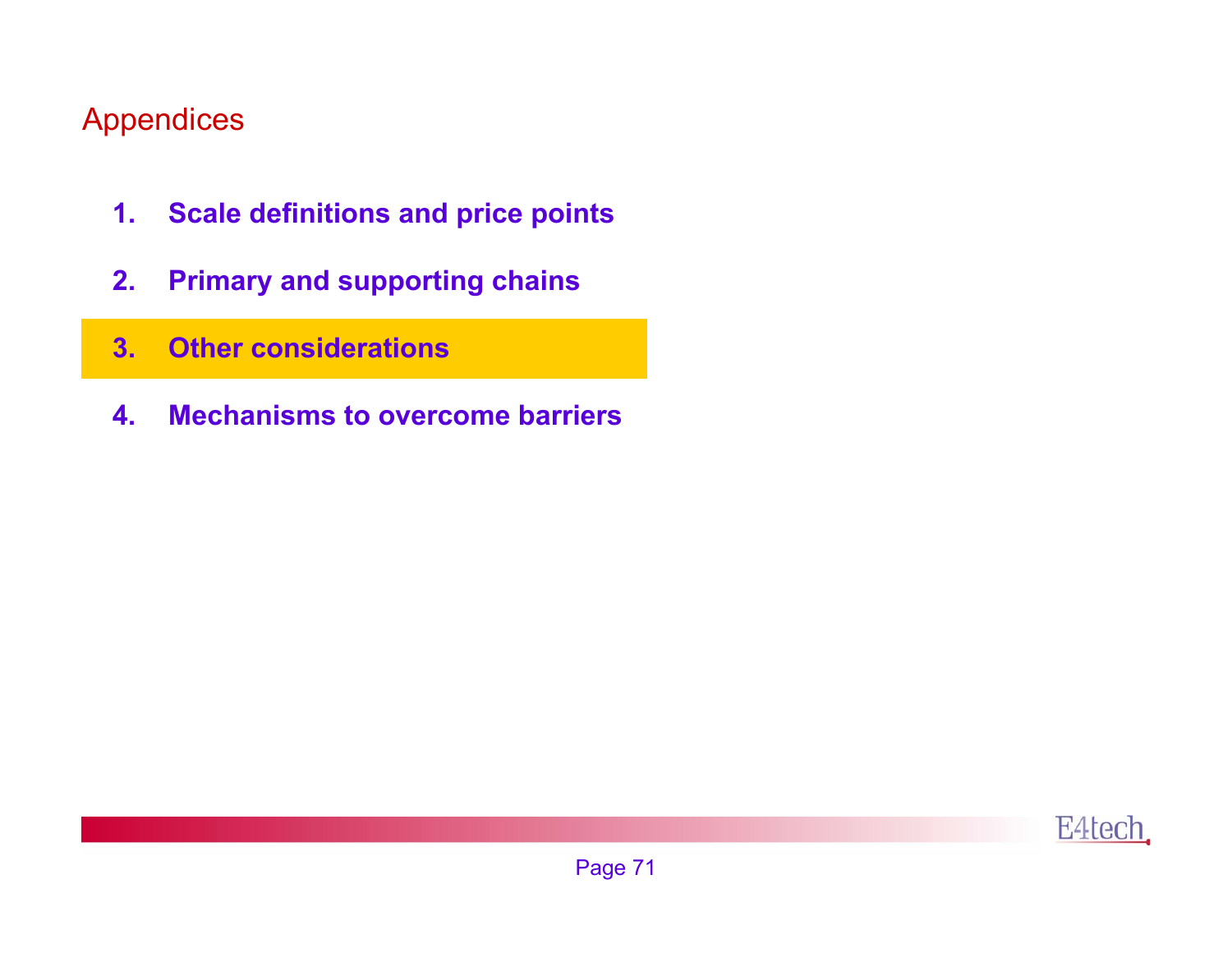### Willow – potential competitive advantage

| <b>Chain/step</b>             | <b>UK strengths</b>                                                                                                                                                                                                                                                                                                                                                                                                                                        | <b>International positioning</b>                                                                                                                                                                                                                                                                                                                                                                                    | <b>Sector requirements</b>                                                                                                                                                              |  |
|-------------------------------|------------------------------------------------------------------------------------------------------------------------------------------------------------------------------------------------------------------------------------------------------------------------------------------------------------------------------------------------------------------------------------------------------------------------------------------------------------|---------------------------------------------------------------------------------------------------------------------------------------------------------------------------------------------------------------------------------------------------------------------------------------------------------------------------------------------------------------------------------------------------------------------|-----------------------------------------------------------------------------------------------------------------------------------------------------------------------------------------|--|
| <b>Fuel provision</b>         | •Plant breeding capabilities (Murray<br>Carter and previously at Long Ashton)<br>•Forestry research, including SRC crop<br>management and yield research, and<br>field trials (through the Forestry<br>Commission's Forest Research group<br>•Other related research at Central<br>Science Laboratory, Silsoe Research<br>Institute and Rothamsted Research<br>•Some expertise in SRC establishment<br>and management e.g. Coppice<br><b>Resources Ltd</b> | *Swedish, German, Australian and Danish equipment<br>manufacturers have developed specialist planting/harvesting<br>equipment<br>•Swedish willow plant breeding and forestry harvesting<br>systems are world market leaders<br>*Scandinavia and Austria widely experienced in wood fuel<br>processing (e.g. pelletisation)<br>•Scandinavia, Austria and Switzerland have established<br>wood fuel marketing systems | •Longer term development is needed for<br>better yielding crop varieties and site-to-<br>clone matching<br>•Further development is needed on<br>establishment and harvest mechanisation |  |
| <b>Combustion - Utility</b>   | •Technology: several global large scale<br>power equipment companies (eg<br>Alstom, Babcock) with relevant<br>technologies. Good supporting<br>research.                                                                                                                                                                                                                                                                                                   | .US, Sweden, Finland and Austria lead in biomass power<br>generation using steam turbines, based largely on the paper<br>and forestry sectors                                                                                                                                                                                                                                                                       | •Incremental improvements required to<br>existing technologies e.g. grates, boilers,<br>turbines, fuel feeders                                                                          |  |
| <b>Gasification - Utility</b> | .Wellman is developing gasifiers<br>•EGT is developing a range of gas<br>turbines that will burn the gas from<br>biomass gasifies<br>•Strong supporting research sector in<br>e.g. gas turbines                                                                                                                                                                                                                                                            | •The majority of gasification technologies are being<br>developed in the US and in Nordic countries. Battelle and<br>IGT in the US, TPS in Sweden, Volund in Denmark, Lurgi in<br>Germany                                                                                                                                                                                                                           | •Development of components suited to<br>biomass e.g. gas clean-up, gas turbines<br>•Demonstration of large scale systems                                                                |  |
| Combustion - CHP              | •A few established equipment<br>companies (e.g. Talbotts)<br>•Small scale power generation<br>equipment (e.g. Talbotts for hot air<br>turbine, Sustainable Engine Systems<br>for Stirling engine)                                                                                                                                                                                                                                                          | .Sweden, Finland and Denmark lead in biomass CHP using<br>steam turbines, mainly based on steam turbine systems                                                                                                                                                                                                                                                                                                     | •Incremental improvements required to<br>existing technologies e.g. grates, boilers,<br>turbines, fuel feeders<br>*Development of small scale power<br>generation equipment             |  |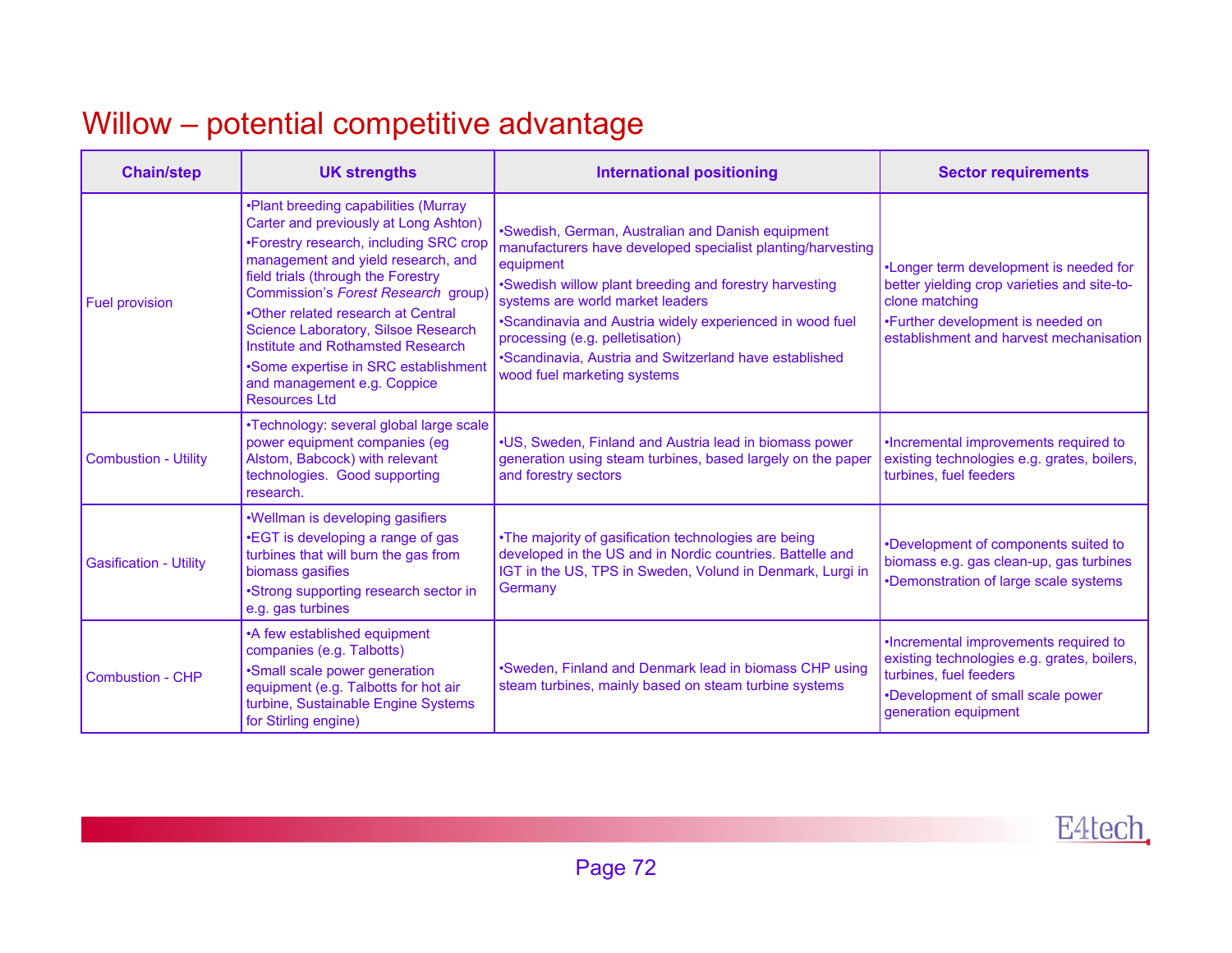### Willow – potential competitive advantage (continued)

| <b>Chain/step</b>                           | <b>UK strengths</b>                                                                                                                                                                                                        | <b>International positioning</b>                                                                                                                                                                                                                         | <b>Sector requirements</b>                                                                                                                                                                                                                                                     |
|---------------------------------------------|----------------------------------------------------------------------------------------------------------------------------------------------------------------------------------------------------------------------------|----------------------------------------------------------------------------------------------------------------------------------------------------------------------------------------------------------------------------------------------------------|--------------------------------------------------------------------------------------------------------------------------------------------------------------------------------------------------------------------------------------------------------------------------------|
| <b>Gasification - Small</b><br><b>I</b> CHP | •Small sector of gasifier and turbine<br>developers (e.g. Rural Generation, B9<br>Biomass, Biomass Engineering,<br><b>Bowman Turbines</b> )<br>•Supporting research in e.g. process<br>engineering, gasification, turbines | •Netherlands, Switzerland, Belgium, US, New Zealand,<br>Austria, Australia, France, Denmark and India have<br>companies which are pursuing small scale wood gasification<br>•At small scale there are some successful manufacturers but<br>more failures | •Breakthrough in small wood gasification<br>would allow large market to be accessed<br>- main problems at present are sensitivity<br>to feedstock quality and tar.<br>Development of components suited to<br>biomass e.g. gas cleaning, engines,<br>micro-turbines, fuel cells |
| Combustion - Heat                           | •A few established equipment<br>companies (e.g. Talbotts)                                                                                                                                                                  | Small and medium systems: Austria, Denmark, Sweden<br>•Large scale: Sweden, Finland, Denmark                                                                                                                                                             | •Incremental improvements to improve<br>efficiency and emissions through e.g.<br>control systems<br>•Standardised designs                                                                                                                                                      |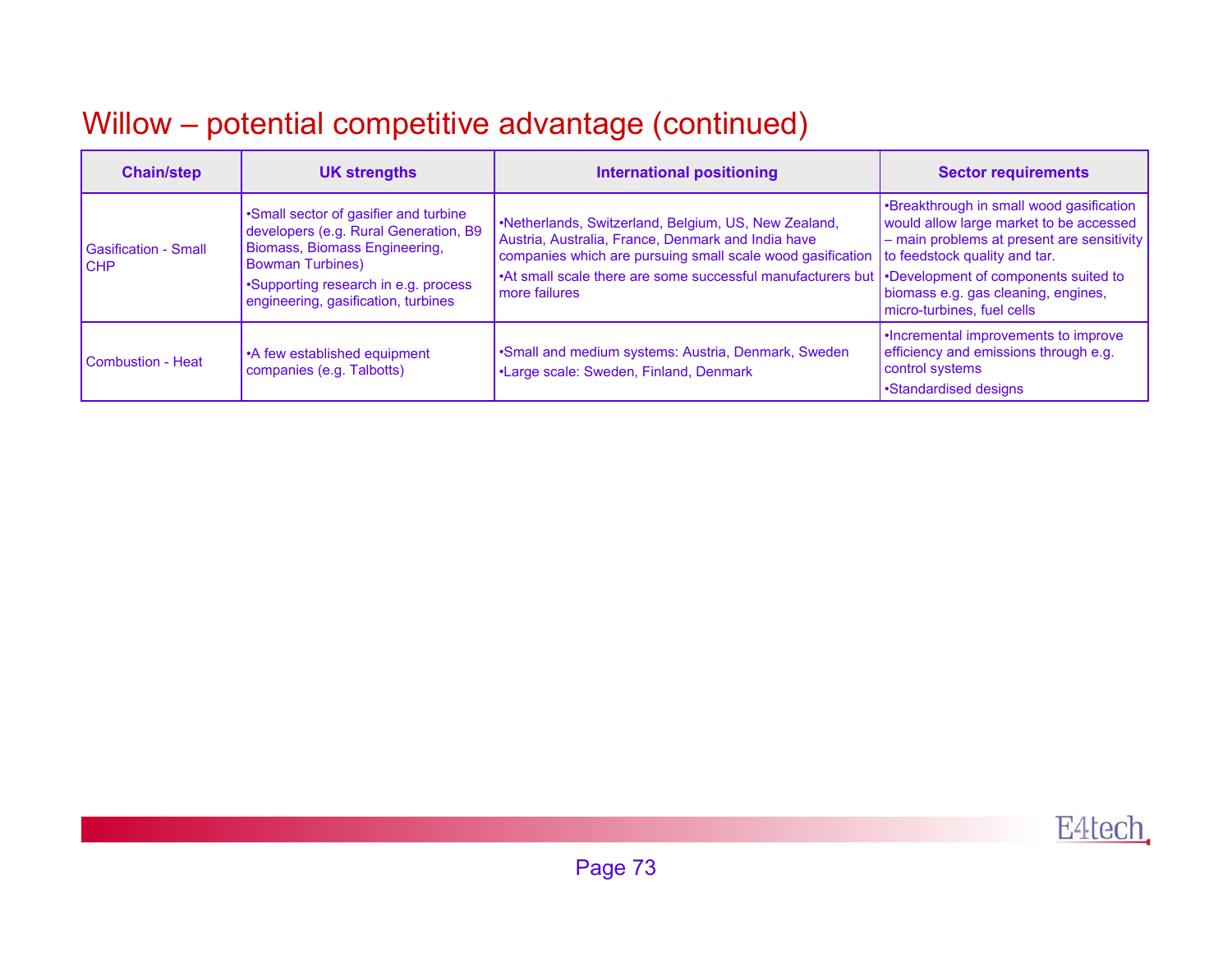# Willow – other factors

### **Growing**

- Willow can be grown on some types of contaminated land (such as landfills) to provide bioremediation
- Willow planting needs to carefully consider effect on groundwater quantity and quality
- Crops are currently grown on a 3 year cycle. There are attempts to push this to 2 years, with improved productivity and cash flow for growers
- ARBRE has made much of the growing community nervous about energy crops
- Long-term contracts required as SRC has a 15 lifetime of about years and removal costs are high

### **Transport**

• Transport of wood fuel may be perceived as a problem if large plants served from a wide area

#### **Conversion**

• Regulated pollutant emissions not significant where modern conversion technologies are used

### **Competition**

- Willow has limited other uses and so is less likely to disturb other markets and could contribute significantly to security of fuel supply. However, it must compete with other potential land uses. It could, in theory, be used for liquid biofuels, but this is unlikely in the short-medium term
- Is co-firing a support or a hindrance? Dedicated willow conversion plants may not be able to get sufficient fuel if co-firing goes on too long

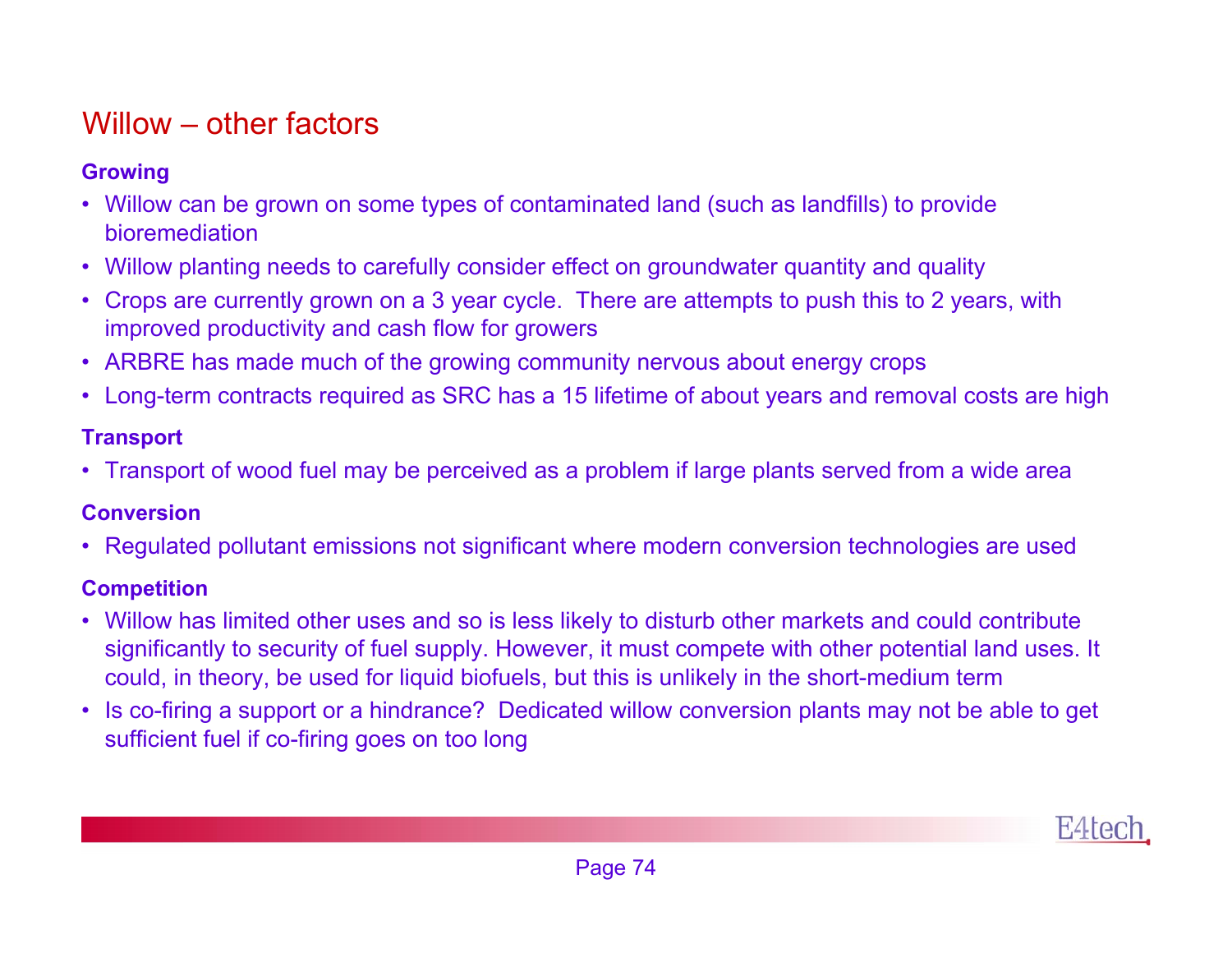### Straw and miscanthus - potential competitive advantage

| <b>Chain/step</b>             | <b>UK strengths</b>                                                                                                                                                                                                                                                     | <b>International positioning</b>                                                                                                                                                                                                          | <b>Sector requirements</b>                                                                                                                                                              |
|-------------------------------|-------------------------------------------------------------------------------------------------------------------------------------------------------------------------------------------------------------------------------------------------------------------------|-------------------------------------------------------------------------------------------------------------------------------------------------------------------------------------------------------------------------------------------|-----------------------------------------------------------------------------------------------------------------------------------------------------------------------------------------|
| <b>Fuel provision</b>         | •Miscanthus plant breeding capabilities<br>and some experience with growing and<br>rhizome supply (e.g. ADAS and Bio-<br>renewables Ltd)<br>•Agronomic research and carbon cycles<br>at Rothamsted Research                                                             | •Some miscanthus breeding capabilities in<br>other EU countries e.g. Germany<br><b>.</b> German, Danish, Dutch and Australian<br>equipment manufacturers have developed<br>specialist planting/harvesting equipment for<br>energy grasses | •Longer term development is needed for<br>better yielding miscanthus crop varieties<br>•Further development is needed on<br>establishment and harvesting techniques<br>and equipment    |
| <b>Combustion - Utility</b>   | •Technology: several global large scale<br>power equipment companies (eg<br>Alstom, Babcock) with relevant<br>technologies.<br>•Good supporting research in<br>combustion<br>•Project experience at large scale with<br>Ely straw plant - based on Danish<br>technology | •Danish companies are world leaders in<br>straw boilers and have ~15 year<br>programme behind them<br>•Finnish companies are market leaders for<br>multifuel fluidised bed boilers                                                        | . Improvements needed, in particular for<br>advanced combustion technologies, to<br>operate on straw and energy grasses<br>•Need for better understanding of ash<br>properties and uses |
| <b>Gasification - Utility</b> | .Wellman developing gasifiers<br>•EGT are developing a range of gas<br>turbines that will burn the LCV gas from<br>biomass gasifiers<br>•Strong supporting research sector in<br>e.g.gas turbines                                                                       | •Some commercial development of<br>gasifiers operation on agri-wastes (e.g.<br>PRME in US). A number of other gasifier<br>manufacturers have carried out some tests<br>e.g. Swedish and Danish manufacturers                              | •Development of components suited to<br>suited to straw and energy grasses<br>•Demonstration of large scale systems                                                                     |
| Combustion - CHP<br>and heat  | •A few established equipment<br>companies (e.g. Farm 2000 Ltd)                                                                                                                                                                                                          | •Many small combustion equipment<br>providers worldwide                                                                                                                                                                                   | •Incremental improvements required to existing<br>technologies e.g. grates, boilers, turbines, fuel<br>feeders<br>*Development of small scale power generation<br>equipment             |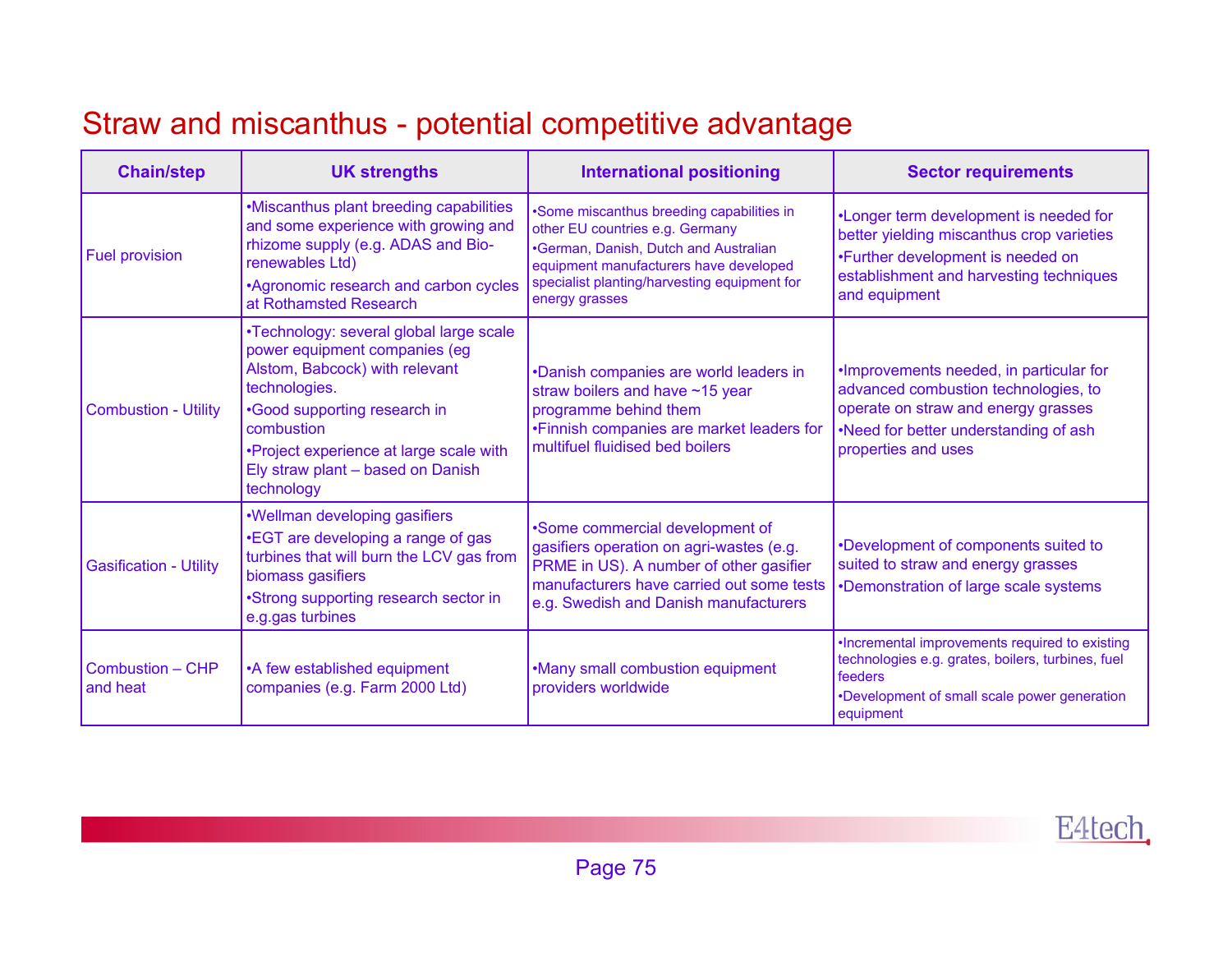### Straw and miscanthus – other factors **Growing**

- Further research is required to improve UK miscanthus establishment rates, which are currently very low. This is probably a minimum requirement before any volume deployment of this crop. Other energy grasses may complement miscanthus (e.g. switchgrass or reed canary grass)
- Straw and dry grasses (hay) have several other higher value uses and so obtaining security of supply will be difficult except in regions where there is a large surplus. For straw this is the case for several regions of the UK.

#### **Transport**

- The low density of the fuel makes it unattractive to transport over long distances (e.g. Ely draws straw from a maximum of 50 miles radius). Transport of fuel may be perceived as a problem if large plants are served from a wide area.
- Straw can be pelletised, though this also requires an energy input so there is a trade-off with transport distance. In practice, pellets are of most use in small scale heat systems.

### **Conversion**

- Some technical issues remain with the co-firing of straw and energy grasses, and the inability to use ash from combustion of straw and energy grasses in concrete is an obstacle to co-firing.
- Regulated emissions are not significant where modern conversion technologies are used.

### **Competition**

• Straw and grasses could be used for liquid biofuels, but this is less likely than the use of wheat (which provides a straw residue). Liquid biofuels could, therefore, be complementary with straw plants.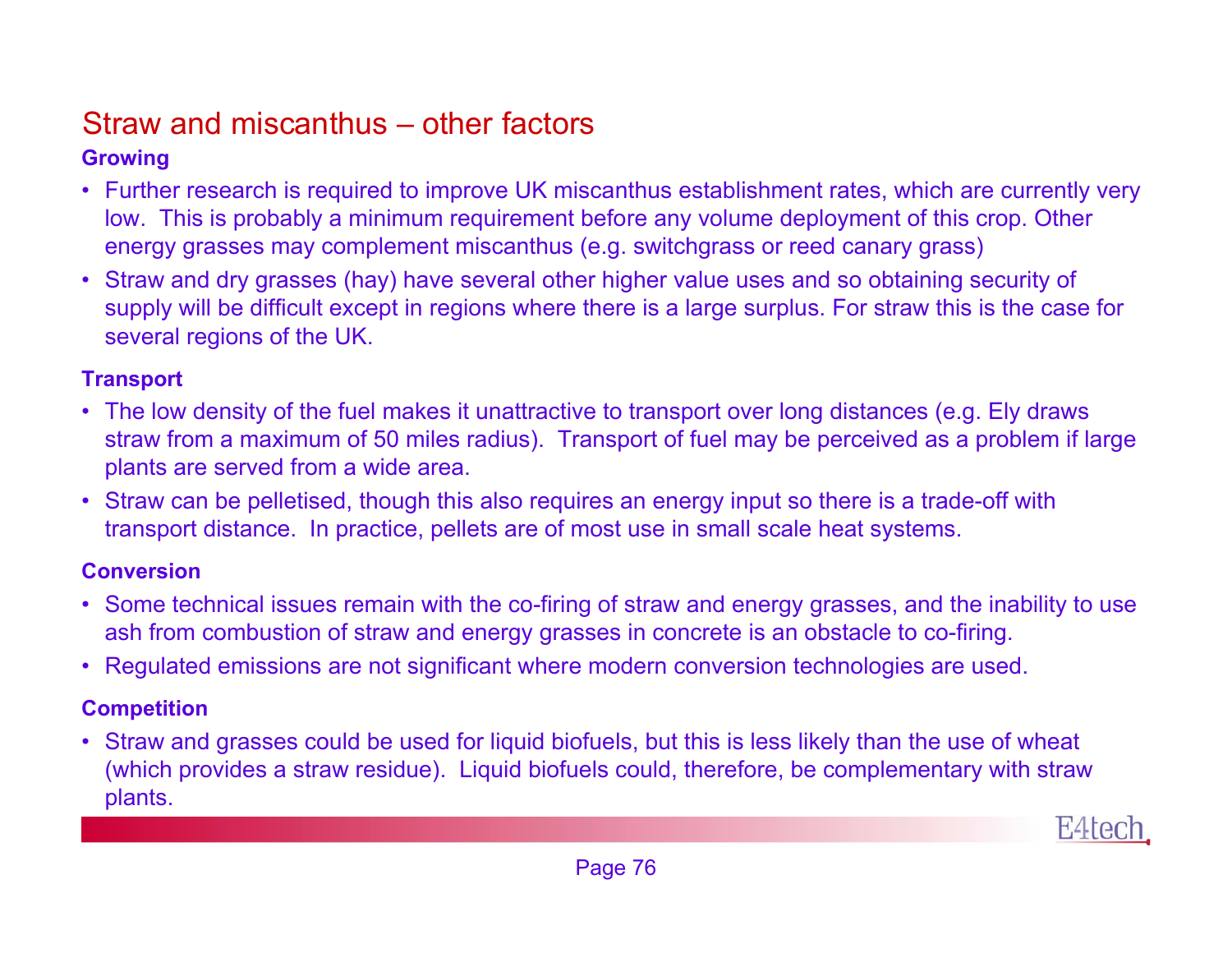### Organic solid waste - potential competitive advantage

| <b>Chain/step</b>           | <b>UK strengths</b>                                                                                                                                                                                                     | <b>International positioning</b>                                                                                                                                                                                                                      | <b>Sector requirements</b>                                                                                                                                                                    |
|-----------------------------|-------------------------------------------------------------------------------------------------------------------------------------------------------------------------------------------------------------------------|-------------------------------------------------------------------------------------------------------------------------------------------------------------------------------------------------------------------------------------------------------|-----------------------------------------------------------------------------------------------------------------------------------------------------------------------------------------------|
| <b>Fuel handling</b>        | •Several waste management companies<br>interested in waste separation<br>technologies including mechanical<br>biological treatment (MBT) than can be<br>combined with energy technologies                               | •Strong UK drivers e.g. in landfill reduction<br>will lead to interest from most waste<br>management players<br>•The UK has lower levels of source<br>separation than other EU countries                                                              | •Continued development and<br>demonstration of separation methods and<br>technologies with outputs suitable for<br>integration with specific energy from waste<br>technologies                |
| Large scale<br>gasification | •One technology company (JND Thermal<br>Process)<br>.One UK developer demonstrating US<br>core technology (Brightstar<br>Environmental) in Australia<br>•Thermoselect has UK representation                             | •Leading companies are in Japan (Mitsui,<br>Nippon Steel) and Switzerland<br>(Thermoselect)<br>•Brightstar Environmental is considered a<br>potentially leading company, which could<br>rival Thermoselect in the EU market if<br>successfully proven | •Reliable longer term operation of multiple<br>plants from the same technology<br>developer                                                                                                   |
| Small scale<br>gasification | •Small number of technology companies<br>(e.g. JND Thermal Process, Compact<br>Power, IET) with some strong technology<br>•Supporting research in e.g. process<br>engineering                                           | •Compact Power are considered to be one<br>of the leading small gasifier developers<br>•Other leading developers are in Norway<br>(Organic Power ASA) and Germany (PKA)                                                                               | .Cost reduction, especially in efficient,<br>small scale electricity generation<br>technology                                                                                                 |
| Combustion                  | •Experience with mass-burn combustion<br>plants with several active players, but little<br>technology development<br>.One UK demonstration of fluidised bed<br>technology (Kvaerner, already used for<br>sewage sludge) | •Main players in EU e.g. CNIM, Von Roll,<br>Lurgi, Martin, Kvaerner, Alstom (Foster-<br>Wheeler), Austrian Energy (Babcock<br>Borsig)<br>•Several of these players are also involved<br>in large scale gasification                                   | •Further testing of fluidised bed systems<br>•Development of use with refuse derived<br>fuel (RDF)<br>•Development of integrated drying<br>technologies for higher moisture content<br>wastes |

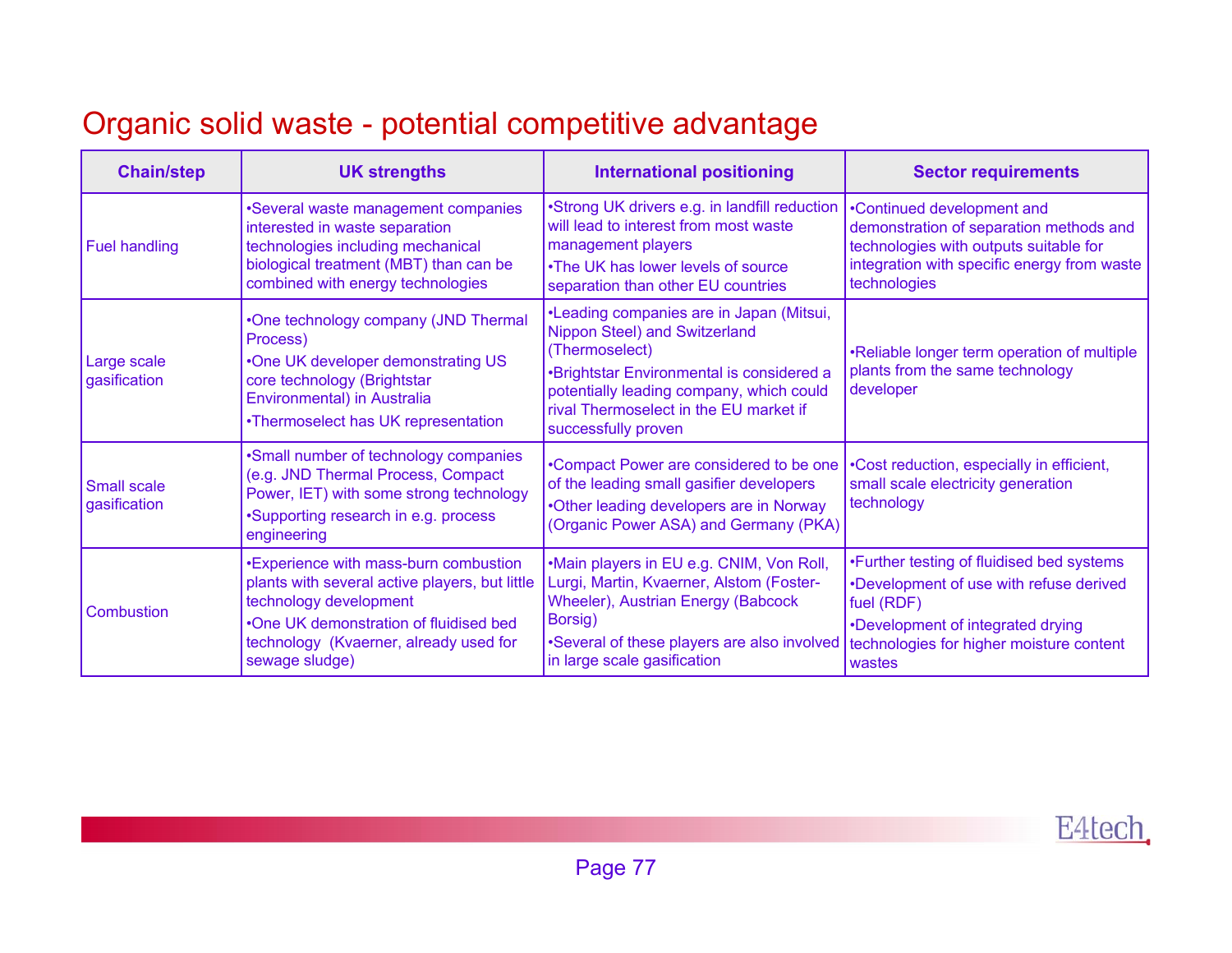### Organic solid waste - potential competitive advantage (continued)

| <b>Chain/step</b>                                           | <b>UK strengths</b>                                                                                                                                                                                | <b>International positioning</b>                                                                                                                                                                                          | <b>Sector requirements</b>                                                                                                                                                                                                                 |
|-------------------------------------------------------------|----------------------------------------------------------------------------------------------------------------------------------------------------------------------------------------------------|---------------------------------------------------------------------------------------------------------------------------------------------------------------------------------------------------------------------------|--------------------------------------------------------------------------------------------------------------------------------------------------------------------------------------------------------------------------------------------|
| Large scale mixed<br>anaerobic digestion<br>with wet wastes | •Experience with several electricity<br>generating plants, including support under<br><b>NFFO</b><br>•Engineering capabilities in small scale<br>plant, but little UK technology at large<br>scale | .EU has strong technological lead<br>•Historically, most large digesters have<br>been built by domestic companies. Some<br>exports from EU countries to Canada and<br>Japan                                               | •Further demonstration of larger, mixed<br>input plants in the UK<br>. Use of novel technologies to maximise<br>yields, and improved gas conversion<br>•Development and testing of biofertiliser<br>product to enable market establishment |
| Small scale dry<br>anaerobic digestion of<br>OSW only       | •Small number of technology companies<br>(e.g. Greenfinch, Organic Power Ltd,<br>Enviro-control)<br>•Engineering capabilities in small plant but<br>tends to be focussed towards wetter<br>wastes  | •Leading technology in Germany, Belgium<br>and Switzerland where strong waste<br>policies<br>•China and India have very large numbers<br>of small scale digesters for eg cooking<br>gas, though not technically advanced. | •Demonstration of OSW and food waste<br>only plants<br>•Use of novel technologies to maximise<br>yields, and improved gas conversion<br>•Development and testing of biofertiliser<br>product to enable market establishment                |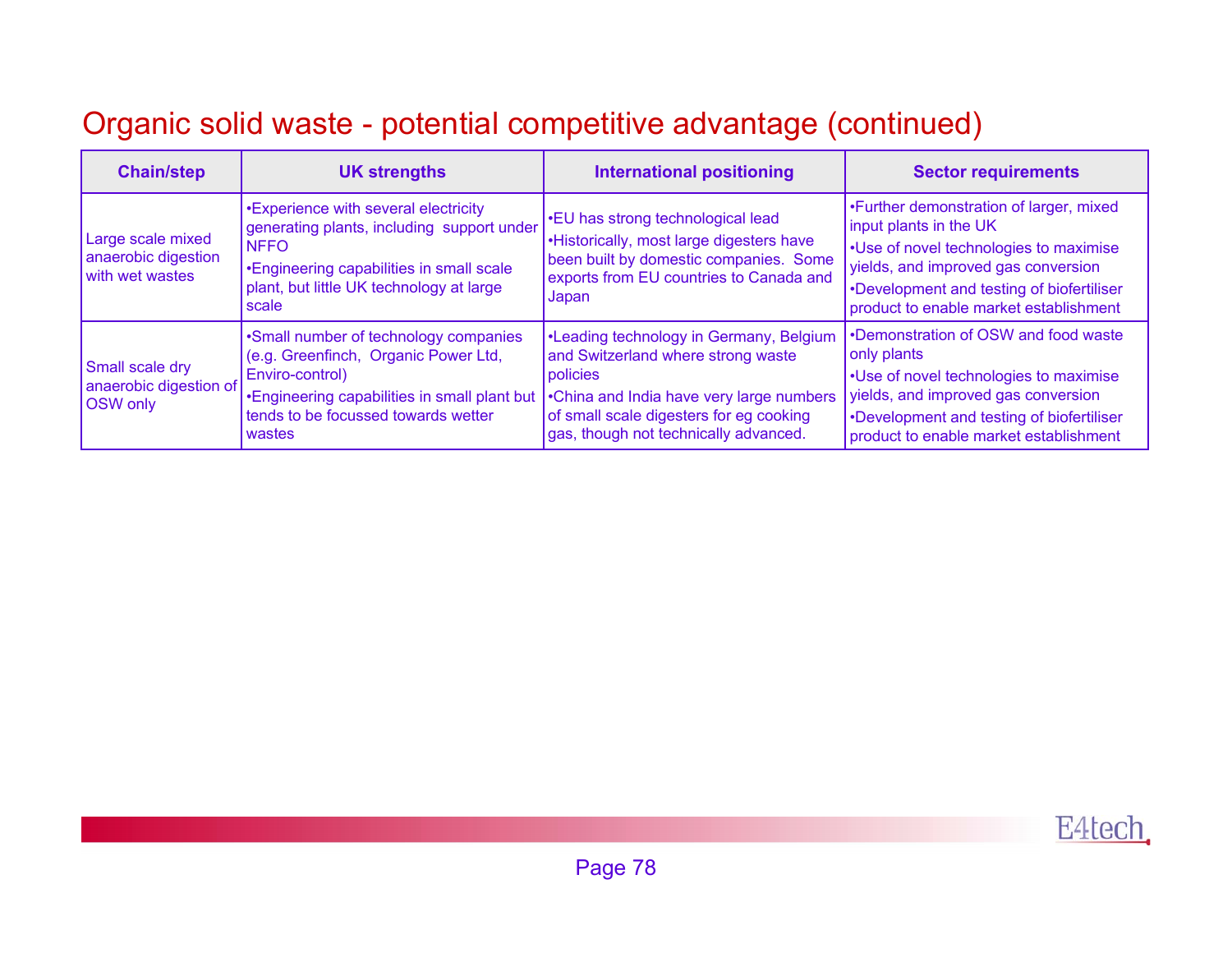# Organic solid waste – other factors

#### **Waste collection and separation**

- •There are currently low levels of source separation of MSW in the UK
- Separation can also be achieved through Materials Recovery Facilities (MRFs) and a range of Mechanical Biological Treatment (MBT) processes combining separation and treatment
- Production of refuse derived fuel (RDF) a pelletised fuel with increased energy content could allow easier transport and thermal conversion

#### **Conversion**

- Perceived health risk from heavy metals, dioxins and furans from MSW combustion plants
- For combustion of MSW or RDF to qualify for the RO, at least 98% of the feedstock must be biomass, a level which is difficult to guarantee for fuel separated from mixed wastes
- Past incineration emission problems have, in general, led to a lengthy planning process for new incineration plants. New thermal processes may suffer from association with incineration, however are expected to have shorter planning times. AD plants are generally easier to site.
- Anaerobic digestion (and also composting) produce a biofertiliser by-product which may have a market value, whilst thermal processes produce an ash or other solid residue

#### **Alternatives**

- Composting is currently the preferred option for treatment of biodegradable MSW, and contributes to local authority recycling targets, unlike the waste to energy technologies considered, including AD.
- •Methane emissions from landfill sites may be reduced through alternative waste disposal processes

E4tech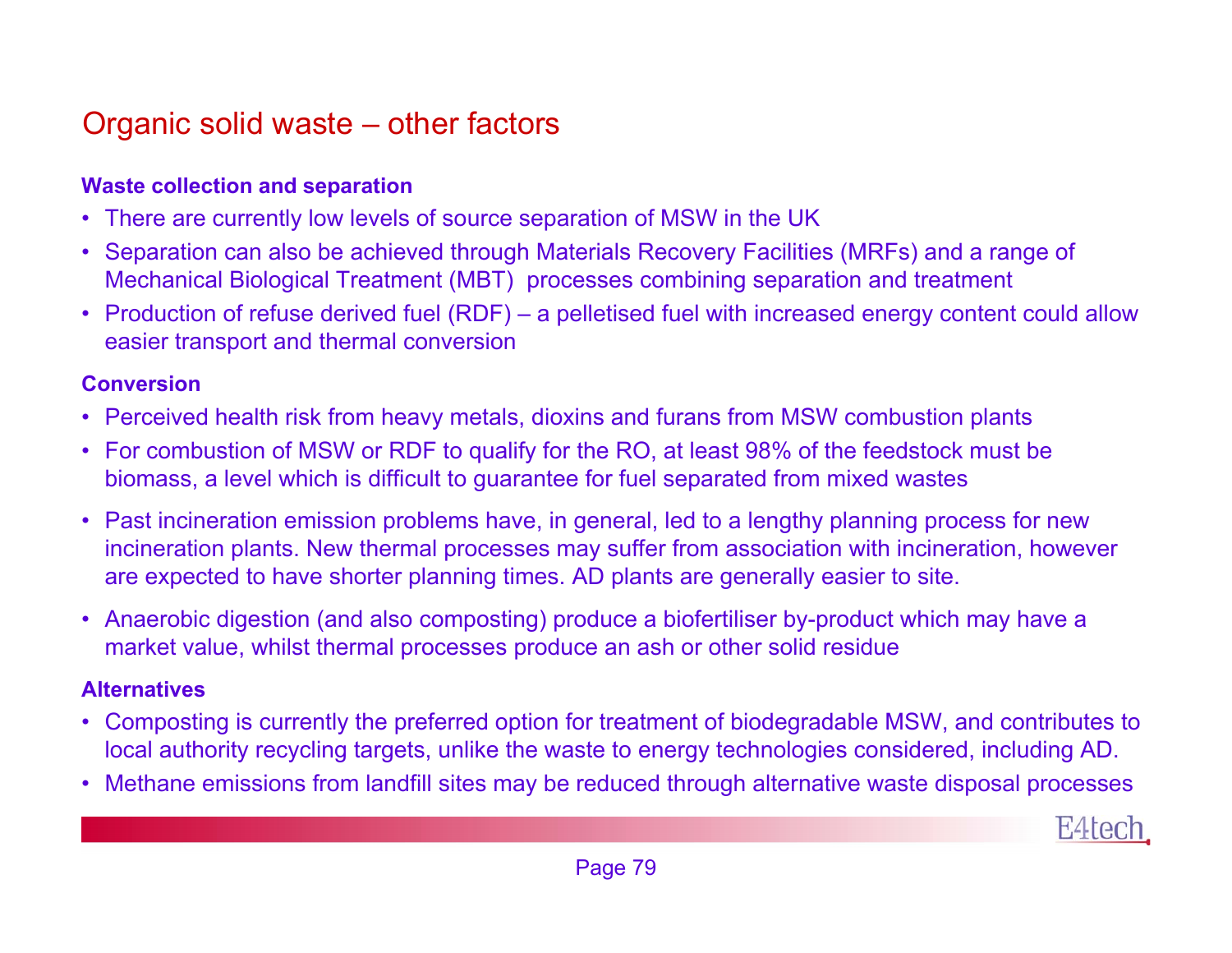# Sewage sludge – potential competitive advantage

| <b>Chain/step</b>                    | <b>UK strengths</b>                                                                                                                                                                                                                                | <b>International positioning</b>                                                                                         | <b>Sector requirements</b>                                                                                                                                                                                          |
|--------------------------------------|----------------------------------------------------------------------------------------------------------------------------------------------------------------------------------------------------------------------------------------------------|--------------------------------------------------------------------------------------------------------------------------|---------------------------------------------------------------------------------------------------------------------------------------------------------------------------------------------------------------------|
| <b>Gasification and</b><br>pyrolysis | •Small number of technology companies<br>(Compact Power, GEM, Waste to Energy,<br>Waste Gas Technology, CPL Biomass)<br>•Research in process engineering                                                                                           | •Main players are Lurgi (Germany) and<br><b>ESI Enersludge (Australia)</b>                                               | •Processes with integrated sludge drying<br>•Successful UK demonstration at multiple<br>sites<br>•Demonstrable cost reduction                                                                                       |
| Anaerobic digestion -<br> CHP        | •Some water companies interested in new<br>AD technology e.g. Thames, Wessex,<br>Anglian<br>•Technology in ultrasound systems for<br>improved AD (Sonico - Atkins/ Purac<br>(Anglian Water AWG) joint venture)<br>•Strong consultancy capabilities | .Majority of technology providers are<br>multinational e.g. ACWa, Vivendi, VA<br>Tech Wabag and originate outside the UK | .Improved volatilisation technology e.g.<br>through ultrasonic pre-treatment<br>. Improved digester design and control<br>systems<br>•Replacement of older digesters and non-<br>optimised gas conversion equipment |
| <b>Combustion</b>                    | •Some technology development activity in<br>small plant<br>. Larger plant dominated by larger non-UK<br>combustion players                                                                                                                         | •As for MSW, large EU players dominate                                                                                   | •Reduced energy use in sludge drying for<br>efficient combustion with low natural gas<br>inputs                                                                                                                     |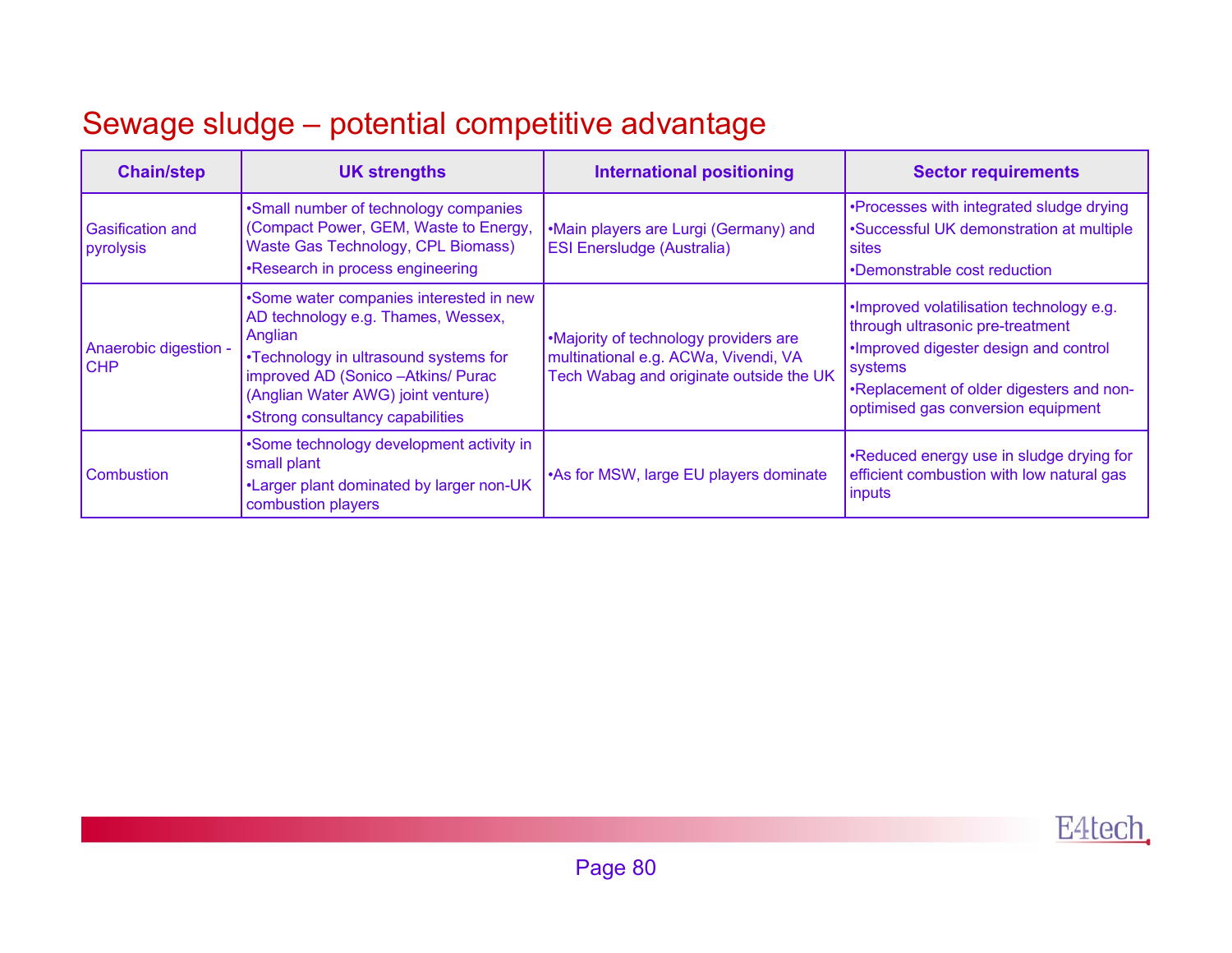### Sewage sludge – other factors

#### **Current methods**

- There are increasing drivers for reduction of sludge volumes in the UK, with increasing costs of disposal to land, landfill and incineration.
- The water industry is experienced with use of AD for this purpose operating the plants themselves, but conservative about energy generation, and new technologies in general
- Current AD technology used is generally not state of the art leading to low methane generation and low methane recovery, with significant methane emissions. Electricity and generation is also often of low efficiency in non-optimised equipment
- •Incineration may involve non-renewable energy inputs to pre-dry the sludge or to aid combustion

#### **Transport**

• We have considered energy from sludge at the wastewater treatment works. If sludge were transported from satellite plants to a central site, it may be necessary to pre-dry the sludge to reduce transport volumes, and transport would have associated energy use and emissions

#### **New technologies**

- Gasification and pyrolysis technologies are unlikely to be operated by the water companies themselves
- Several new technologies may incorporate sludge drying using heat produced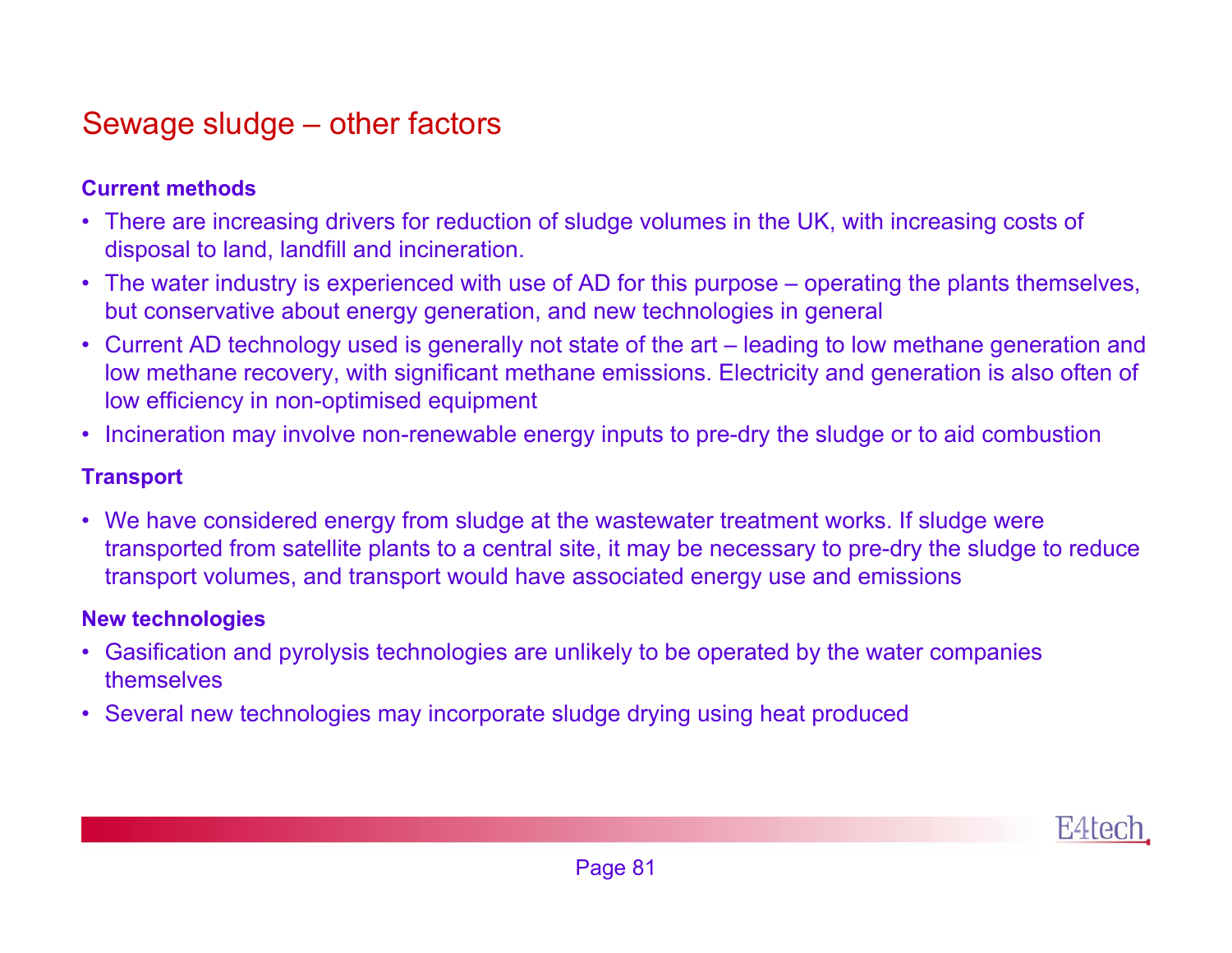# Appendices

- **1.Scale definitions and price points**
- **2.Primary and supporting chains**
- **3.Other considerations**
- **4.Mechanisms to overcome barriers**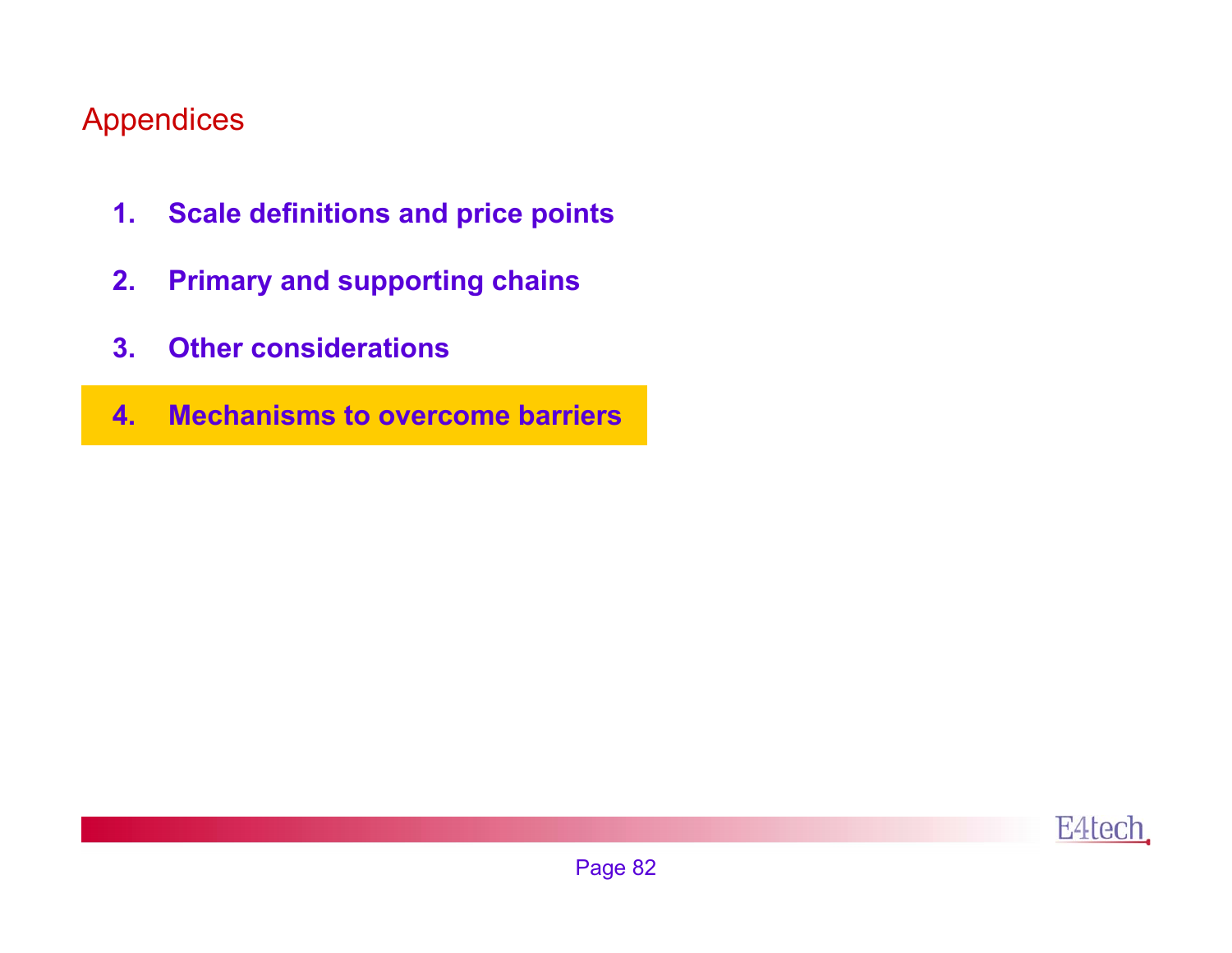# Activities within energy crops and straw should be supported by three main types of initiative

### **Development stage of activities grouped by appropriate support initiative**

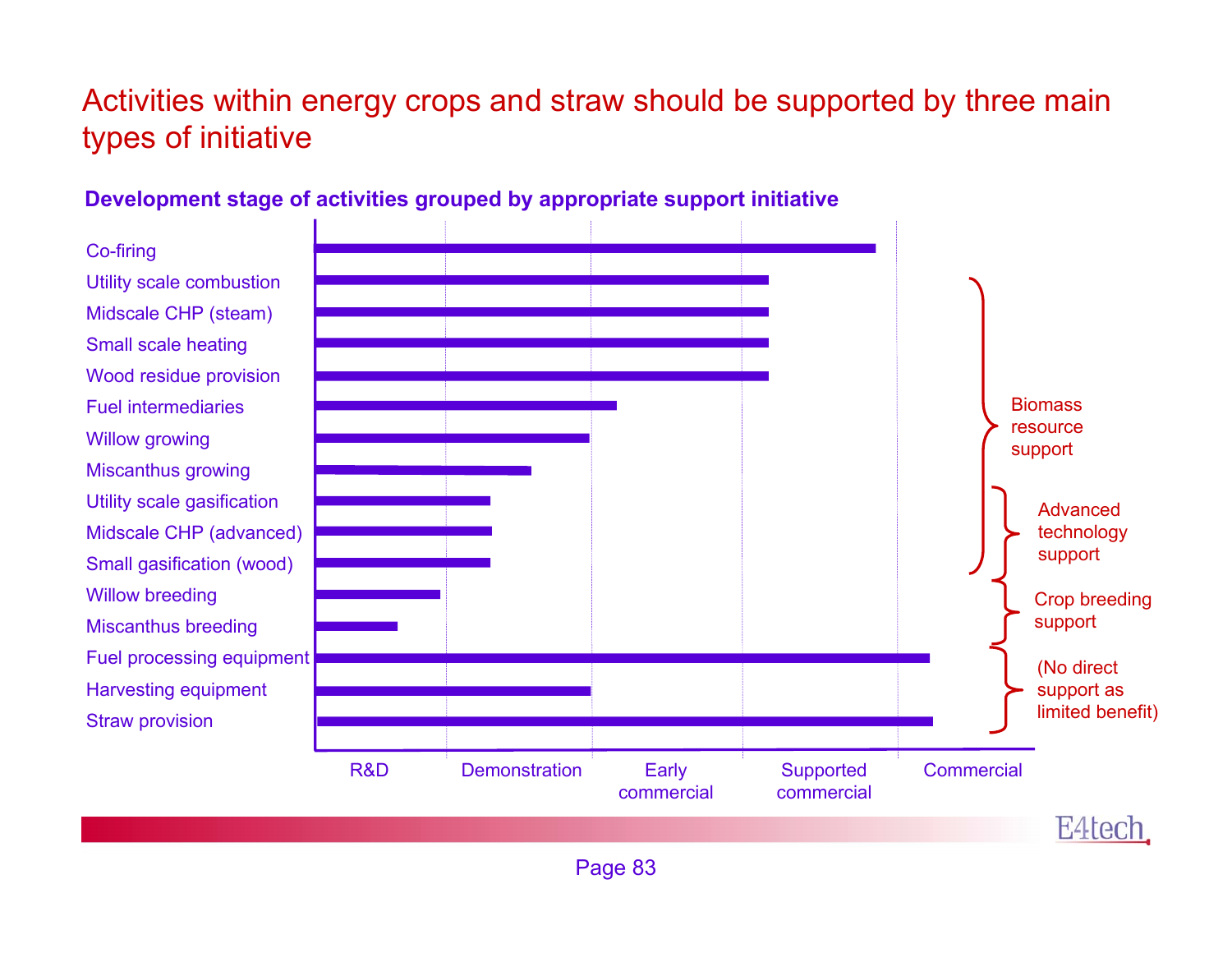### Biomass resource support measures should focus on developing fuel markets using proven technologies

| <b>Goals</b>      | Attract establishment of energy crops<br>Encourage exploitation of forestry residues for energy purposes<br>Develop fuel intermediaries<br>Increase biomass project and operating experience with proven technologies                                                                                                                                                                                                                                                                                                                                                                                                                                              |
|-------------------|--------------------------------------------------------------------------------------------------------------------------------------------------------------------------------------------------------------------------------------------------------------------------------------------------------------------------------------------------------------------------------------------------------------------------------------------------------------------------------------------------------------------------------------------------------------------------------------------------------------------------------------------------------------------|
| <b>Mechanisms</b> | Support paid to supplier of UK-sourced energy crops to a biomass energy project. Only valid<br>if sold to a project under a purchase contract. This incentive is set at a level to make the<br>whole chain economically viable, and would be distributed through the chain by the market<br>Equipment grants available for forestry residue collection equipment. Payable to investor<br>against proof of woodfuel supply contract.<br>Additional support for growers in the form of exit cost insurance in case of market<br>disappearance<br>RDAs/regional bodies well-placed to identify potential projects and invite project developers<br>and growers to act |
|                   | Initial focus needed on smaller scale applications<br>Co-firing excluded as already 'economic'                                                                                                                                                                                                                                                                                                                                                                                                                                                                                                                                                                     |
| <b>Issues</b>     | Domestic scale heat projects may require additional capital incentives to overcome high<br>personal discount rates                                                                                                                                                                                                                                                                                                                                                                                                                                                                                                                                                 |
|                   | Does not apply to straw as would distort other markets<br>F:4 re                                                                                                                                                                                                                                                                                                                                                                                                                                                                                                                                                                                                   |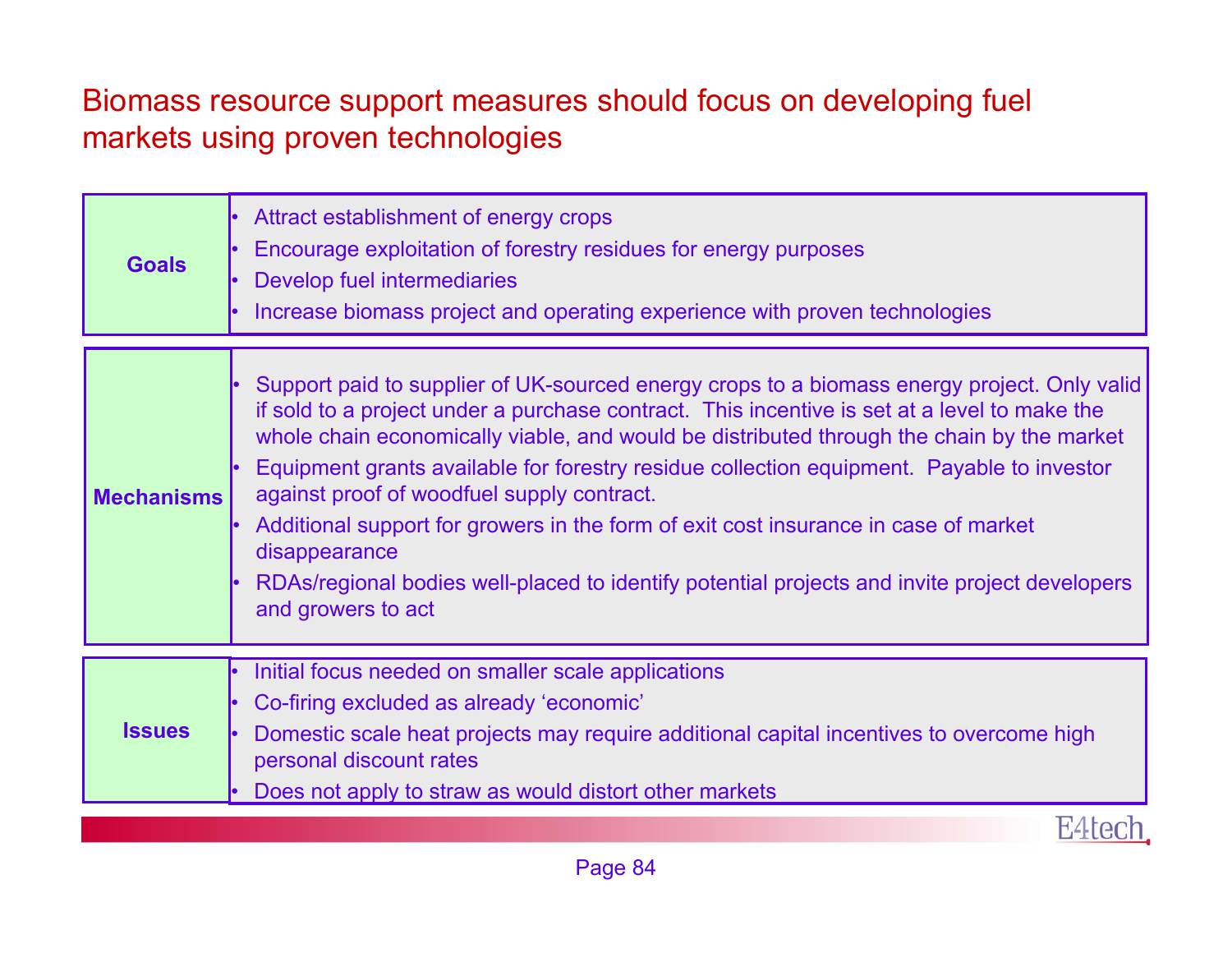# Advanced technology support measures should counteract the perceived risk inherent in unproven technologies

| <b>Goals</b>      | Support introduction and proving of key advanced biomass technologies                                                                                                                                                                                                                                                                                                                |
|-------------------|--------------------------------------------------------------------------------------------------------------------------------------------------------------------------------------------------------------------------------------------------------------------------------------------------------------------------------------------------------------------------------------|
|                   |                                                                                                                                                                                                                                                                                                                                                                                      |
| <b>Mechanisms</b> | Capital support for installation of advanced technologies from an approved list<br>Apply capital support for large plant to the point where they achieve acceptable profit<br>margins<br>Include additional support for smaller plant (even those that break even on paper) to allow<br>for increased risk of earlier stage smaller technologies, and to stimulate a flexible market |
| <b>Issues</b>     | Focus on regions where fuel supply development matches requirements<br>Each advanced technology has a different support requirement<br>Soft loan may be a more attractive mechanism?<br>Grants may also be suitable for small scale heating                                                                                                                                          |

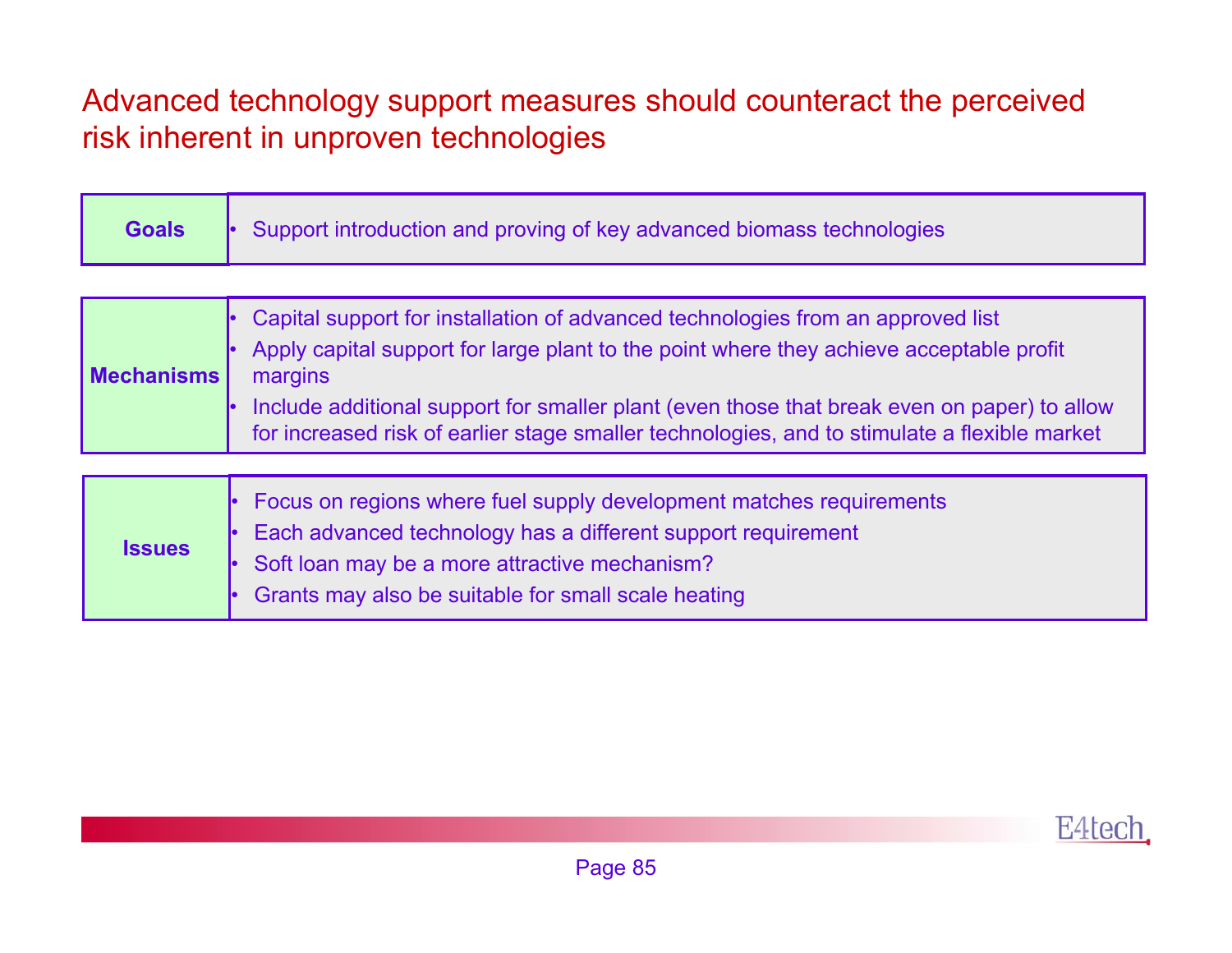### Crop breeding support measures should increase yields for UK growers and provide export benefits

| $\cdot$ Support R&D of energy crops to improve yields and improve export capability<br><b>Goals</b> |
|-----------------------------------------------------------------------------------------------------|
|-----------------------------------------------------------------------------------------------------|

| <b>Mechanisms</b> • Increase research grants at key facilities |
|----------------------------------------------------------------|
|                                                                |

| <b>Issues</b> | <b>Existing or new facilities?</b><br>Balance between miscanthus, SRC and other breeds |
|---------------|----------------------------------------------------------------------------------------|
|---------------|----------------------------------------------------------------------------------------|

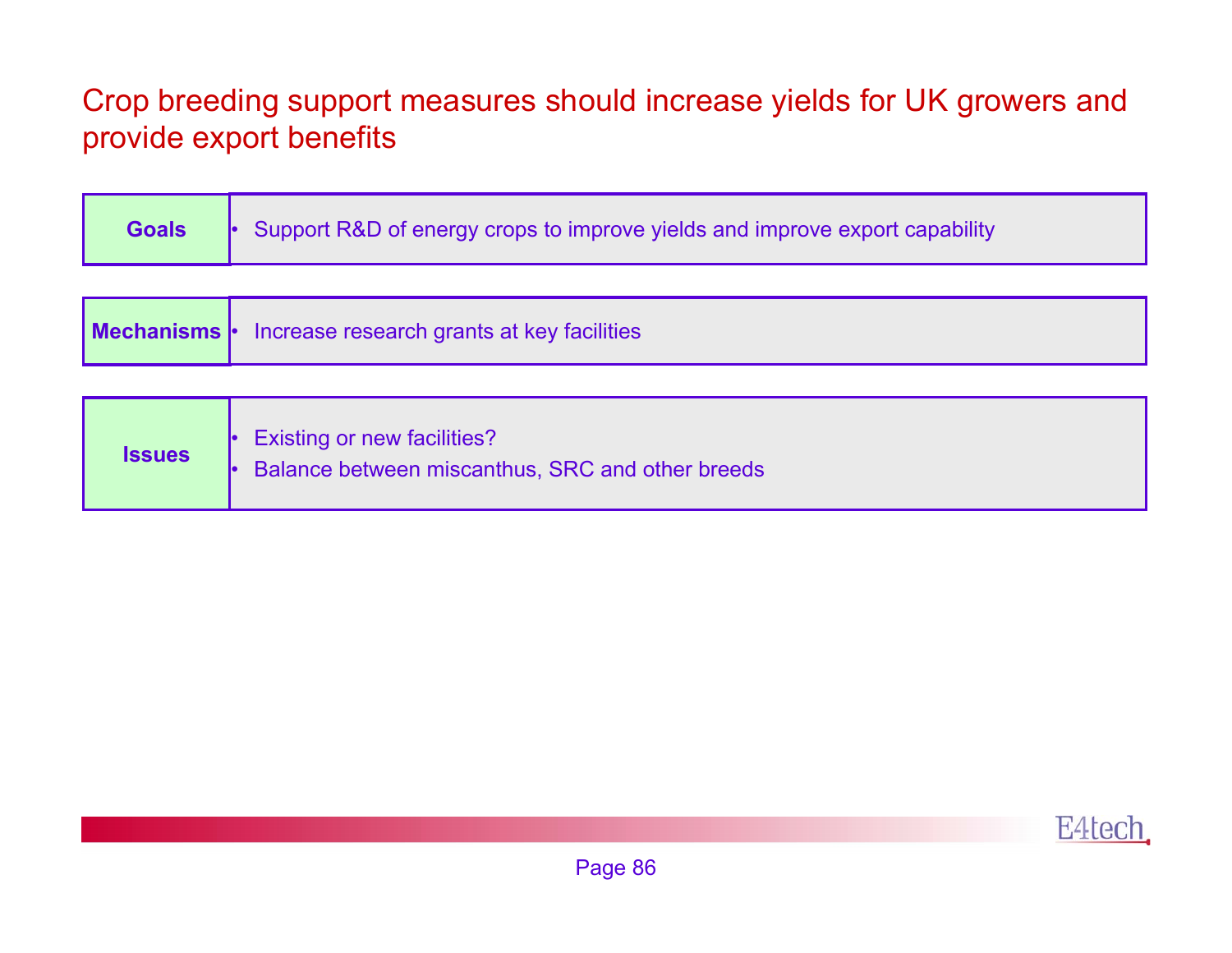# Activities within OSW should focus on support for advanced technologies



Page 87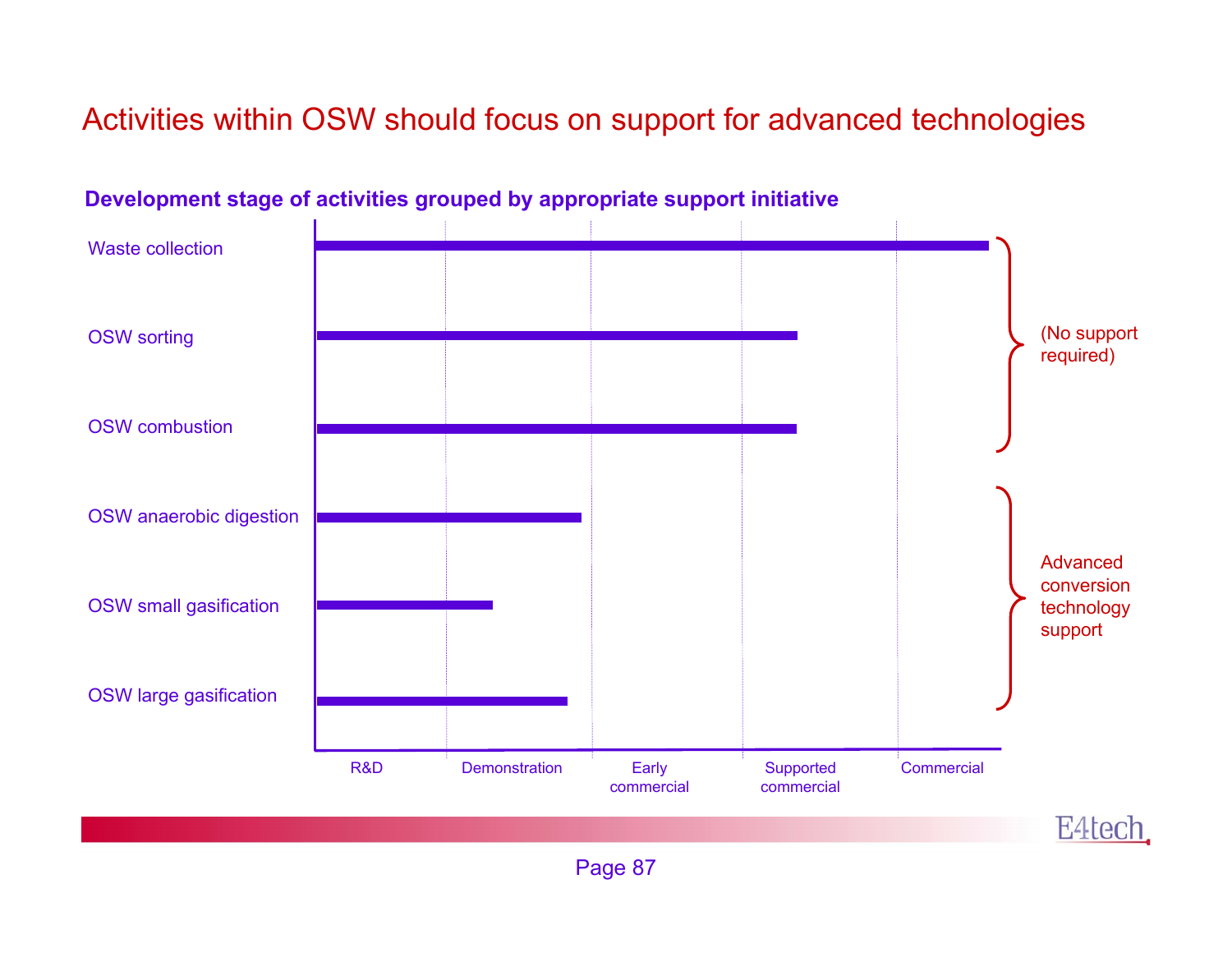OSW advanced conversion technology support measures should act to compensate the additional cost of energy recovery via novel technologies

|  | Goals   Prove advanced energy conversion technologies through demonstrations |
|--|------------------------------------------------------------------------------|
|--|------------------------------------------------------------------------------|

| Capital support for projects (likely to be operated by waste management companies).<br>Include technologies that achieve good margins 'on paper' as capital cost is still a barrier to<br>uptake<br>Mechanisms |
|----------------------------------------------------------------------------------------------------------------------------------------------------------------------------------------------------------------|
| Technologies drawn from approved list<br>Start with low risk feedstock supply such as food waste                                                                                                               |
|                                                                                                                                                                                                                |

|  | <b>Issues</b> • Unfair competition with incineration? |
|--|-------------------------------------------------------|
|--|-------------------------------------------------------|

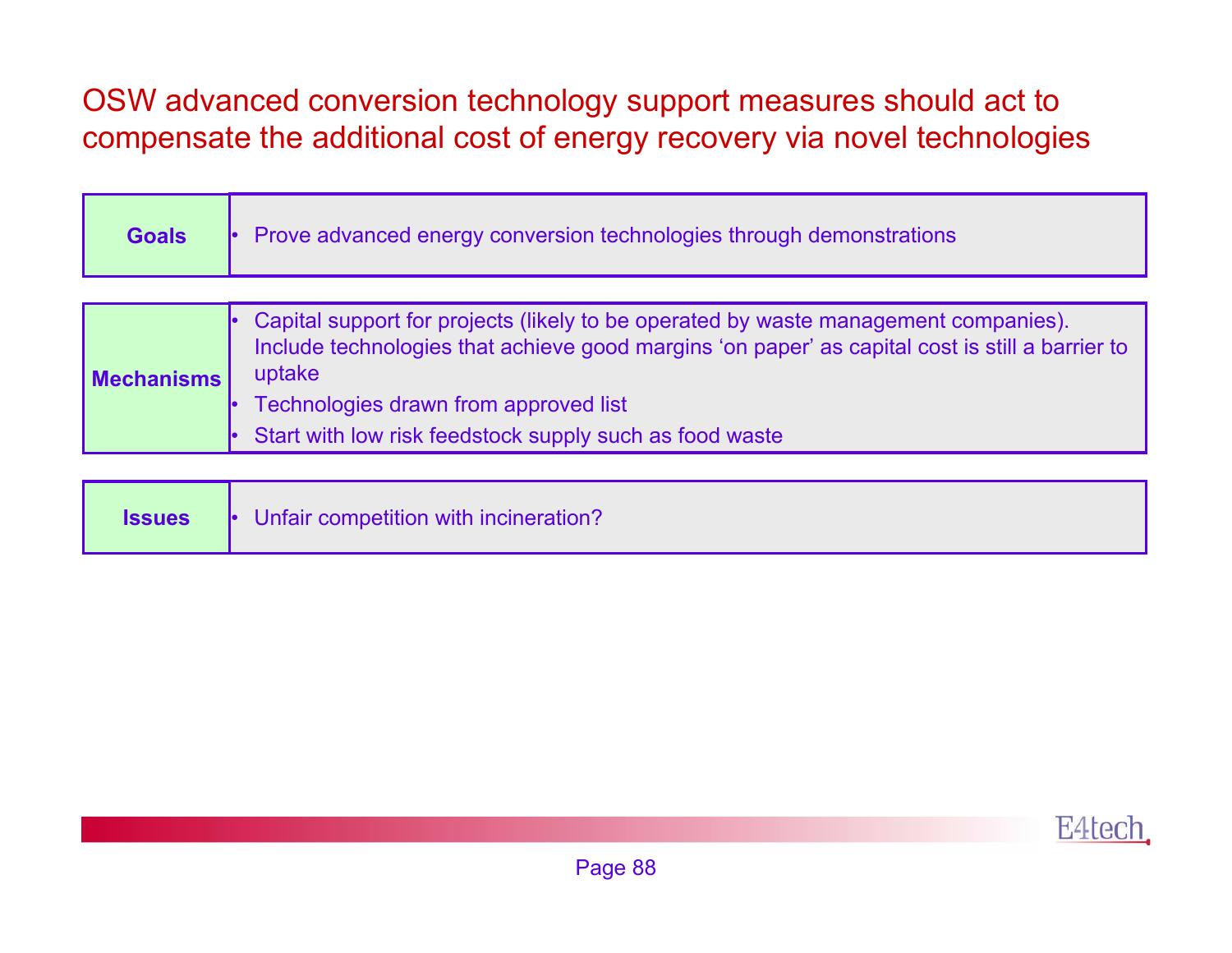### Value chain assessments for energy crop utility scale chains

- • The following slides give a value chain assessment for utility scale combustion and gasification of miscanthus and willow in 2010
- • For each of the four chains, the low and high estimate breakdowns are given – using low and high feedstock cost, capex and opex
- •No subsidies are included in the graphs
- •The model included a 30% profit margin to the farmer, shown on the graph
- • The black arrows show likely acceptable profit margins to the farmer and plant
	- • The farmer's acceptable margin is based on a possible margin of £350/ha for an alternative crop (such as winter wheat), reduced by £204/ha set aside payment to £146/ha. This is then converted into p/kWh using the plant efficiency
	- • The plant acceptable margin of 1p/kWh is based on a level cited in a DEFRA paper on energy crops as suggested by ADAS for a reasonable target level of profitability for the industry
- • In each case, if a fuel intermediary were present, they would cover the transport costs, and reduce the farmers' margin

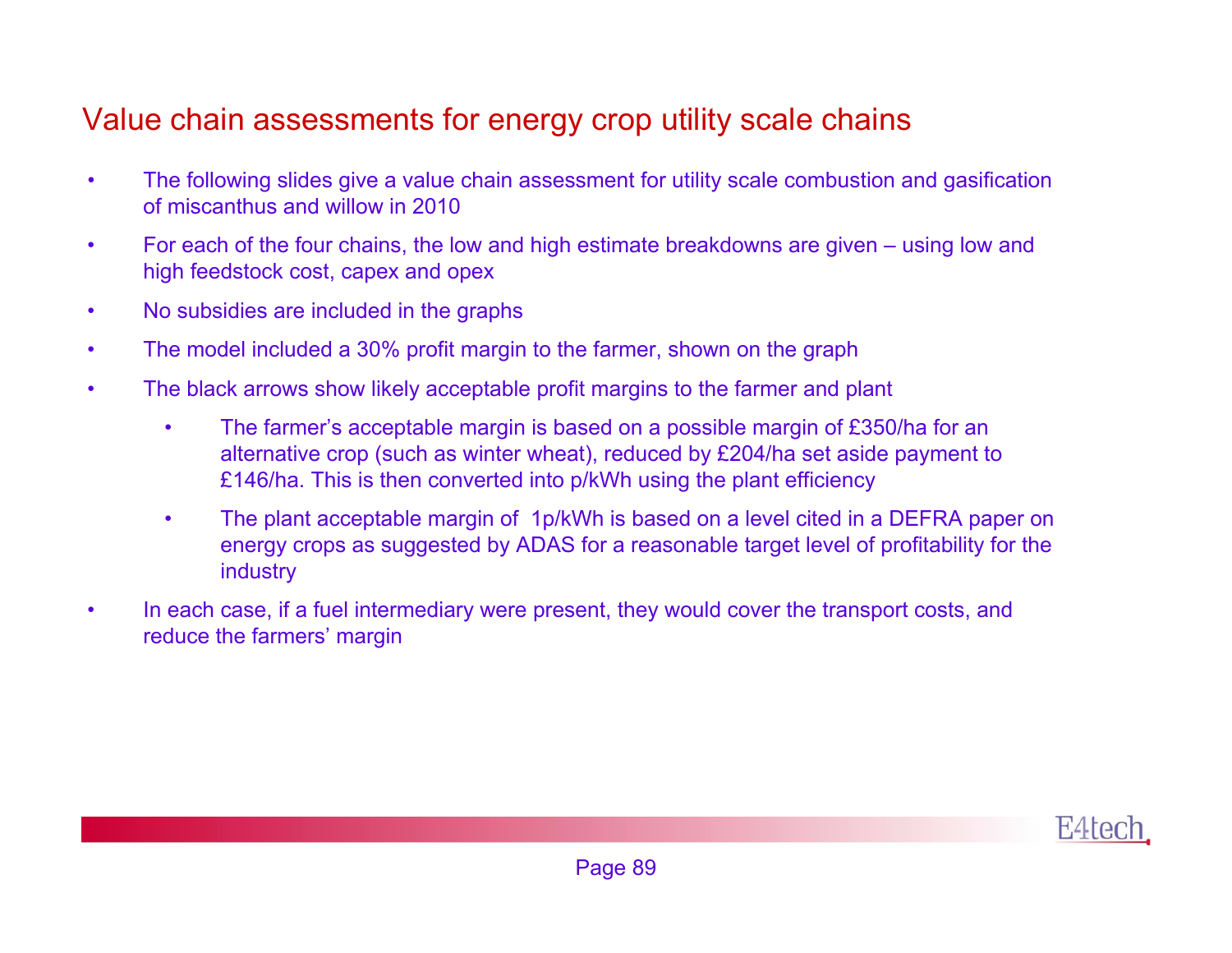### Willow combustion: low cost estimate



Target margin for farmer with set aside 0.76p/kWh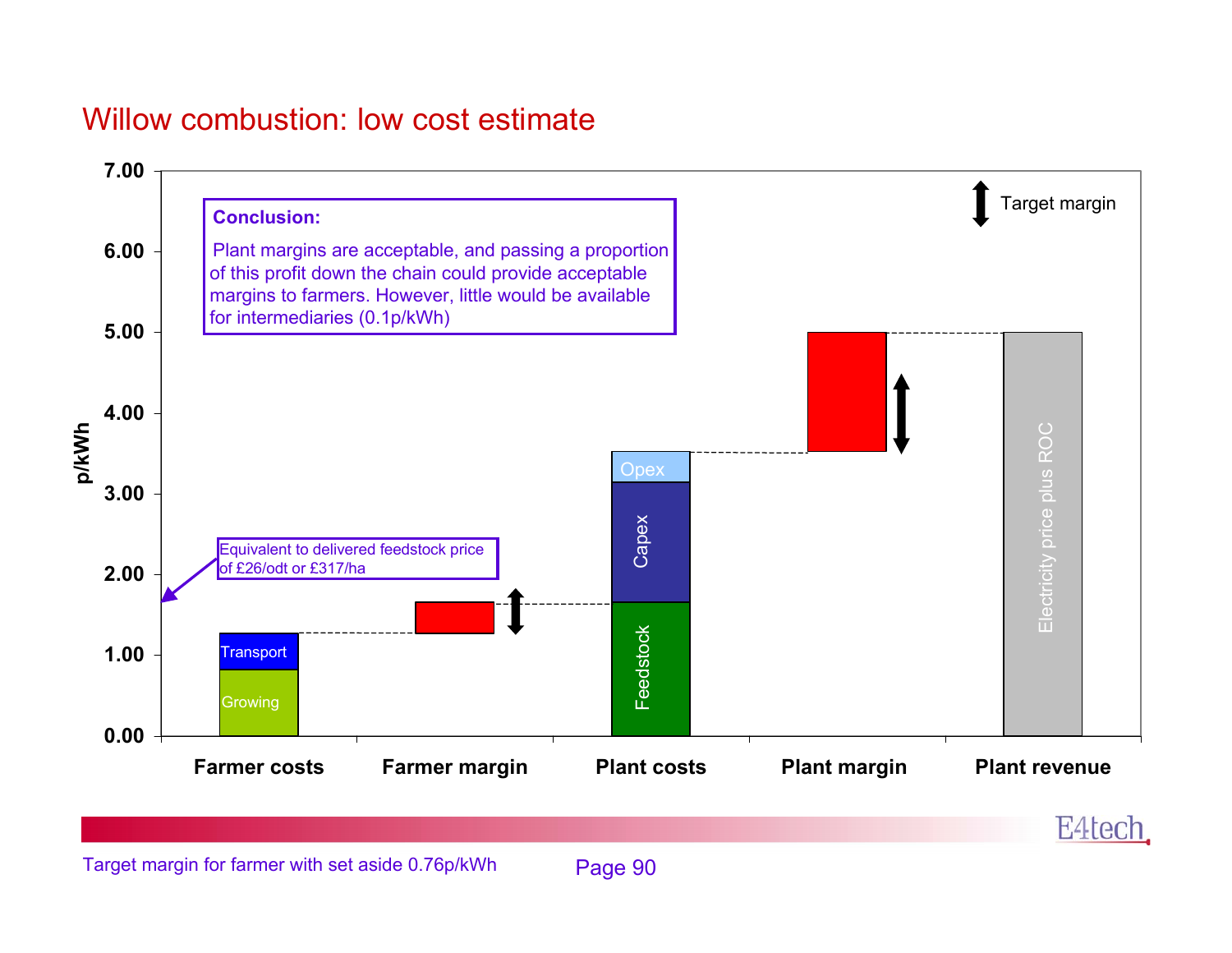### Willow combustion: high cost estimate



Target margin for farmer with set aside 0.76p/kWh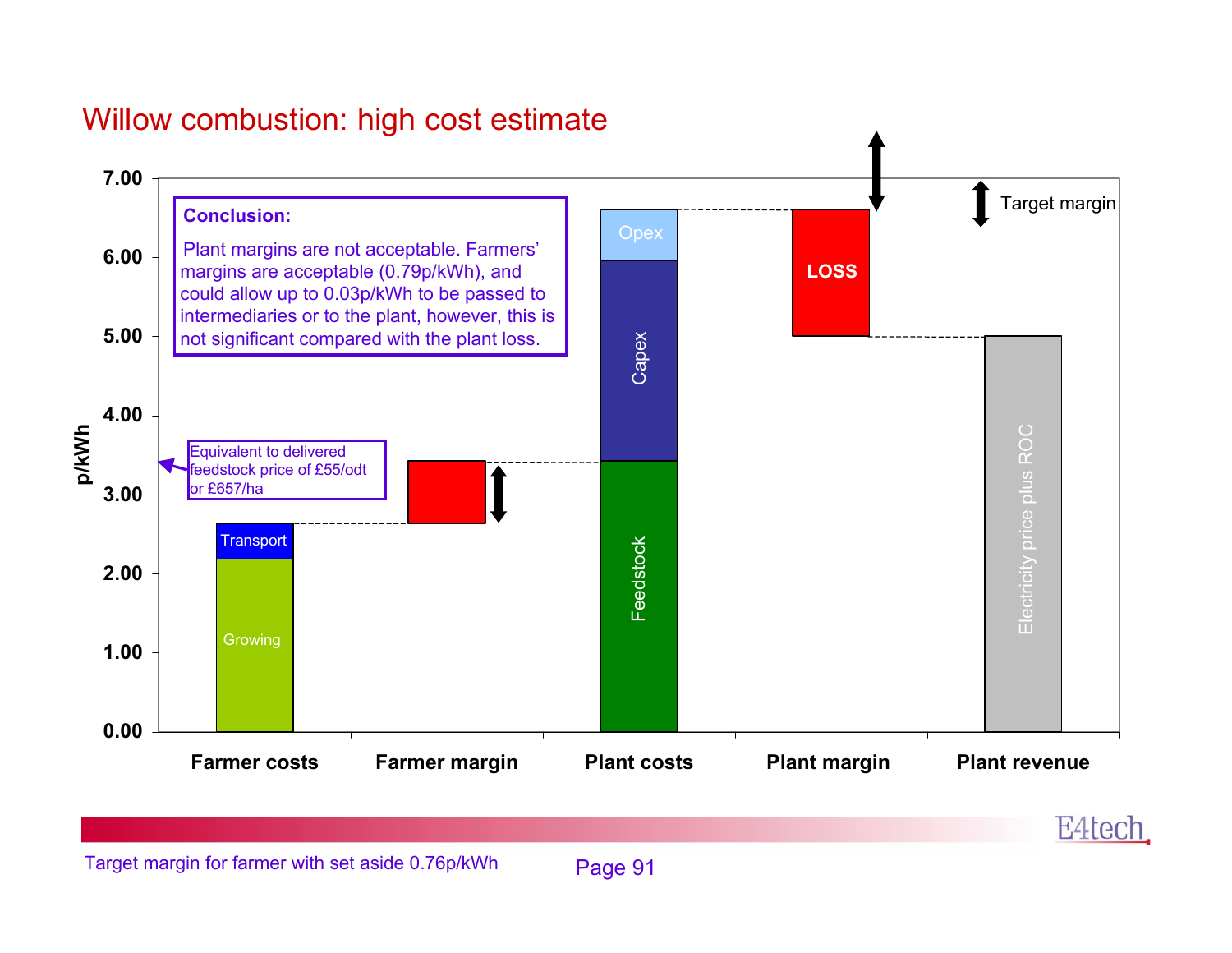### Willow gasification: low cost estimate



Target margin for farmer with set aside 0.61p/kWh

E4tech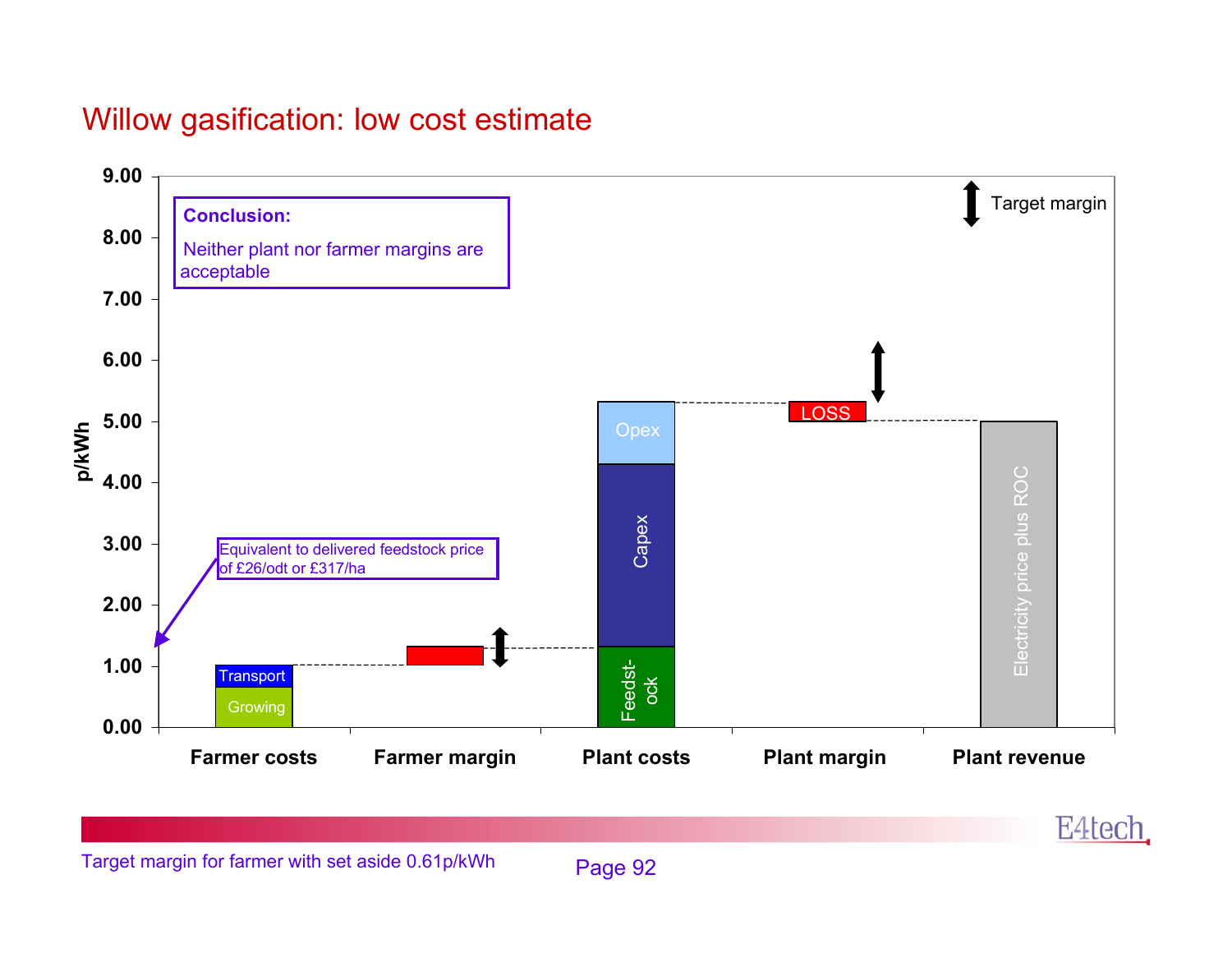### Willow gasification: high cost estimate



Target margin for farmer with set aside 0.61p/kWh

E4tech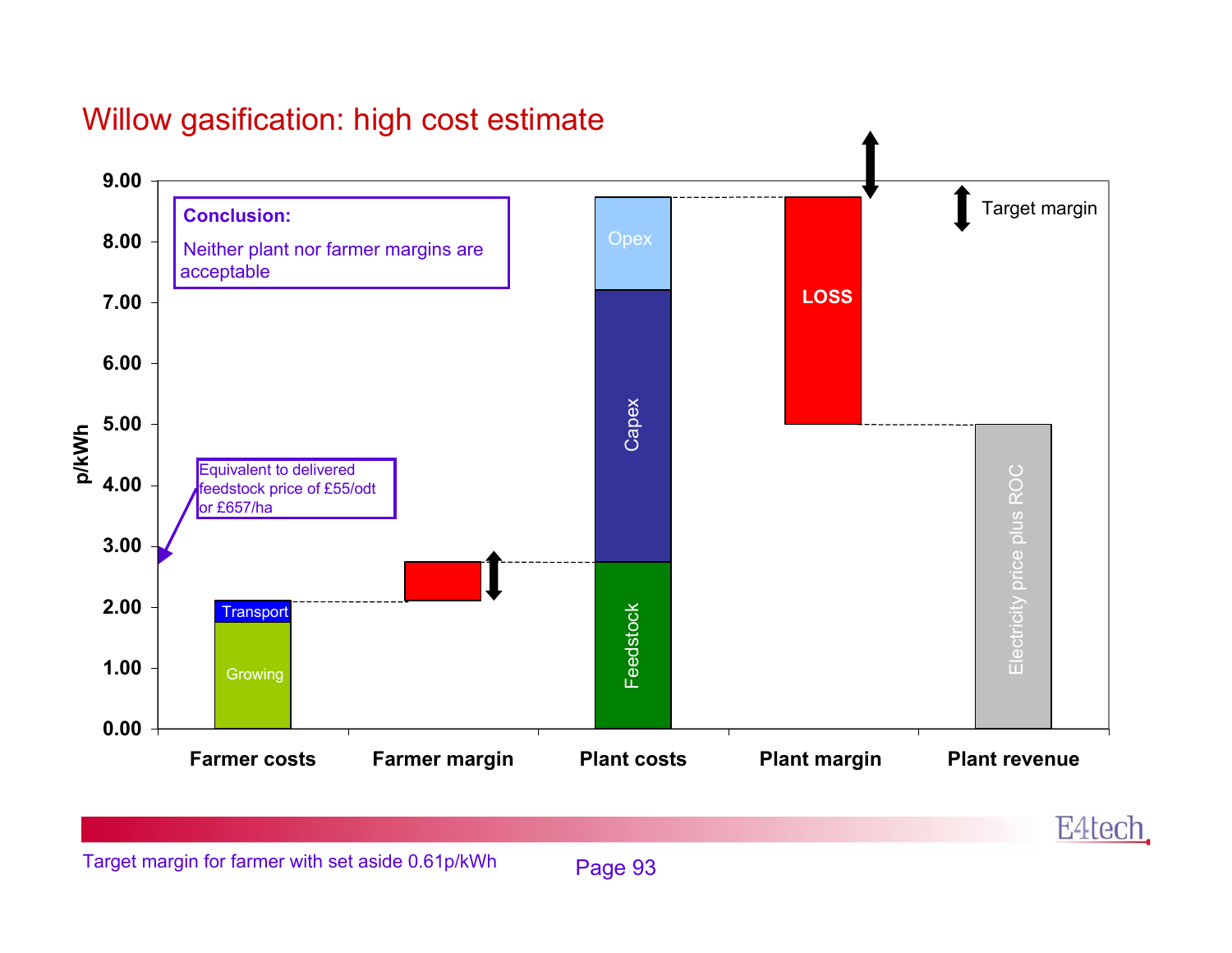### Miscanthus combustion: low cost estimate



Target margin for farmer with set aside 0.61p/kWh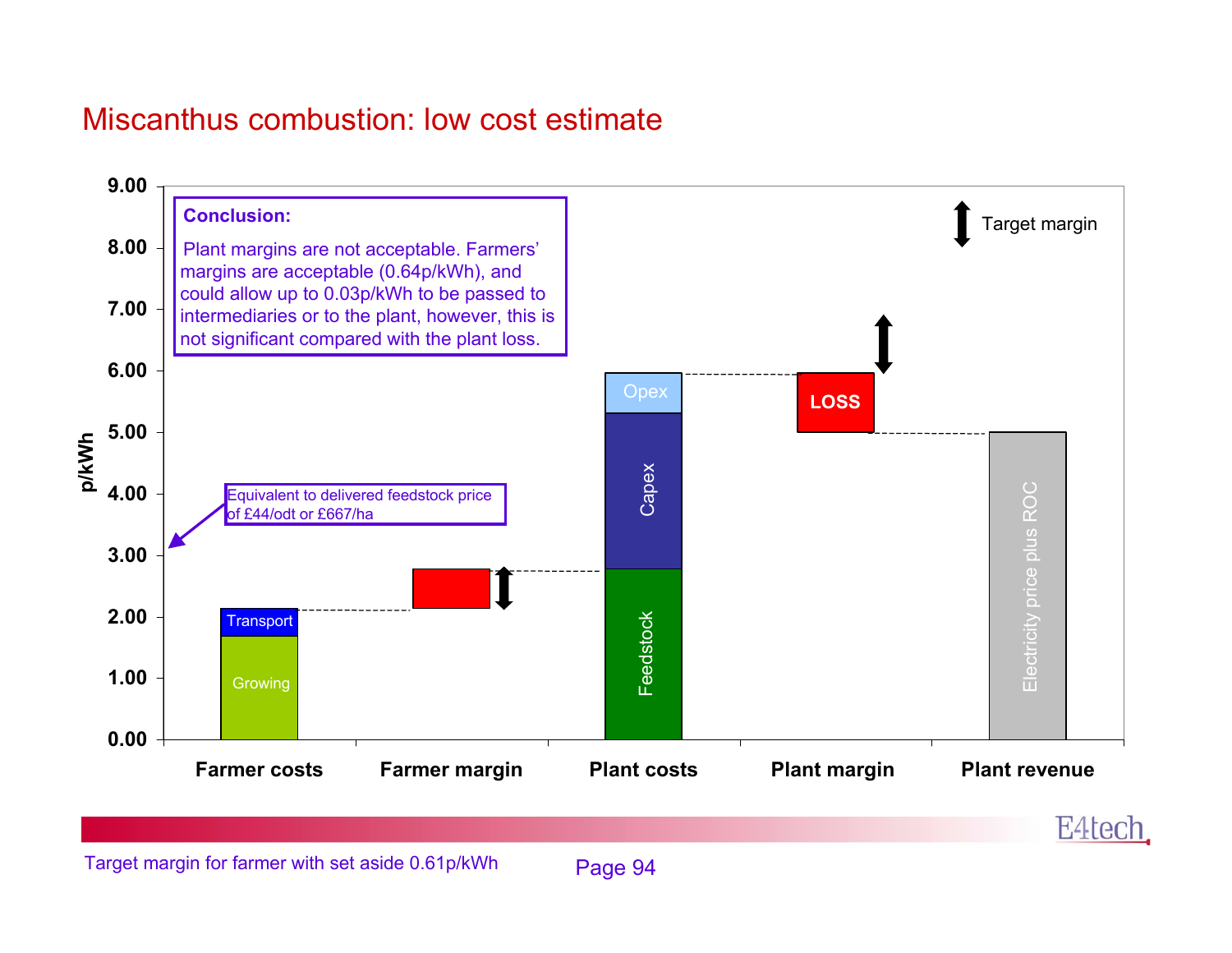# Miscanthus combustion: high cost estimate

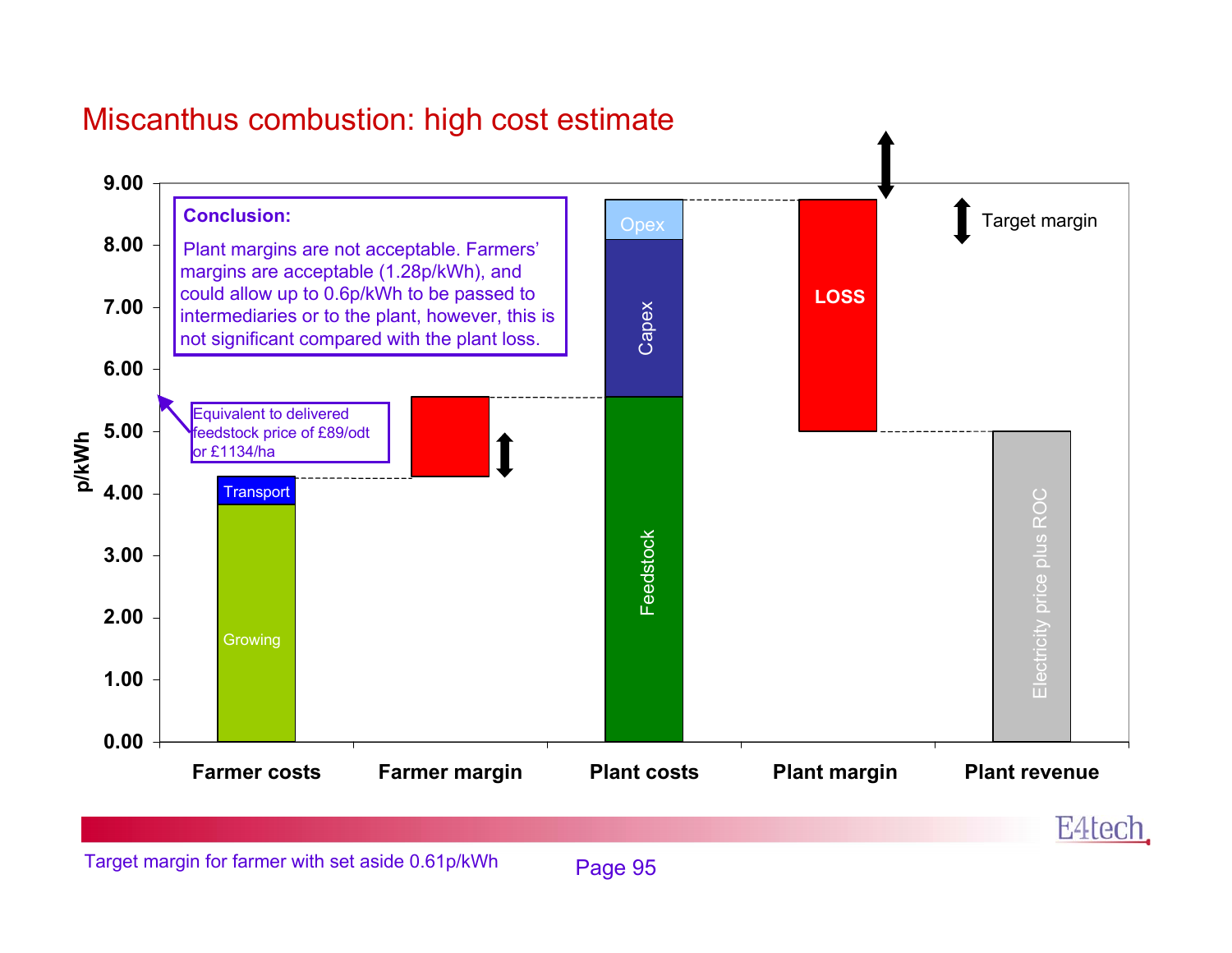### Miscanthus gasification: low cost estimate



Target margin for farmer with set aside 0.49 p/kWh